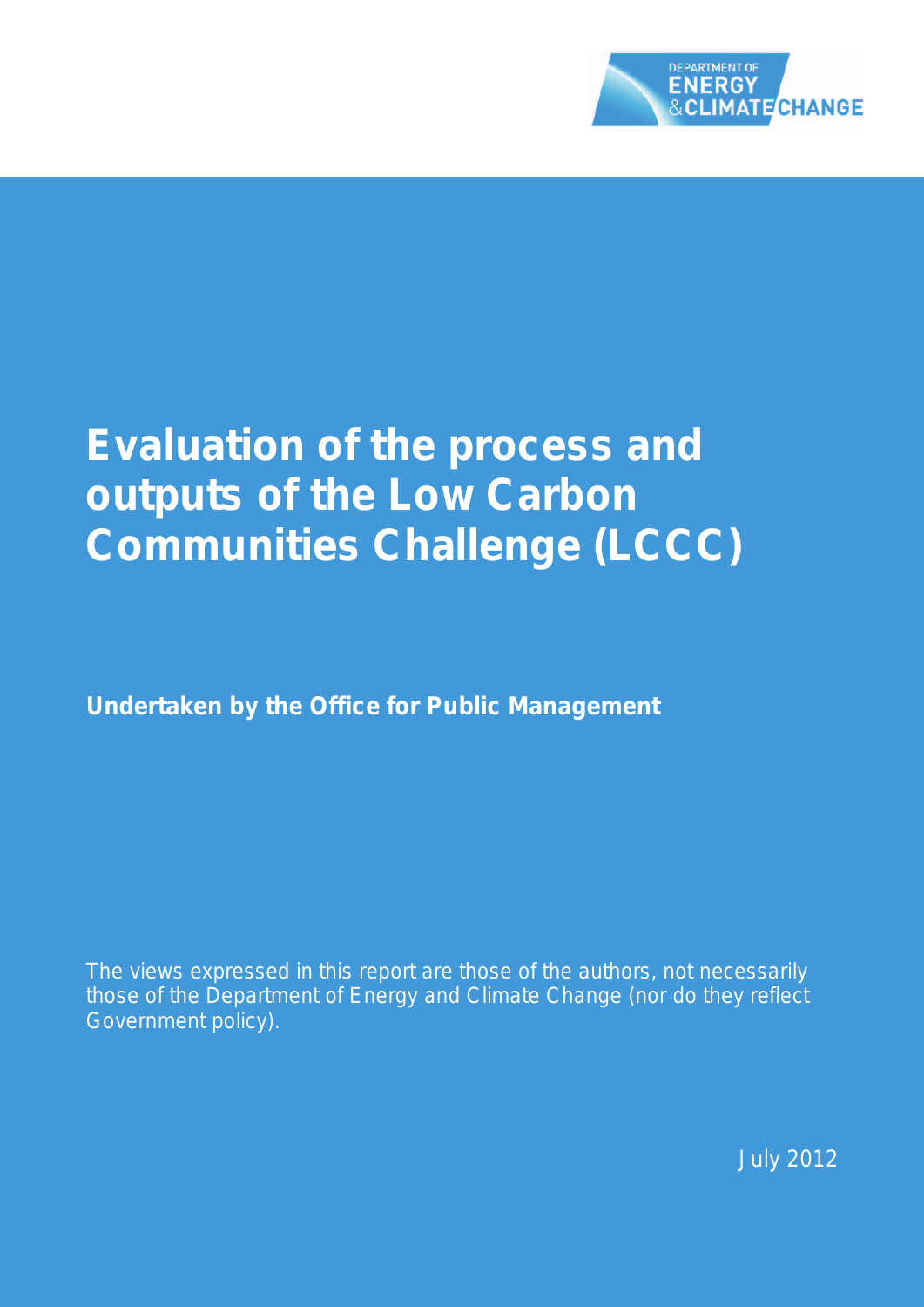# <span id="page-1-2"></span>**Executive Summary**

#### <span id="page-1-3"></span>**Introduction**

The Low Carbon Communities Challenge (LCCC), a Department of Energy and Climate Change (DECC) programme which ran between 2009 and 2011, was funded by DECC, the Department for Enterprise, Trade and Investment (Northern Ireland), the Welsh Assembly, and the Sciencewise Expert Resource Centre (Sciencewise-ERC)<sup>[1](#page-1-0)</sup>. The LCCC provided financial and advisory support to [2](#page-1-1)2<sup>2</sup> communities and aimed to test community-scale implementation of low carbon technologies alongside community engagement and behaviour change initiatives. The programme was designed to inform energy efficiency and low carbon generation policies.

The LCCC was intended to result in extensive learning from the experience of the programme. A five strand evaluation programme was designed to capture and disseminate the key elements of that learning. DECC commissioned OPM to conduct one of these strands: an independent evaluation of the processes and outputs of the LCCC. The main objectives of the process and outputs evaluation were four-fold:

- **1. Process evaluation of the LCCC programme management:** which aspects of the management and administration of the LCCC worked well and less well to support local project teams to deliver their projects;
- **2. LCCC outputs delivered by each project:** the technology installed, engagement activities to encourage behaviour change, and building organisational capacity and partnerships. This objective had two distinct elements:
	- a. The first was a formal audit exercise (appended), capturing outputs from each LCCC community in respect of (a) the low carbon technologies and measures they have installed and (b) the engagement and behaviour change initiatives they have undertaken; and
	- b. The second element was to capture the key learning from the projects' perspective, in terms of project outputs that worked well and didn't work well, and – with the benefit of hindsight and experience - what advice they would give to a project trying to do something similar.
- **3. Outcomes:** the process evaluation explored any impact data which had been gathered by the projects, as well as a more subjective assessment of what impacts the projects think they have had in their communities. It has also assessed perceptions of the impact of the LCCC programme on DECC policy and practice. The overall five strand evaluation provides the main data for assessing the overall impacts of the LCCC programme; and
- **4. Future lessons**  consideration of the implications of the LCCC for future action learning and collaborative research programmes, especially in relation to community-led energy initiatives.

<span id="page-1-0"></span> $1$  The Sciencewise Expert Resource Centre (Sciencwise-ERC) is funded by the Department for Business, Innovation and Skills (BIS) and helps policy makers to understand and use public dialogue to inspire, inform and improve policy decisions around science and technology. See<http://www.sciencewise-erc.org.uk/cms/><br><sup>2</sup> Four projects – Bollymone, Benuisk, Augl and Ours, A

<span id="page-1-1"></span><sup>2</sup> Four projects – Ballymena, Berwick, Awel and Cwm Arian - were LCCC winners but were not able to complete their projects to the LCCC timetable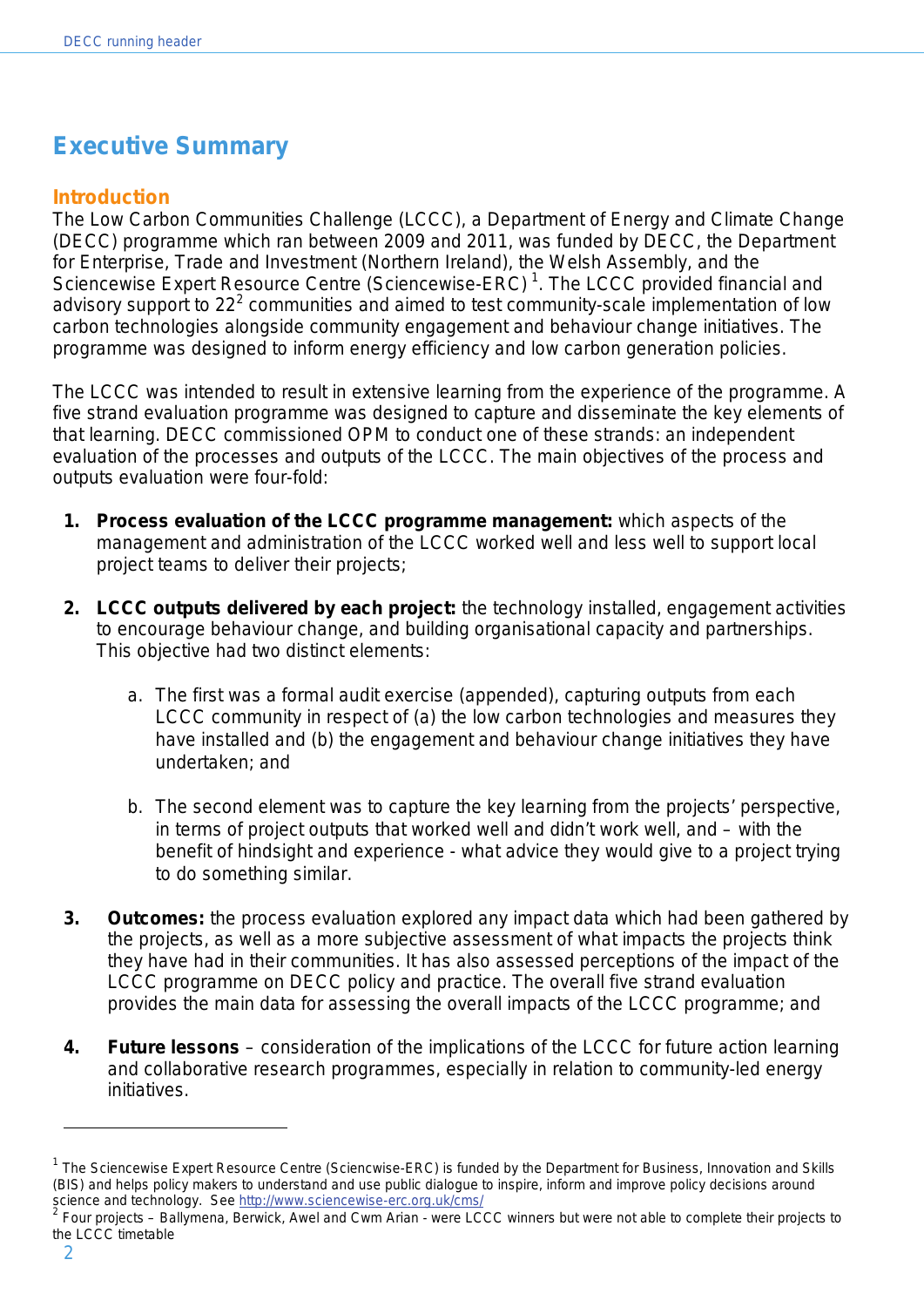OPM collected evaluation data in the following ways:

- A review of interim findings from the parallel strands of the evaluation, such as a review of 'Findings from the engagement support'[3](#page-2-0) and findings from a process evaluation on of the Application process (Unsuccessful applicants)<sup>[4](#page-2-1)</sup>;
- Eighteen visits to local projects teams;
- Gathered data on the measures and technologies installed by the local project teams and their activities to encourage behaviour change (in appendix 2 and 3); and
- Interviews with fourteen stakeholders, including members of the delivery team, steering group, DECC policymakers and other representatives from the community sector and the wider research community.

## <span id="page-2-2"></span>**The Low Carbon Communities Challenge**

The 22 projects selected for the LCCC were split into two phases of delivery. Phase 1 projects had to deliver their programme of capital measures by the end of March 2010 and phase 2 projects had to deliver their programme of capital measures by the end of March 2011. The LCCC projects demonstrate a diverse range of installations and activities, including energy generation; energy efficiency measures and activities such as food growing, car clubs, cycle parking, zero-carbon café. Projects were involved in a wide range of engagement activities to encourage behaviour change initiatives such as training sessions, community events, meetings and open days of buildings where installations were located.

A programme of co-inquiry and shared learning was undertaken by Dialogue by Design (DbyD) with every local project team. The co-inquiry process was intended to facilitate local discussions with a view to consensus building and practical actions and steps going forward in each community. This programme involved a series of engagement planning and review meetings. The LCCC programme also developed a specialist support team, offering advice and support from a number of national bodies to local project teams on energy-related matters, financial matters and community engagement. At national level, the LCCC programme provided a number of opportunities to share learning between and beyond local project teams including: a pilot of an online portal, four thematic policy workshops with DECC, involvement in national conferences and DECC 'customer closeness' visits to projects.

A steering group was in place to provide strategic overview and direction to the LCCC programme. This group had a broad and diverse membership including policymakers from DECC, the Welsh Assembly Government and the Northern Ireland Department for Enterprise, Trade and Investment, and Sciencewise-ERC, as well as stakeholder representatives of community organisations and research and grant-making communities. The delivery group for the LCCC consisted of the relevant DECC policy leads and a Dialogue and Engagement Specialist from Sciencewise-ERC, as well as the evaluation manager appointed to oversee the overall five strand evaluation programme.

<span id="page-2-1"></span><span id="page-2-0"></span> $3$  'Findings from the engagement support' by Dialogue by Design is available [here](http://www.sciencewise-erc.org.uk/cms/assets/Uploads/Project-files/2403-lccc-findings-final-report-july-2011.pdf)

<sup>4</sup> 'LCCC process evaluation, report 1: Application process (Unsuccessful applicants)' is available [here](http://www.sciencewise-erc.org.uk/cms/assets/Uploads/Project-files/2404-lccc-process-evaluation-report-1.pdf)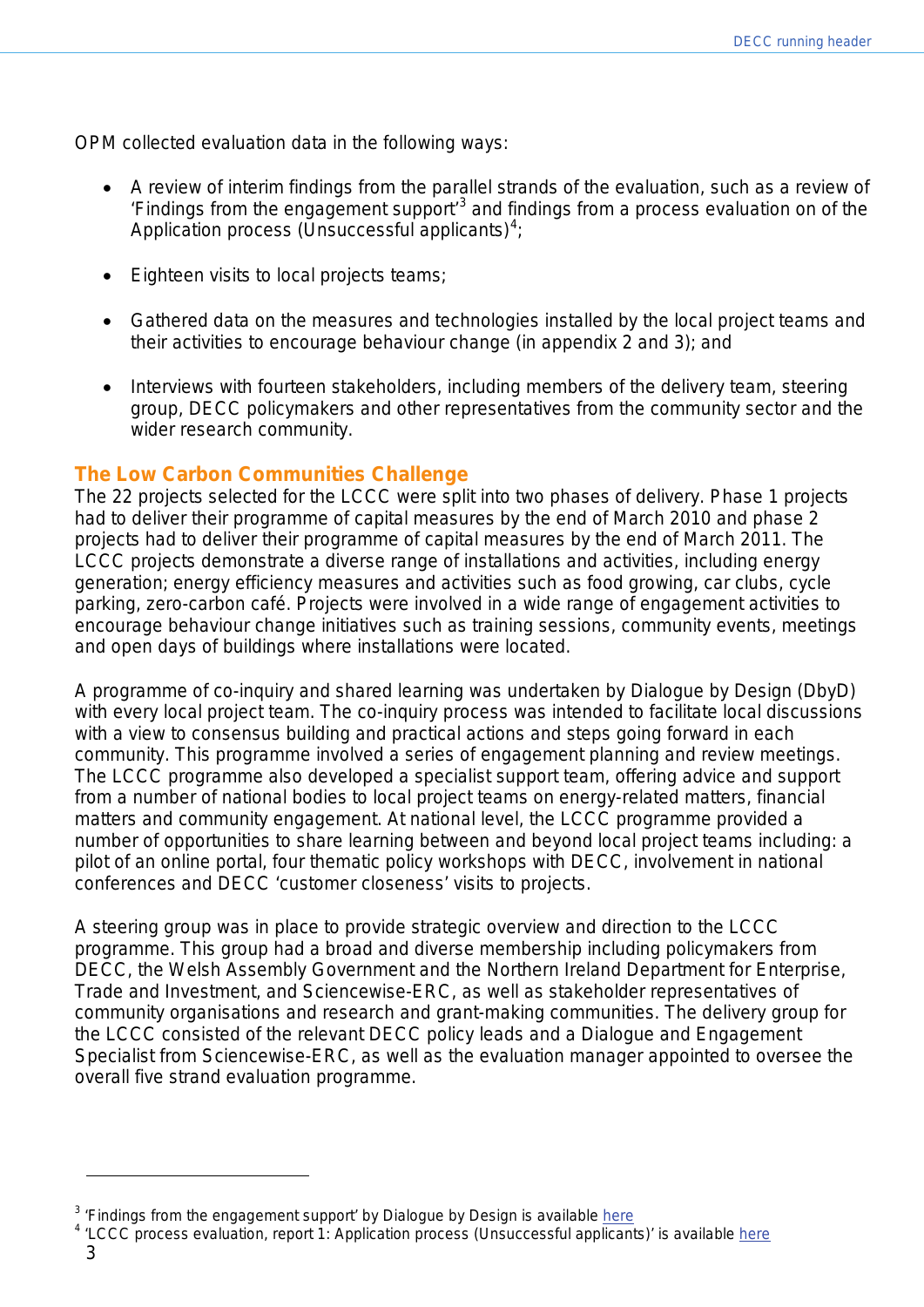### <span id="page-3-3"></span>**Evaluation of the national LCCC process**

A number of aspects of the national LCCC process were identified as working well. Some local project teams welcomed the LCCC's hands off approach. They felt it allowed them to find their own solutions, and suggested the government trusted their ability and competence to deliver. The impact of the timescales on the projects' ability to deliver their projects was a key and frequently noted issue, however a couple of projects acknowledged the tight timescales might have helped them to meet their commitments. The engagement support and review meetings, provided by DbyD, were viewed as adding value to some local project teams' ideas about how to engage their communities or groups within it. Finally, the steering group was seen by its members as a forum to bring together people from different backgrounds from within and outside government, allowing cross-departmental and cross-sector learning.

The evaluation indicated several areas for improvement in the national LCCC process. Many local projects and stakeholders felt the timescales for the application and selection processes were unrealistic<sup>[5](#page-3-0)</sup>. Anecdotal evidence from local project teams and stakeholders, and evidence from the evaluation of the unsuccessful applicants, <sup>[6](#page-3-1)</sup> suggests that these tight timescales precluded less well-established groups from taking part. This was due to the amount of time it takes for groups to think through a new plan (as opposed to drawing on an existing idea) and the greater time needed to write bids by projects with less experience of applying for funding.

Some local projects felt they wanted more support and contact from DECC, particularly at challenging times, such as during the change of government in May 2010 and when there was confusion about the eligibility for feed in tariffs  $(FIT)^7$  $(FIT)^7$ . Many local project teams felt the specialist support team didn't meet their needs and didn't provide them with the advice they required, such as legal advice. The engagement support was seen as being of limited value to some projects who felt they knew how to engage their communities. The timing of the engagement and review meetings was inconvenient for some projects - for example, being asked to complete engagement plans when engagement activities were underway. According to the delivery team, there was sometimes a lack of clarity amongst projects teams about how the co-inquiry process linked to the development of engagement plans and formal review meetings, especially given a focus on immediate pressures rather than the long term learning from the work.

## <span id="page-3-4"></span>**Evaluation of the local LCCC process**

A number of aspects of the LCCC delivery worked well for local projects. The LCCC successfully supported the design and delivery of numerous different approaches to community led delivery, enabling the programme to test what works in different types of communities.

The third sector led approximately one third of local project teams. A benefit of this model according to these types of projects was that they tended to be better resourced and had easier access to guidance on specific issues such as planning regulations. Community groups led another third of all projects. These projects felt they represented a 'truer' model of community led delivery and this model encouraged local ownership which would lead to longer-term behaviour change.

<span id="page-3-1"></span><span id="page-3-0"></span><sup>&</sup>lt;sup>5</sup> Phase 1 projects had between September 2009 and November 2009 to submit their applications and phase 2 projects had between September 2009 and December 2009 to submit their applications <sup>6</sup> Process evaluation: Application process (Unsuccessful applicants) [http://www.sciencewise](http://www.sciencewise-erc.org.uk/cms/assets/Uploads/Project-files/2404-lccc-process-evaluation-report-1.pdf)[erc.org.uk/cms/assets/Uploads/Project-files/2404-lccc-process-evaluation-report-1.pdf](http://www.sciencewise-erc.org.uk/cms/assets/Uploads/Project-files/2404-lccc-process-evaluation-report-1.pdf)

<span id="page-3-2"></span> $^7$  Whether projects were eligible to receive payments (feed in tariffs or FITs), from their low-carbon electricity generation when those generation measures had been funded through a government grant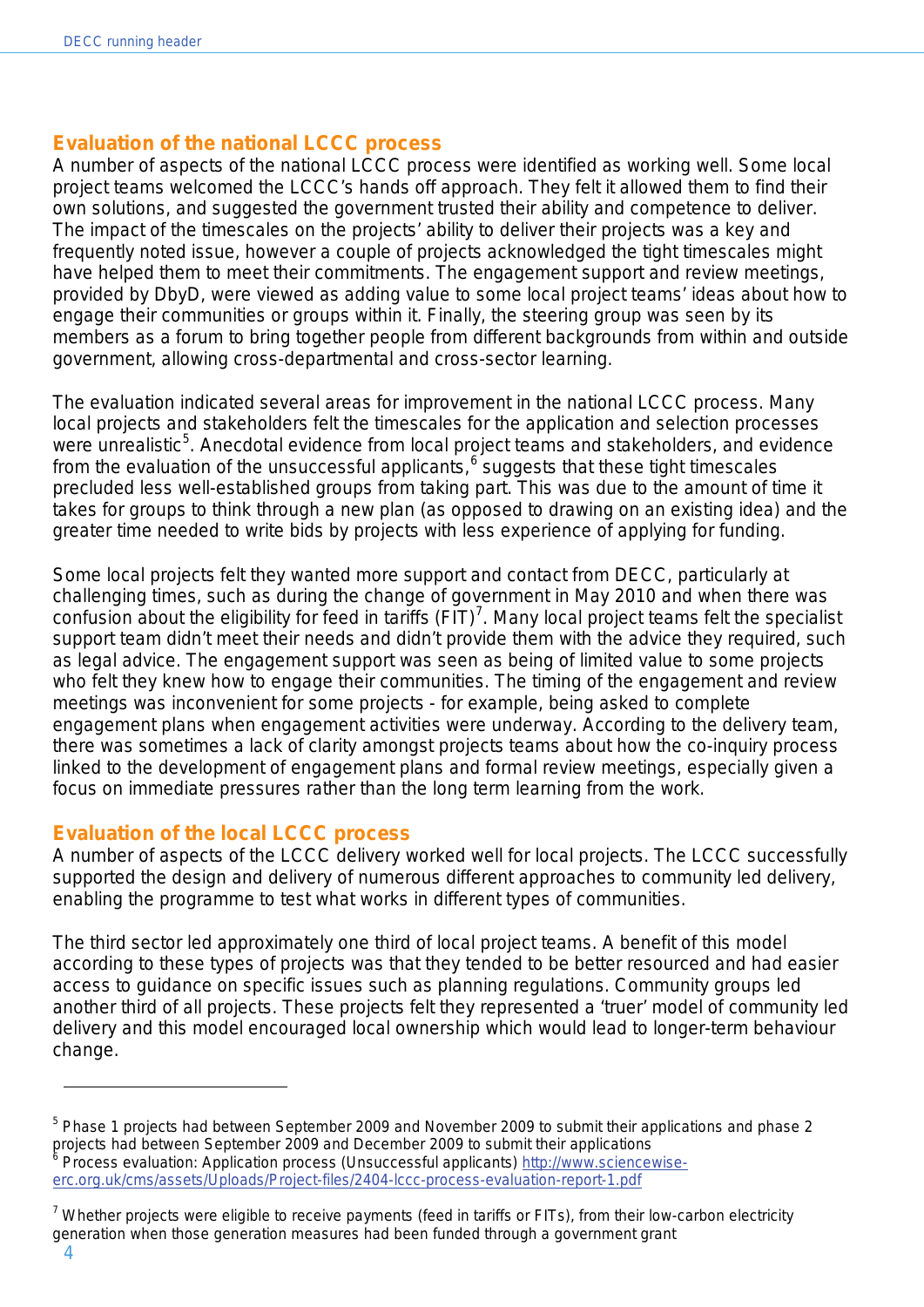Regardless of the model, however, projects felt they were trusted because of their local role and saw engagement and behaviour change as a central activity to their work. During the LCCC some of the project teams adopted a legal structure that would support the delivery of the LCCC and the sustainability of their projects in the longer term. Those who did set up a new organisation, chose one of the many forms of a mutual, as this was seen to direct strategy and 'bind' resource to the objectives the organisation was set up to pursue.

Project teams that were able to draw on existing resources found it easier to deal with the tight timescales. Strong partnerships, well-established community groups and already-discussed ideas for reducing the carbon emissions meant local projects could 'hit the ground running'. Whilst having at least some of the necessary skills, relationships and structures in place was seen as essential to successful implementation some stakeholders argued that this didn't mean similar projects could not work in other types of community. They felt the difficulties experienced by some project teams had not been intrinsic to communities but a function of the stringent requirements of the LCCC programme – particularly timescales and also the focus on outcomes and not development.

Whilst some projects were clear about the challenges of delivery, their ability to overcome them was related to their skills and experience of specific technologies and their existing resources. All local project teams described a steep learning curve and felt the LCCC had built their confidence and skills for future similar projects, which they were keen to be part of. Local projects were keen to use the skills and resources they had developed in the future. Many community groups had thought beyond the timescale of the grant funding and had made provision for investments to generate income and support further low carbon work in their communities.

The evaluation identified a number of areas for improvement from the local projects' experience of their LCCC activities. The considerable challenges faced by projects, combined with the scale and ambition of the LCCC, created a rich mix of change, uncertainty and opportunity. This was unprecedented for many of the projects who felt the LCCC was a steep learning curve. Some stakeholders felt that more support for projects at the outset was necessary and this would have helped projects to understand the commitment and responsibility required for success. In addition, projects and stakeholders would have appreciated more support throughout the LCCC, to deal with specific legal and technological issues, which some projects felt posed a risk to the completion of their projects. They felt that greater clarity and guidance from the outset on the parameters of the support and guidance available through the programme may have helped avoid problems later, particularly in terms of what help and support local projects could expect around the specific technological issues they faced and when there was confusion about the eligibility of FITs.

#### <span id="page-4-0"></span>**Evaluation of opportunities for dialogue and sharing learning**

The LCCC programme provided a number of opportunities for dialogue and for wider sharing learning of beyond local projects. A number of aspects of these opportunities for dialogue and sharing learning were identified as working well. The Climate and Communities Action Alliance (CCAA) conference was felt to have provided valuable opportunities for projects to network, share learning with each other and feed learning into a wider group of stakeholders in the field. Specifically, the value of the CCAA was in bringing together projects and stakeholders in the community energy sector, enabling learning to be shared more widely. This was particularly true for projects that had chosen technologies installed by only a few other LCCC projects, giving them access to a wider spread of expertise and experience.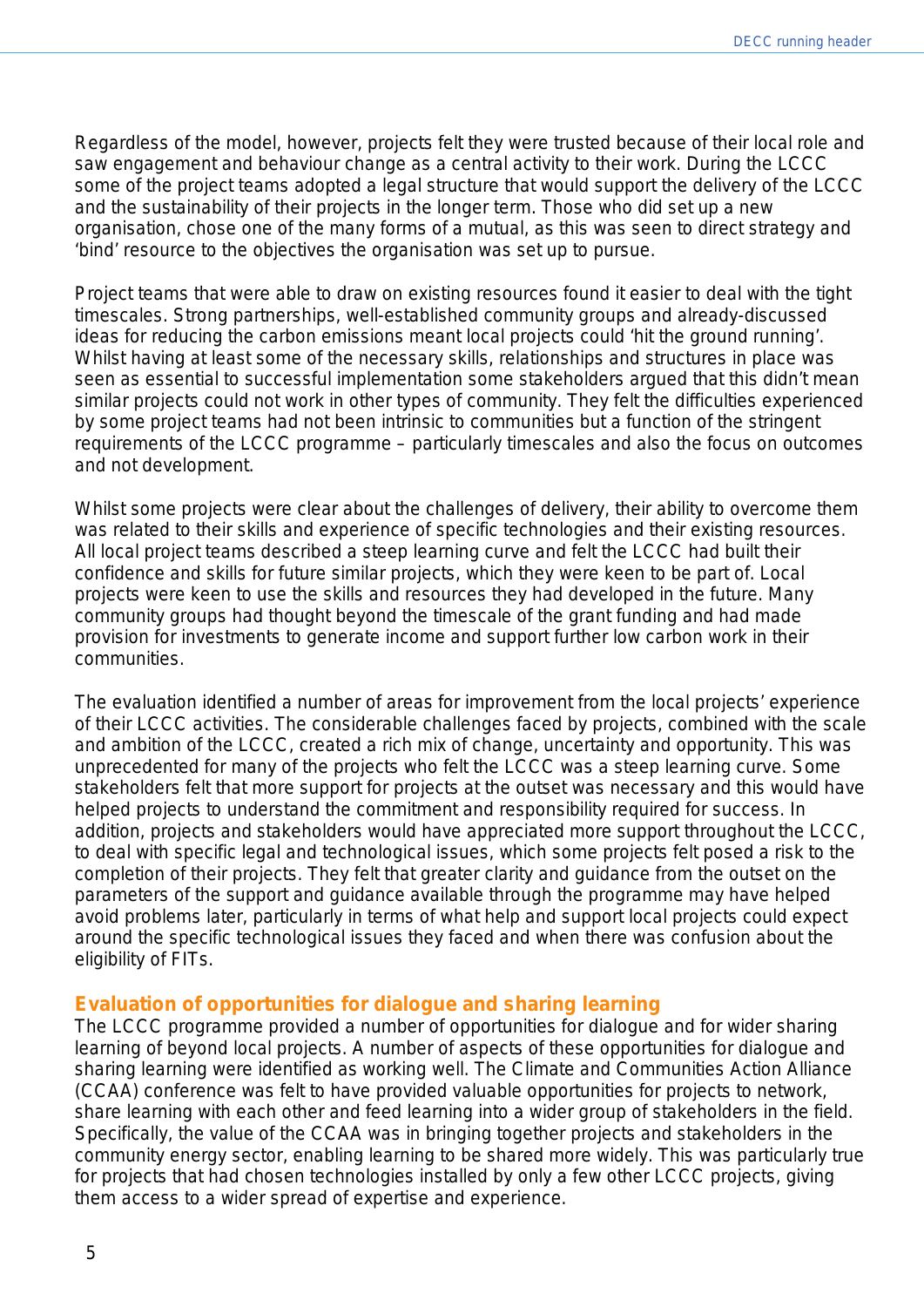The four thematic policy workshops were seen by several projects as providing an opportunity to network around a specific issue, such as community scale renewables or fuel poor communities, and to share their learning. Opportunities which involved sharing learning with DECC policy makers, (such as the four thematic policy workshops and customer closeness visits) were highly regarded. Projects were keen to share the difference the LCCC had made on the ground, and to discuss issues which arose during the process with DECC policymakers.

Two main areas for improvement in opportunities for sharing learning were identified. The online portal, despite being requested by projects, was seen as OK rather than particularly positive or negative. According to local projects, the online portal was not used extensively and for this reason was not regarded as a valuable resource. A number of reasons for lack of participation in the online portal were cited including: participation being burdensome to some projects, whose advice and guidance was frequently sought because they were doing well, and an unappealing presentation and design. In addition, some projects were not convinced of the value of getting involved in any learning opportunities. A number of reasons for this were cited including that some project teams felt were too busy with their projects to attend events, and some felt they had little to learn as they were already well-informed and confident. Nonetheless there was strong support for the idea of learning opportunities post-programme, in order to capture and share experiences and reflections without the pressure of delivery.

#### <span id="page-5-0"></span>**Outcomes from the LCCC programme**

Project teams were able to identify a number of outcomes arising for them from their participation in the LCCC. For many projects, the LCCC funding enabled them to realise their long term plans. Being approved as a LCCC project enhanced the credibility and legitimacy of the local project team within their communities and with external stakeholders. For some projects, the LCCC was seen as a catalyst that enabled their groups and communities to become more sustainable and self sufficient as they began to generate and recycle their resources – both the energy created and/ or the financial resource being directed back to the established community group or for reinvestment in the community. Whilst the exact mix of skills and knowledge within project teams differed at the outset, many felt they had been challenged by delivering their projects and felt they had learned a great deal.

All projects undertook engagement activities with their communities through the LCCC. From these activities, some feel they have engaged their communities in low carbon and sustainable living, reporting 'heightened awareness' and 'consciousness' of what low carbon living means in practice. Some projects reported that their LCCC work has provided their communities with an example of community led delivery in practice and inspired others to 'make a difference' in the local area. Projects evidence a number of new teams and activities forming as a result of the LCCC, e.g. a revived Parish Council, multiple residents' associations, a community cinema, a community orchard and a community shop. Greater opportunities for local participation and volunteering were reported by some projects to have created a sense of social cohesion in the local area, with some residents spoke of having a renewed sense of 'confidence', 'pride' and 'enthusiasm'.

Project teams feel they have begun a process of positive behaviour change which will continue for many years. Many sites are collecting their own evidence to evaluate behaviour change and many are working with academic partners, such as the University of Chester and the University of Nottingham, to monitor these outcomes. Early indications of impact are emerging: one project team reported that the local incomes recovery officer who pursues late rent payments hasn't visited any households in the area in the last six months. This is being attributed to tenants' fuel poverty being reduced and they are now able to pay their rent.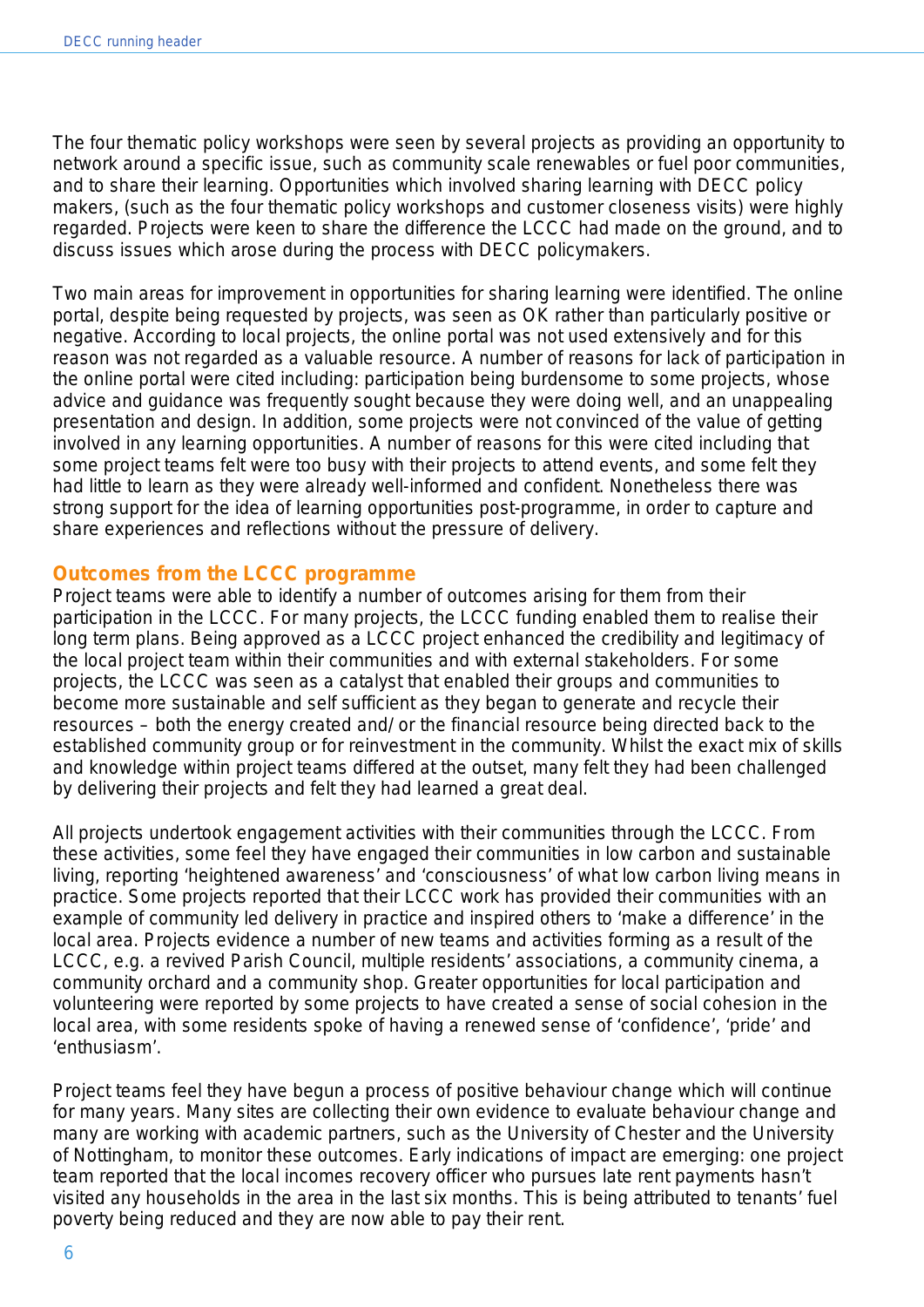Amongst stakeholders there was a lack of consensus about the nature or extent of the outcomes from the LCCC for DECC policy and practice. Caution was based on a number of factors including: community initiatives being based across a number of policy areas, making causal relationships between any particular policy or project hard to determine and, the move towards commercially orientated approaches to low carbon and sustainable projects such as the Green Deal, making lessons from the LCCC less relevant (given their community focus and grant funded approach). Some stakeholders were able to identify evidence that DECC had embedded the community led model into its thinking, for example, around new policy initiatives such as the Local Energy Assessment Fund (LEAF). The LCCC has been credited with contributing to a 'buzz' and momentum around community-led delivery more generally.

#### <span id="page-6-0"></span>**Lessons for the future**

Based on these evaluation findings, it has been possible to identify a number of lessons for future programmes, particularly those relating to community-led energy initiatives:

**Lesson 1**: Any future national programmes of this sort must carefully consider the timing and process at the start. Inappropriate application, planning and delivery timescales can prevent communities with fewer resources or skills from gaining access to such programmes. Advance notice of new funding streams should be identified and publicised well in advance of deadlines, to give a range of communities time to plan and apply.

Lesson 2: Support offered to communities needs to be tailored to their specific needs and developed with them in a collaborative manner.

Lesson 3: Government involvement in projects such as the LCCC can go beyond setting project requirements and deadlines and providing funds and also include more visits to local project teams and other longer term links that help them to understand the contexts in which policy is being delivered.

Lesson 4: Local project teams and steering group members were keen to continue their involvement in the LCCC to share learning.

**Lesson 5:** Government can build on the successes of and lessons from the LCCC to ensure that future local energy initiatives can be supported through partnerships with known and trusted community organisations with proven experience of working at a community level.

**Lesson 6:** National programmes have particular value in supporting community-led projects to deliver low carbon work, both for the local projects and in informing future national policy.

Lesson 7: Future national community-led programmes need to include explicit arrangements for the development and sharing of learning from the start, in order to maximise the potential for that learning to inform and influence future national government policy and practice.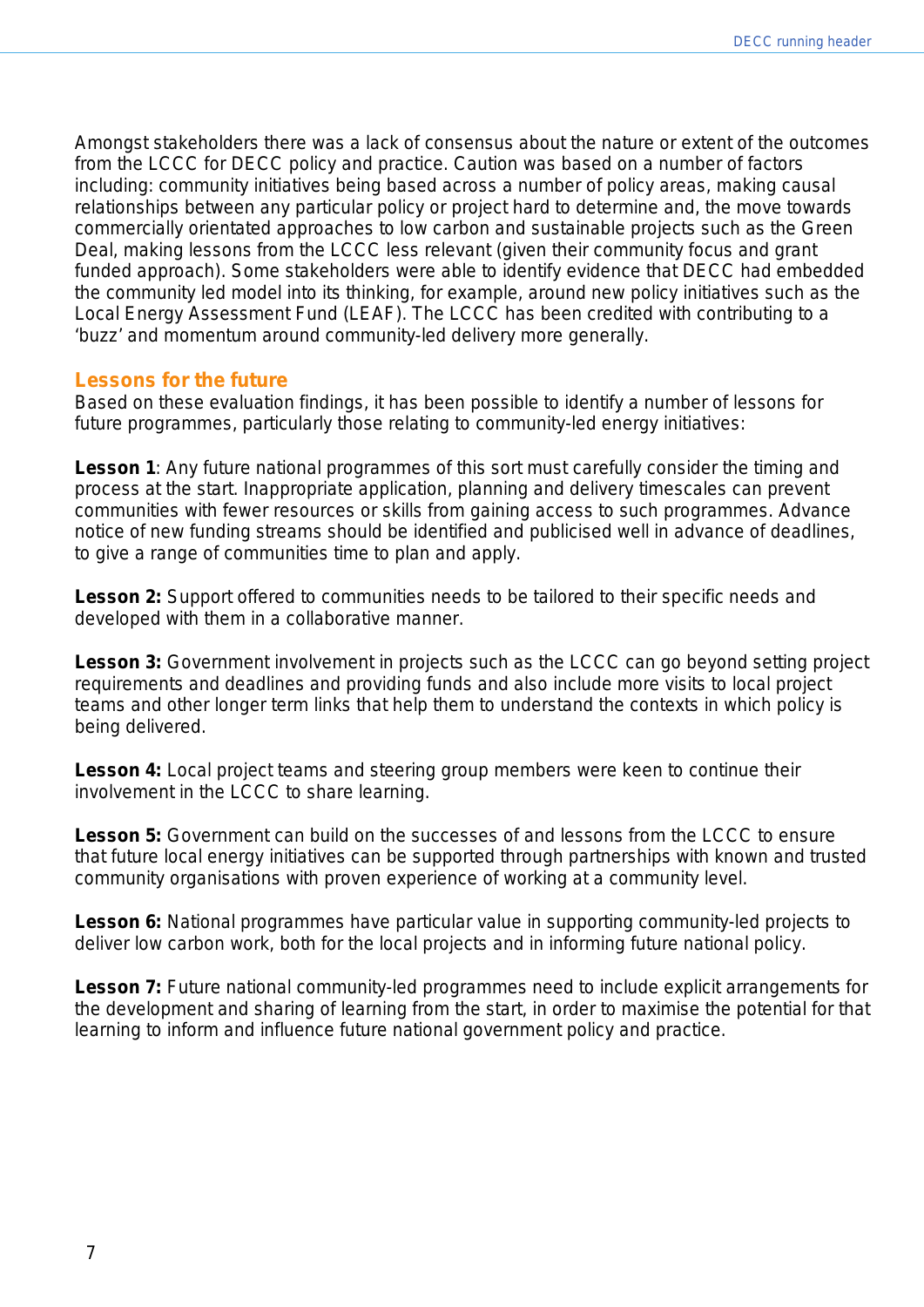# <span id="page-7-0"></span>**Contents**

| 1.1 |  |
|-----|--|
|     |  |
|     |  |
|     |  |
|     |  |
|     |  |
|     |  |
|     |  |
|     |  |
|     |  |
|     |  |
|     |  |
|     |  |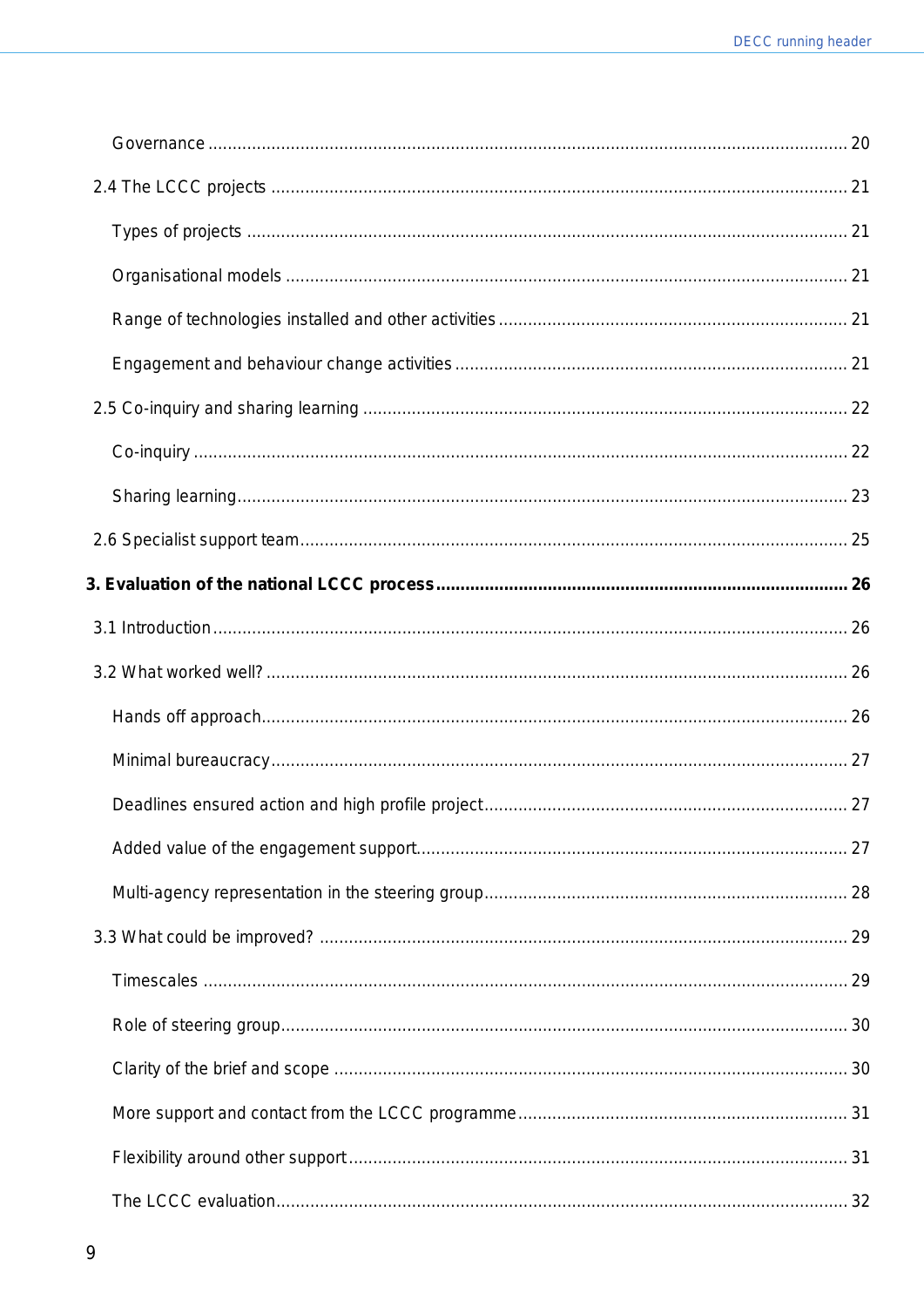| Sufficient time and resource to deliver effective engagement and behaviour change 41 |  |
|--------------------------------------------------------------------------------------|--|
|                                                                                      |  |
|                                                                                      |  |
|                                                                                      |  |
|                                                                                      |  |
|                                                                                      |  |
|                                                                                      |  |
|                                                                                      |  |
|                                                                                      |  |
|                                                                                      |  |
|                                                                                      |  |
|                                                                                      |  |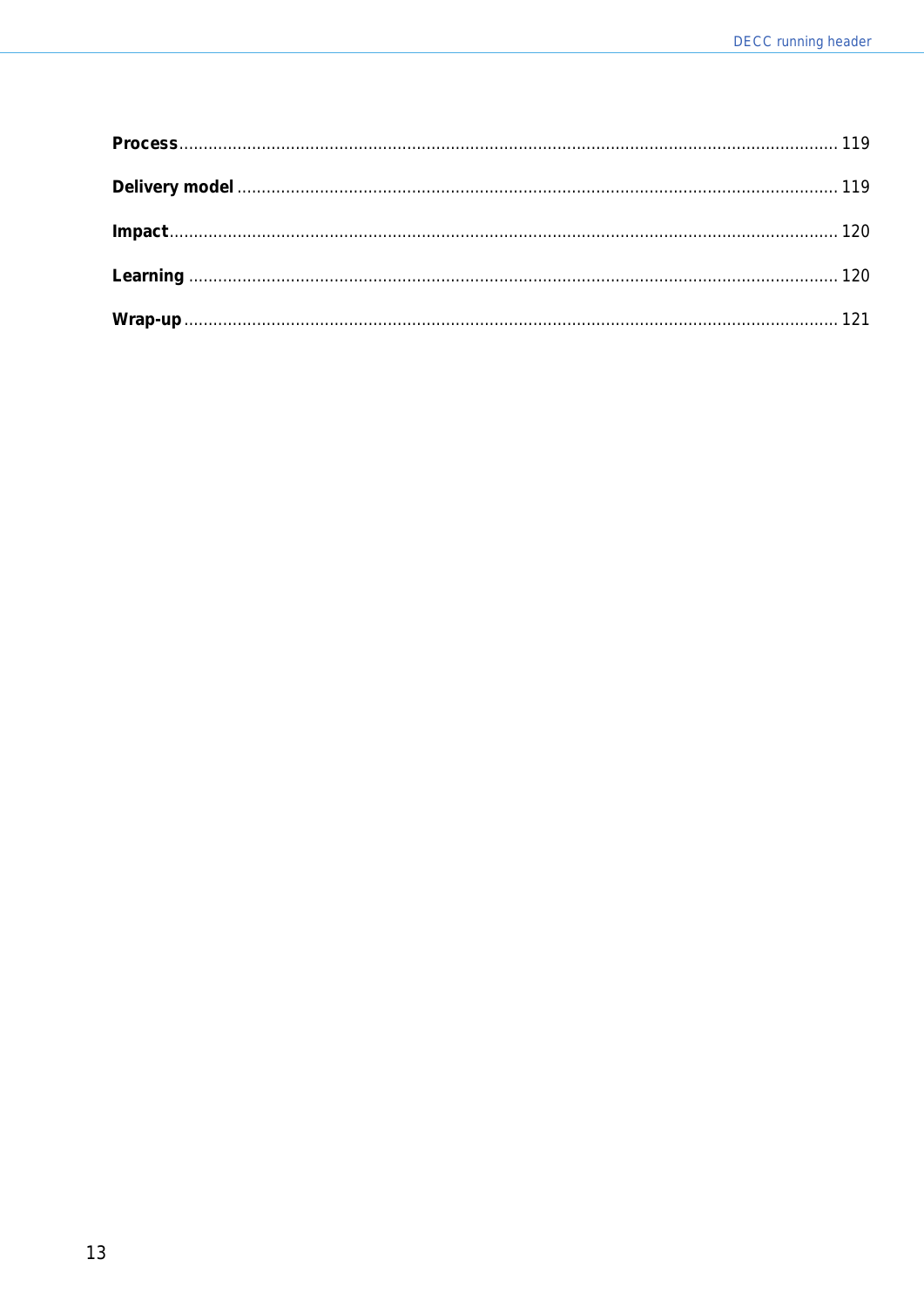# <span id="page-13-0"></span>**1. Introduction**

# <span id="page-13-1"></span>**1.1 The Low Carbon Communities Challenge**

The Low Carbon Communities Challenge (LCCC) was an initiative of the Department of Energy and Climate Change (DECC). It provided financial and advisory support to 22 communities and aimed to test community-scale implementation of low carbon technologies alongside community engagement and behaviour change initiatives. The programme was also intended to help inform energy efficiency and low carbon generation policies.

The LCCC ran between 2009 and 2011 and was a £10 million capital fund programme involving 22 test-bed communities across England, Wales and Northern Ireland. Each community received a grant of up to £500,000. The programme was funded by DECC, the Department for Enterprise, Trade and Investment (Northern Ireland), the Welsh Assembly, and the Sciencewise Expert Resource Centre (Sciencewise-ERC)<sup>[8](#page-13-3)</sup> Descriptions of the projects can be read in Appendix 1.

In October 2011 OPM was commissioned by DECC to conduct an independent evaluation of the processes, outputs and outcomes of the LCCC, this being one of the five evaluation strands (see 1.2). This involved a secondary review of the outputs from other strands of the LCCC evaluation as well as conducting new primary research with the LCCC projects and other relevant stakeholders. The findings of this work will feed into an overall programme level evaluation by DECC.

# <span id="page-13-2"></span>**1.2 The overall evaluation of the LCCC**

The LCCC was always intended to result in extensive learning from the experience of the programme, and a five-strand evaluation programme was designed to capture and disseminate the key elements of that learning. The five strands were:

- Strand 1, Energy Consumption Data & Carbon Saving Potential: This strand drew on official electricity and gas consumption statistics in each LCCC area, as well as calculating the theoretical carbon saving potential of all of the installed measures.
- Strand 2, The Householder Experience: There were two pieces of research with households: (a) two waves of household surveys in each LCCC area (pre and post intervention); and (b) a series of detailed, ethnographic case studies with individual households.
- Strand 3, The Community Practitioner Experience: Each project, up until the end of March 2011, was provided with an independent facilitator to hold local meetings with the local project team and their wider participants. These meetings provided the projects with a platform for reflection and local learning, as well as a means of feeding back their successes and challenges to DECC. This strand was co-funded by Sciencewise-ERC.

<span id="page-13-3"></span><sup>8</sup> The Sciencewise Expert Resource Centre (Sciencewise-ERC) is funded by the Department for Business, Innovation and Skills (BIS) and helps policy makers to understand and use public dialogue to inspire, inform and improve policy decisions around science and technology. See<http://www.sciencewise-erc.org.uk/cms/>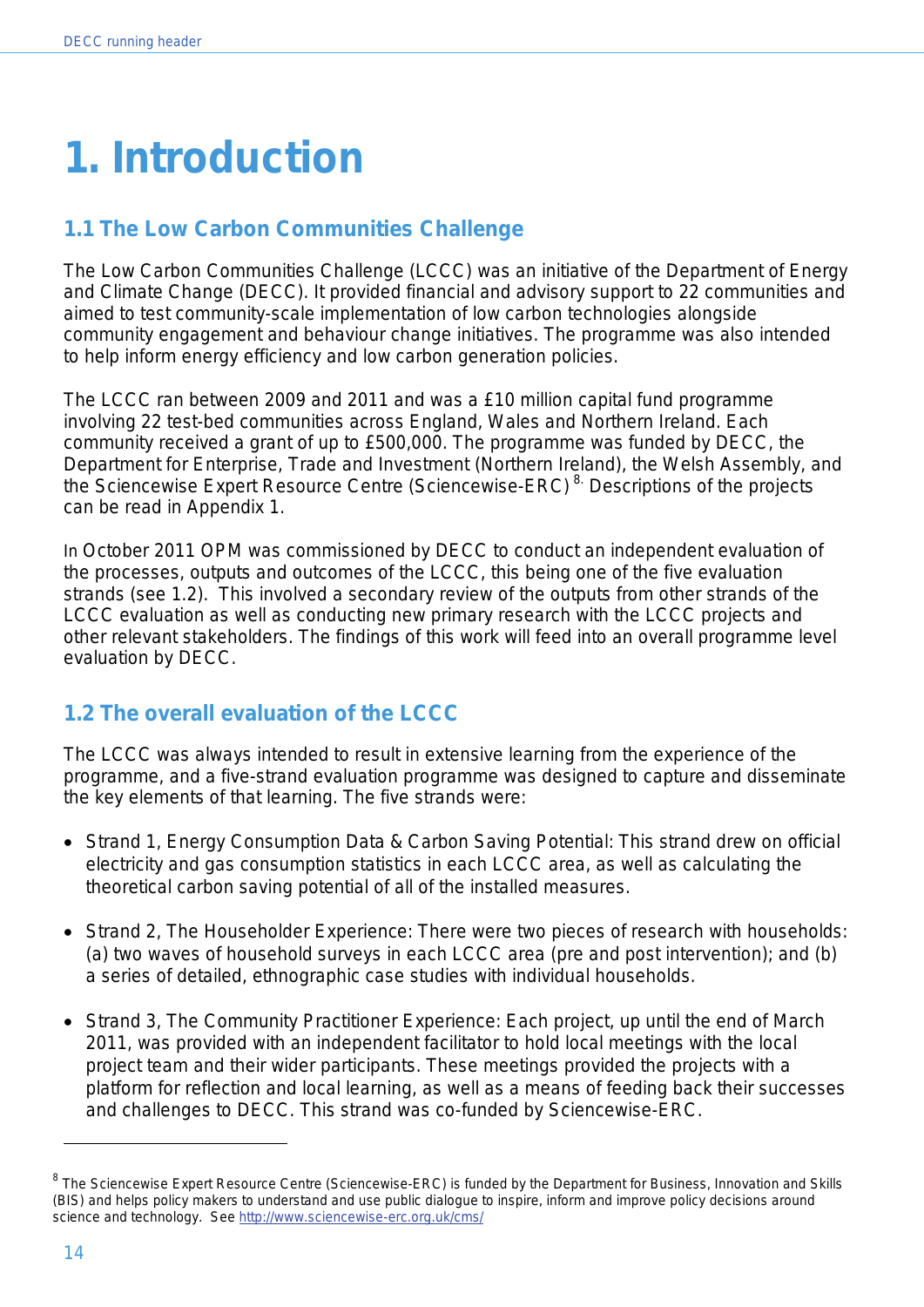- Strand 4, Social Enterprise Action Research: This focussed on the LCCC projects that received support to set up as social enterprises, funded by the Office of Civil Society's Social Enterprise Action Research programme.
- Strand 5, Process and Outputs Evaluation: This strand was focused on process and the way in which the LCCC was run by DECC and its partners. This strand was also co-funded by Sciencewise-ERC.

# <span id="page-14-0"></span>**1.3 This evaluation**

The purpose of this evaluation, carried out by OPM, was to provide an independent, unbiased evaluation of the LCCC programme focusing on processes and outputs and what has been learned across the local project teams. It also reviewed some of the outcomes of the programme, primarily those for policy and practitioners and the self-reported qualitative impacts on projects.

The main **objectives** of this evaluation were four-fold:

- **3. Process evaluation of the LCCC programme management**: which aspects of the management and administration of the LCCC worked well and less well to support local project teams to deliver their projects
- **4. LCCC outputs delivered by each project in terms of:**
	- technology installed
	- engagement activities to encourage behaviour change
	- building organisational capacity and partnerships

This evaluation objective has had two distinct elements:

- a. The first was a formal audit exercise (appended), capturing outputs from each LCCC community in respect of (a) the low carbon technologies and measures they have installed and (b) the engagement and behaviour change initiatives they have undertaken. Data on the former was collected by OPM and passed to the Energy Savings Trust (EST) which has used that data to calculate the total theoretical carbon savings from each LCCC project (as well as the LCCC as a whole).
- b. The second element was to capture the key learning from the projects' perspective, in terms of project outputs that worked well and didn't work well, and – with the benefit of hindsight and experience - what advice they would give to a project trying to do something similar.
- **3. Outcomes**. The parallel evaluation in strand 2 has provided the main data for assessing the projects' impact in communities (through a centrally administered household survey in each area). This strand of evaluation was designed to complement strand 2 evaluation by exploring any additional outcome data that has been gathered ad hoc by the projects, as well as a more subjective assessment of what outcomes the projects think they have had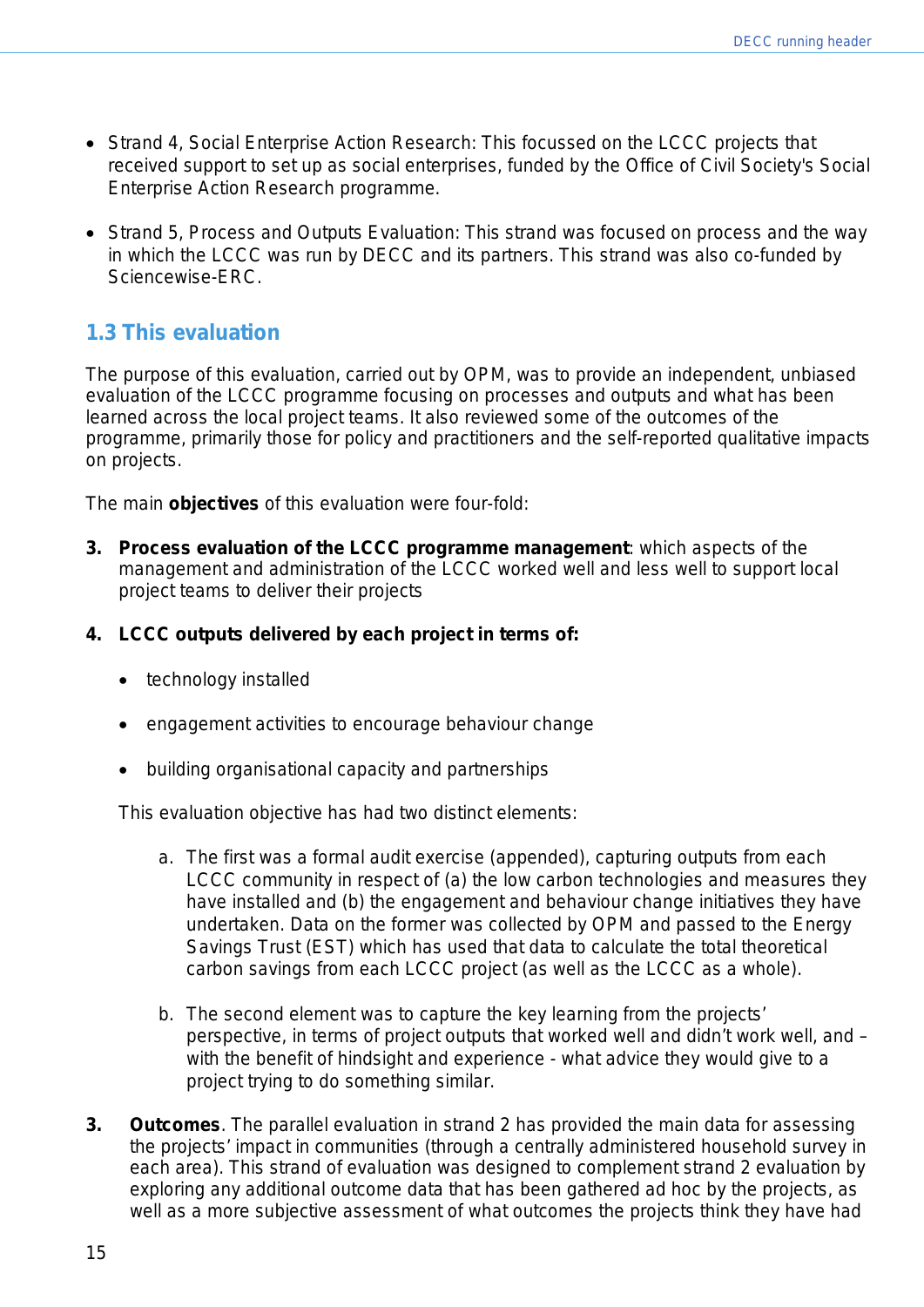in their communities. It has also assessed the impact of the LCCC programme on DECC policy and practice.

**4. Future lessons** – consideration of the implications of the LCCC for future action learning and collaborative research programmes, especially in relation to community-led energy initiatives.

The evaluation was also tasked to consider, across each of the objectives above, whether the LCCC has delivered against its original objectives in the form of eight cross cutting 'big questions' (laid out in section 2.2 below).

This evaluation contributes to and builds on strands 3 and 5 of the five strand evaluation programme, combining them into a single piece of research. It will also inform the overarching report on the LCCC programme, to be published by DECC in summer 2012 which will cover all five strands of the evaluation.

The design and conduct of the evaluation was informed by the 'Requirements for Evaluating Sciencewise-ERC Projects'<sup>[9](#page-15-1)</sup>. This involves embedding evaluation principles such as clarity of purpose, scope, approach and limits, proportionality of resources and depth of the research required to meet the evaluation objectives and transparency around approach and process.

Sciencewise-ERC is particularly interested in learning from the LCCC's public engagement and co-inquiry activities, which have been designed to enable learning locally as well as feeding into national policy development on community-led initiatives related to national policy involving science and technology.

# <span id="page-15-0"></span>**1.4 Evaluation research**

Data for this evaluation was collected in the following ways:

- A review of interim findings from the parallel strands of the evaluation, such as the review of findings from the engagement support<sup>[10](#page-15-2)</sup> and findings from a process evaluation of the Application process (Unsuccessful applicants) $11$ .
- Visits to eighteen local project teams which had completed their installations, to conduct interviews with the project manager/ project management team. One local project team was not available for interview<sup>[12](#page-15-4)</sup>. A complete list and descriptions of the projects can be found in Appendix 1, and a full list of project activities is in Appendices 2 and 3.
- OPM also designed an audit tool to collect data from local project teams on their technology outputs; data collected were passed to the Energy Saving Trust (EST) for them to calculate the theoretical carbon savings generated. The results from the use of the audit tools from 18 local project teams are in **Appendices 2 and 3**. These appendices detail **the measures and technologies installed by local project teams** and their **activities to encourage behaviour change**.

<span id="page-15-4"></span><span id="page-15-3"></span>

<span id="page-15-2"></span><span id="page-15-1"></span><sup>9</sup> <http://www.sciencewise-erc.org.uk/cms/assets/Uploads/Project-files/SWP07-Requirements-for-Evaluation.pdf><br>10 <http://www.sciencewise-erc.org.uk/cms/assets/Uploads/Project-files/2403-lccc-findings-final-report-july-2011.pdf>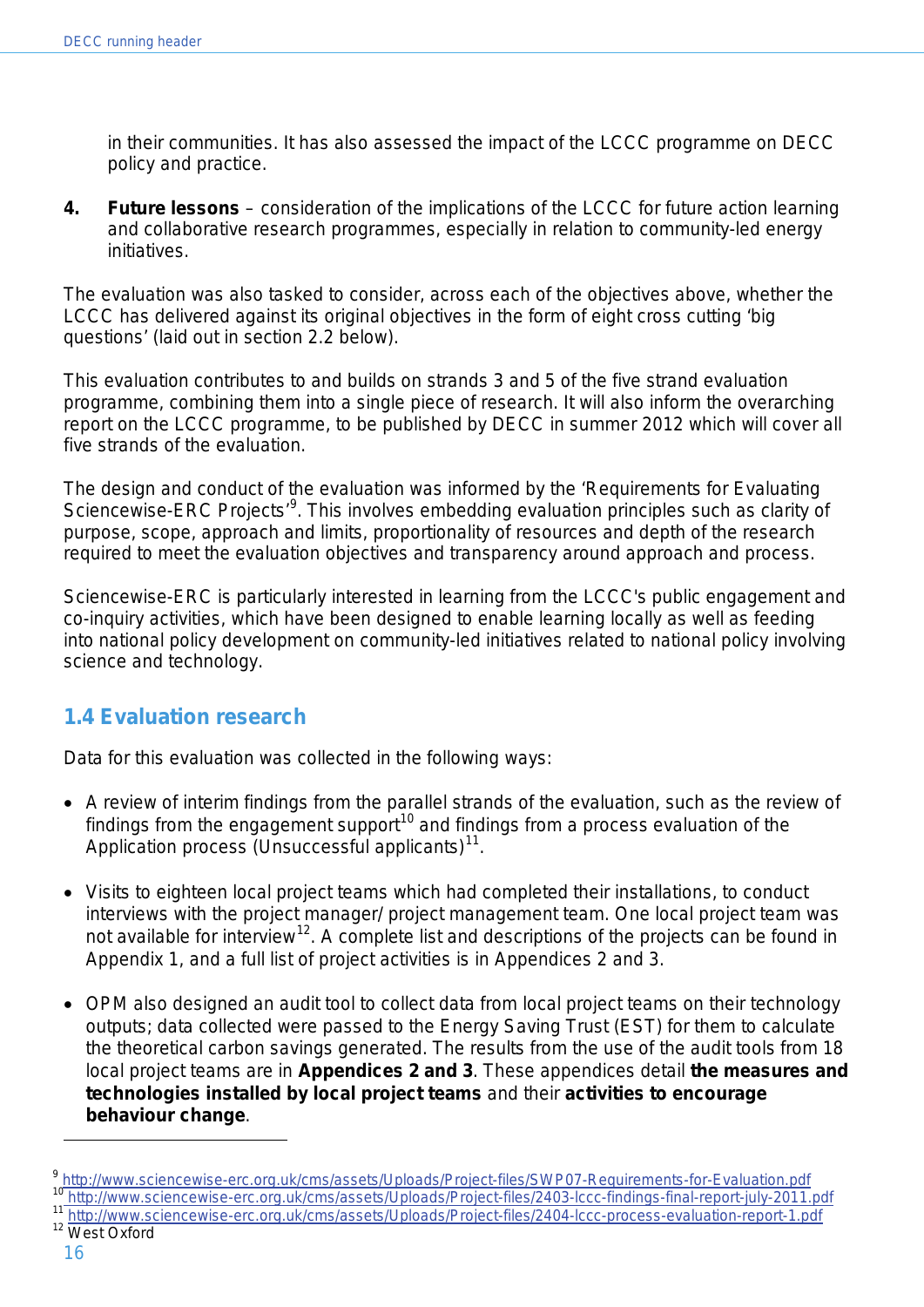• Telephone interviews with fourteen stakeholders including members of the delivery team, members of the steering group, DECC policymakers, representatives of the devolved administrations, of the community sector and of the wider research community (research council). **Topic guides for interviews** can be found in **Appendix 4**.

Visits to local project teams and interviews with stakeholders were conducted between November and December 2011.

# <span id="page-16-0"></span>**1.5 Overview of this report**

In this **introductory chapter**, we have described the **overall evaluation of the LCCC**, and the specific aims, objectives and approach to this part of the evaluation (on the process, outputs and outcomes of the LCCC). We have also provided an outline of how evaluation data was collected and from whom.

The **second chapter describes the LCCC programme** in detail. We describe the context, objectives, processes and structure for the LCCC programme. We briefly describe the types of communities in the LCCC as well the activities which the local project teams were involved in.

The **third chapter**, on **process**, describes what worked well and what could have been improved about aspects of the process including the support offered to local project teams, the timescales of the project and the role of the steering group.

In **chapter four**, we consider what worked well and less well in terms of the various **learning opportunities** offered to the local project teams, including events and online support.

**Chapter five** looks at the **delivery** of the LCCC, identifying the strengths and the areas for improvement, including the different organisational models used to deliver the LCCC, specific challenges during delivery, sustainability of the projects and working relationships with DECC.

**Chapter six** considers the **outcomes** from the LCCC, including outputs delivered, the difference being part of the LCCC made to local project groups teams and communities and the impact on DECC. Please note, however this report does not look at quantifiable data on impacts, but rather subjective perspectives from interviewees on the impacts achieved.

The final chapter, **chapter seven**, sets out our **conclusions** from the evaluation and **learning**  for future programmes - particularly those relating to community-led energy initiatives.

## <span id="page-16-1"></span>**A note on terminology**

This report refers to the Department of Energy and Climate Change as DECC. The LCCC pilot communities are referred to as 'projects' or 'local project teams'. The 'delivery group' refers to the DECC team leading the delivery at central government level. 'Stakeholders' are referred to by their specific stakeholder role, e.g. policy maker, specialist support team or representative from community organisations. Dialogue by Design, appointed by DECC to undertake a programme of co-inquiry and shared learning with each local project team, are referred to as DbyD.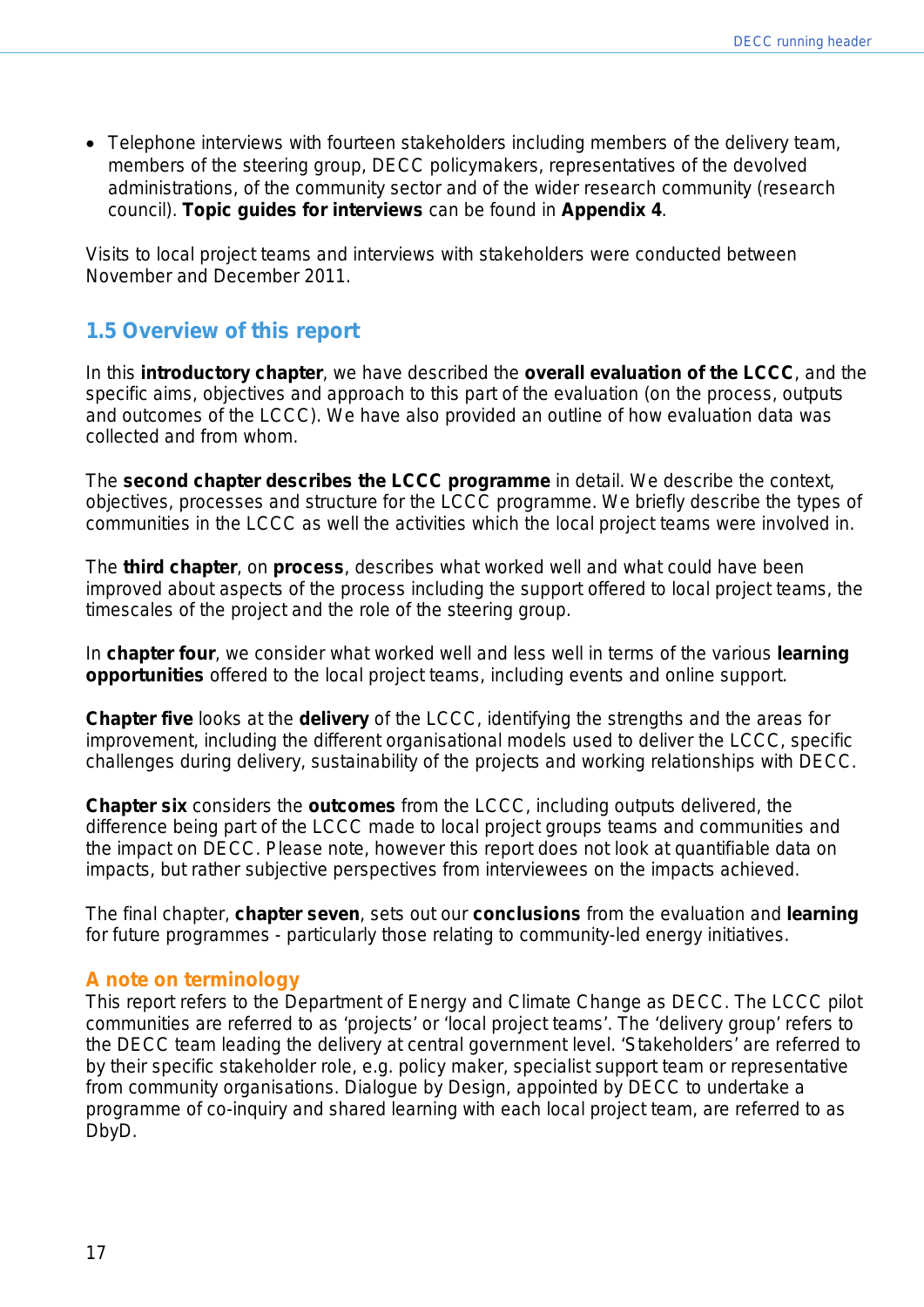# <span id="page-17-0"></span>**2. The Low Carbon Communities Challenge**

# <span id="page-17-1"></span>**2.1 The Low Carbon Communities Challenge**

The Low Carbon Communities Challenge (LCCC) was an initiative of the Department of Energy and Climate Change (DECC). It provided financial and advisory support to 22 communities and aimed to test community-scale implementation of low carbon technologies alongside community engagement and behaviour change initiatives. The programme was also intended to help inform DECC's energy efficiency and low carbon generation policies.

The LCCC ran between 2009 and 2011 and was a £10 million capital fund programme involving 22 test-bed communities across England, Wales and Northern Ireland. Each community received a financial award of up to £500,000. The programme was funded by DECC, the Department for Enterprise, Trade and Investment (Northern Ireland), the Welsh Assembly, and the Sciencewise Expert Resource Centre (Sciencewise-ERC)<sup>[13](#page-17-3)</sup> .

The LCCC arose from a number of strands of government policy including Zero Carbon Homes, EcoTowns, the adoption of the Climate Change Act, and impending changes to CERT (the Carbon Emissions Reduction Target). The design of the programme had its origins in the DECC-led Big Energy Shift public dialogue project<sup>[14](#page-17-4)</sup>, which suggested that households could benefit significantly from joined-up 'packages' of support, delivered locally in the community, to help them reduce home energy consumption and make deep cuts in their carbon emissions. Such packages were expected to include, for example, smart meters, home energy audits, access to local demonstration homes, leadership from local schools and businesses and public bodies. These packages were also expected to include more hands-on support in navigating advice and determining which energy efficiency measures and renewable technologies were right for them.

The Government believed that this type of integrated approach, involving low carbon technologies alongside community-level behaviour change, had a critical role to play. The LCCC was therefore intended to both *test different delivery packages* and to *capture the learning from this*.

# <span id="page-17-2"></span>**2.2 Aims and objectives**

The LCCC's aims and objectives were reflected in eight cross-cutting 'big questions' identified by DECC for the programme, which were:

1. Does community-led delivery drive a broad uptake of low carbon technologies and lifestyles?

<span id="page-17-3"></span> $13$  The Sciencewise Expert Resource Centre (Sciencwise-ERC) is funded by the Department for Business, Innovation and Skills (BIS) and helps policy makers to understand and use public dialogue to inspire, inform and improve policy decisions around science and technology. See<http://www.sciencewise-erc.org.uk/cms/><br><sup>14</sup> See http://www.sciencewise-erc.org.uk/cms/the-big-energy-shift/

<span id="page-17-4"></span>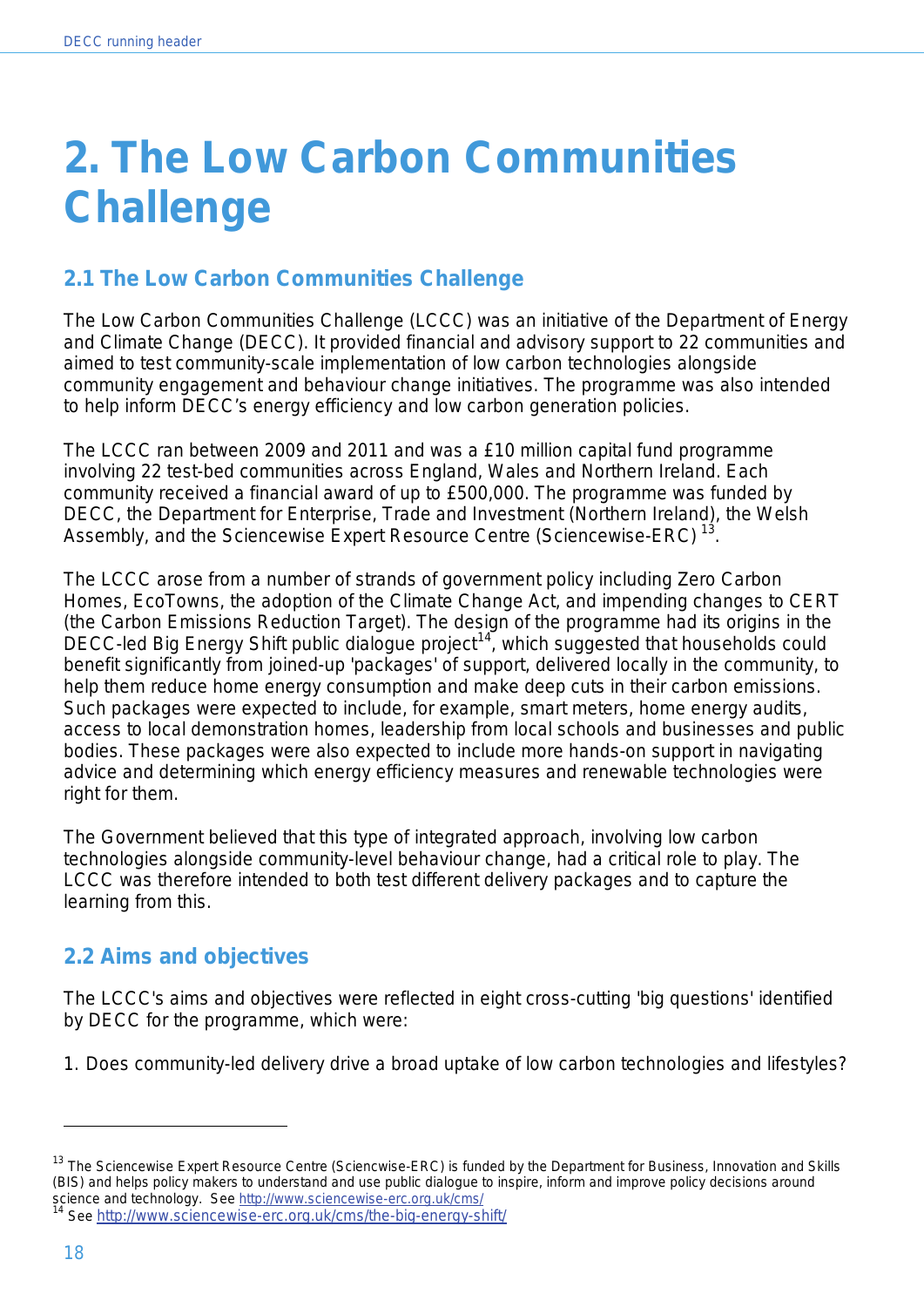- 2. Does a community focus change people's attitudes and beliefs in relation to larger energy solutions (e.g. acceptability of wind farms?)
- 3. Are community-led solutions scalable and replicable and, if so, what are the key components for any blueprint?
- 4. Do they enable joined up and integrated deployment of government's policies and programmes and, if so, what does this mean for government's approach to the low carbon delivery landscape?
- 5. How can community-led delivery be supported and sustained? What finance mechanisms, governance structures, community involvement, and ownership models work?
- 6. What are the wider environmental, social and economic impacts of community-led delivery?
- 7. What are the implications of the LCCC to the way national government designs and delivers programmes related to local action and the community sector?
- 8. Did the LCCC as a programme create a buzz or stimulate delivery beyond the LCCC (either in terms of influencing other communities or encouraging momentum and activities in the community post-LCCC)?

## <span id="page-18-0"></span>**2.3 Process**

## <span id="page-18-1"></span>**Selection of projects**

The invitation for applications for the Low Carbon Communities Challenge was published on the DECC website and widely promoted through community networks, such as the Low Carbon Communities Network, Transition Towns and EST's Green Communities membership. The LCCC was open to applications from local authorities/councils, local strategic partnerships or third sector organisations, applying on behalf of a community in England, Wales or Northern Ireland.

Applicants to the LCCC were required to submit an application form and these were assessed by members of the LCCC steering group (LCCC governance arrangements are described below).

Applications were assessed the following themes:

- Overall ability to deliver community-wide plans for the area and meet the objectives of the **Challenge**
- Delivering integrated approaches
- Build on and bring together learning, skills and resources
- Recognise communities as places
- Foster community leadership, involvement and partnerships
- Willingness to learn and capacity to quantify impacts
- Be replicable
- Be equitable and sustainable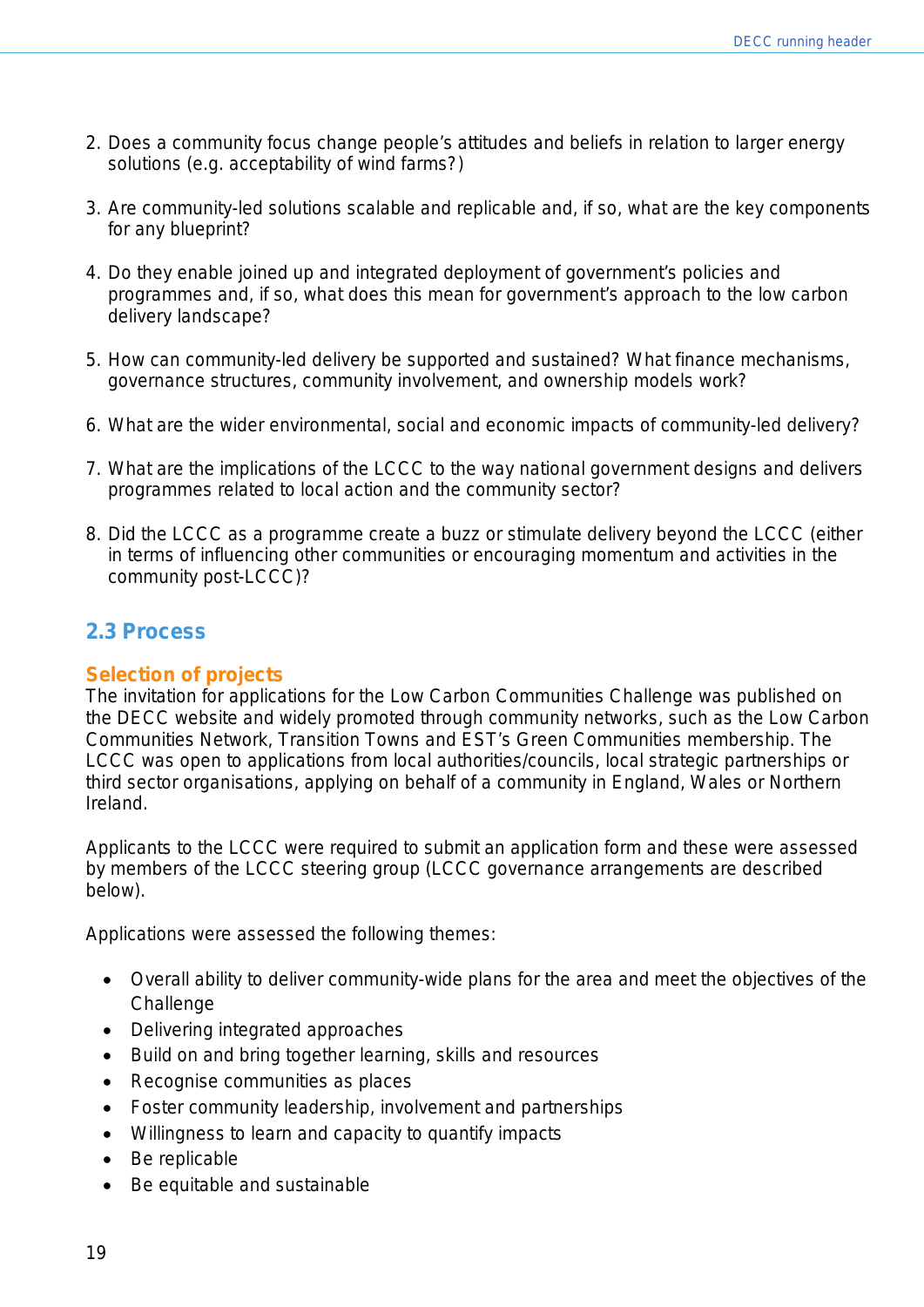Those applicants who received top scores were visited by BRE (DECC's contractor) who provided an onsite assessment.

As described below, the LCCC application process was split into two phases.

#### <span id="page-19-0"></span>**Timescales**

The overall timescale of the programme was as follows:

- The invitation for applications was published on the 28th September 2009.
- Applicants to **Phase 1** were required to submit an application form by 27th November 2009. These were assessed by the LCCC steering group between 2nd and 7th December. DECC received 56 applications, of which the top 14 scoring applicants were visited by the consultancy BRE who, on behalf of DECC, provided an onsite assessment. Ten successful projects were announced on 21 December 2009. Phase 1 applicants were required to deliver their measures by March 2010.
- Applicants to **Phase 2** were required to submit a completed application form by the 30th December 2009. These were assessed by the LCCC steering group between  $8<sup>th</sup>$  and 11<sup>th</sup> January. DECC received 239 applications, of which BRE visited the top 14 for an onsite assessment. Twelve successful projects were announced on 4 February 2010. Phase 2 applicants were required to deliver their measures between April 2010 and March 2011.

#### <span id="page-19-1"></span>**Financial grants**

Average awards were in the region of £400,000 to £500,000 per project, although this varied depending on the nature of the project. Most of the projects had also secured match funding through other sources, including NESTA's *Big Green Challenge* or the London *Low Carbon Zones*. Ninety percent of the LCCC funding received by each successful applicant was allocated to capital measures, with the remaining 10% allocated to other costs including project management and engagement and behaviour change activities.

#### <span id="page-19-2"></span>**Governance**

The steering group for the LCCC programme had a broad and diverse membership including policymakers from DECC, the Welsh Assembly Government and the Northern Ireland Department for Enterprise, Trade and Investment, and Sciencewise-ERC, as well as stakeholder representatives of community organisations and research and grant-making communities.

The delivery group for the LCCC consisted of the relevant DECC policy leads and a Dialogue and Engagement Specialist from Sciencewise-ERC, as well as the evaluation manager appointed to oversee all five of the evaluation strands (see section 1.2).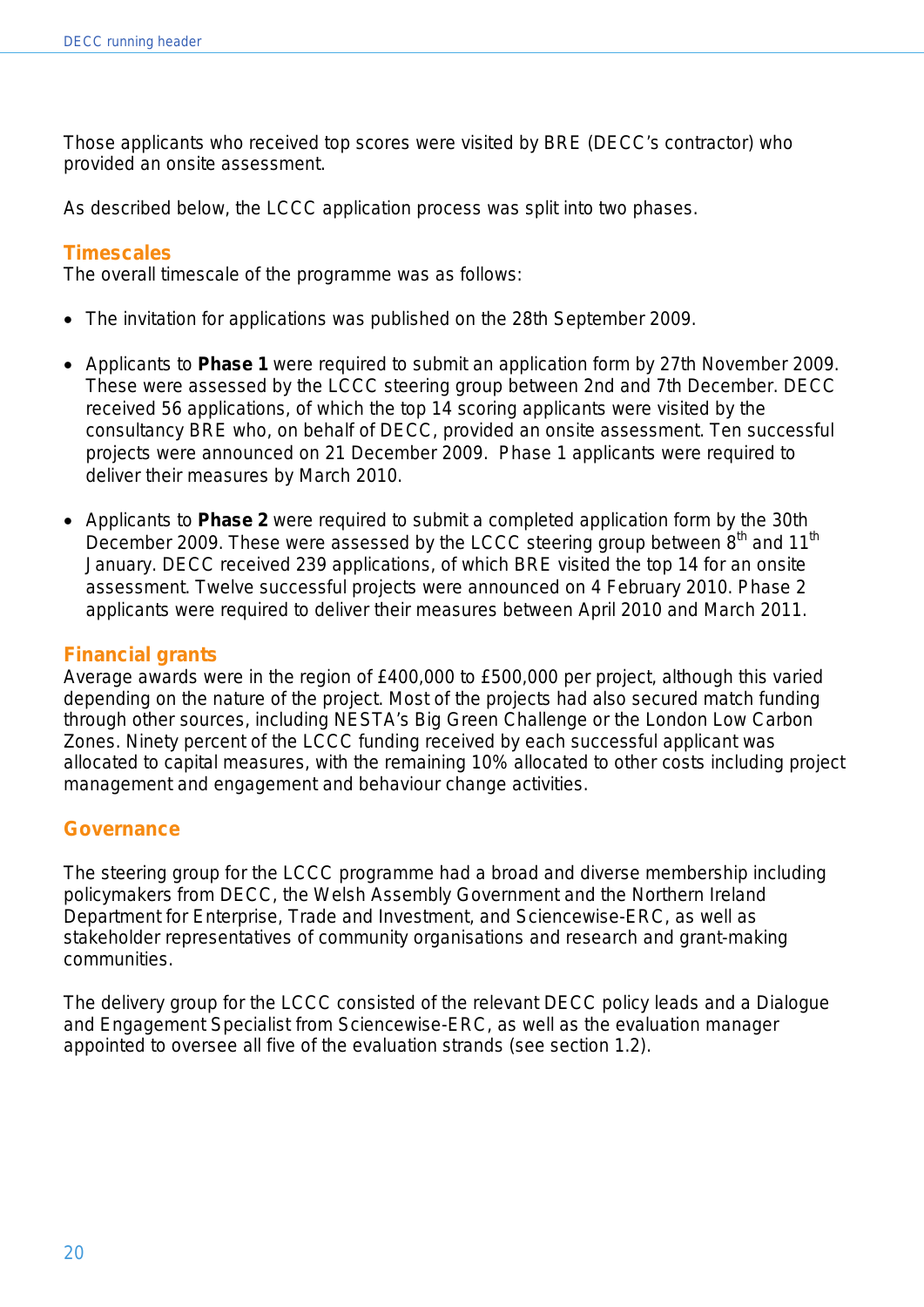# <span id="page-20-0"></span>**2.4 The LCCC projects**

The range of measures and activities implemented by local project teams, and the organisational structures they used, were diverse. However, four characteristics are common to all projects:

- The projects are geographically targeted, **area-based** initiatives
- They involve **integrated packages** that provide a more joined up offering to householders
- They are testing **different models of community-scale delivery**, from projects which are led by community groups through to other projects which involve existing agencies (e.g. local authorities, energy utilities) delivering their services in a geographically-targeted way
- The approaches draw upon **sociological models of behaviour** that emphasise the potential for social norms to nudge and trigger widespread, community-wide behaviour change.

## <span id="page-20-1"></span>**Types of projects**

The projects which took part in the LCCC are diverse in terms of location, demographics, housing stock and awareness and attitudes towards low carbon living. There was a range of rural, urban and semi-rural communities encompassed within the programme. Some of the projects already had experience of low carbon initiatives (for example the Transition Towns movement or as an 'eco-town'), and had already been working together for a number of years, while others were newer to the process of applying for funding and delivering a community or energy project. Some groups used the LCCC funds to further and complement their existing projects and aspirations; other groups saw the grant as an opportunity to develop entirely new projects.

### <span id="page-20-2"></span>**Organisational models**

The LCCC local project teams represent a diversity of organisational models, in part related to how long they have been in existence as a group prior to the LCCC. Approximately less than a third of projects formed a new partnership to deliver the LCCC. Some were led by groups of residents, while others were led or worked in partnership with the local authority, a third sector organisation, or another public body. Further detail on the different models is presented in section 4.2.

#### <span id="page-20-3"></span>**Range of technologies installed and other activities**

The LCCC projects demonstrate a diverse range of installations and activities, including but not limited to: energy generation (solar PV panels, wind turbines, air source heat pumps); energy efficiency measures (electric vehicles, insulation, energy saving light bulbs); other activities (food growing, car clubs, cycle parking, zero-carbon café); and engagement to raise awareness through schools and other community hubs. Installations were located on domestic (private and social) and non-domestic buildings.

#### <span id="page-20-4"></span>**Engagement and behaviour change activities**

The LCCC projects were involved in a wide range of engagement and behaviour change initiatives and these are summarised here. Engagement and behaviour change activities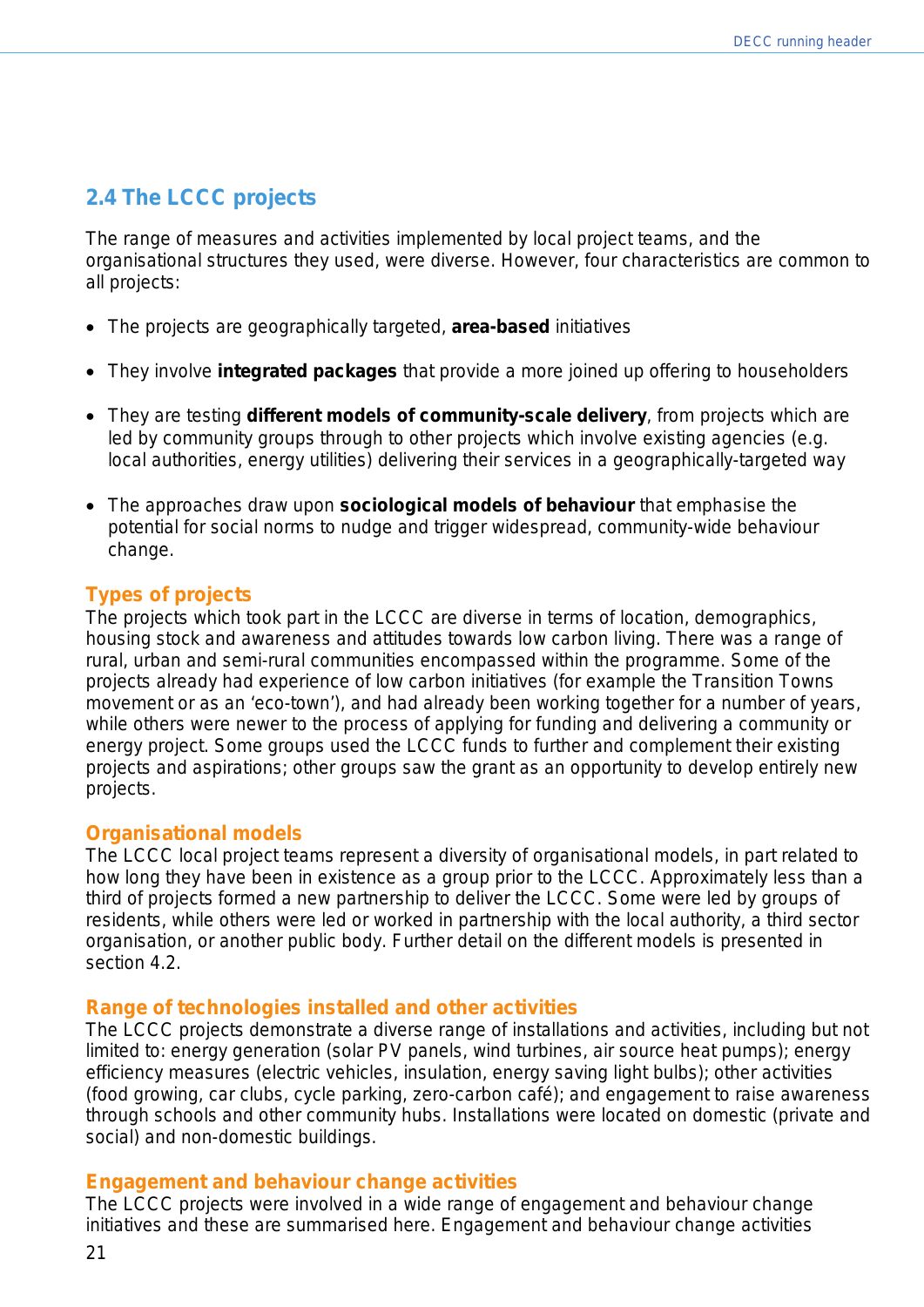included: training sessions to residents or 'community champions' about renewable energy generation, school energy lessons and training for teachers about climate change; open days of buildings with low carbon technologies or measures installed; door knocking, leafleting and posters; community events, fairs, plays and festivals to raise awareness or celebrate local achievements. Activities also included: local project teams' visits to homes where low carbon technologies or measures had been installed to give energy and water saving advice residents on correct usage; community meetings or workshops to discuss plans for the installation of low carbon technologies; and, business, home or community building energy audits.

A complete list and full details of the projects can be found in Appendix 1, and the measures and technologies installed by projects, and their activities to encourage behaviour change, are in Appendices 2 and 3.

# <span id="page-21-0"></span>**2.5 Co-inquiry and sharing learning**

Dialogue by Design (DbyD) was appointed by DECC to undertake a programme of co-inquiry and shared learning with the 22 LCCC projects. The co-inquiry process was intended to facilitate local discussions with a view to consensus building on practical actions and steps going forward in each community, and to develop a better understanding of the specific barriers, opportunities, decision making and delivery processes experienced on the ground. It was expected that this strand of work would contribute to direct engagement between policy makers, delivery partners and the local communities.

A programme of engagement planning and review meetings was established, to provide support to local communities in extending engagement alongside opportunities to share learning at national level. The programme was delivered through a team of 14 facilitators each of whom was appointed to one or two LCCC project groups. Their key activities were to provide engagement and review support to the local project teams, and to support some of the events listed later in this section. A summary of the key elements of these activities is provided below.

## <span id="page-21-1"></span>**Co-inquiry**

#### **Engagement support**

Facilitators helped projects organise and deliver their engagement with the wider community, a crucial aspect given the LCCC's twin focus on low carbon measures alongside behaviour change. It was understood that each community would have different engagement needs so facilitators worked with groups to review needs and local interests to create a bespoke engagement plan in the early stages of every project, followed by ongoing liaison between the group and the facilitator. The engagement plan determined the resources needed for the community engagement and the support the facilitator would need to provide.

The facilitators also offered other support including training local groups to run wider meetings, facilitating development meetings with a range of stakeholders, and providing advice (including on where to get further support). Defra provided an additional fund of £100,000 to the LCCC programme to support community engagement activities. The fund was managed by DbyD alongside the delivery of engagement support. Funding of up to £4,500 per community was provided for engagement activities on submission of an application supported by an agreed engagement plan.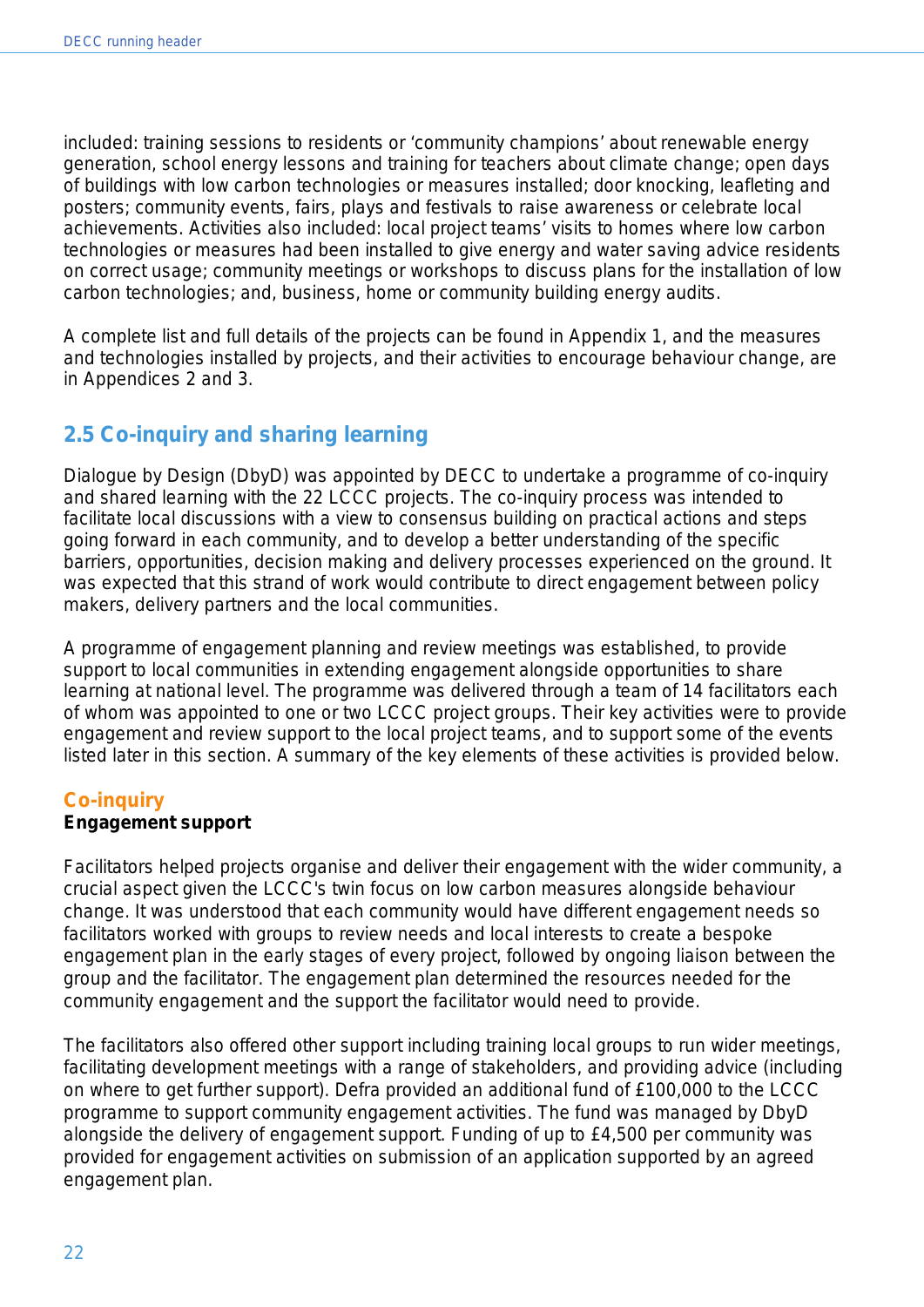#### **Review meetings**

Facilitators also organised review meetings in every LCCC project, to share learning from the experience of delivering the project, to address the objective of gaining a better understanding of the barriers, opportunities, decision making and delivery processes on the ground. A pilot meeting was held in one project in June 2010 and the programme for these events was then refined and used with all remaining projects.

Phase 1 projects had their first review meetings between September and November 2010, and around half of them had a second review meeting in early 2011. Phase 2 projects had only one review meeting each, which took place between November 2010 and January 2011. As the LCCC progressed, it became apparent that a single review meeting would be sufficient for many of the groups. Depending on the progress made in the projects, the meetings focussed on the experiences of the core project team, or of both the project team plus other community members who had participated in the project, such as residents with renewable technologies installed in their homes.

### **Co-inquiry**

The engagement planning and review meetings provided opportunities for the core project teams, sometimes with wider groups of stakeholders and residents, to reflect on their needs and aspirations, and to develop their plans and review activities together. These activities were developed to varying degrees in different projects.

#### **Analysis and reporting**

Information gathered by facilitators at the various meetings was written up and shared online within the project, and then collated, analysed and reported in the final report by DbyD in July 2011<sup>[15](#page-22-1)</sup>. This final reporting also drew on data recorded and submitted by local project teams in writing and through video footage using cameras (and briefing) provided by the LCCC programme. Some projects took advantage of this opportunity and their footage is available on their websites.

#### <span id="page-22-0"></span>**Sharing learning**

At national level, a number of opportunities were developed and delivered to encourage and enable local projects to share learning amongst themselves, and to contribute their learning to wider groups of stakeholders and to DECC policy makers. These included the following activities:

#### **Launch event**

The launch event in February 2010 was attended by members of all 22 LCCC local projects. The event included initial meetings between the groups and their facilitators. It was also attended by experts and advisers who introduced the advice and guidance they could offer over the course of the LCCC programme.

<span id="page-22-1"></span><sup>15</sup> <http://www.sciencewise-erc.org.uk/cms/assets/Uploads/Project-files/2403-lccc-findings-final-report-july-2011.pdf>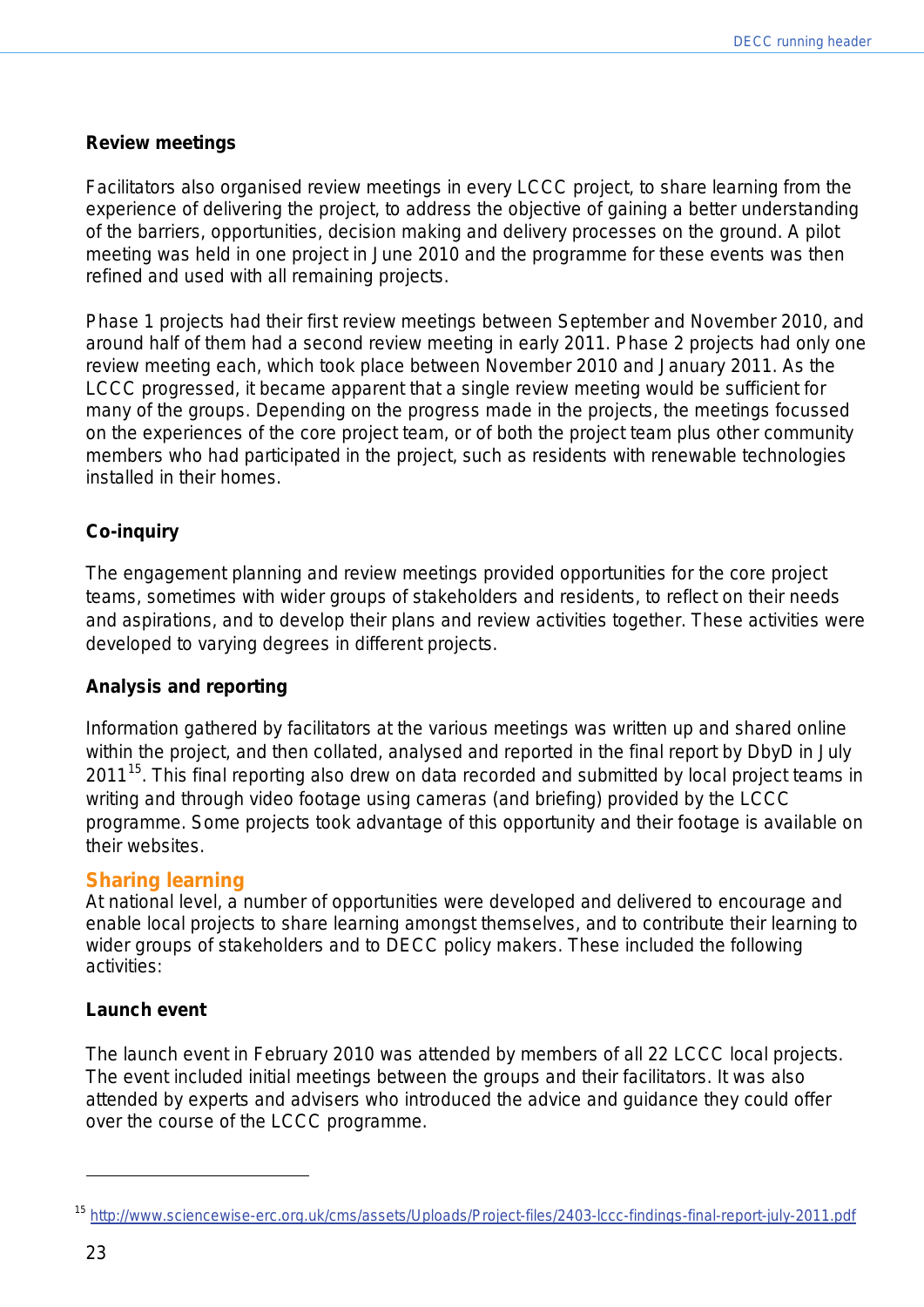#### **The householder experience**

GfK NOP conducted two waves of household survey in each LCCC area, before and after the LCCC. The results of these surveys were provided to all projects (at baseline and follow up) to help them understand their local communities in terms of their concern about climate change, fuel poverty and attitudes towards low carbon technologies.

#### **Online portal**

An online portal was piloted over several months early in 2011 to enable local project groups to access information and share learning. Resources included webinars on different topics.

#### **Communities and Climate Action Alliance**

The LCCC project teams participated in the Communities and Climate Action Alliance (CCAA) national conference in London on 16-17 January 2011. The conference was part-funded by the LCCC to support wider sharing of experience and learning from the programme. The CCAA event attracted stakeholders from a wide range of national and local organisations to discuss the role for community action in tackling climate change and creating a low carbon society. The majority of the LCCC project teams attended, and the event included a private networking event specifically for the LCCC teams.

#### **Four thematic policy workshops**

Four thematic policy workshops were held early in 2011. These workshops brought together individuals from relevant LCCC local project teams and national policy makers from DECC to discuss each of the four themes, drawing on local experience. Reports were produced from each workshop, summarising attendance and the key issues raised. Individuals were provided with payments to reflect their contribution. The workshops were, in summary:

- 4 February 2011, Bristol. Community scale renewables. Attendance: 8 representatives from 7 local project teams, 2 DECC policy makers and 2 facilitators.
- 1 March 2011, Nottingham. Marginalised and fuel poor communities. Attendance: 4 representatives from local project teams, 3 DECC policy makers and 2 facilitators.
- 8 March 2011, London. Domestic energy efficiency. Attendance: 3 representatives from local project teams, 5 DECC policy makers and 3 facilitators.
- 8 March 2011, London. Domestic microgeneration. Attendance: 5 representatives from local project teams, 4 DECC policy makers and 3 facilitators.

#### **Customer closeness visits and visits from DECC LCCC team**

'Customer closeness' visits were made to two local project teams during December 2011 by DECC policy staff (more visits are planned in the future). During these visits DECC employees, from a range of directorates, visited low carbon installations and spoke to local people about their experiences of living and working with low carbon measures. Local project teams were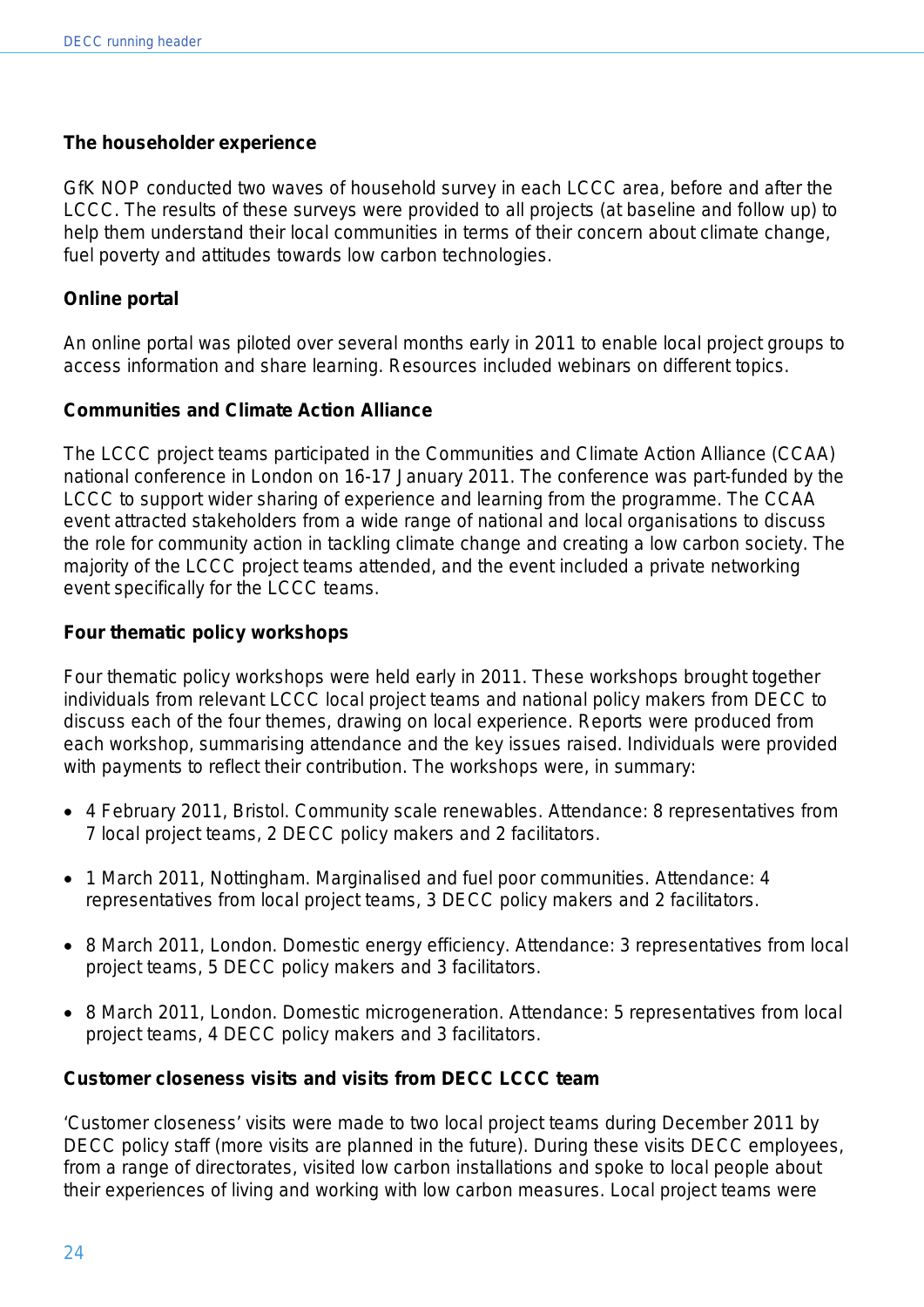provided with payments to cover their time for preparation, presentations and support during the visits.

In addition to the customer closeness visits, staff from the DECC LCCC team visited some of the local project teams during the course of the LCCC project.

## <span id="page-24-0"></span>**2.6 Specialist support team**

A package of other types of advice was also offered to projects via a specialist support team. DECC engaged a number of organisations to provide this advice. They included organisations offering support and advice on energy-related matters, financial matters, and community engagement, such as the Energy Saving Trust (EST), Environment Agency and Carbon Leapfrog.

At the launch event, there were stands staffed by the different organisations making up the specialist support team, and DECC introduced them as a resource to help local project teams. The local project teams could choose whether or not to make use of this support, and did not have to pay for it. DECC could broker introductions between local project teams and specialist support providers if necessary.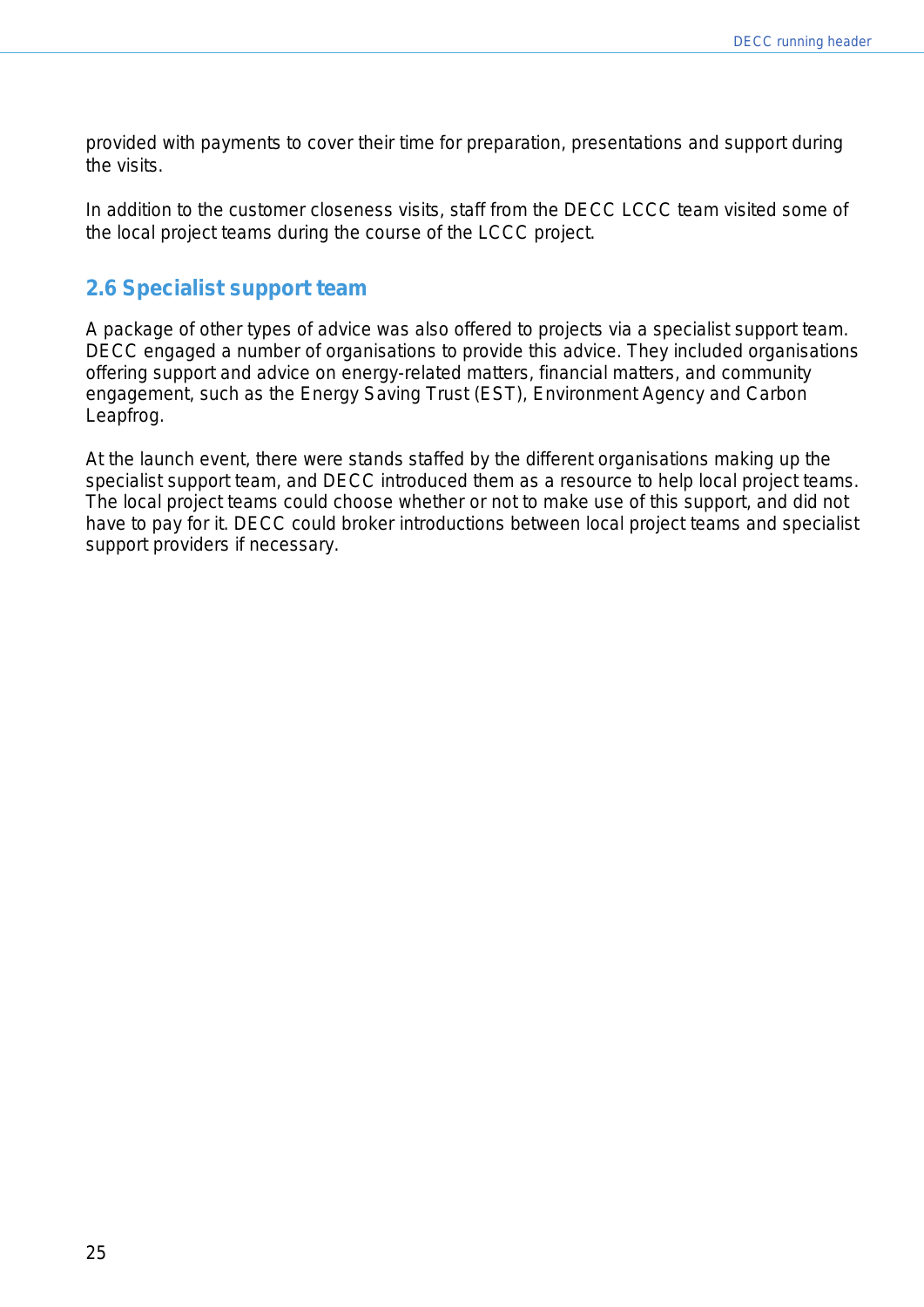# <span id="page-25-0"></span>**3. Evaluation of the national LCCC process**

# <span id="page-25-1"></span>**3.1 Introduction**

In this chapter, we discuss what worked well and less well about the LCCC process nationally, focusing on the support provided by DECC and others (see sections 2.5 and 2.6 for details); the role of the steering group; local project selection and project timescales. We draw on evidence from interviews and visits to local project teams and interviews with stakeholders and delivery team members.

# <span id="page-25-2"></span>**3.2 What worked well?**

Local project teams and stakeholders described a number of aspects of the process of the LCCC which worked well:

- The flexibility local project teams were allowed to deliver their projects and shape their own solutions
- The minimal bureaucracy involved in the LCCC, particularly when accessing funds
- The focus on deadlines which ensured action
- The added value of the engagement support
- The multi-agency representation at the steering group meetings

These points are explored in more detail below.

## <span id="page-25-3"></span>**Hands off approach**

The level of support and guidance required from the LCCC programme differed between the local project teams. A few local project teams welcomed the LCCC's hands off approach as it aligned with the 'bottom up' ethos of the LCCC. It allowed local project teams to find their own solutions and suggested that government trusted their ability and competence to deliver. This approach was also seen by several of the local project teams as necessary given the short delivery timescales. Local project teams did not equate this approach with an absence of support, however: these project teams felt that the LCCC programme was there if needed. These views echo the view of one delivery team member about the approach to support services, i.e. that the level given depended on what individual projects needed.

Those local project teams which were happy with the hands off approach also appeared to be most comfortable about delivering their projects and had - or could access - additional support and skills if needed.

Both local project teams and delivery team members were aware that the LCCC programme's ability and capacity for contact with the local project teams was affected by a number of factors.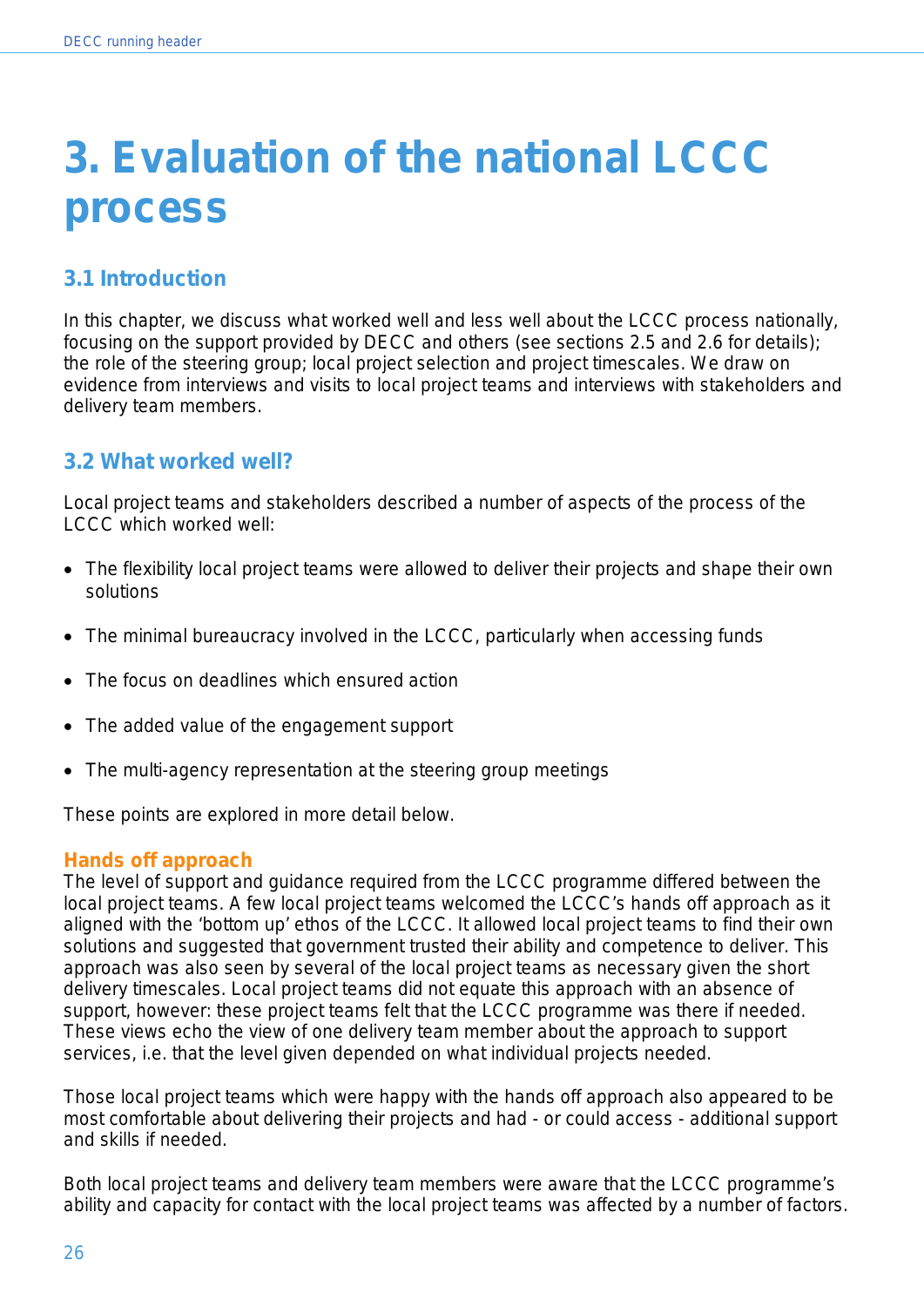These included the LCCC project timescales, the 2010 General Election and change of government and the issues over eligibility for Feed In Tariffs (FITs)<sup>[16](#page-26-3)</sup>.

*"We have a team of people who understand that kind of thing and who have worked with government people and are familiar with the process. We could have felt like we didn't have support, but probably there was support there which we didn't have to access."*  (Local project team)

However, and as covered in 3.3, other projects considered the 'hands off' approach by the LCCC programme to equate to a lack of support.

#### <span id="page-26-0"></span>**Minimal bureaucracy**

Many of the local project teams felt that both the claims procedures for money and the administration involved in the LCCC were un-bureaucratic. Again, this was appreciated given the timeframe within which local project teams had to deliver their projects.

One of the local project teams, led by a combination of existing agencies, made the point that the way the claims procedures worked in the LCCC suited the extent to which local project teams could access money:

*"In terms of claims procedures, that went quite smoothly. They gave us funds upfront which was good because we don't have access to a lot of money, and you have to spend large amounts of money."* (Local project team)

#### <span id="page-26-1"></span>**Deadlines ensured action and high profile project**

The impact of tight timescales on local project teams' ability to deliver their projects was a key and frequently noted issue, with phase one and two project teams alike commenting negatively on this (these impacts are explained in more detail in Chapter 4). However, a couple of the projects felt that the tight deadlines might have helped projects to meet their commitments and deliver a range of impacts.

*"In one sense funnily enough the crazy deadline actually was quite a good thing as it focused minds and meant things could not drift and without that certain things could have drifted on and on but people knew that that was the deadline when it has to be done." (Local project team)*

#### <span id="page-26-2"></span>**Added value of the engagement support**

Two types of local meetings were held with local project teams as part of the LCCC process (see 2.5 for details): engagement planning meetings (aimed at helping local project teams to shape their ideas about how to engage their wider communities) and review meetings (aimed at sharing the community groups' experiences and learning).

l

<span id="page-26-3"></span><sup>&</sup>lt;sup>16</sup> The issue over eligibility of FITs was about whether local project teams were eligible to receive feed in tariffs from their low carbon electricity generation, because the measures which were generating low carbon electricity had been funded through a grant from government. It is generally not possible, under EU law on state aids, for a generator to benefit from both FITs and a grant from a public body except in specific circumstances.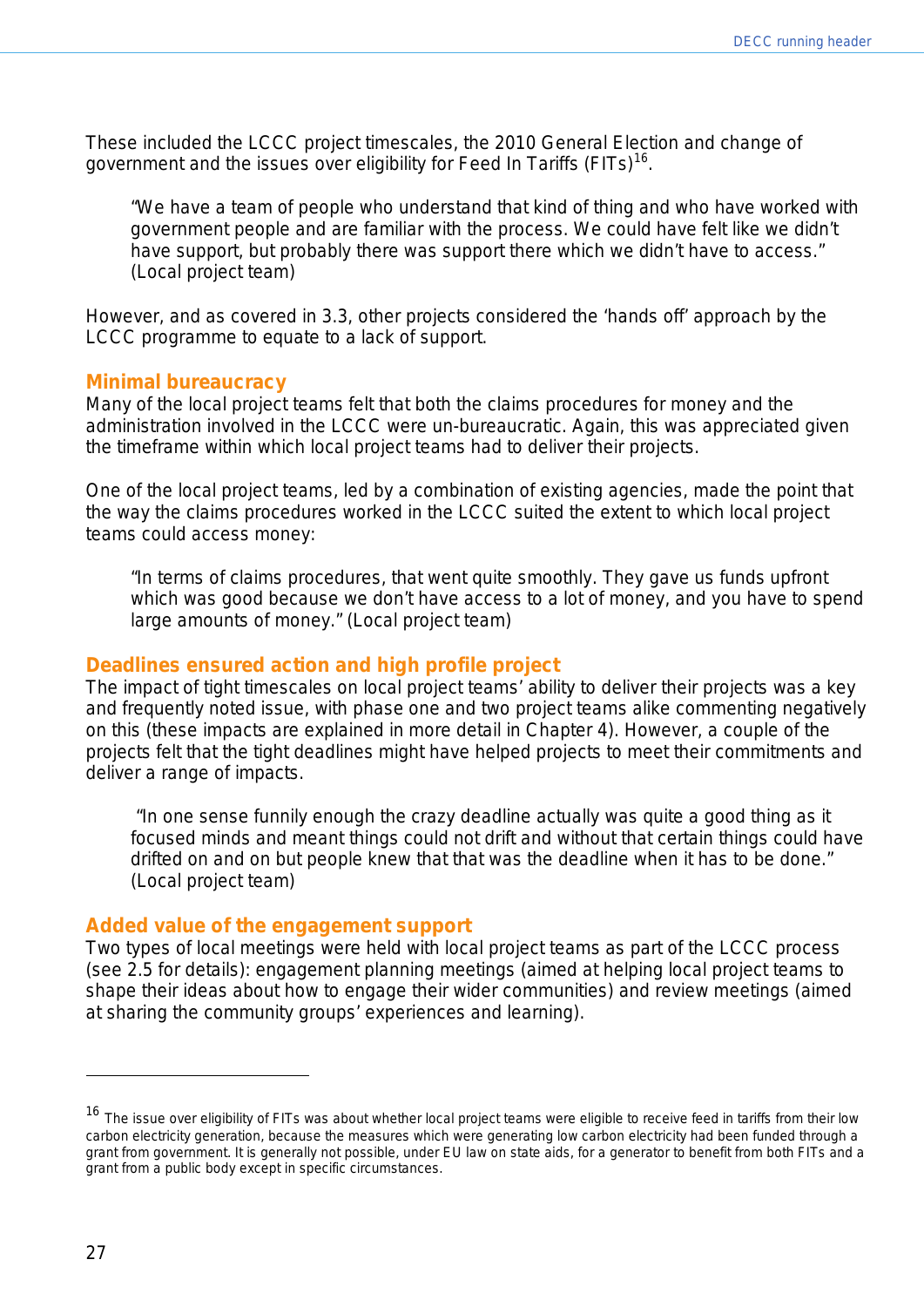The evaluation suggests that views were mixed about the usefulness of these and views about what worked well in engagement support are discussed here.

#### **Engagement meetings**

Many of the local project teams felt that the support on engagement planning added value to their ideas of how to engage their communities generally or specific groups within it. Some of the local project groups felt the added value was in engaging groups they had not considered engaging with or who were considered difficult to engage with. One local project team, with a long history of community engagement used the engagement support to reach young teenagers, who had previously been difficult to engage with. Another local project team stated that the engagement support helped engagement with residents who were difficult to engage with because of past experiences, in which they had been promised things which had not materialised.

*"They were entirely bored and relaxed (by the announcement of plans for the LCCC) because they didn't think that anything was going to happen, because of past experience." (Local project team)*

A positive appraisal of the engagement planning support also came from a few local project teams who stated they were initially sceptical that the engagement support would add value.

A couple of local project teams felt that the engagement support was useful in the context of the tight timescales for installing kit, ensuring that they retained their focus on engagement rather than allowing it to slide under the pressure of other priorities:

*"The DbyD support was very valuable; the person did it very well. DbyD helped with an engagement plan, they kept us focused, keeping meetings organised and focused, and were a real facilitator."* (Local project team)

#### **Review meetings**

A few local project teams were positive about the value of the review meetings, particularly as a way to gather feedback from members of the community and to think about what next.

*"The second review was better and I think it did generate some interesting ideas. We took more control of it. It was much more focused on getting feedback from the households that had been involved and also getting ideas on how we could do more engagement and get more people involved in the project." (Local project team)*

#### <span id="page-27-0"></span>**Multi-agency representation in the steering group**

The steering group was seen by its members and stakeholders as a forum in which to bring together people from different backgrounds from within and outside government, allowing cross-departmental and cross-sector learning. Convening the group was also seen as a 'brave move' by DECC.

*"DECC had taken some risks by bringing multi sectoral people around the table – there was good representation from community organisations. This was very helpful – helping civil servants understand their perspectives and vice versa." (Stakeholder, representative of community organisations)*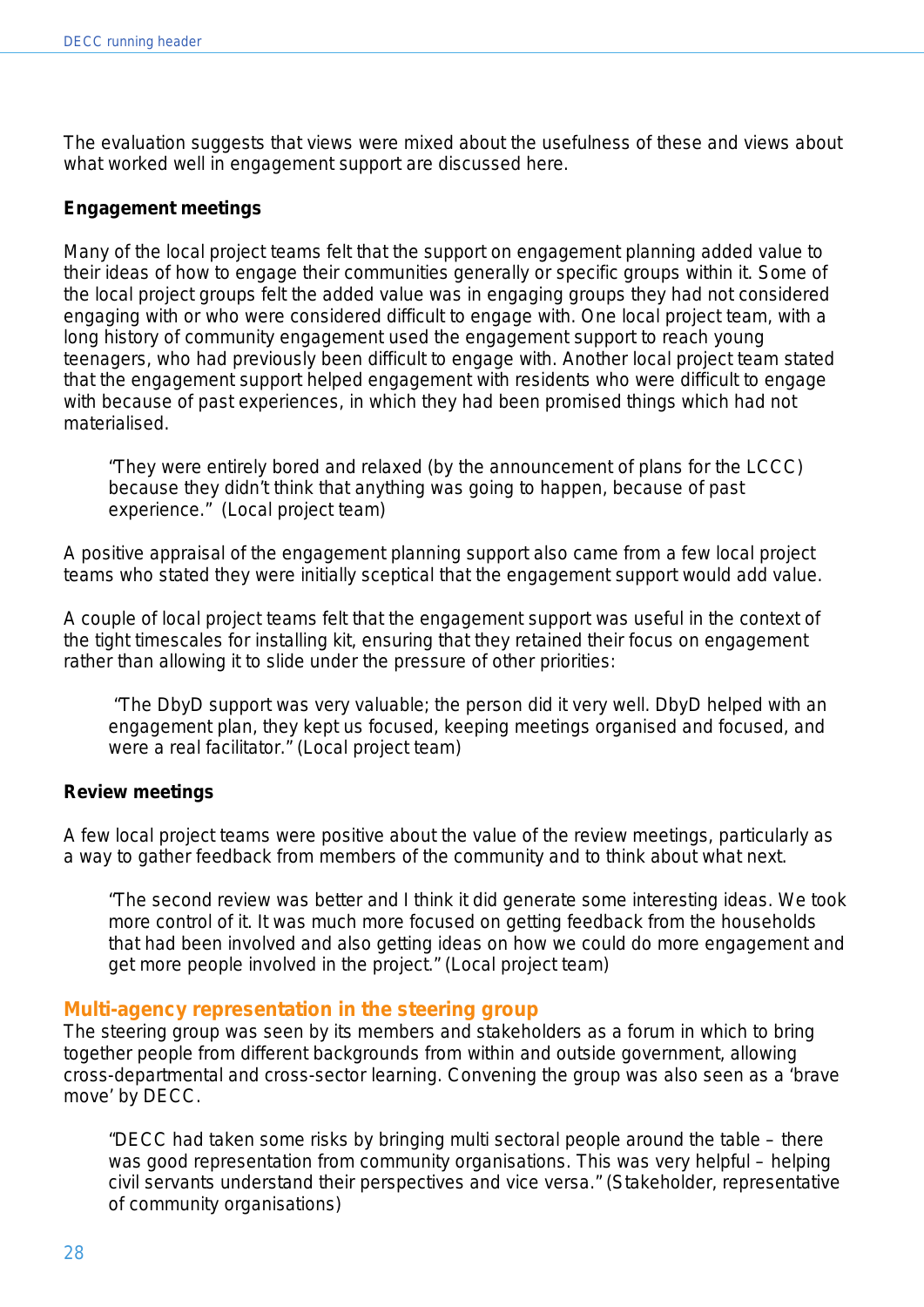## <span id="page-28-0"></span>**3.3 What could be improved?**

The current evaluation indicated several areas for improvement in the process of the LCCC including:

- The timescales, including time for DECC to plan the LCCC, for local project teams to plan and apply for the LCCC and for DECC to assess and select the applications
- The level of support and contact from the LCCC programme
- The role of the steering group
- The flexibility of the support offered to local project teams

These points are explored in turn below.

#### <span id="page-28-1"></span>**Timescales**

Many local project teams and steering group members felt that the timescales for the application process and the selection process were unrealistic and had contributed to difficulties at later points in the process. Whilst timescales for phase 1 projects had been tight from the outset<sup>17</sup>, timescales for phase 2 projects should have been more generous<sup>[18](#page-28-3)</sup>. However, in May 2010 there was a General Election and a change of administration. Because of purdah around the General Election (i.e. no new policy announcements were made), and a spending review under the new government, there were delays in sending out grant letters for phase 2 local project teams. This meant these local project teams received their grants later than expected.

#### **Time for local project teams to prepare applications**

Many local project teams felt that the timescales for applying for the LCCC were unrealistic particularly due to the large amount of money they were applying for and so the amount of time they needed to think through and plan their bids.

The majority of local project teams and stakeholders agreed that participation in the LCCC was only achievable for well-established community groups or those partnering with a bigger organisation. Amongst the stakeholders, a couple of the representatives from community organisations were of the view that this was in part due to the limited timescales local project teams had to plan and prepare their bids, which precluded less-established groups from taking part.

Evidence from the evaluation of the unsuccessful applicants<sup>[19](#page-28-4)</sup> supports the view that the tight timetable was problematic and, though community groups had been keen to apply, they felt at a disadvantage because they lacked the necessary time and expertise. Reasons given for the

<span id="page-28-2"></span><sup>&</sup>lt;sup>17</sup> Phase 1 projects had between September 2009 and November 2009 to submit applications and were required to deliver their measures between the end of December 2009 and the end of March 2010

<span id="page-28-3"></span>Phase 2 projects had between September 2009 and end of December 2009 to submit applications and were required to deliver their measures between April 2010 and March 2011

<span id="page-28-4"></span><sup>19</sup> Process evaluation: Application process (Unsuccessful applicants) [http://www.sciencewise](http://www.sciencewise-erc.org.uk/cms/assets/Uploads/Project-files/2404-lccc-process-evaluation-report-1.pdf)[erc.org.uk/cms/assets/Uploads/Project-files/2404-lccc-process-evaluation-report-1.pdf](http://www.sciencewise-erc.org.uk/cms/assets/Uploads/Project-files/2404-lccc-process-evaluation-report-1.pdf)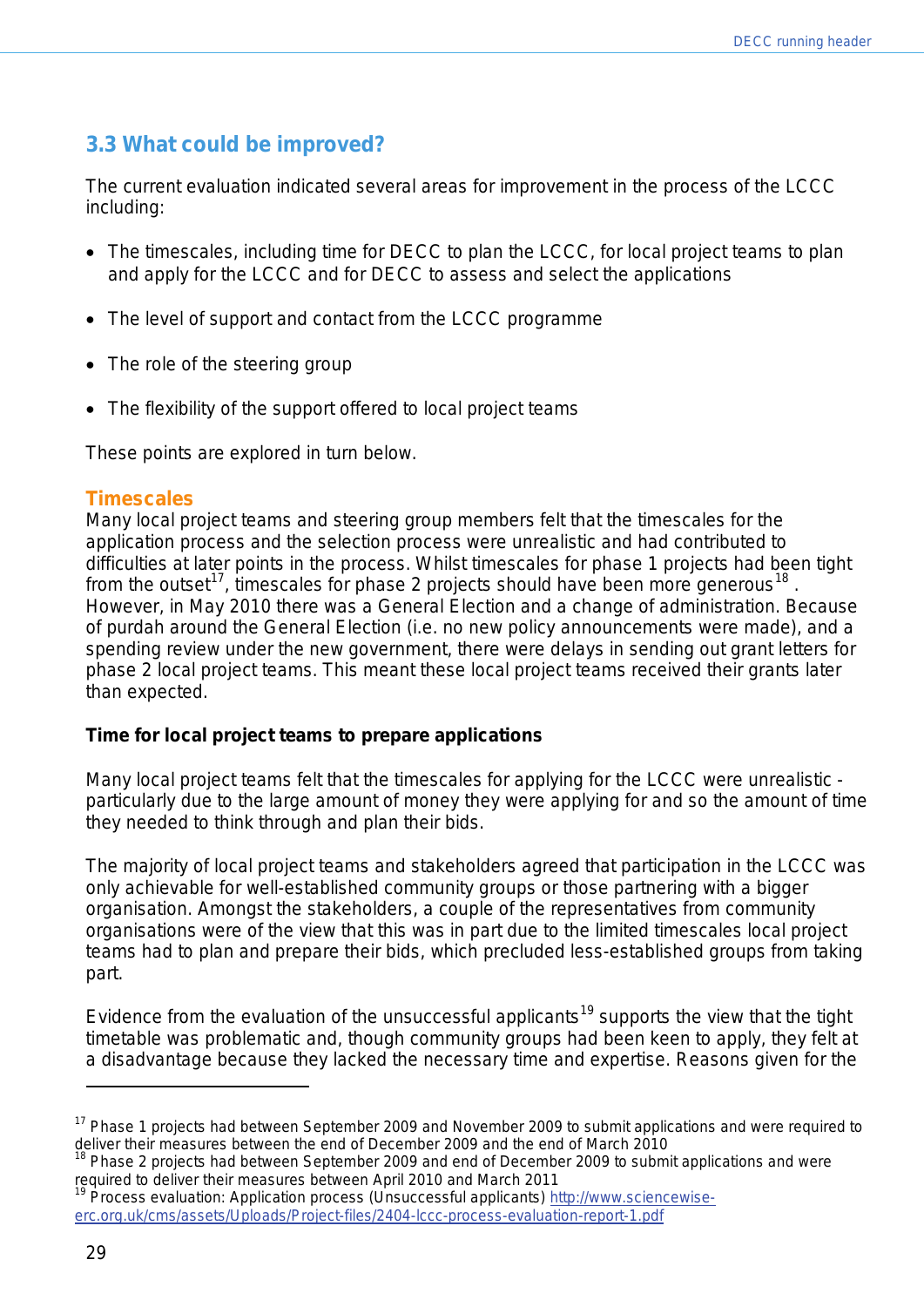tight timetable being problematic included: the time it took to put together a brand new project (rather than building on an existing one); the time it took to understand and complete the lengthy application form, particularly for respondents from community groups who did not have a lot of experience of applying for funding; and, some respondents were volunteers and were preparing the application in their free time. Third sector organisations in particular felt short of time and there were requests for the timetable to be extended in future programmes.

Several stakeholders in this evaluation felt that, if government wants participation from communities that are less well-established and developed, these communities needed to be supported to apply for, as well as deliver, projects.

*"The communities that were the most organised and could apply for it in time got the most benefit." (Representative of community organisations)*

#### **Time for assessment and selection**

The timescales for assessing applications were also seen as unrealistic by some of the steering group members who were involved in this process. These tight timescales meant there was a lack of time to consider each bid, what could be delivered and also think about the support these local project teams might need.

### <span id="page-29-0"></span>**Role of steering group**

Whilst the steering group was seen as a useful forum, some of its members, including both delivery team and stakeholders, suggested it could have been more effective at shaping and steering the project.

A few members of the group felt that whilst they were representing non-governmental perspectives their opportunity to contribute these effectively to the group was limited. Particular issues cited included lack of opportunity for non-DECC steering group members to chair meetings or shape agendas; some action points or observations not being recorded; some points raised not being listened to and insufficient clarity about the role they were being asked to play. For example, whilst the mix of people on the group was seen as good, members from community organisations were unclear as to whether they were contributing as representatives of the community or as experts bringing a community perspective to the discussions. Some interviewees suggested that the ability of the group to shape the project was limited because the project parameters were already established before the setting up of the steering group:

*"Felt chaotic and a bit confused. Not to say it didn't produce anything but smacking of: we have to spend this money and we have to get this out. Intention has been very honourable all the way through but lacking the 'stop, take a breath.'" (Steering group member)*

This finding highlights the importance of clear Terms of Reference in a steering group, so all members have a consistent understanding of the scope of a group as well as their individual roles and contributions.

## <span id="page-29-1"></span>**Clarity of the brief and scope**

Some delivery team members and stakeholders felt that the brief to local project teams and scope of the LCCC was lacking in clarity and focus and this has impacted on the extent to which lessons can be learnt from the LCCC.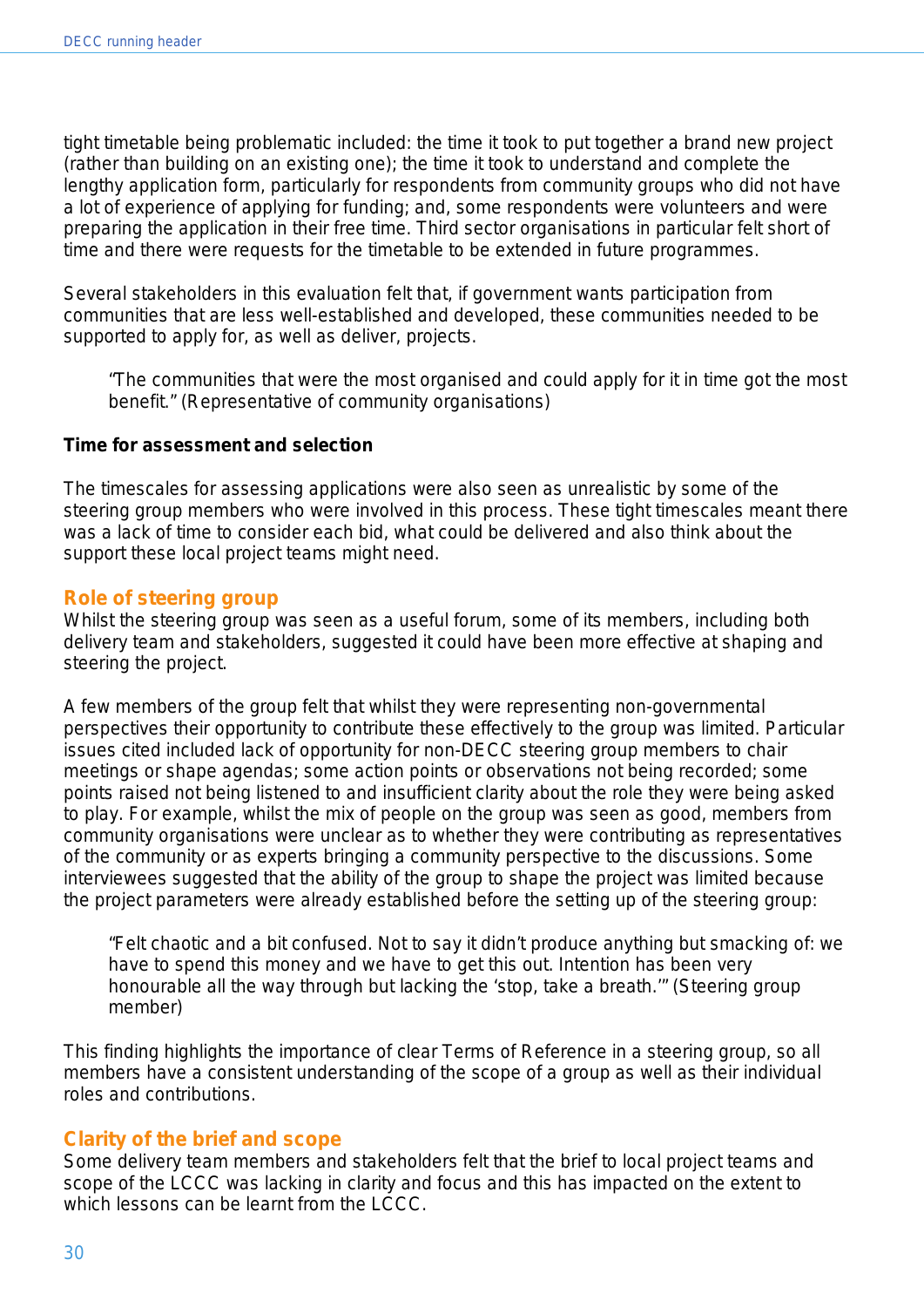Some interviewees felt there was a mismatch between the local project teams which were selected and the evidence being called for in the evaluation, which meant that opportunities for useful learning were less than they might have been. One of the aims of the LCCC was to '*to test packages of interventions'* (as discussed in section 2.4) and there was a view within the delivery team this could not be tested. This was because the specific local project teams which had been selected to take part were not all delivering packages of interventions. This could have been improved by making this aim clearer in the brief which invited projects to take part in the LCCC.

The scope of the programme was also felt to be very wide. Several stakeholders commented on the breadth and range of projects in the LCCC and some felt that this diversity would limit learning on the replicability of projects. Some felt too that the community groups involved in the LCCC were well developed in terms of their skills, confidence and experience and that this did not reflect the national picture: this too was seen as limiting the learning from the programme.

*"The breadth of the LCCC was staggering in terms of inputs, outputs, and outcomes, i.e. transport, waste, electricity and behaviour change. I think more focus on specific programmes would allow you to get more replicability out of it." (Stakeholder, policy maker)*

#### <span id="page-30-0"></span>**More support and contact from the LCCC programme**

We noted earlier that some local project teams appreciated the LCCC's 'hands off approach'. Those who did not, felt that more contact and support at challenging times, in particular, would have been useful. For example, during the change of government and confusion over eligibility for FITs. Some stakeholders also felt that more support from the programme would have been helpful in the early stages of the project, during the application process and on specific issues such as planning permission. Stakeholders felt that this would be of particular value in helping less well established groups to participate in the LCCC.

#### <span id="page-30-1"></span>**Flexibility around other support**

#### **Specialist support team**

Local project teams made two specific comments about the specialist support offered. First, the advice provided by the specialist support team was not always the advice that local project teams needed. For example, several local project teams stated they already had relationships with organisations in the specialist support team (so the specialist support team didn't add anything new) and local project teams needed support on matters that were not covered by the specialist support team, such as legal advice. Second, that DECC (and other government departments) had made assumptions about the support needed by communities and adopted a 'one size fits all approach'. The one size fits all approach was seen as inappropriate for the LCCC as it did not take into account the different stages of development of the local project teams and the different types of support required. This latter point was particularly echoed by a policy maker stakeholder, who felt strongly that there needed to be greater understanding of the developmental stages of communities, and tailored support which was designed to move communities through developmental stages.

In terms of the type of help and advice they would have preferred, local project teams identified the following: more technical expertise and advice and information on renewable energy generation and advice and support on legal issues.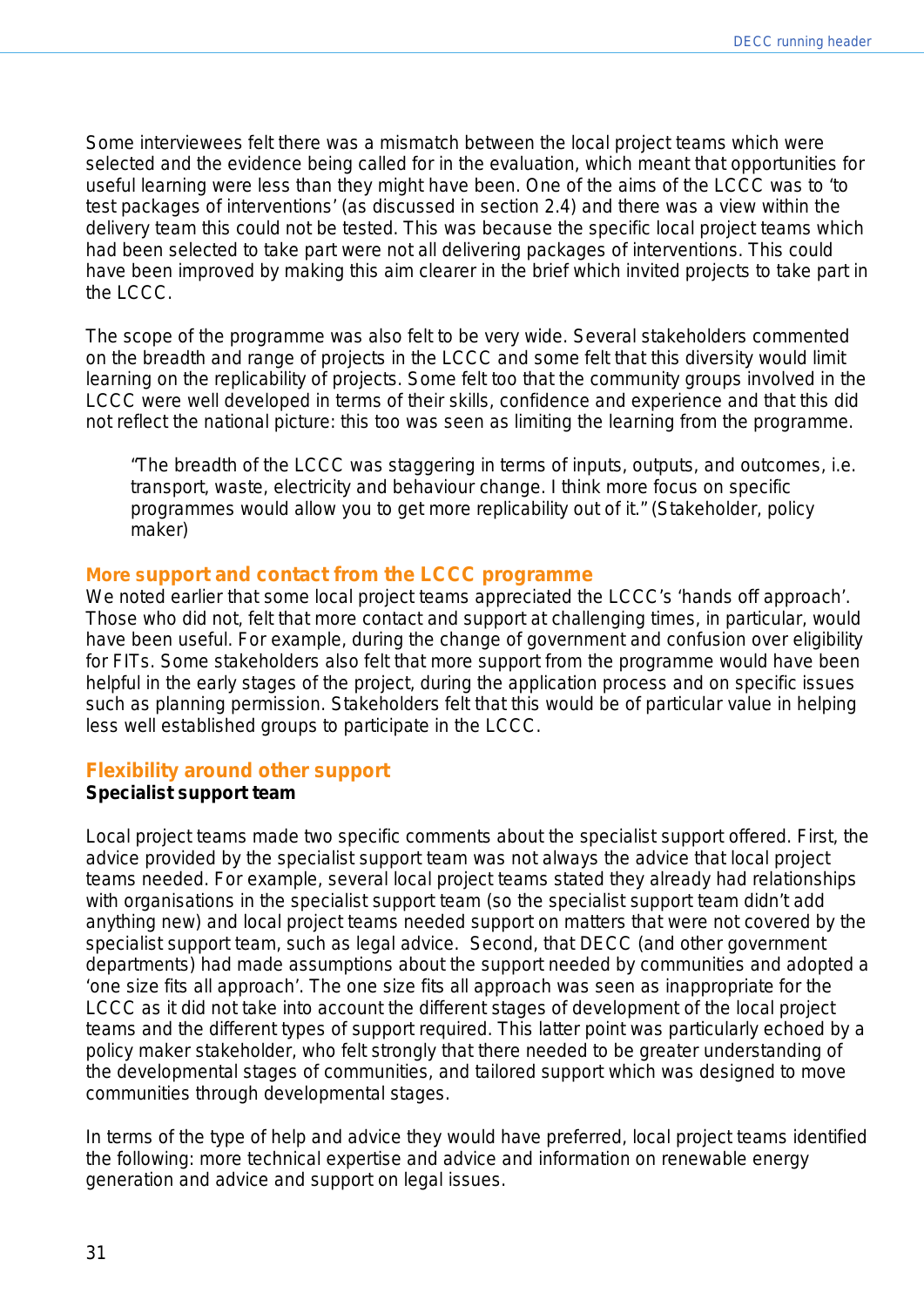#### **Engagement planning meetings and review meetings**

The engagement support offered was seen as limited in value by some local project teams, for a number of reasons. Some felt they knew already how to engage their communities; they wanted the flexibility to choose their own support, given the skills already contained within the group or community; and for some, the timing of meetings was not convenient. For example, some local project teams could not determine the timing of their own sessions and were being asked to take part in engagement planning meetings when their engagement plans were already complete or to take part in review meetings before they had finished installing technology.

*"We were required to have certain sessions at certain times, to tick boxes, rather than having support when we needed it." (Local project team)*

The co-inquiry approach to supporting dialogue within communities, and between communities, other stakeholders and national policy makers, was not implemented entirely in the ways originally envisaged when the LCCC programme was designed. The short timescales for completing the installation of often very new technologies put pressure on the local teams to make those physical development activities their priority. In addition, according to members of the delivery team, there was a lack of clarity amongst local project teams, about how the coinquiry process of distributed dialogue linked to the development of engagement plans and formal review meetings and this led to a focus on immediate pressures rather than the long term learning from the work.

### <span id="page-31-0"></span>**The LCCC evaluation**

There was a large appetite for learning from the LCCC amongst local project teams, stakeholders and delivery team members, though some local project teams had concerns about the evaluation activities. These related to the clarity of the purpose of some evaluation activities, which aspects of projects were being evaluated and the timing of activities, so that some evaluation activities were taking place too early to evaluate behaviour change or were too sporadic so that important learning was missed.

For many local project teams, however, views towards the evaluation were more neutral than the views above. A few local project teams described the process as 'fine', 'thorough', and 'not too onerous', and for many local project teams, OPM's contact with them was seen as the first evaluation activity they had taken part in.

#### **Energy data**

For a few of the local project teams who recalled receiving their energy statistics, these were described as helpful. A couple of local project teams couldn't recall receiving the energy statistics and felt these would be helpful to them.

#### **Gfk NOP Household survey**

A few local project teams appreciated the value of collecting baseline and follow up attitudinal data. However, several felt it was not clear who was carrying out the household survey and when, or how the different elements of the evaluation worked together. As the quote below demonstrates, local project teams wanted a more joined up approach to the evaluation, although the delivery team note that all projects were alerted about the follow up survey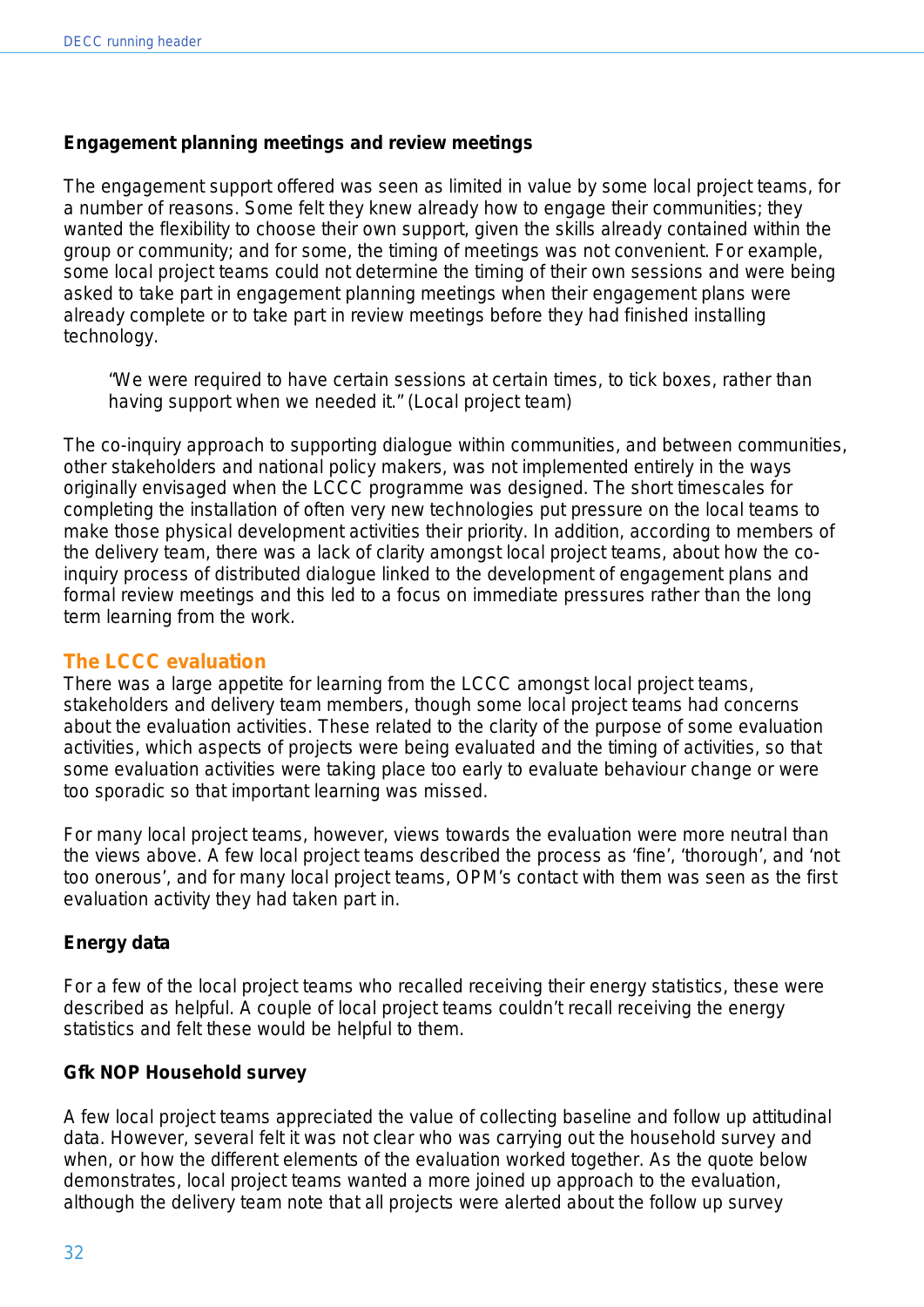*"I think they have been back to do the second interviewing (for the household survey) but we don't know because no one ever tells us, it is frustrating because people say to us 'who is that knocking on my door'. It's helpful for us to know because otherwise we look a bit wrong footed".*  (LCCC local project team)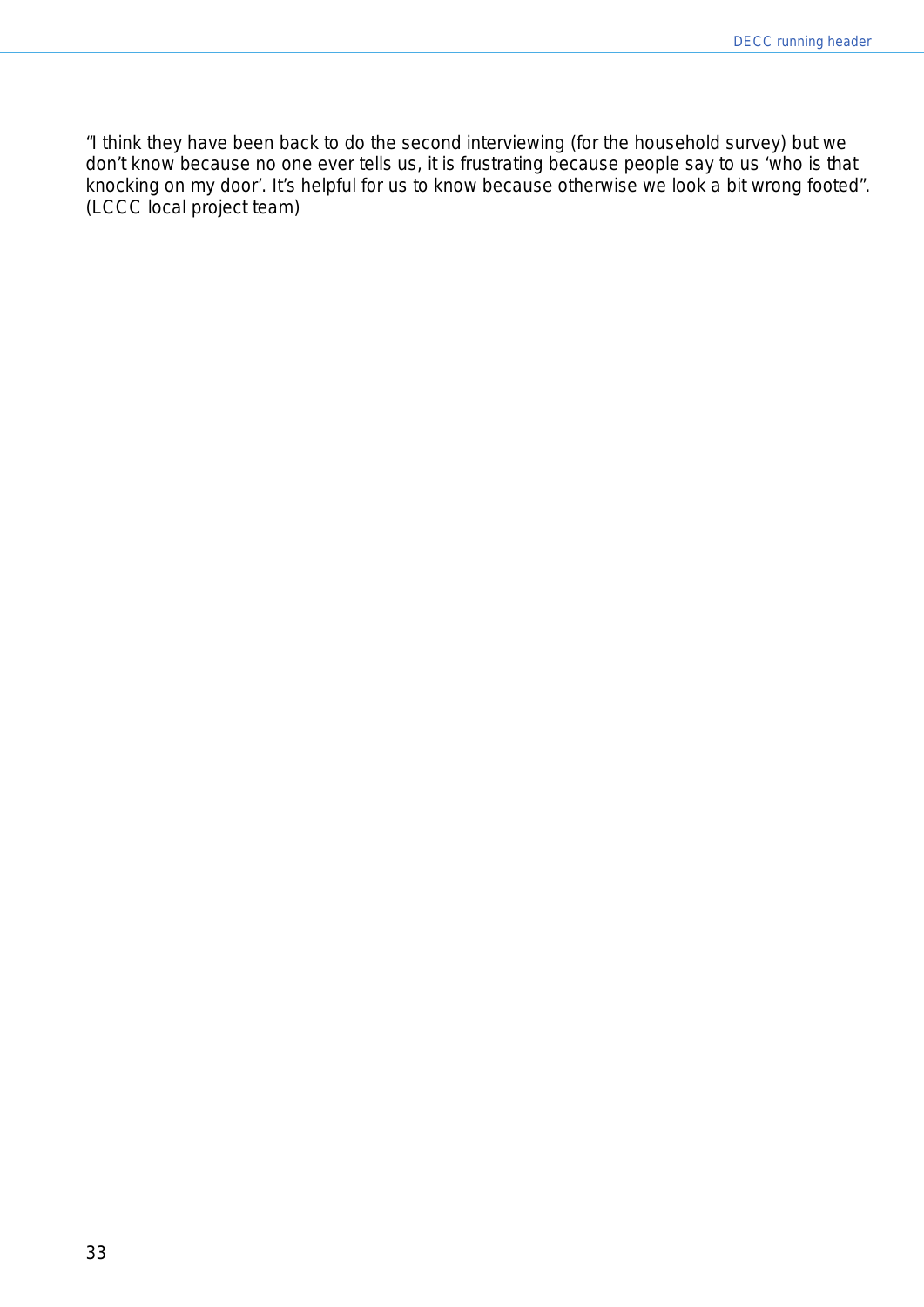# <span id="page-33-0"></span>**4. Evaluation of the local LCCC process**

# <span id="page-33-1"></span>**4.1. Introduction**

The range of measures and activities implemented, and the organisational models used to deliver the LCCC local projects, was diverse. In this chapter we describe what worked well and less well in the local project activities of the LCCC. We consider: the different models of community led delivery; trust and behaviour change activities; delivery challenges; timescales and sustainability. We draw on site visits to local project teams and interviews with stakeholders and delivery team members.

A summary of action on the ground is given in section 2.4, with descriptions of all the projects in Appendix 1, and details of measures and technologies installed and activities to encourage behaviour change in Appendices 2 and 3.

## <span id="page-33-2"></span>**4.2. What worked well?**

This evaluation identified a number of aspects of delivering the LCCC which worked well for the local project teams, including:

- Flexibility to use different models of community led delivery
- Trust, engagement and behaviour change activities
- Sustainability of local projects
- Building on existing resources and plans
- How local project teams met the challenges in the LCCC
- Experience of the LCCC generated invaluable learning

## <span id="page-33-3"></span>**Flexibility to use different models of community-led delivery**

The LCCC projects conform to no single shape or structure and instead represent a diversity of organisational models. This evaluation explored local project teams' organisational models in detail, as well as the strengths and weaknesses which seem to be associated with different delivery models. The range of organisational models used to deliver the projects shows that the LCCC programme has successfully supported the design and delivery of numerous different approaches to community led delivery. It has also successfully enabled valuable activities in very different communities of different sizes, with varying levels of deprivation and in rural and urban settings, as well as using a range of technologies.

A range of organisations was involved in the local projects, including local authorities, third sector organisations, non-government organisations (NGOs), social enterprises, community groups (community/resident-led), contractors, charities and utility companies. 'Third sector led'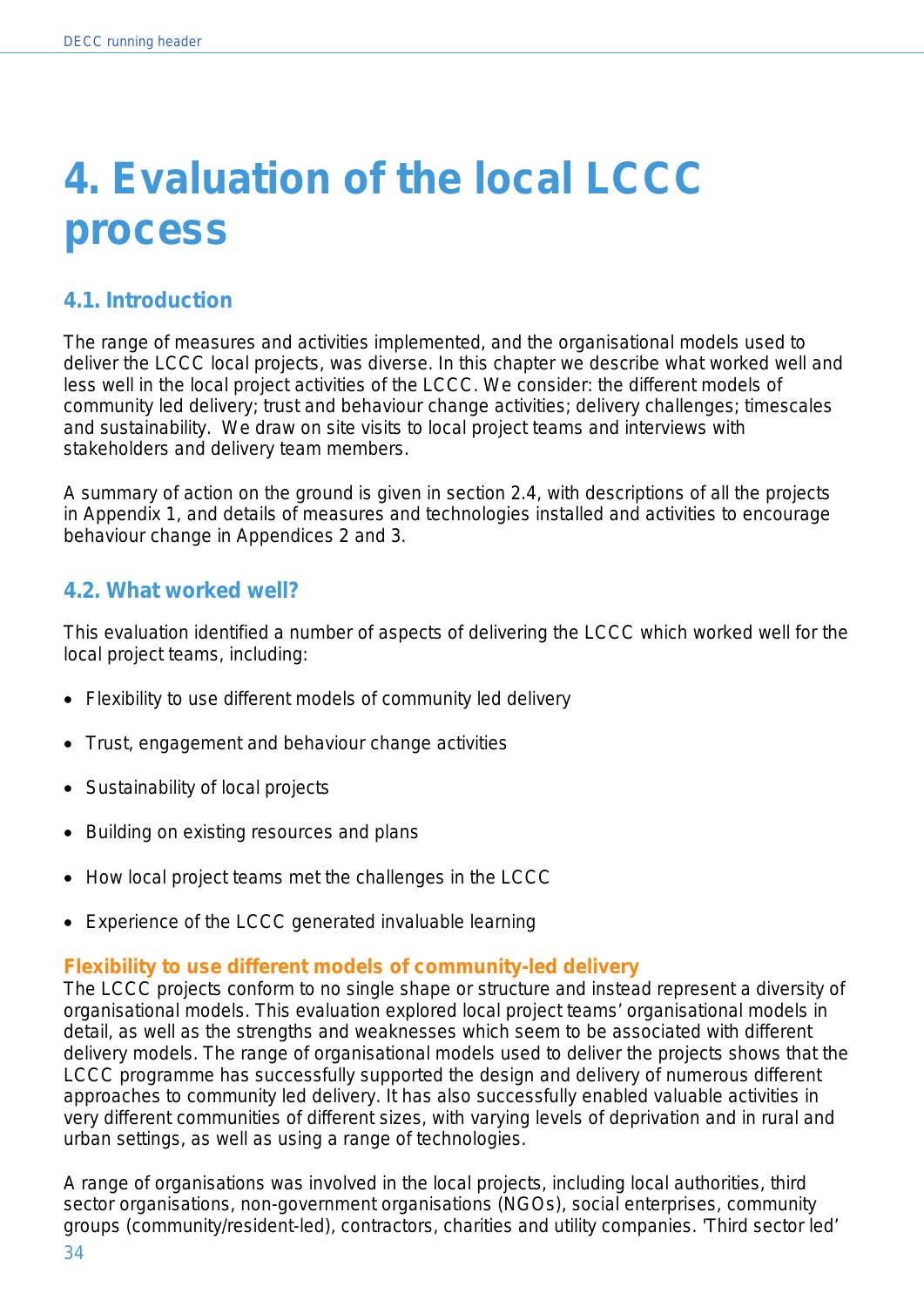projects were defined as projects led by a non-profit, non-governmental or social enterprise, with one or more paid members of staff. 'Community-led' projects were defined as projects led by volunteers from the community. Some examples of the organisations involved are:

- Kirklees council (local authority)
- Sustainable Blacon (third sector)
- Reepham (community group)

The involvement in the LCCC projects of these organisations varied: some projects were led by community groups, third sector organisations or local authorities; others were partnerships between community groups, third sector organisations and public bodies, such as housing associations and district or parish councils. In each case, there was a core group of one or more people from within these organisations leading the project. Examples of partnerships include:

- Isle of Wight LCCC a partnership between a Chale parish district council, the Ellen Macarthur foundation and Southern Housing
- Lancaster LCCC a partnership between Local & Effective Sustainable Solutions (a social enterprise), Lancaster Co-housing and Halton Community Association (third sector organisation).

A full list and description of the LCCC projects is in Appendix 1.

#### **Local authority and third-sector led projects**

Approximately one third of local project teams were third sector led, with fewer (four) led by a local authority. According to these types of projects, a benefit of these models was that they tended to be well resourced and able to draw on a large range of skills. Links with these organisations also added to the credibility of a project and provided access to guidance on specific issues such as planning regulations. One third-sector organisation leading the LCCC in a deprived community felt they were able to play an 'enabling role', bridging the gap between the LCCC project and the wider community.

*"See ourselves as enablers – interface of the delivery of programme and what the community wanted out of it. We were in the middle making it happen. In more deprived communities need an organisation like us". (Local project team)* 

Whilst it is not possible from the evaluation research to come to firm conclusions about the feasibility or likely success of the LCCC in any particular deprived area, it does seem that links with local authorities or existing third sector organisations contribute to their success: the previous experience of these organisations of delivering similar projects brought a range of expertise with it, including in risk assessment and management. All projects in deprived communities were led by a local authority, third sector organisation or a combination or these. In contrast, two of the LCCC projects not in predominantly deprived areas described an already existing range of skills and expertise within their community group, which enabled them to deliver the project themselves.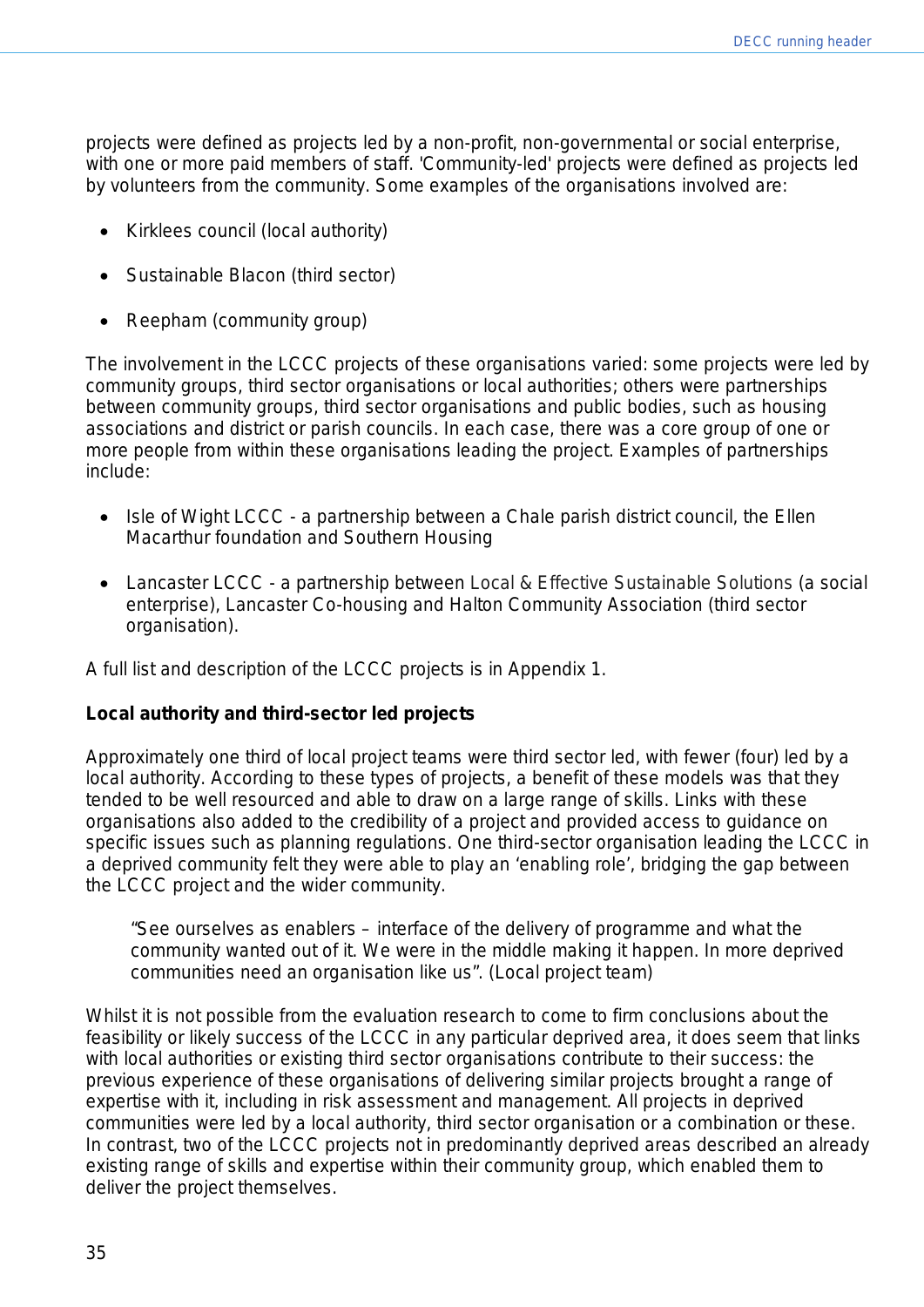## **Community-led projects**

About one-third of the local project teams were led by community groups: some of these felt that this represented a 'truer' model of community-led delivery, as they were working at a micro level.

Projects led by local community groups felt their model had a range of benefits. They encouraged local ownership of the LCCC, which was important for the legacy of projects. They were also expected to help enable longer term behaviour change, because people in the local area were more likely to carry on talking about and being interested in this work beyond the funding. A couple of community groups pointed to a number of off-shoot activities and enterprises which had already formed as a result of their work, as local people had become 'inspired' by others' achievements (this is discussed further in the following chapter on Impacts). One community group felt their deep local knowledge allowed them to be innovative and respond to communities' needs or concerns. Having leadership embedded in the community was seen as facilitating effective engagement and support for the LCCC activities.

Despite the clearly recognised benefits of a 'community led' model, all of the groups working on such a model saw the value of working with, or making links to, local authorities to help deliver their projects when necessary. For example, one community group reported to a steering group including parish councillors. This was felt to give the project a democratic mandate, and hence accountability to and credibility amongst local people.

*"Community-led is at the microscopic level – when I have talked to Hook Norton and Low Carbon West Oxford it feels like they are on the same wavelength – with others it feels like the regeneration officers from the local authority department and these are people that are leading a project in a community, not from it." (Local project team)* 

#### **Organisational models**

During the LCCC, some of the local project teams adopted a legal structure that would support delivery of the LCCC and the sustainability of their projects in the longer term. Those who did create a new organisations chose one of the many forms of mutual<sup>[20](#page-35-0)</sup>, as this was seen to direct strategy and 'bind' resource to the objectives the organisation was set up to pursue - in this case environmental and community/social purposes. Local project teams found setting up a mutual challenging and would have liked more access to lawyers and organisations with expertise in this topic (prioritising this over the other types of support offered as part of the LCCC – see section 4.3). Setting up a mutual provided projects with a structure for governance and accountability, the acceptance of funding and resource (for example the income from loans or from FITs) and the procurement of contractors (for example to carry out work in the delivery of the LCCC). Examples of the specific legal structures adopted or developed include:

- Industrial & Provident Societies
- Community Energy Company

<span id="page-35-0"></span><sup>20</sup>*'mutuals are organisations where employee or community ownership and engagement has a significant impact on the governance of the organisation. They can operate as employee owned, co-operative or wider social enterprises. They can include or participate in a variety of commercial arrangements, including joint ventures with government or other parties'*. Cited Cabinet Office, Mutuals Information Service [http://mutuals.cabinetoffice.gov.uk/how/forms](http://mutuals.cabinetoffice.gov.uk/how/forms-mutual)[mutual](http://mutuals.cabinetoffice.gov.uk/how/forms-mutual) 04-02-12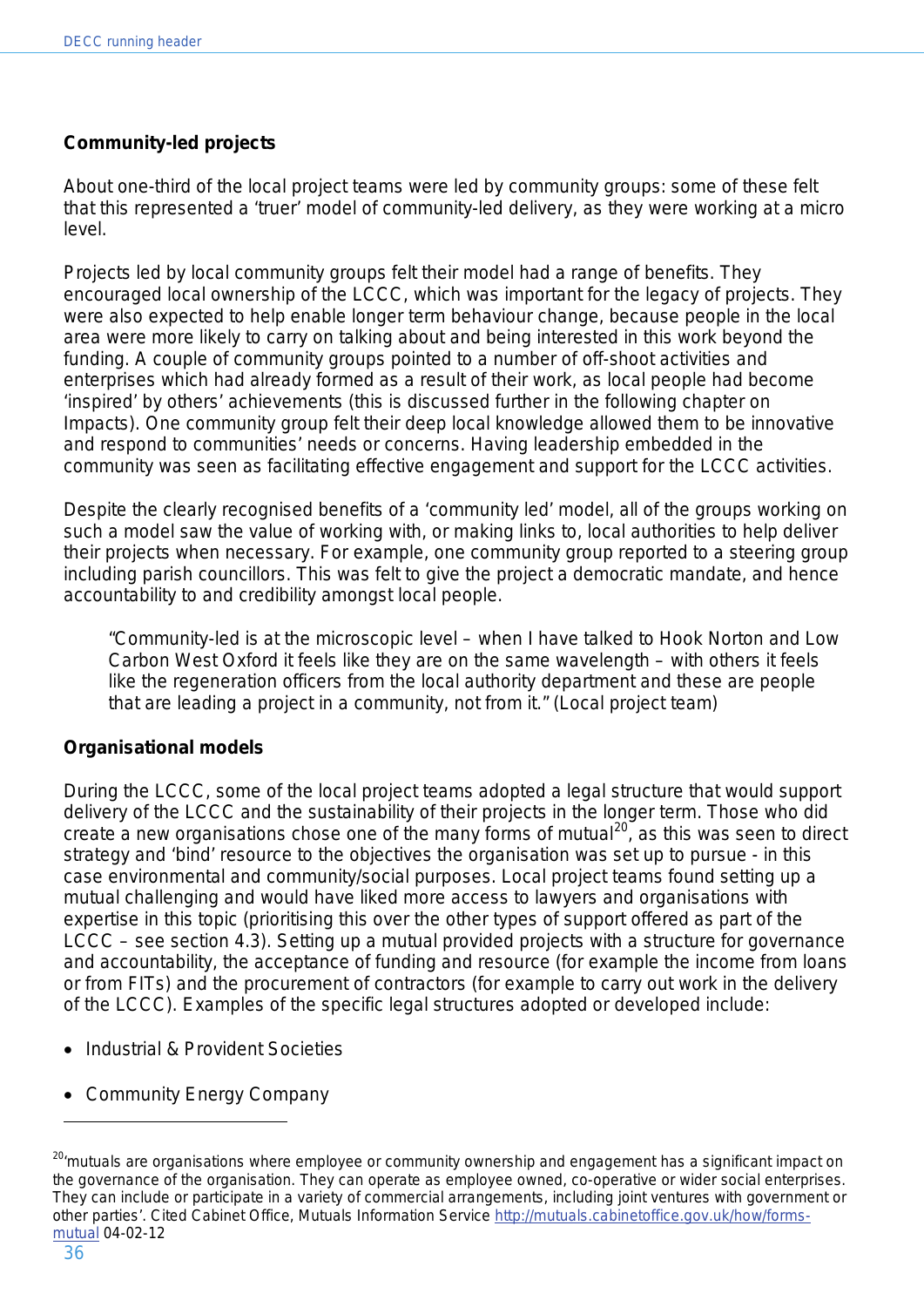- Community Interest Companies
- Social Enterprises

#### **Trust, engagement and behaviour change activities**

All local project teams responded positively when asked whether they were trusted by the community because of their 'local' role (and this extended to local authority or third sector ledprojects). Community groups with a long history of working in their area specifically felt this facilitated behaviour change and engagement. In contrast, two local authority-led projects stated that engagement with their communities was more resource intensive, because they were more remote from those they were seeking to engage. Overall, there was a strong view amongst local project groups (of a range of organisational models), that they were best placed to deliver community scale low carbon work, because of their ability to engage their communities, facilitated by the greater trust they can gain because of the perception of their role being 'local'.

The majority of the LCCC local project teams recognised that engaging communities and trying to effect behaviour change was a central activity. In many cases they saw it as an activity that preceded and would continue beyond the life of the project.<sup>[21](#page-36-0)</sup> Local project teams' experience during this programme has identified some useful lessons on how to engage effectively with local communities. Examples of these lessons include:

- Focusing on the potential for reducing fuel poverty can encourage take up of low carbon technology (such as solar panels and air source heat pumps), particularly in deprived areas.
- Face-to-face approaches such as door knocking and building personal relationships were seen as effective ways of communicating the project, encouraging involvement and raising awareness of the importance of a low carbon lifestyle.
- Being physically present in a community for the duration of a project means that those involved are visible, easily reachable and hence become part of the local landscape. One local project team got funding to build a temporary hut on the housing estate where they were working.
- Having people on hand to answer specific queries or spread word of the project in the community helps to build and entrench relationships. Many local project teams trained energy or community champions to play these roles.
- Involving schools in a project widens awareness and helps to educate young people about low carbon technologies and lifestyles. One local project team felt that getting the school on side at an early stage would help to prevent local opposition to the project in the local area.
- Having a well-known local person for example, a councillor or celebrity to champion the work can help to build awareness and interest, for example, one local project team working in a very deprived and ethnically diverse community went 'door knocking' over a weekend with a local Councillor.

 $\overline{a}$ 

<span id="page-36-0"></span><sup>21</sup> Timescales for engagement and behaviour change are discussed in more detail later in this report. A list of the engagement and behaviour change conducted by the communities is provided in Appendix 2.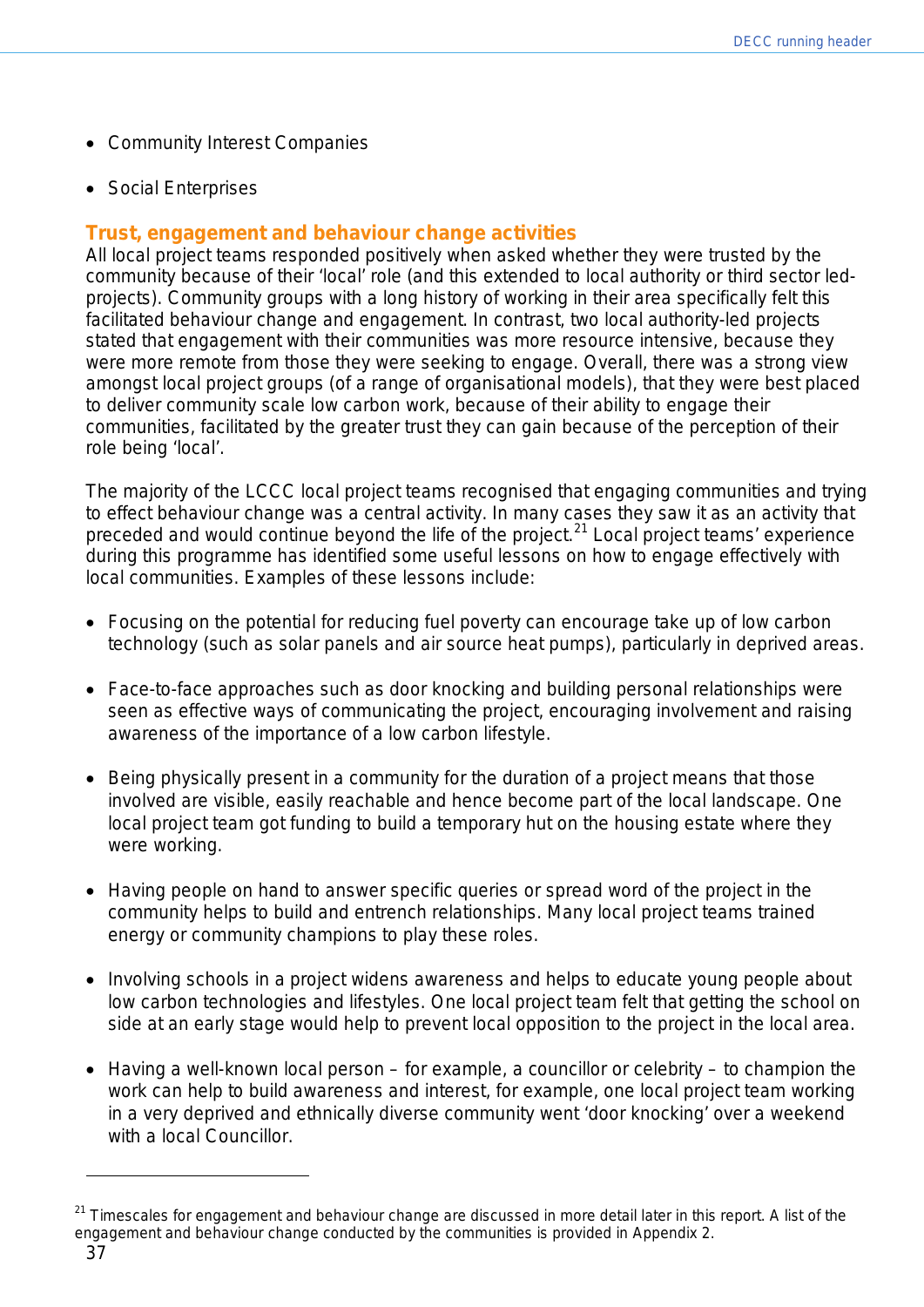- Having a well-defined 'unit' such as a housing estate or cohesive and stable community that is used to working well together can help to reduce conflict.
- Getting the strongest and loudest opponents on side at an early stage can help to engage the wider community. One local project team, with plans to install two wind turbines in their local area worked on getting the support of their sole and most vocal opponent and from this other (less vocal) opponents followed.

#### **Building on existing resources and plans**

Those local project teams able to draw on existing resources found it easier to cope with tight timescales. Strong partnerships, well-established community groups and already-discussed ideas for reducing carbon emissions meant local project teams could "hit the ground running". For these local project teams, the LCCC funding provided the financial resource to put these pre-existing ideas into action.

This point was made by delivery team members, local project teams and stakeholders. Having at least some of the necessary skills, relationships and structures in place was seen as essential for successful implementation. One stakeholder highlighted that this was particularly the case with the LCCC programme as limited resources were available for spending on support (10% of the grant) and one delivery team member noted that the LCCC had been intentionally targeted at communities with the necessary resources already in place.

Despite this, some stakeholders, including policy makers and community representatives argued that, though the projects of more well-established groups had been most successful, this didn't mean that similar projects could not work in other types of community. They felt that the difficulties experienced by some local project teams had not been intrinsic to the communities themselves but a function of the stringent requirements of the LCCC programme – particularly timescales, but also the focus on outcomes rather than development.

*"When we saw the funding opportunity, we had the idea already of putting in a district boiler heater and the funding enabled it to happen. We were able to hit the ground running in the sense that we weren't starting naively because we have done similar pieces of work and had knowledge of the technology." (Local project team)*

*"The newer groups that have been involved haven't got the infrastructure and learning, shared understanding etc that the more established ones do... For new groups they need to learn about planning regulations and all sorts of things that are new to them". (Stakeholder, research community)*

#### **Delivery challenges generated invaluable learning about what works**

Whilst some of the local project teams were very clear about the challenges of delivery, their ability to overcome them was related to their existing resources, skills and experience of specific technologies. Regardless of organisational models, all local project teams described a steep learning curve, and felt that the experience of the LCCC had built their confidence for any future similar projects, which they were keen to be part of. For local project teams which had less initial experience, the LCCC had supported and encouraged local development and provided an invaluable resource for any future work.

*"In terms of immediate community organisations, the LCCC has contributed to ongoing development of them and supporting them. At this level the LCCC has been amazingly*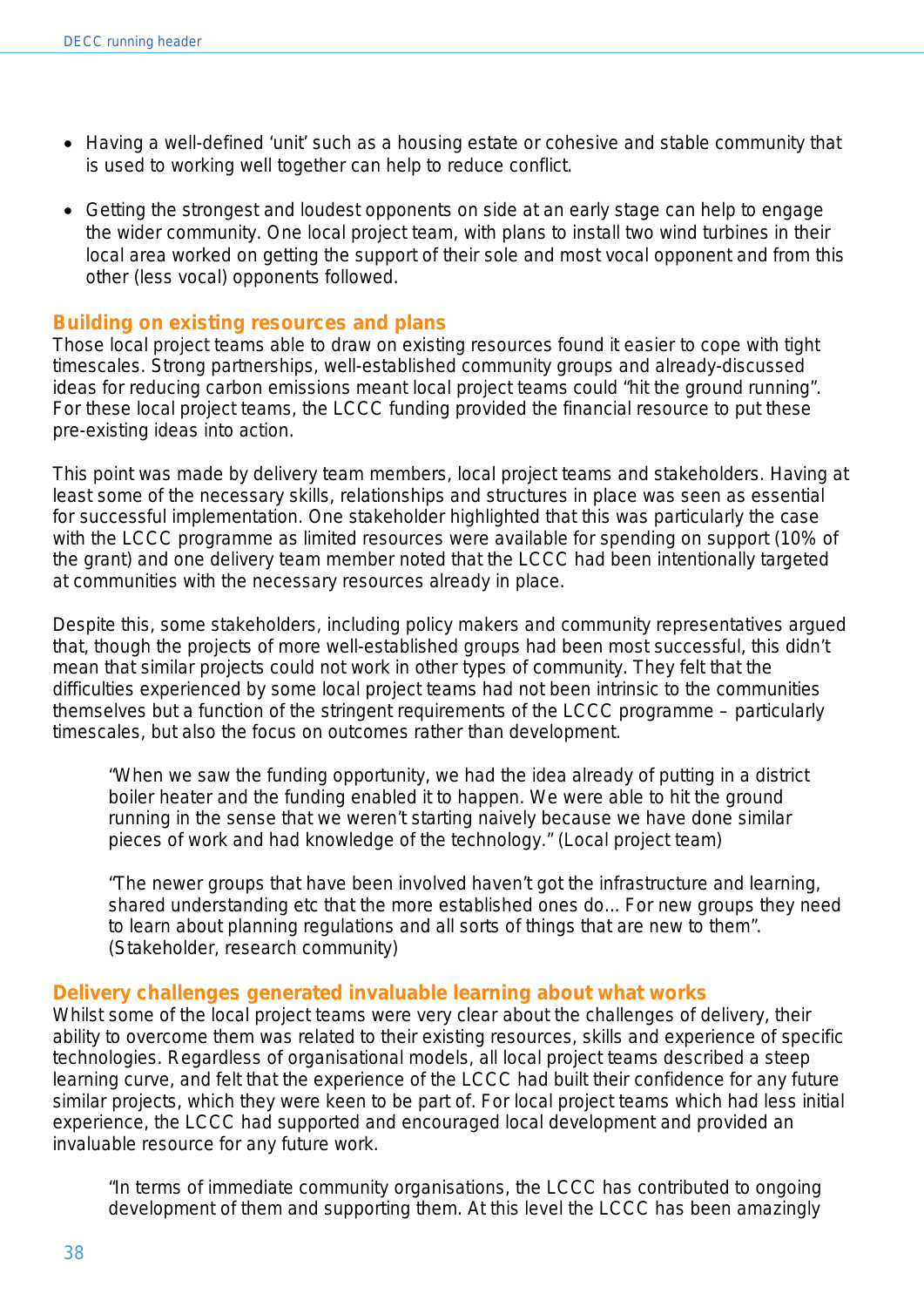*successful. I think we are left with 20 community organisations who are even more impressive than they were." (Delivery team member)* 

#### **Sustainability**

Many community groups had thought beyond the timescale of the grant funding and had made provision for investments to generate income to support further low carbon work in their communities. Local project teams described a number of ways in which they see the funds from the LCCC helping them to do future work:

- New enterprises set up for the LCCC project could be used as a vehicle to receive funds from investments to be put into future sustainable projects, whether the projects were delivered by the new enterprise or commissioned. One local project team had set up a registered charity, and planned to use the legacy of the FITs as a means to make sure that as many people as possible in the local community could benefit from having energy saving equipment in their homes.
- Using DECC funds as loans, which residents could use to install low carbon measures or technologies. As the loans were paid back, the funds could be used as loans again and the income from loan re-payments put towards other sustainable projects.
- Using the financial return generated by FITs to continue behaviour change and engagement activities, for example, events and home energy surveys.
- Using funds to create car clubs, with payments for car use sustaining the club and funding new cars.

One specialist support team stakeholder felt that community scale delivery of this type generated more return on investment than investing at the individual level, arguing that this meant that the loss of FITs had greater implications for communities.

*"Communities have set up social enterprises and business plans and are expecting to provide an income which they can channel into carbon saving activities. You get much more for your carbon pound with community PV than you do with an individual having the panels on their house. The change to FITs is therefore a real shame for communities because it is a loss of income that would have been reinvested into further carbon efficiencies. Community groups respond to policy to look for ways to deliver carbon savings, but when things change it becomes very difficult for them." (Specialist support team stakeholder)*

#### **Rising to the challenges**

Delivery team interviewees felt that the LCCC had given communities the opportunity to prove their ability to deliver ambitious, large scale projects with constrained funding and short timescales. Local project teams' responses to emerging issues such as eligibility for FITs, and their ability to adapt the plans they had for the LCCC funds, were seen as evidence of communities' flexibility in the face of changing circumstances.

These views echo the development path and the achievements that many of the local project teams are proud of. A few of the local project teams also expressed gratitude to DECC for giving them the opportunity to prove what they could do.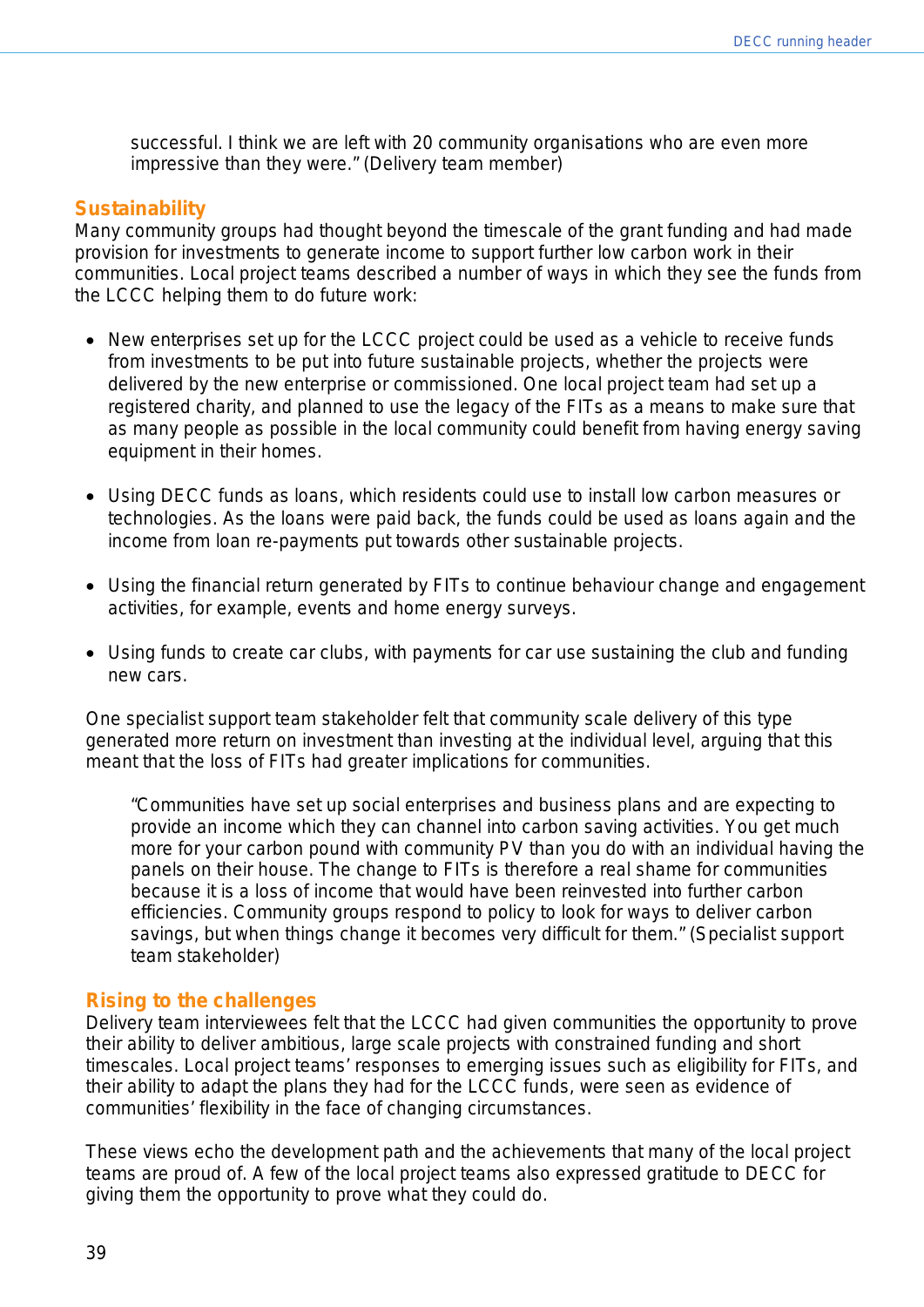*"What I have taken away is just how good these communities are at getting things done on the ground, they get things done and find solutions rather than sit around talking about it. That is the key thing about empowering communities." (Delivery team member)*

## **4.3 What could be improved?**

A number of areas for improvement were identified from local project teams' experience of their work with the LCCC. These fall into the following themes and are explored in more detail below:

- Clarity about the scale of the challenge
- Support on technical and legal issues
- Working relationships, aspirations and expectations
- Sufficient time and resource to deliver effective engagement and behaviour change.

#### **Scale of challenges should be stated clearly**

We have noted earlier some of the challenges associated with tight timescales, confusion over eligibility of FITs, purdah and the subsequent change of Government. These, combined with the scale and ambition of the LCCC constituted a rich mix of change, uncertainty and opportunity which was unprecedented for many of the LCCC projects. The strength of feeling expressed on these issues by local project teams might be a result of communities' unpreparedness for a project of this scale and ambition. Stakeholders argued that support at the start was essential, helping local project teams to understand from the outset the level of commitment and responsibility required for success – though it is recognised that the real challenge can only be understood once delivery is underway.

It was considered important for funders and deliverers of such projects to understand how and why communities apply for funding. One community representative said: *"There will always be grateful communities who will take the money regardless of timeframe".* In other words, communities might be very keen to access funding opportunities, and not giving careful thought to the conditions attached.

Two main issues were associated with the community-led organisational model. First, many of the community groups felt the project exposed them to risks that might be acceptable for a local authority or third-sector led project, but were daunting for local community groups. For some, risks were felt to be greater because of their existing relationships and trust with their neighbours. Second, some of the community groups leading the LCCC projects had difficulties setting up as a legal enterprise and found it time-consuming. This was described as an extra step in the delivery not required of a local authority or established third sector organisation.

#### **Support on legal and technical issues**

A number of community-led projects felt their activities had been put at risk because they lacked the support to resolve some of the difficulties they faced, particularly those associated with legal and technological issues. The technological challenges facing some local project teams seem to relate to them being 'early adopters' of kit on which appropriate advice was hard to come by. This was particularly true for less well used measures or renewables, for example, a biomass district heating system. Local project teams in the LCCC programme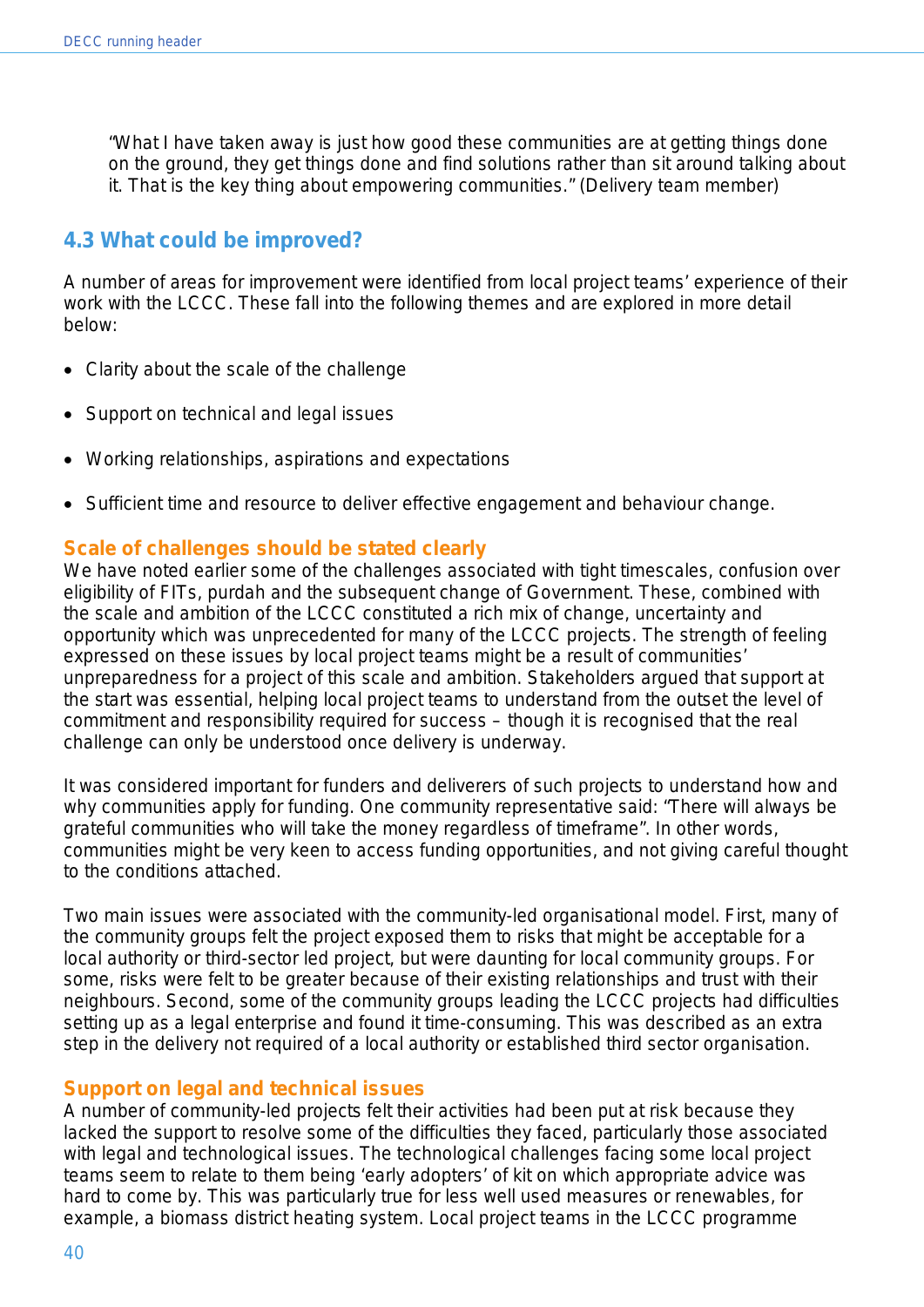seemed to have different responses to these difficulties. Some felt that the LCCC programme should have been able to give them the answer, or to signpost them to who could help. Others did their own research or attended appropriate training sessions:

*"We have some inherent expertise but a lot of this is quite radical so the expertise is thin on the ground. So I did things like took myself off and did courses on things because there was a lack of quality information available."* (Local project team)

*"A good project needs a lot of top-down support; some of the LCCC projects have shown that there were problems with planning. For planning to be in there, already, [DECC] need to be saying we are driving this, we are committed to this happening."* (Stakeholder, representative of community organisations)

#### **Working relationships, aspirations and expectations**

Some evaluation interviewees suggested there was tension in the relationship between communities and DECC, which resulted from the issues we have described already – eligibility for FITs, delivery timescales and the change of government, as well as delivery-related challenges such as planning or legal complications. For some local project teams, these challenges were compounded by what they felt was a lack of support or certainty from the LCCC programme: there appear to have been different views about the support that the programme would and should offer to local project teams.

*"When we were starting to set up the community energy company – the last place we would have looked is DECC as with the State Aid issue their response was 'we don't know'. Normally you can get online and look for a model but there wasn't one so then you have to employ lawyers to do this and we had no money for it. DECC could've set up a model as others needed one too."* (Local project team)

#### **Sufficient time and resource to deliver effective engagement and behaviour change**

Local project teams found engaging the wider community difficult, either because they lacked resources or because they were focused full-time on delivery. Projects also 'took a message' from the grant requirements: with only 10% specified for project management, which included engagement and behaviour change, it was seen as low priority. Some local project teams felt too that behaviour change had not been 'designed in' to the LCCC programme, but was more of an afterthought, conflated with engagement and not realistically achievable within the timescales of the LCCC project.

Local project teams and stakeholders had different views about how best to change behaviour. Some thought that installing visible measures (such as PV panels) would in itself effect behaviour change, while others acknowledged that actively talking about the visible measures was necessary to really get the message across. Others focused on the cost savings arising from behaviour change to engage their communities, which was seen as effective across all types of community, whether deprived or affluent. One representative of a community organisation and one of the local project teams disagreed that promoting the cost saving messages would effect behaviour change in the long term: they argued that communities needed more support and guidance from the LCCC programme on this issue.

*"Took the [car club] cars to a local music festival and spoke to people, things like that are effective but they take time and mental resource. It takes a lot of time to do this and it is disproportionate to what you get out of it."* (Local project team)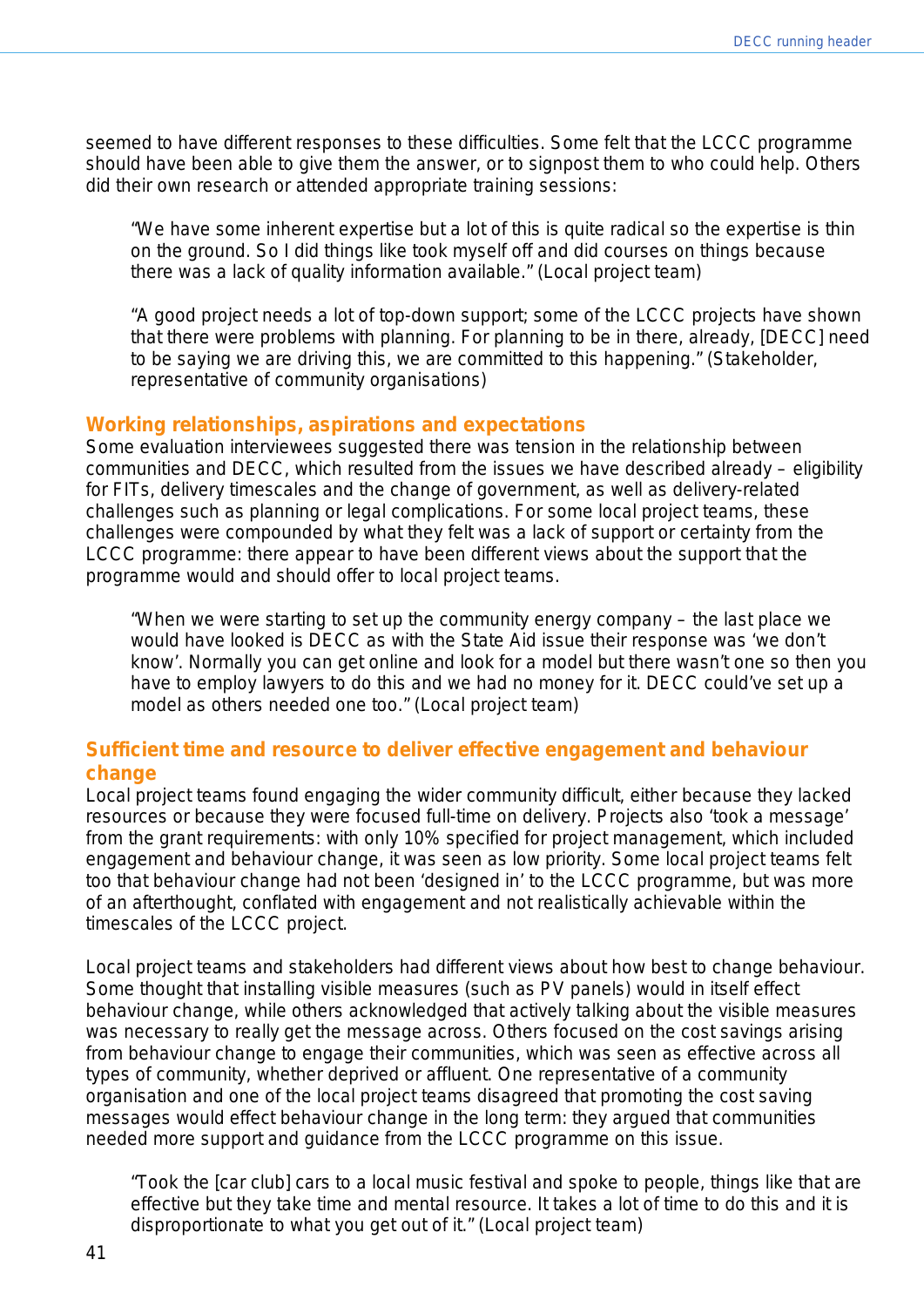*"Putting PV on someone's roof doesn't necessarily change people's behaviour. It depends on how it's been sold to them and how they've taken it up – it's all about values."*  (Local project team)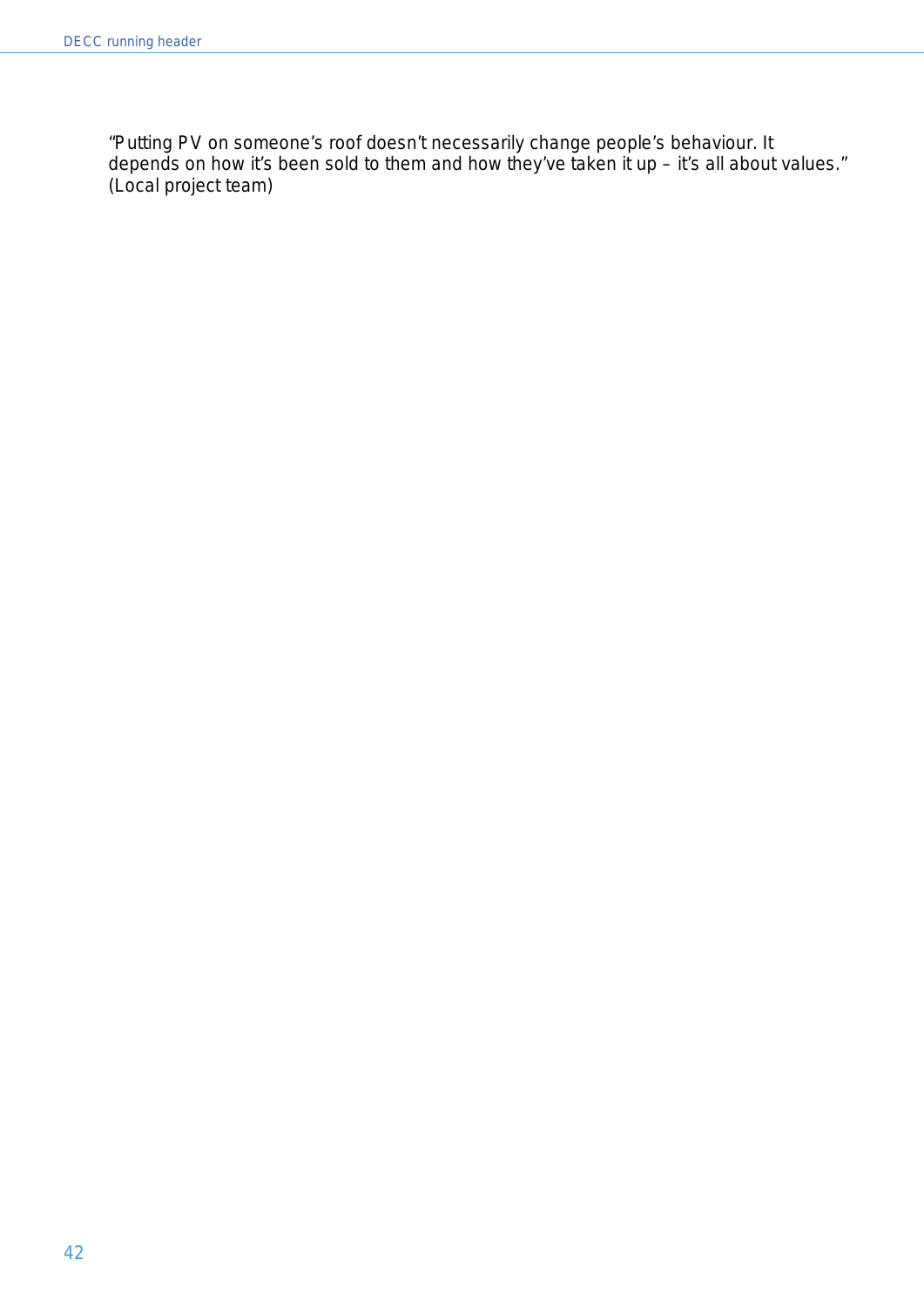# **5. Evaluation of opportunities for dialogue and sharing learning**

## **5.1 Introduction**

This section covers the opportunities that the LCCC programme provided for dialogue and for wider sharing of learning beyond local project teams, what worked well about these, and what might have been done differently or improved. These opportunities included: the LCCC launch event, the online portal, the Communities and Climate Action Alliance (CCAA) conference, four policy workshops with DECC, and DECC 'customer closeness' visits to projects (see section 2.5 for details).

## **5.2 What worked well?**

The evaluation has found that local project teams were very aware, and appreciative of the opportunities to share learning throughout the LCCC programme. The activities to share learning that worked well included:

- CCAA conference
- Thematic policy workshops
- Customer closeness visits and visits by the DECC LCCC team
- A continued appetite for sharing learning.

Responses to these activities are explored in the sections below.

#### **CCAA conference**

The CCAA conference was felt to have provided valuable opportunities for local project teams to network, share learning with each other and feed learning to a wider group of stakeholders in the field. Some stakeholder interviewees for this evaluation had attended the CCAA and agreed with local project teams that the opportunity for face-to-face meetings of local project teams and other stakeholders was extremely positive.

Part of the value attributed by local project teams and stakeholders to the CCAA conference was that it brought the LCCC local project teams together with other stakeholders in the community energy sector, enabling learning to be shared more widely. This was particularly valuable for local project teams choosing technologies installed by only a few other LCCC local project teams, giving them access to a wider spread of expertise and experience. This highlighted the value of providing local project teams with access to events with participation from a wider stakeholder group than just the LCCC projects.

*"[The CCAA conference] was useful because it brought communities together in the same space – helping to create networks for them to access peer support from each other. Also to showcase what government was supporting. There were some senior DECC civil*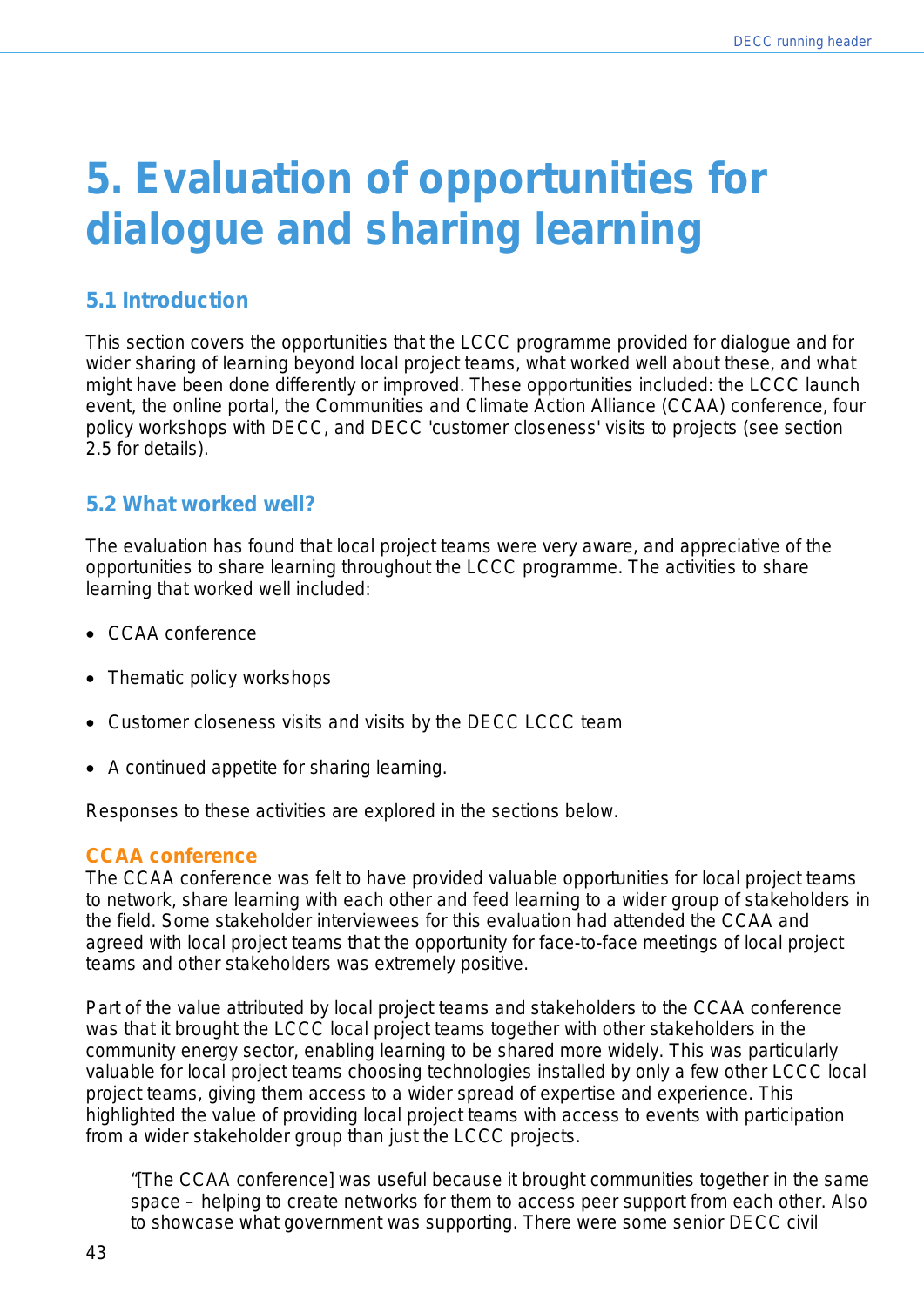*servants there, which showed a good commitment and profile-raising for the LCCC."* (Stakeholder, representative of community organisations)

#### **Thematic policy workshops**

Several local project teams felt the four thematic policy workshops provided them with a valuable opportunity to network with each other around a specific issue and to share their specific learning. They also highly valued the opportunity to meet face-to-face, and share learning, with DECC policy makers.

*"Policy workshops – the idea was for them* [DECC] *to learn from us. Was interesting to meet other people doing similar things and to hear the nitty gritty of how they have done things, that is interesting".* (Local project team)

#### **Customer closeness visits and visits by the DECC LCCC team**

At the time of interviews, one of the local projects had received a 'customer closeness' visit and two of the local projects stated they had been visited by the DECC LCCC team. Visits by DECC policy makers were valued by local project teams receiving them and the idea of the visits was supported by local project teams which had not been visited. The visits were seen as a valuable opportunity for policy makers to get an understanding of 'how things work on the ground', and for the work of communities to feed into policymaking. Local project teams felt strongly that visits gave policy makers a chance to see the impact of the LCCC project work on local communities and to hear about the issues they faced during the process. They felt too that the visits signalled DECC's support and commitment to the local project teams and to the community-led energy agenda, and lent credibility and weight to the schemes locally.

*"When we had people from DECC, they met not just me working on the project but the recipients and it's important for them to see [the kit that has] been put up and the experience of the recipients and some of the volunteers."* (Local project team)

#### **Continued appetite for sharing learning**

Local project teams' continued appetite for shared learning indicates the value of these opportunities to them, and their commitment to using learning to inform future policy development. Local project teams would like to share their learning beyond the LCCC programme, with other communities who may be interested in community energy generation and with policymakers at national and local level. The evaluation research identified a range of suggestions for sharing learning either during projects or as ways of adding value to future similar projects including:

- **Promotion and profile-raising**: more work could be done to publicise the LCCC and raise the profile of low carbon community projects. One local project team suggested that DECC might do this, raising the profile of the programme locally and nationally. The 'customer closeness' visits in some local project teams helped to do this and their potential could be explored further. Mass media approaches such as a TV documentary were suggested as a way of reaching a wider audience at the householder/community level.
- **Peer mentoring**: The informal peer support between some local project teams during the LCCC programme helped to build capacity across groups with different experience and expertise. DECC might broker relationships between new communities and others from whom they might learn. It would be important not to overburden groups whose success is recognised widely, but this could be avoided with careful management and planning.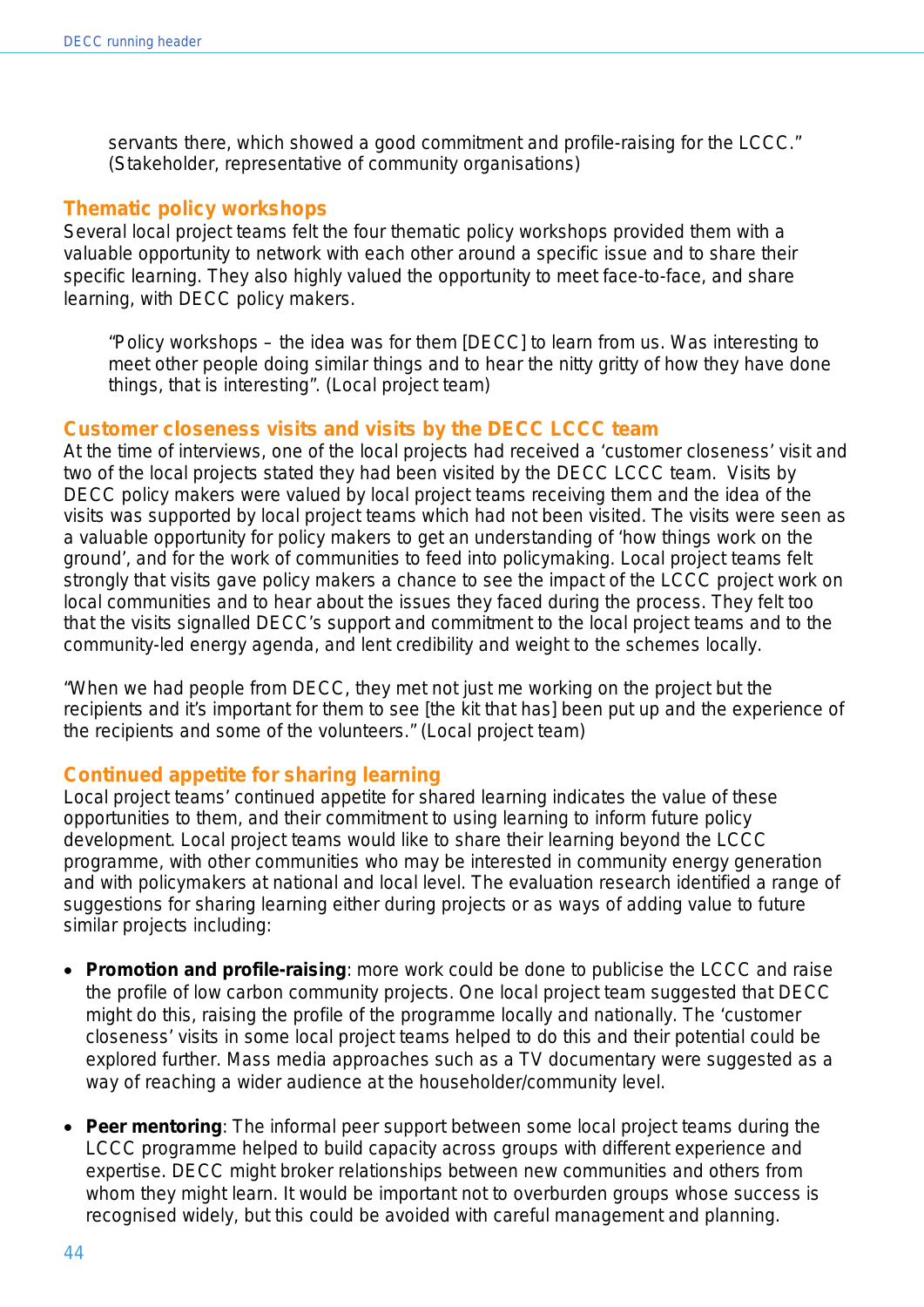- **Celebration event**: Many local project teams would welcome an event now that the main installation and delivery work had finished. This would allow them to reflect on learning across the whole programme and allow them to network and meet DECC staff, which they had limited time to do during the programme delivery.
- **Steering group follow-up:** Reconvening the steering group would encourage reflection on the evaluation findings and identification of how these could and should inform future policymaking. This would help to ensure that the learning is taken forward in a coordinated direction instead of dissipating amongst interested, but disparate, stakeholders.

*"It would be good for the steering group to get back together and reflect. I mean wider than just sharing the report – discussing and saying, if we are making policy decisions, where would we next put the money. Things like the LCCC offer the opportunity to ask questions. But you need to bring people back together afterwards in order to do this*." (Stakeholder, policymaker)

## **5.3 What could be improved?**

The two areas for improvement in opportunities for sharing learning identified in the evaluation were:

- Online support
- Variations in the perceived value of learning opportunities.

These are discussed below.

#### **Online support**

The LCCC provided an online portal at the request of the local project teams who were keen for a website where they could showcase their activities and share their learning. However, when provided, the online portal was assessed by local project teams as 'OK' rather than either particularly positive or negative. According to the local project teams the online portal was not used extensively, and this affected perceptions of its value. Whilst the theoretical value of an online space is recognised, they work only if there is regular participation and a clear reason for visiting, both of which were lacking in this case. According to the project report for the online portal, participation in the website included: 25 min (average) conversations with community leaders; 8 forum discussions initiated and 4 opinion pieces posted, over the pilot period of 8 weeks.

Local project teams gave a number of reasons for not visiting the online portal. These included:

- Unappealing presentation and design e.g. too much text
- Insufficient information provided
- A sense that it was 'another thing to do' during a very busy time: 'we were busy doing, not talking'.
- Burdensome to those local project teams whose advice and guidance was sought because they were doing well.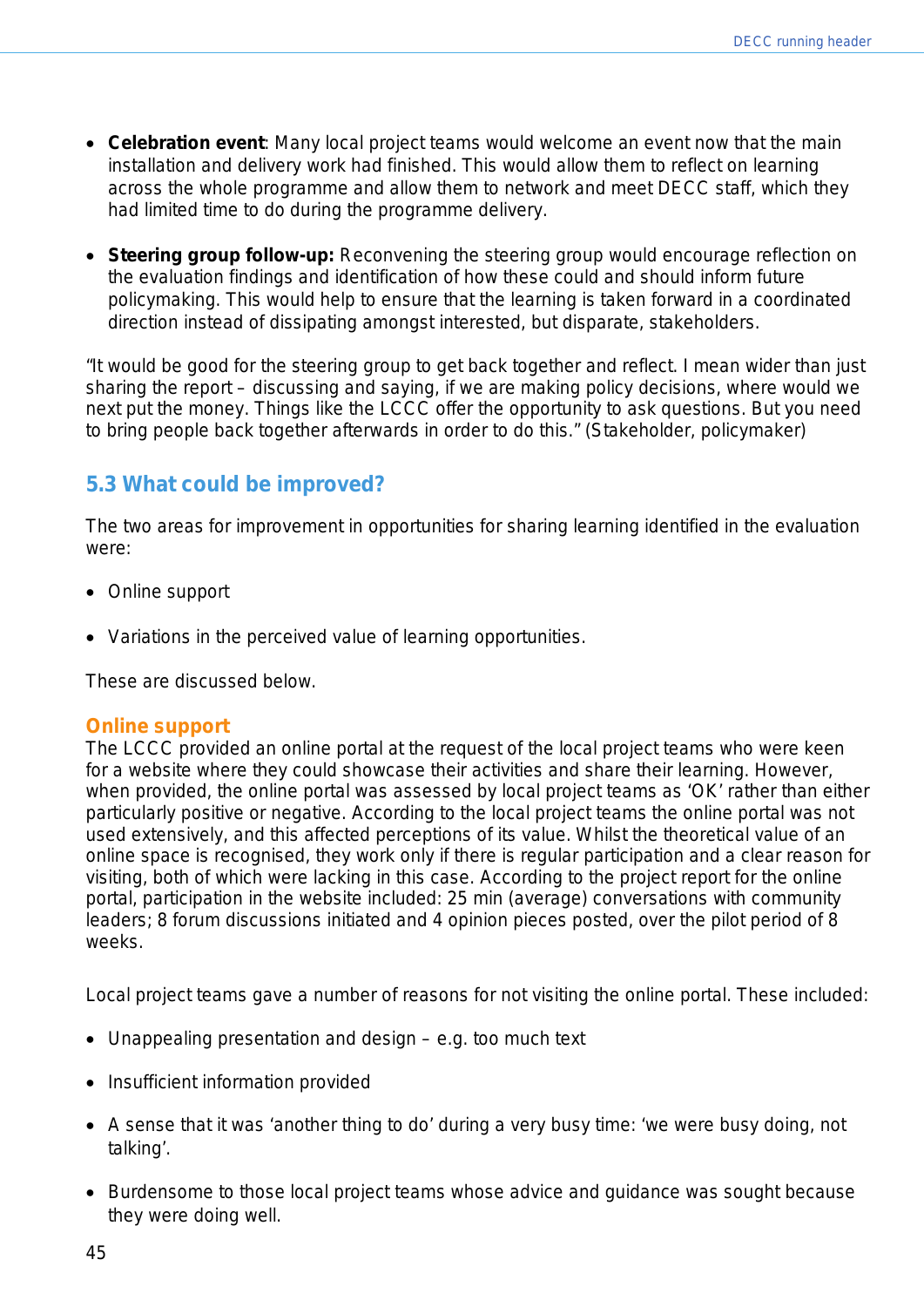A few local project teams suggested that using existing online forums or groups, would be more successful, rather than expecting people to engage with a new set-up. Piggybacking onto existing online support mechanisms may be a more effective option for future online sharing opportunities.

The four webinars held on the online portal over the course of the pilot were attended by local project teams, with an average of 12 attendees each<sup>[22](#page-45-0)</sup> (up to 4 of these were administrators of the online portal). One reason suggested by local project teams for the online portal not being attended extensively was the inexperience of the presenters.

*"The speakers didn't add a lot. I'm not sure many people phoned into them. It needs people who know what they are talking about… Considering the presentations were focussed on practical issues they weren't necessarily the best people to speak." (Local project team)*

*"The first time they explained that there would be the website for the LCCC, so all the LCCC communities can communicate – we thought 'great to communicate online and share info and good practice' but they didn't set it up [at the start] and we couldn't take the time etc to go to the conferences, and then since we started I have been bombarded by so many different agencies sending us things and people approaching us to say they are experts and websites and in the end you just want to get on with what you have to do." (Local project team)*

## **5.4 Variations in perceived value of learning opportunities**

It is worth noting that some local project teams were not convinced of the value of getting involved in any learning opportunities, citing a number of reasons for this, including:

- The cost of participating, including expenses and the time taken to travel outweighing the perceived value of attending, particularly for local project teams furthest away from London. These comments were made in spite of the fact that the LCCC programme covered expenses to attend events to share learning and - in the case of the four thematic policy workshops – provided a payment to cover staff time.
- The time required to attend and the timing of the events caused problems for local project team members, as the individuals most involved in delivery often also had work commitments or were simply focusing hard on getting their project delivered
- Some local project teams felt they had more to offer than to gain from such opportunities, and did not see learning from others as beneficial in their own specific cases.

*"We look at them and think 'we already know quite a lot about that' and are we going to go all the way to London and stay etc, just to get there and realise that yes, we did know a lot about it." (Local project team)*

 $\overline{a}$ 

<span id="page-45-0"></span><sup>46</sup> <sup>22</sup> Information taken from the Community Central LCCC project report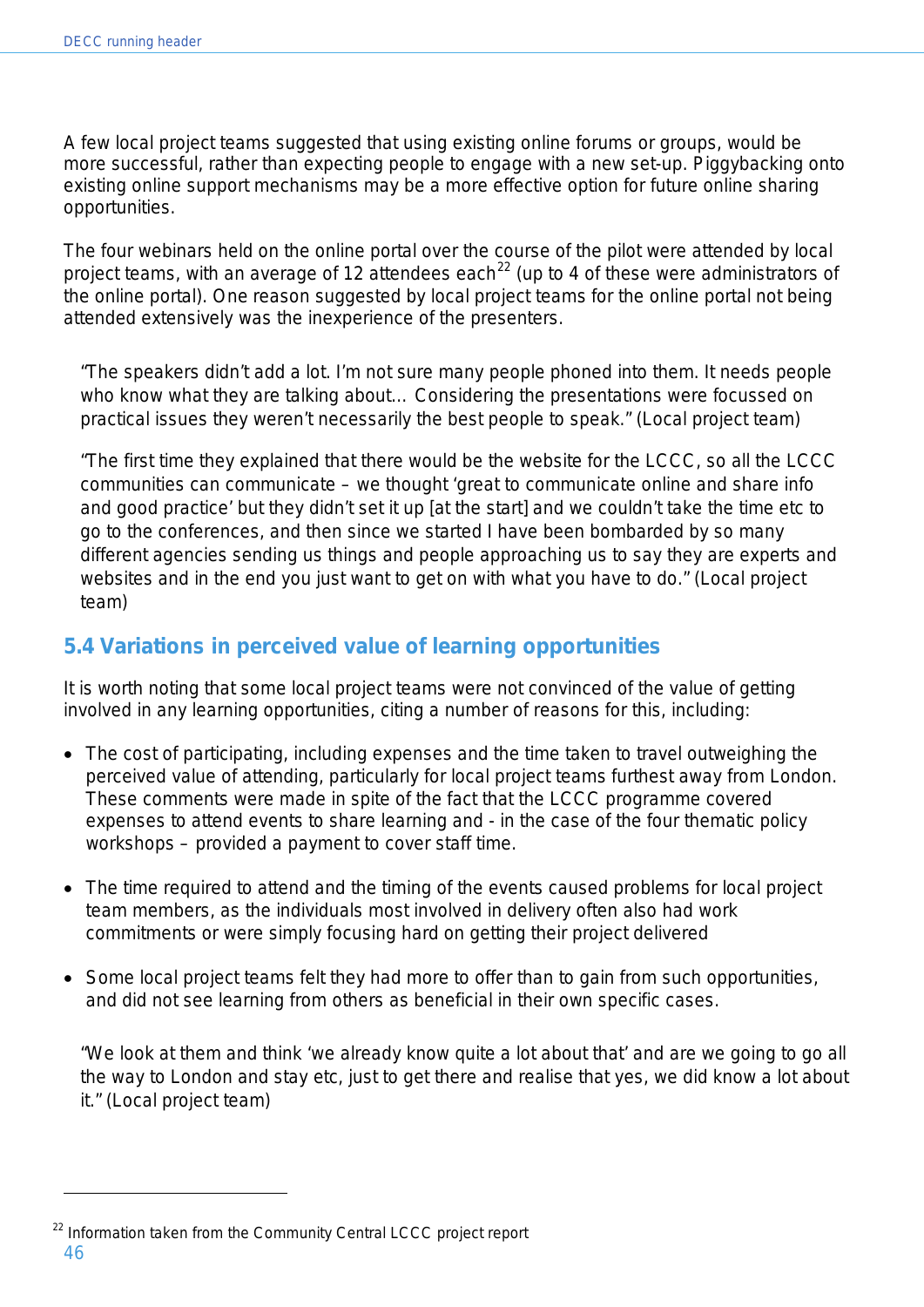## **6. Outputs and outcomes from the LCCC programme**

## **6.1 Introduction**

The parallel evaluation strand on the householder experience (strand 2), and the evaluation of energy consumption and carbon savings in the LCCC communities (strand 1) provide the main data for assessing the overall impacts of the LCCC programme.

This chapter therefore focuses specifically on the outcomes from the LCCC programme based on the community practitioner experience (strand 3) and the process of the LCCC programme. It therefore complements evaluation strands 1 and 2 by exploring additional data on outcomes gathered by the projects, as well as a more subjective assessment of the outcomes the projects think they have achieved in their communities. It also assesses the outcomes from the LCCC programme in relation to DECC policy and practice. This section draws on interviews with local project teams, stakeholders and delivery team members.

## **6.2 LCCC outputs - low carbon measures**

Full lists of the technologies and measures installed by each of the local project teams can be found in the completed audit tools in Appendices 2 and 3. This section offers an overview of these which is intended to illustrate the range and diversity of the scale, location and types of measure installed using the LCCC funding.

#### **Scale and location**

Some local project teams focused on a single or a few large installations, including a wind turbine, a micro hydro turbine, construction of a new community hub building and the restoration of an existing building. Others focused on a single or few types of technology and installed them on a wide scale, such as PV panels for substantial numbers of domestic buildings. However, the majority of local project teams installed a range of different technologies, on a mix of domestic and community buildings, often choosing to install a range of measures in each building.

#### **Type of measure**

#### **Energy generation**

- The most commonly installed energy-generation measure was solar PV panels. These were installed on domestic and community buildings, including social housing, schools, a community shop, a pub and a church. Solar thermal panels for heating water were also installed, although less frequently.
- Air source heat pumps, and in one case, ground source heat pumps, were installed in both domestic and community buildings.
- One local project team installed a micro hydro turbine.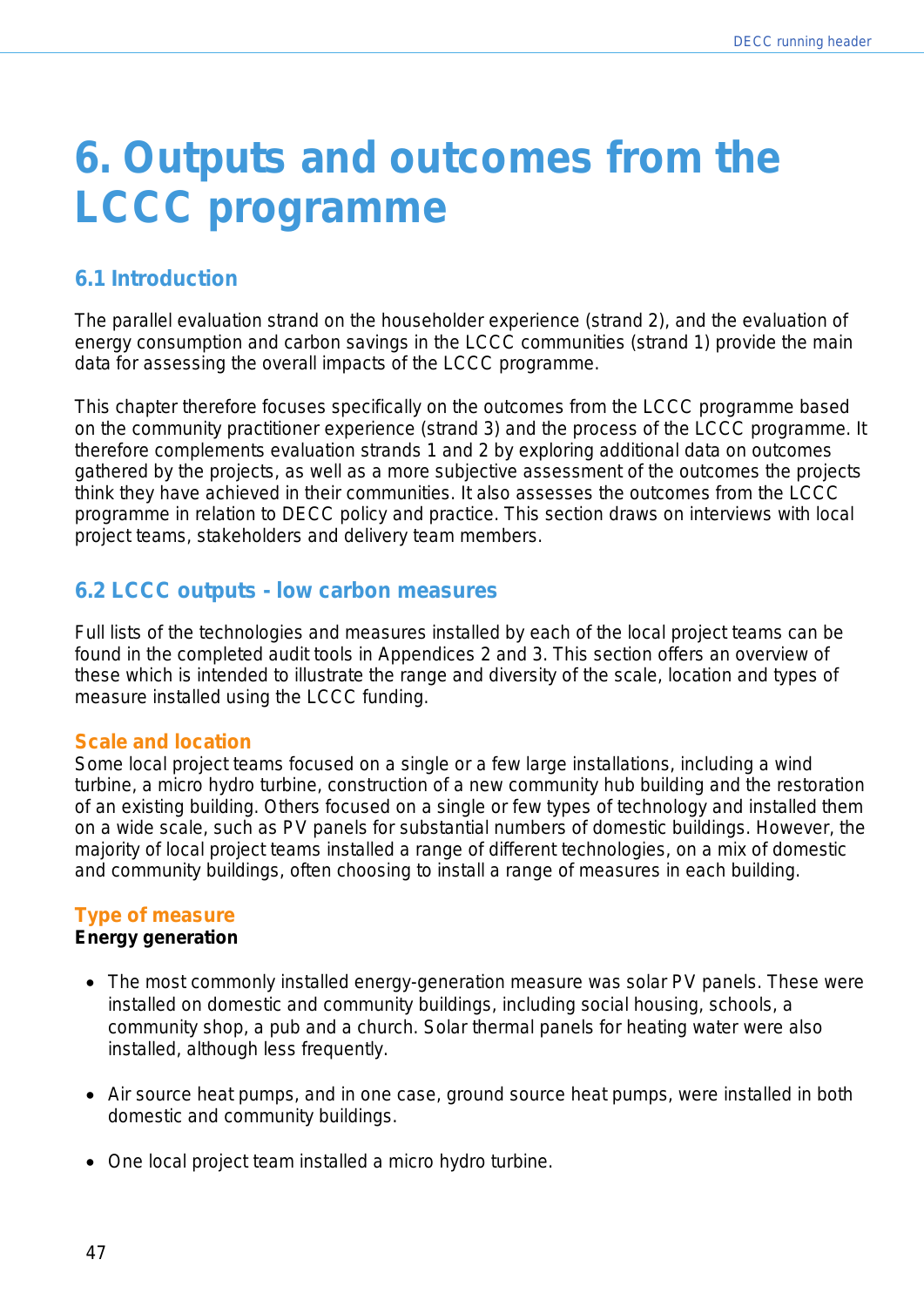#### **Energy efficiency**

- Heat-loss reduction measures included insulation (cavity wall, solid wall or loft), double glazing or secondary glazing. Many projects took other draught-proofing measures.
- More energy efficient boilers and appliances (cookers, fridges etc) were installed by several projects, particularly for domestic but also for community buildings.
- Small measures were commonly installed and ranged from shower timers and boiler jackets to powerdown plugs, energy saving lightbulbs and rainwater harvesting.
- Transport measures purchased by projects included community cars/car club and an electric minibus for community use.
- Energy metering or monitoring devices were installed by a small number of projects to encourage residents to be aware of their energy use and to try and reduce it as a consequence of their new understanding.

#### **Other**

Local food production, on allotments, was adopted by several projects as a measure relating to carbon reduction in the wider sense. One project planted an orchard as a carbon-sequestration measure.

#### **Engagement and behaviour change activities**

Full lists of the engagement and behaviour change activities the local project teams were involved in can be found in Appendices 2 and 3. Local project teams were involved in a wide range of engagement and behaviour change activities depending on what they were trying to achieve through their projects. We have themed the activities below:

- Training sessions to local people including community members, professionals and residents who were then charged as 'community champions'. Training sessions included: accredited training sessions, sessions on climate change, cycling, energy awareness.
- School visits and training in schools.
- Open days. Many local project groups were involved in organising open days of homes, demonstration days or community buildings which had low-carbon technologies or measures installed.
- Business, home or community building energy audits. Local project teams completed energy audits on buildings to raise awareness of energy efficiency and encourage uptake of low carbon technologies and measures.
- Door knocking, leafleting, visits to homes, posters and displays.
- Local project teams organised community events, activity days, fairs and plays. Some attended or organised low carbon themed, music or themed festivals to raise awareness of their work.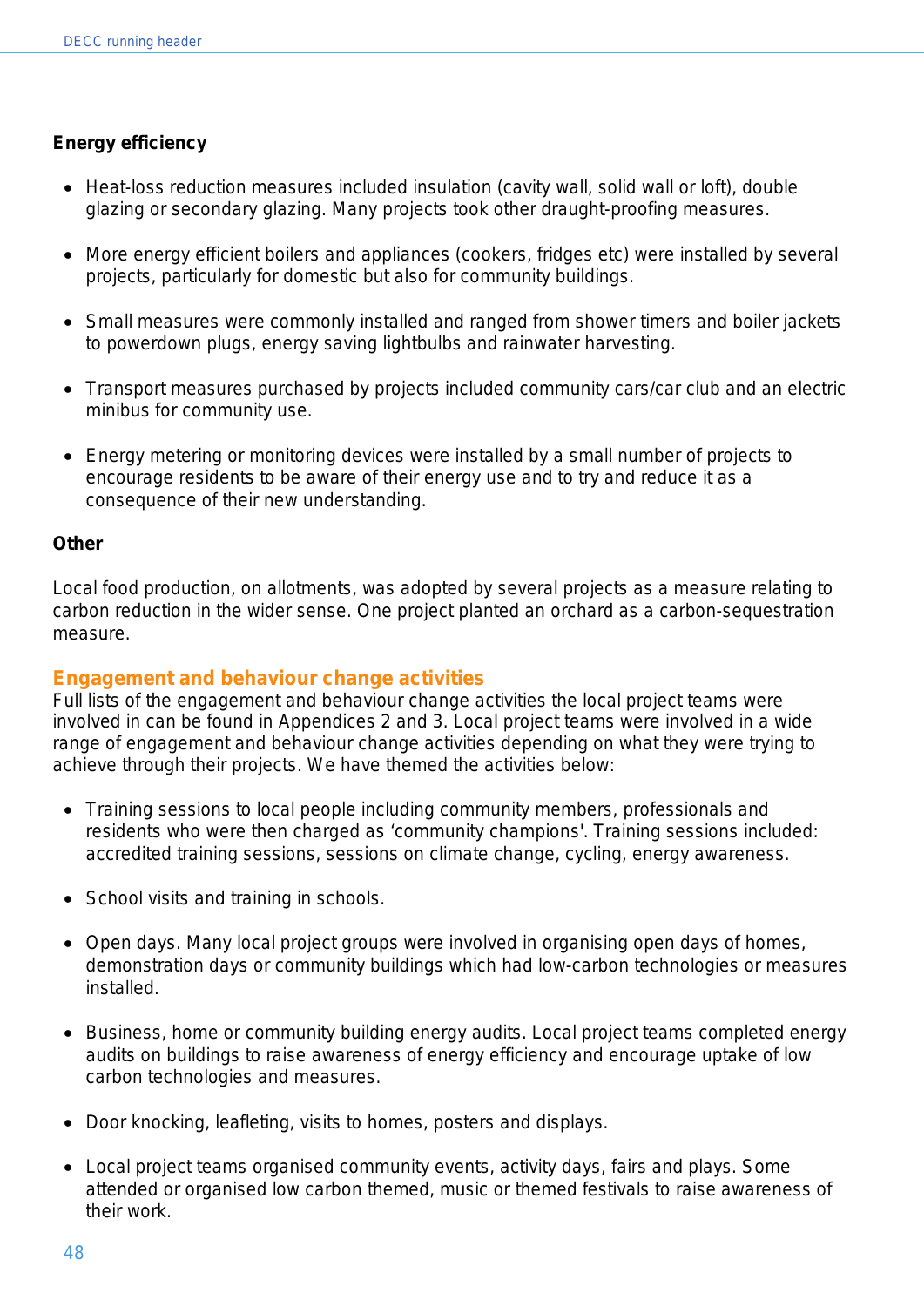## **6.3 Difference being part of the LCCC made to the local project groups**

This section explores project teams' views about what difference being a part of the LCCC made to them and their projects. A variety of impacts were identified including: creating a catalyst for change, enabling local project teams to realise existing plans, enhancing the credibility of local project teams, increasing local participation, developing skills and sharing knowledge, and generating a sustainable income for community projects.

#### **A catalyst for change**

The LCCC was seen as a unique opportunity because it was about more than just the installation of established low carbon and renewable technologies; one local project team commented on the difficulty of finding funding for a project which was also about local innovation and community delivery and about developing and testing new ways of living and working more sustainably. One local project team noted that for this reason they were *'completely dependent on the LCCC funding'.*

Local project teams saw the LCCC grant as a catalyst that enabled their groups and communities to become more sustainable and self sufficient as they begin to generate and recycle their own resources - both the energy created and/or the financial resource being directed back to the established community trust or social enterprise for reinvestment in the community.

### **Realising existing plans**

Most local project teams had existing plans in place that addressed the wider LCCC project objectives, though for many progress had been slow and few had identified sources of secure or sufficient capital prior to their application to the LCCC. Amongst the money-raising initiatives they had considered or tried before were community share issue schemes, working with private partners or taking out loans, with the income generated by the technologies (e.g. through FITs). For a range of reasons, none of these were considered realistic or attractive options. Some local project teams had applied to their local authorities or national governments for funding (e.g. Welsh Assembly Government) but had found this to be a slower process than the application to the LCCC and often for smaller grants than those made available by the LCCC.

Across the local project teams, interviewees spoke of the LCCC programme as *'moving things on significantly'* and making their plans a reality. The grants were felt to speed up delivery significantly and in almost all cases, provided sufficient resource to finance installations fully and to meet local demand. This meant that local project teams avoided having to find supplementary sources of income before progressing. The size of the grants provided also meant projects could deliver on a scale that would make a real impact. A very important feature of the LCCC funding was that it would keep the direct benefits of the project within the local community. Local project teams embedded in their local community felt that compromising this would damage their reputation locally and the willingness of the wider community to engage with the project and with renewable and low carbon technologies.

*"If we had asked an investor to give us the £400k it would take us 20 years to pay back!" (Local project team)*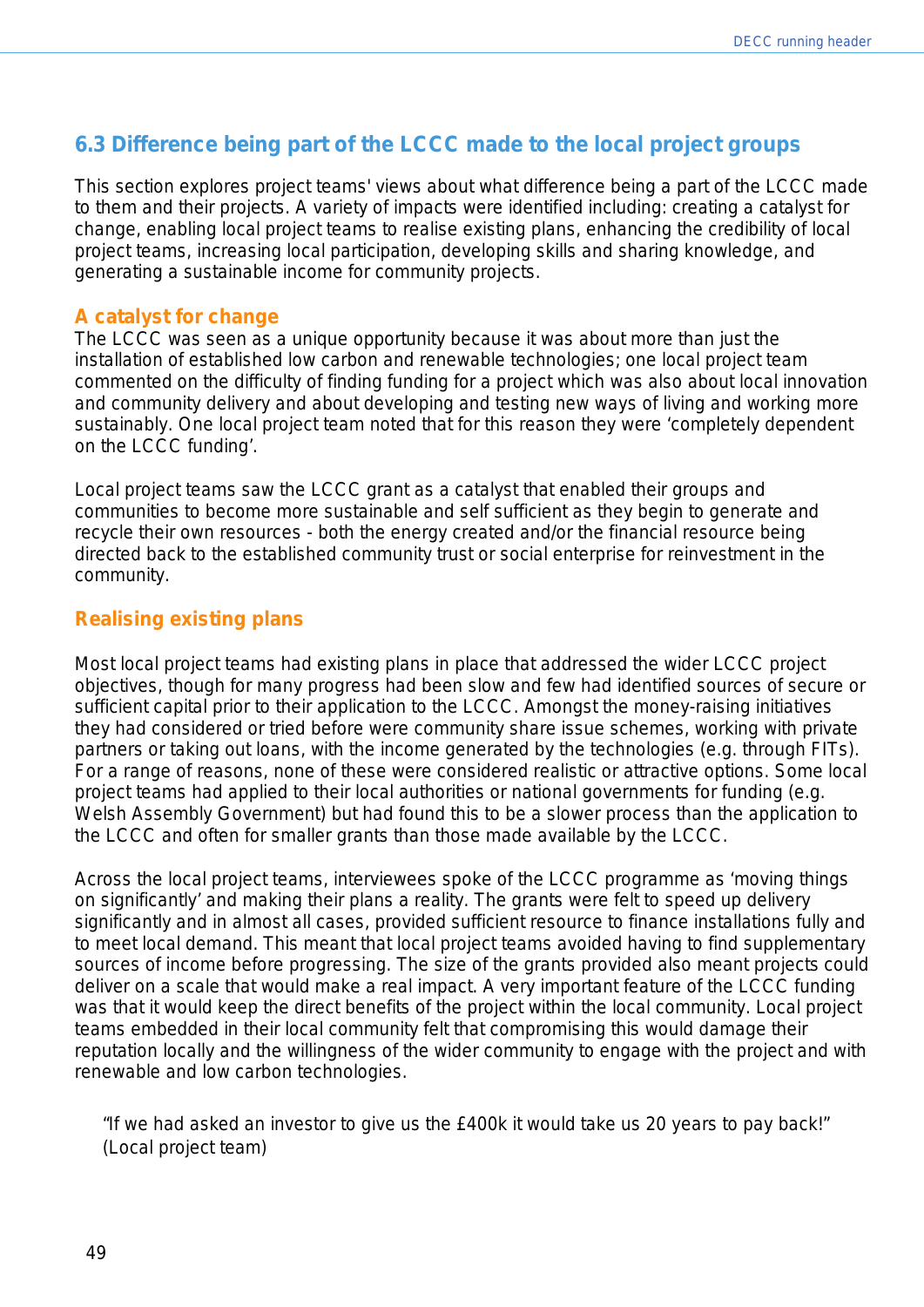#### **Enhancing credibility**

Being approved as a LCCC local project team had enhanced the credibility and legitimacy of the local project team within their communities and with external stakeholders (including with elected members, officers, private business and private finance). This was felt to have a bearing on both the delivery of the project and the impact it was able to achieve. Local communities had more respect for the skills and capabilities of the project team and were thus more willing to get involved. Some felt that opposition was also less likely, as national government funding had 'rubber stamped' the projects.

Almost half the local project teams directly referred to improved relationships with their local council and local elected members and cited the LCCC project as having enhanced their credibility and the credibility of community low carbon and renewable projects. Many local project teams feel that success with the LCCC has shown their local councils what it is possible to achieve and believe this will help facilitate an expansion of this type of activity locally.

Some of the interviewees believed the outputs of the LCCC, and the credibility attached to having delivered such a project, will also aid them in the future as they look for additional funding and resources to sustain their work and install further low carbon and renewable technologies.

The local project teams have also formed positive relationships with stakeholders from public bodies, academic institutions and the private sector, further enhancing their status and widening local interest in environmental sustainability; a small number of the project teams also now have well established and productive relationships with large private sector providers.

Successful implementation of the LCCC projects has also led to new or improved collaboration between project teams and other providers. In some local project teams, housing associations and local authorities worked in parallel, co-ordinating, for example, the regeneration and improvement of social housing by installing new windows, loft insulation, heat recovery units and other low carbon and renewable energy measures. Partnerships and collaborations between these organisations are continuing beyond the lifespan of the LCCC.

*"You are talking about a project that has met massive obstruction locally so to have that stamp of approval from the UK government has proved really important in raising our reputation and credentials and…has influenced local people and communities." (Local project team)*

*"[We are] working with the local authority…we will soon have one house on a peppercorn rent and we are going to retrofit it with British Gas…and put local families into the houses to demonstrate to all…what can be done. The university want to do the monitoring and testing." (Local project team)*

#### **Increasing local participation**

Local project teams report that participation has increased locally during and since the LCCC project. The scale of the projects meant local project teams were able to draw in new types of support and they had a project through which people could actively participate giving the project team a *"boost"*.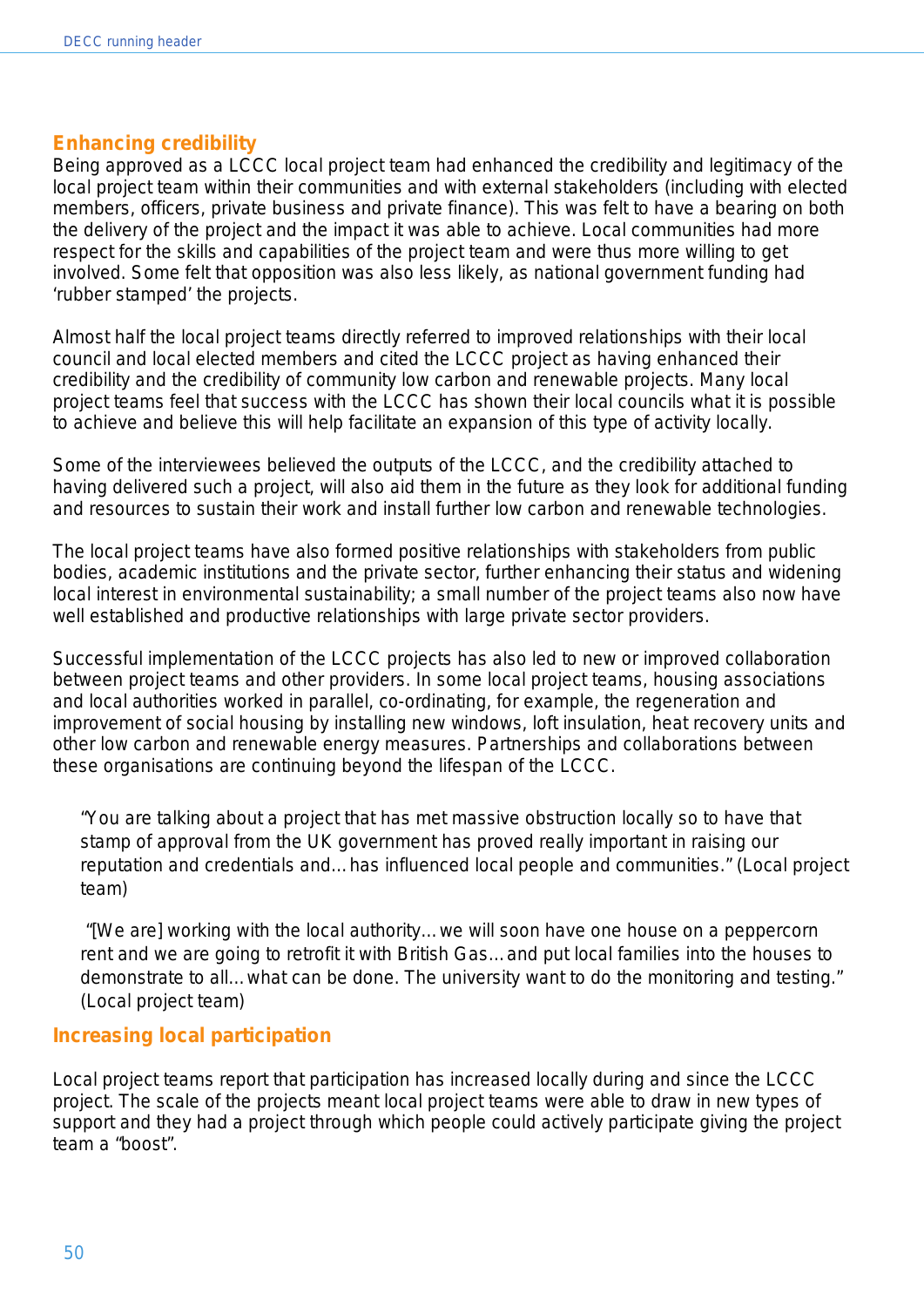Many drew on considerable volunteer support in delivering their LCCC projects and have seen a sustained increase in the number of people engaging with them or offering their energy, time or skills locally and beyond. They are now able to draw on this network to expand and sustain their activities; projects which are a clear demonstration of community-led delivery emphasise this point particularly strongly.

*"We have a really supportive partnership group, mostly made up of local residents – we don't get a huge amount of statutory involvement and…haven't got a huge amount of business near here. They are very supportive; most have lived here all their lives and just want things to improve." (Local project team)* 

#### **Developing skills and sharing learning**

Delivering the LCCC projects required those involved to draw on all their skills and strengths, and generated learning and built the capacities of the local project teams; for many the steepest learning curve occurred in the installation or building of technologies and measures. As they had anticipated, all local project teams were challenged by the realities and complexities of their capital projects and had considered some of these challenges in their project design. Some of those involved had spent a lot of time learning and upskilling themselves to ensure their projects were successful.

The exact mix of skills and knowledge within and between project teams varied at the outset; some felt they had much to learn, others were more confident that they had sufficient skills and knowledge. Regardless of where they started, most local project teams feel they have learned a lot from their experience, developing hard and soft skills. They learned too from others, including fellow team members partners, volunteers, community members and other stakeholders engaged with the project.

Before, during and particularly since the LCCC programme, the local project teams have seen a lot of interest from similar projects and organisations and have willingly shared their learning. Most of the local project teams expressed an explicit desire to continue to do so and emphasised the benefits of their experience and the unique lessons of the LCCC.

*"We identified our skills and our needs and we filled that skills gap in order to complete in time; we knew that we didn't have the technical expertise to deliver in that time– there were massive learning curves…but we dealt with that" (Local project team)*

*"We have had a huge amount of interest from outside, we've had visitors, been asked to seminars and conferences, been asked to host workshops and to talk about how we have actually delivered the project." (Local project team)* 

#### **Generating a sustainable income for community projects**

Ownership, governance and financial models varied across projects and most local project teams have established organisational models through which to spend and recycle income from the LCCC projects (as described in chapter 4 above). Local project teams spoke of their plans for the future and the impact the LCCC grants will make in the longer term as resources are recycled.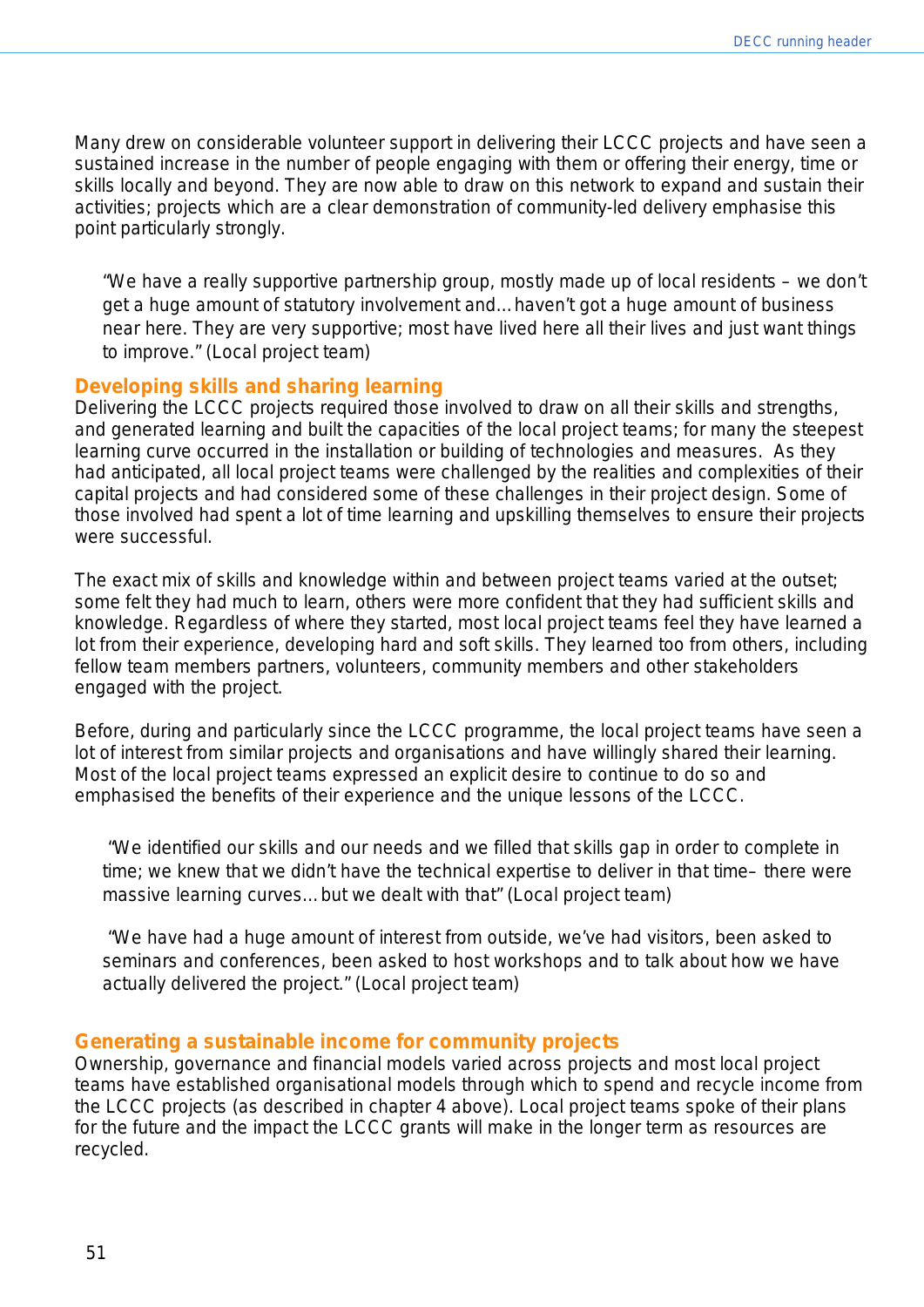*"It's a revolving fund, so money is spent and comes back in…it isn't a case of 'we've spent it and now we need more money', we've actually turned it into an income stream to keep the project going." (Local project team)*

*"The list of what we can do is endless. We want many people in the village and the parish to benefit from having energy saving equipment in their homes and this is why the XXXX company has been set up, which will be registered as a charity." (Local project team)*

## **6.4 Outcomes for communities**

Whilst some local project teams feel it is too early to evaluate longer term outcomes and the scale of behaviour change resulting from the LCCC, they were confident that their projects were successful in beginning this process. Some qualitative evidence from this evaluation research supports this, with project teams reporting that residents who had renewable energy technologies installed on their homes seeming to be changing their behaviour. For example, there are examples of community members installing their own (non LCCC funded) low carbon or renewable energy technologies; school children and parents monitoring (and reducing) fuel consumption in the home; the setting up of local markets to reduce fuel use, reduce the carbon footprint of food supplies and recycle locally; and the planting of trees as carbon sinks or supplies of renewable timber.

The majority of local project teams have now completed their installations and carried out engagement and behaviour change activities and a range of impacts can be described (to be covered in the overarching evaluation report). However, the work and impact of the LCCC projects will continue beyond this stage: indeed, many of the projects anticipate the benefits increasing over time and many of the projects are evaluating the longer term impacts of the LCCC funding and activities for themselves. In the meantime, some of the immediate outcomes for communities identified in this evaluation are summarised below.

#### **Engaging the community in low carbon and sustainable living**

All local project teams had engaged with their communities prior to the LCCC but engagement with and from local communities increased significantly during the project, helping those involved to realise their ambitions of engaging local people on environmental sustainability and low carbon living. They reported *"heightened awareness*", *"consciousness",* development of a common language and increased understanding in communities as residents began to see what low carbon living means in practice.

Some of the local project teams which had groups which were previously difficult to engage with, such as young teenagers or residents who were disillusioned because they had been promised things previously which had not materialised, felt that the LCCC programme design, combining engagement with physical outputs, had increased the likelihood of these groups becoming involved. In addition to increased engagement, local project teams noted that new groups in the community were inspired to engage and get involved increasing momentum around the projects. Most of the local project teams have also witnessed a surge in the amount of interest from outside their own cities, towns and villages and this interest continues to grow.

*"There is a lot more interest in low carbon and renewables and in the co-operative idea and recycling money [locally] than there is in anything else going on in this parish so it has given us the ability to engage with more people and to bring their skills into the group." (Local project team)*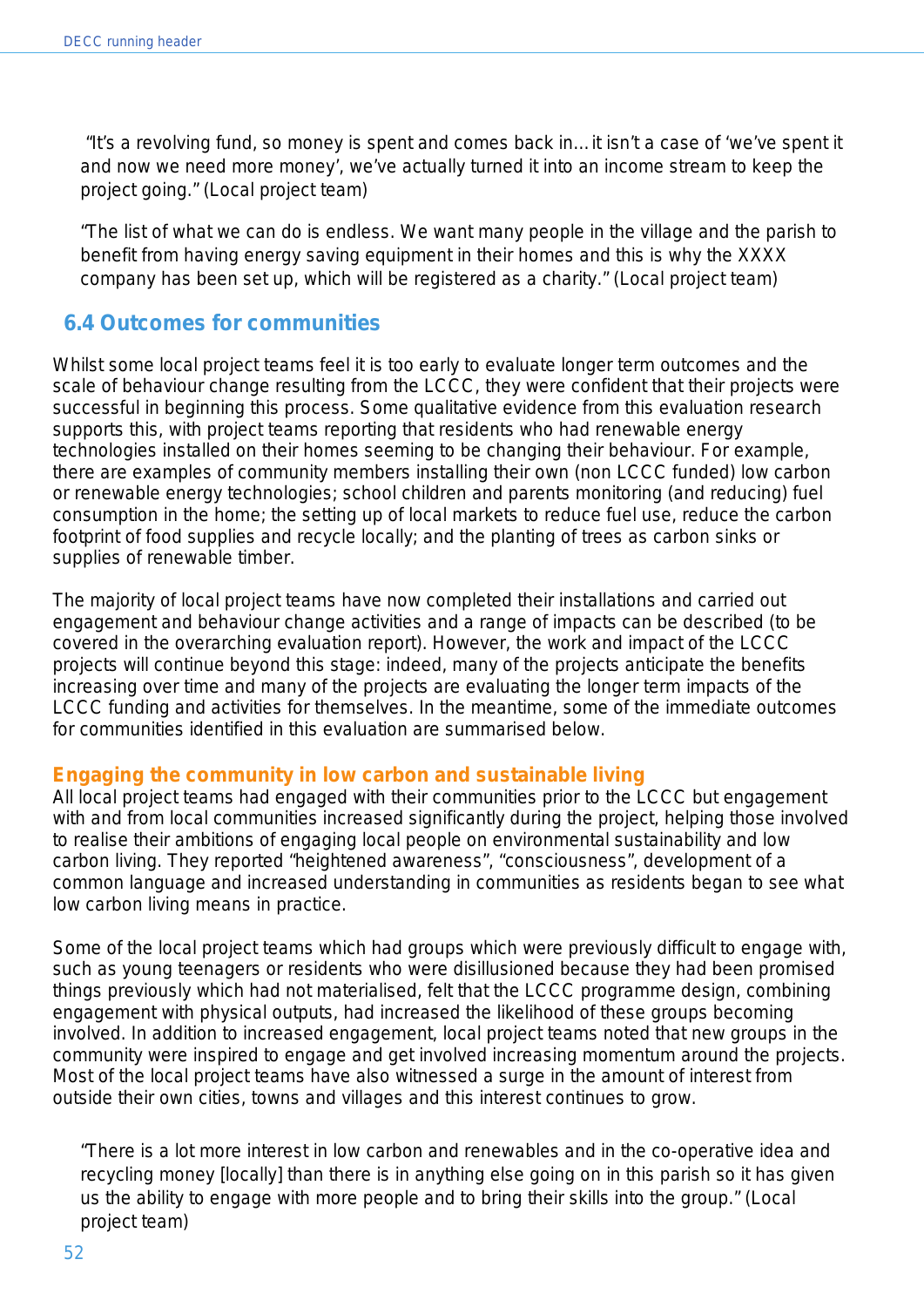*"The funding gave us a massive boost in uptake of the project – we started out with 5 or 6 groups taking part and we now have about 62, so it really raised awareness." (Local project team)* 

*"In [project location] there are over 30 languages spoken in our schools, in some cases only 3 or 4 families speak that language, so we can't translate [engagement materials] and even if we could, they might not be literate, so it was essential that schools received [installations]*  and [engaged with] the programme of energy efficiency and learning. The schools have a big *display so the children can see how much energy they are generating and what CO2 savings they have made." (Local project team)*

#### **Behaviour change**

Behaviour change was an important aspect of the LCCC. Many of the local project teams have undertaken what they defined as behaviour change activities as part of their engagement activities and see this as a key outcome of environmental sustainability and low carbon projects.

Definitions of and approaches to behaviour change vary amongst local project teams and amongst stakeholders within local project teams, but most local project teams felt the LCCC project had initiated a process of positive behaviour change that will continue to intensify for many years. Local project teams hope DECC will continue to collect evidence from them which demonstrates these longer term outcomes and provides clear evidence of behaviour change having taken place as a result of the LCCC and linked project activity at the community level.

Many local project teams felt that engagement alone was not sufficient to prompt behaviour change in relation to sustainable and low carbon living and see considerable value in undertaking this work alongside the physical installation of low carbon and renewable technologies. Many have and continue to collect their own evidence of behaviour change too – for example, collecting information on reductions in energy bills. The physical demonstration of the technologies was seen as instrumental in these changes, allowing local project teams to show communities and stakeholders what low carbon living means in day-to-day life. Some local project teams targeted what they felt were likely to be the most challenging groups within their communities (such as older people, those who live in social housing, and those whose first language is not English), in order to test the effectiveness of the LCCC approach.

*"It has put the energy in front of people's eyes, for the first time they have started to think about it in a different way". (Local project team)*

*"There had been a lot of talk about [sustainable energy] up until then, but then people saw [the technology] and realised it was possible to get planning permission and it wasn't as noisy as they thought – that has been a huge influence." (Local project team)* 

*"I was surprised at the effect of the capital measures; most of what we did [before in the way of] behaviour change was running events, setting up community allotments, promoting cycling, delivering workshops and I was always sceptical about capital measures, but I have been very surprised. When you walk around the estate people can see it and so they think about it". (Local project team)* 

*"I think it will help build a momentum, a community, a culture – ultimately what we are talking about is cultural change." (Local project team)*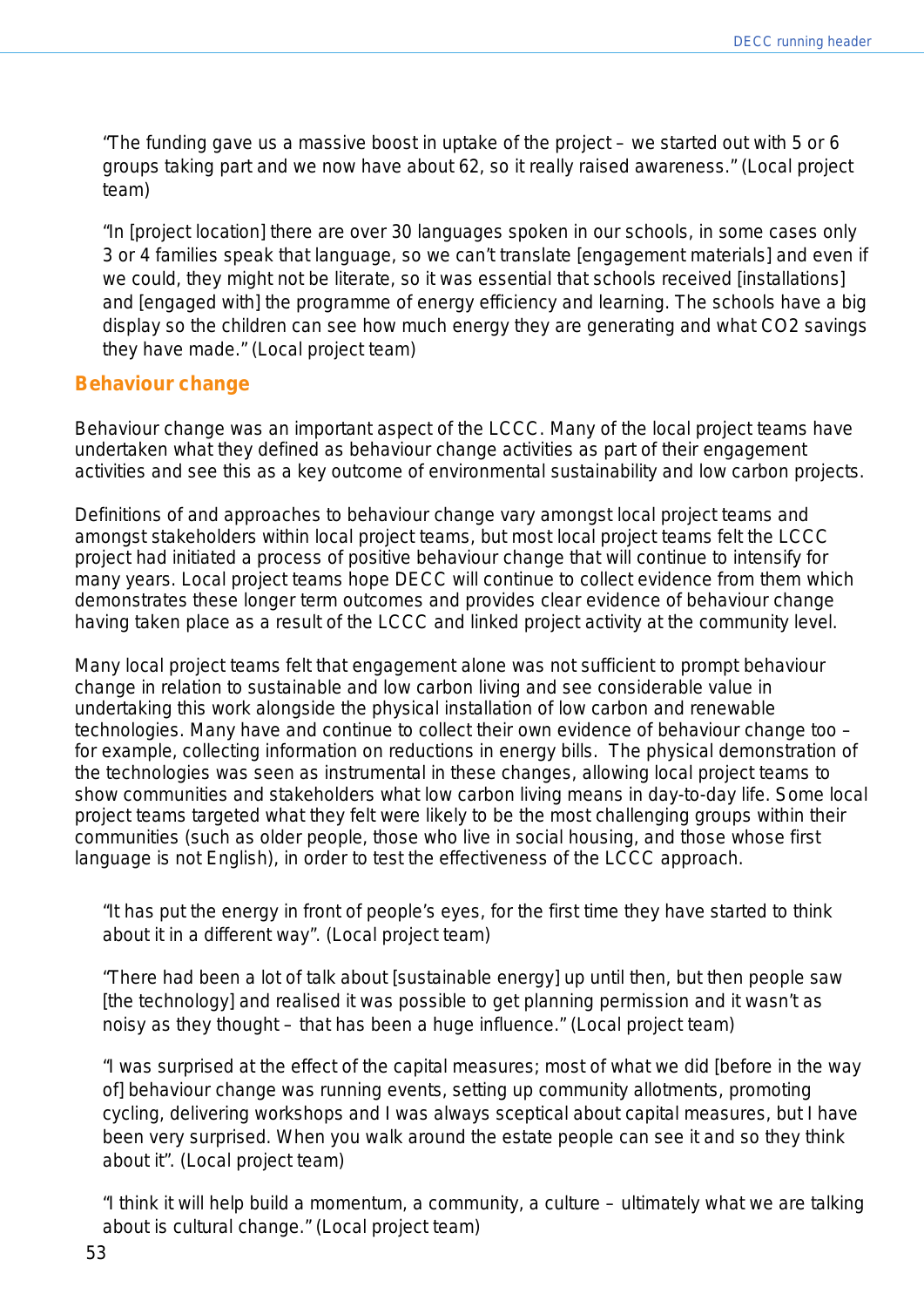#### **Wider community outcomes**

Several of the local project teams reported that participating in or witnessing the delivery of the LCCC has "*woken people up*" to the opportunity to make a difference. Local project teams and individuals in the LCCC communities and beyond see the LCCC projects as successful examples of community-led solutions and community delivery. New activities and groups have formed alongside the LCCC teams, either with direct links to these or forming as part of a wider groundswell of energy and activity.

Examples of such initiatives include: a community shop, a revived Parish council, multiple residents associations, a solar buying club, a community cinema, a community orchard, edible gardens, a visitor centre, village shows, produce markets, recycling schemes, eco-conferences, walking tracks with disabled access, cycle paths and a bridleway. Now that delivery of the LCCC project is complete, some local project teams have plans for new initiatives, including a café, a craft shop and a crèche.

Some of these outcomes were anticipated at the design stage but others were not. These include technologies exceeding manufacturer specifications and measures installed having uses and benefits beyond those intended at the outset (e.g. by saving more carbon or generating more green energy than anticipated or by more people using the village hall).

Some of the greatest positive outcomes for local communities have been social. Projects have engaged a wide range of community members and been both inclusive and cohesive - e.g. young children, older residents, and people with learning disabilities. The local project teams reported a new *"confidence*", *"enthusiasm"* and *"sense of pride*" within communities and amongst residents, whether or not they were directly involved in the LCCC projects:

*"The LCCC has added to the vibrancy of the community…nothing written off without it being properly examined…if someone has an idea they run with it." (Local project team)*

*"The bulk of the impact remains to be felt still; I think we had a lot of impact in a short period of time but the biggest impact will come…you get better at what you are doing and start to identify weaknesses and address those. I think there will be a huge impact down the line." (Local project team)*

*"Our community is changing all the time…and our ideas are growing as we grow into the project – it's still very formative". (Local project team)*

*"I think there is a wider sense of possibility, rather than hearing [about things] getting worse and worse…and there being a feeling of despair and hopelessness, people in these groups think they can do something and are stronger together – to me that is the most important change, the social change." (Local project team)*

Local project teams are also beginning to gather statistical outcomes data using their own evaluation processes. In some cases the local project teams have academic partners monitoring these outcomes, for example local project teams are working with the University of Chester, the University of Nottingham and the University of Strathclyde. Indications of evidence that is becoming available include that one local project team reported that their local incomes recovery officer who pursues late rent payments hasn't visited any households in the area in the last six months because tenants are no longer in fuel poverty and they can pay their rent. The same local project team also reported a reduction in anti-social behaviour which they think is partly the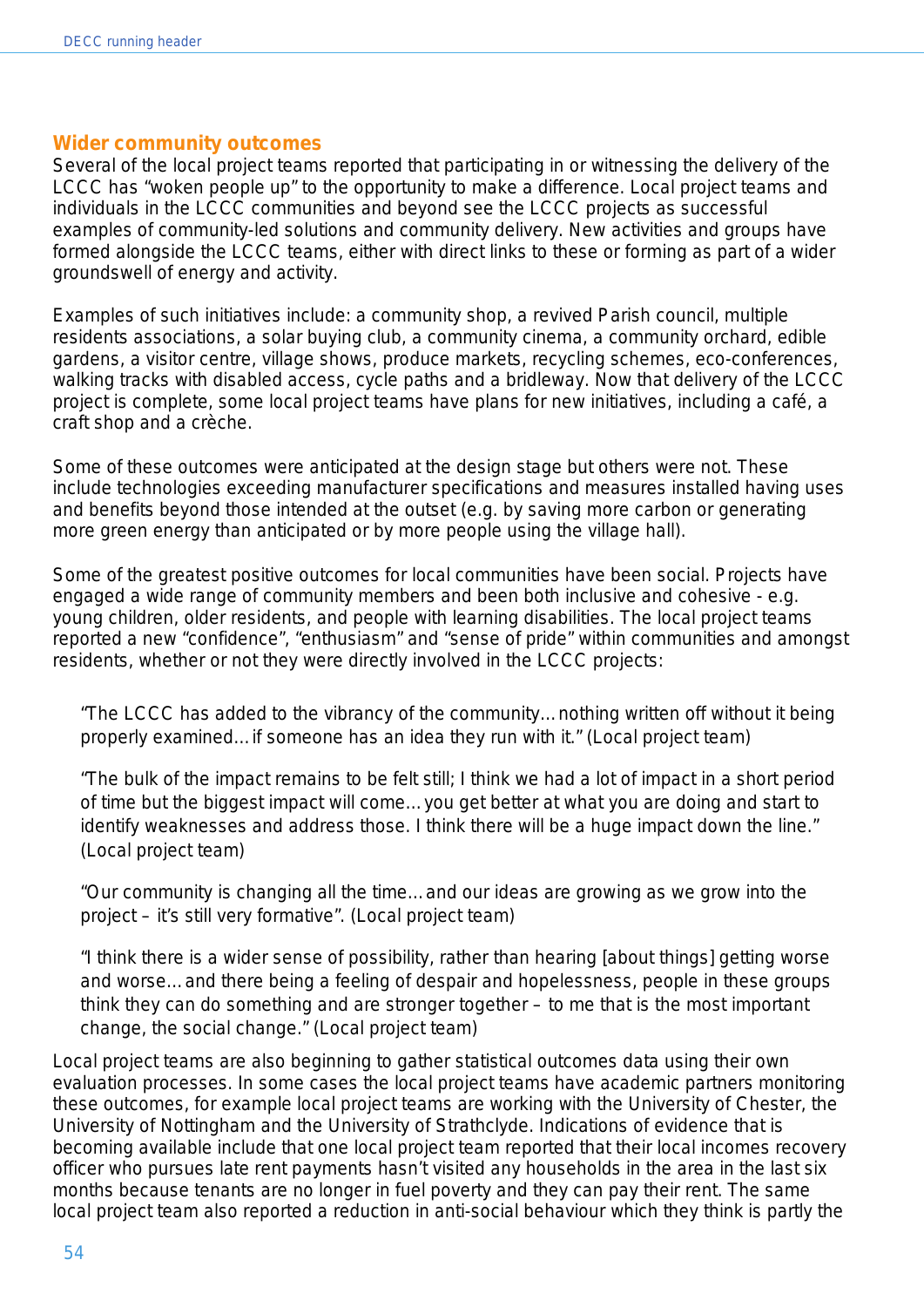result of people seeing members of their community coming together and investing in the area.

## **6.5 Outcomes relating to DECC and wider government policy and practice**

Amongst the stakeholders interviewed for this evaluation there was a lack of consensus about the nature or extent of the outcomes for DECC policy and practice resulting from the LCCC programme. Interviewees were not specific or confident about making firm claims about outcomes, and tended to suggest these might be limited. However, most were reserving judgement until they had seen the final report and developments in DECC's thinking about community-led activities. Their caution was based on a number of factors. These included:

- Change of Government: the LCCC started under the previous administration
- Community initiatives being spread across a range of policy areas, making causal relationships between any particular policy or project and change on the ground hard to determine
- Difficulty of drawing general conclusions from the programme because the communities involved could be seen to be atypical, being more prepared and more capable than most
- Move towards a commercially-oriented approach to low carbon and sustainability projects such as the Green Deal, potentially making lessons from programmes such as the LCCC less relevant (given their community focus, and grant-funded approach)

A couple of DECC policy makers interviewed were very enthusiastic about the customer closeness visits and the policy workshops and the outcomes such activities could have in terms of deepening understanding.

*"When you visit these communities it really affects you, you get a different view of how these [DECC] policies work on the ground. And trying to understand what community groups are trying to achieve there, in terms of improving the areas they live in. It is important for policy officials in DECC to go out and understand the impact of what they are doing. This is happening; we are arranging community visits for officials to go to the LCCCs." (Stakeholder, delivery team)*

However, in spite of this enthusiasm amongst some DECC policy makers, there were some concerns in the delivery team that the level of interest in and commitment to community-led approaches within DECC might be limited, which would impact on the potential for positive outcomes in relation to DECC policy and practice.

Some local project teams and some stakeholders were also sceptical about the extent to which the learning from the LCCC had fed into policy development or would be reflected in future initiatives. In part, this was based on the view that ongoing communication of the learning throughout the programme to stakeholders and local project teams was neither adequate nor consistent. Some interviewees suggested that the tight timescales of the Local Energy Assessment Fund (LEAF) announced in December 2011 were evidence that important lessons around timescales had not been learned. They did nonetheless recognise that LEAF demonstrates some commitment to community energy projects.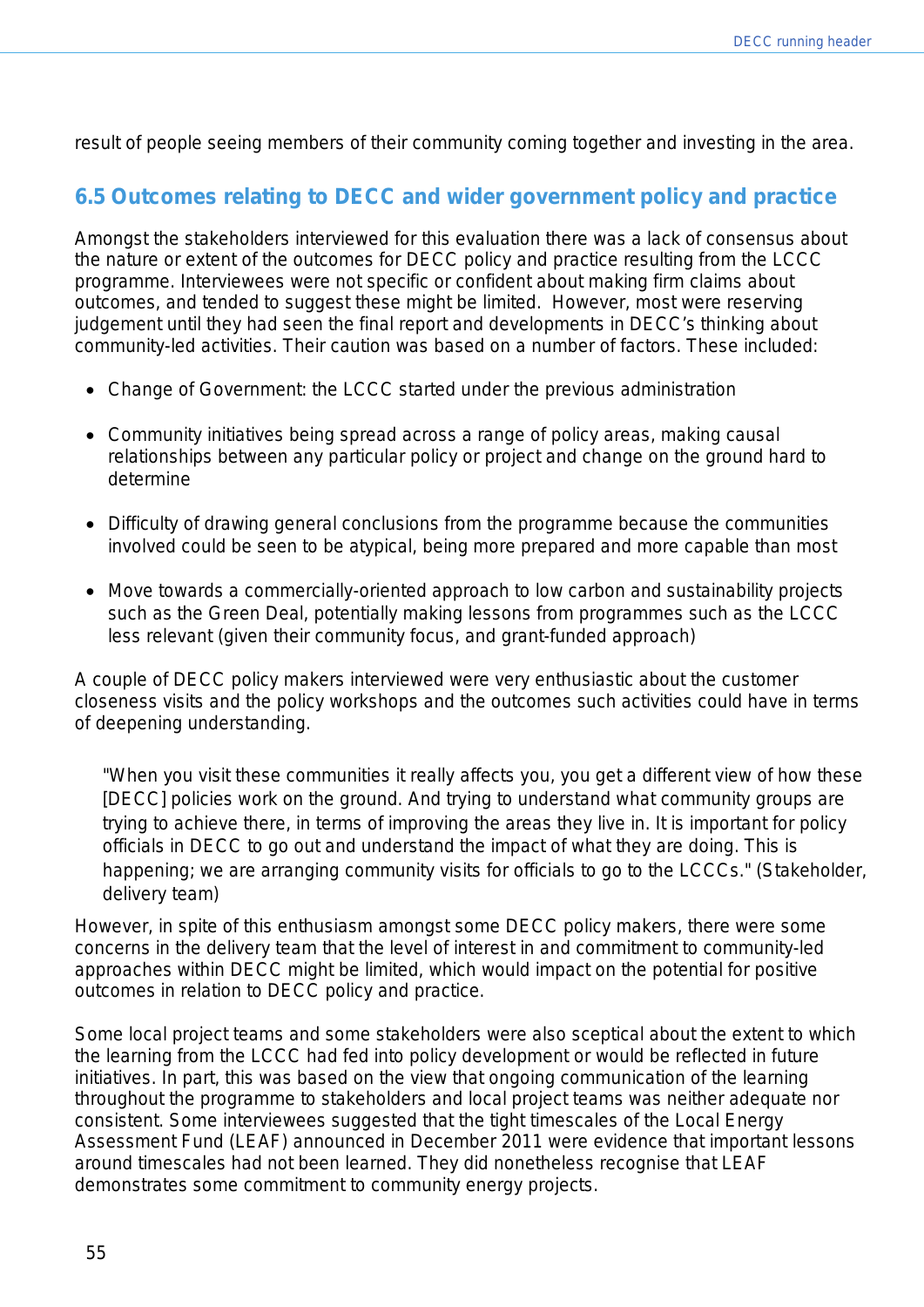Stakeholders identified two pieces of concrete evidence of DECC having embedded the community model into its thinking:

- DECC and external stakeholders saw the Local Energy Assessment Fund (LEAF), announced in December 2011, as a sign that communities are on the agenda: some felt that the programme demonstrated a commitment to community energy projects, in part generated by the LCCC. A 'community revolving fund' is scheduled for April 2012, in response to feedback from the LCCC via the Community Online site.
- The LCCC learning is reflected in the move to involve community organisations in delivering the Green Deal within their community. This follows the recommendations of many of the local project teams, who argued that policy should not rely on a national marketing approach but partner with community organisations to drive take-up. Involving community groups in encouraging take-up of smart meters was also recommended: local people are seen as more likely than salespeople from the big energy companies or government spokespeople to gain the trust and ear of their neighbours and are hence better placed to convey the value and importance of this technology.

*"It has led to more communities being interested in community-led delivery and wanting to get involved and, as a result, a knock-on effect on policy. So the Chancellor has announced the LEAF. Could we have done that without the LCCC? Possibly, but what helped is that the amount of communities which are lobbying for stuff meant that people were looking at it and thinking about it on a broader network." (Stakeholder, delivery team)*

More generally, stakeholders felt that the LCCC programme had helped to create a 'buzz' and momentum around community-led delivery, alongside related initiatives such as Transition Towns. They felt that the programme had demonstrated the value of these approaches in achieving policy goals across government departments.

The interest of government more widely in the lessons from the programme and its approach is also clearly shown in the LCCC having been one of only three demonstration areas selected by the Cabinet Office in 2011 for their 'Listening to the front line' initiative. This aims to reconnect policy making with front line professionals and ensure that those who develop policy do so in close partnership with the people who are responsible for implementation.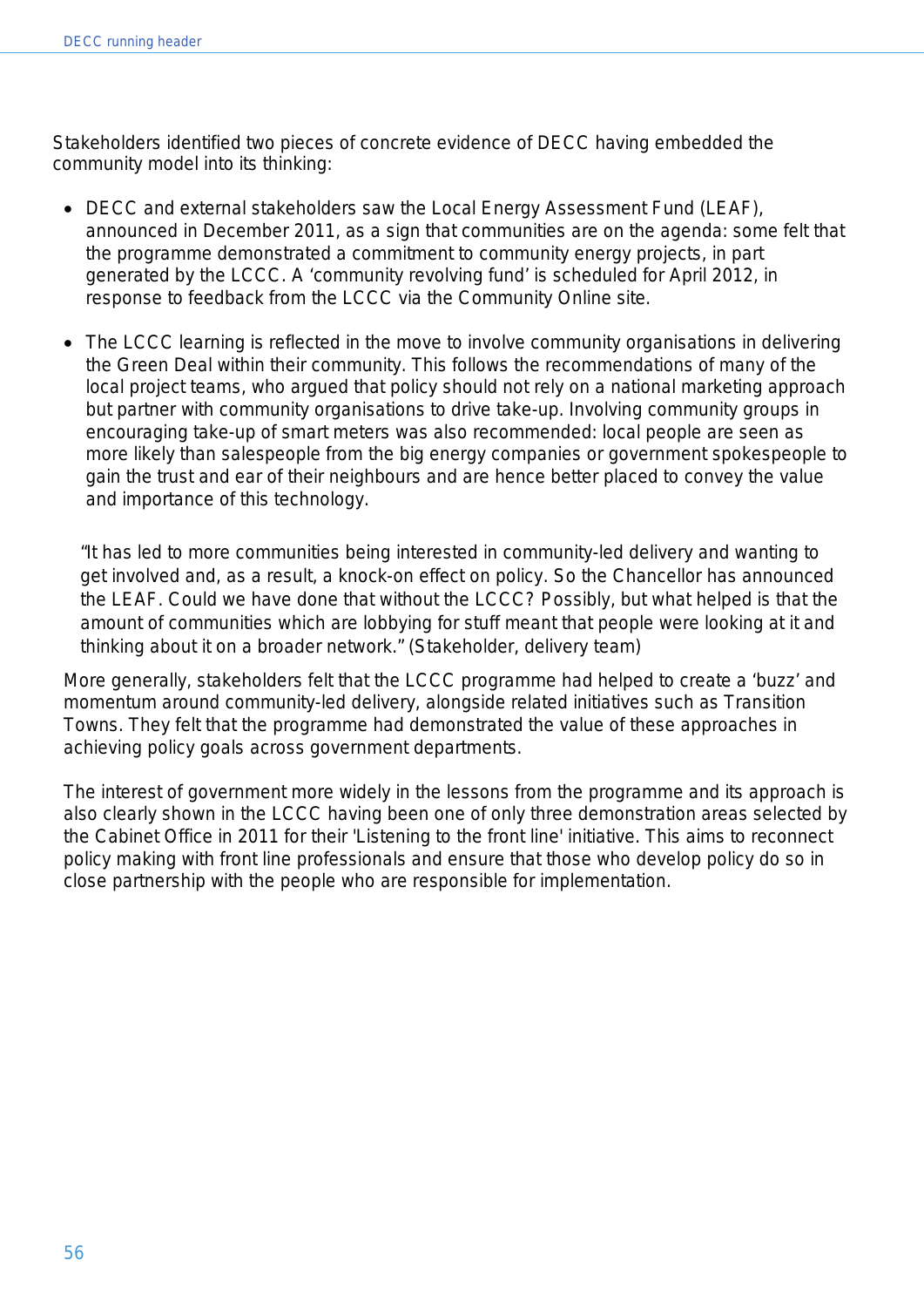## **7. Conclusions and lessons for the future**

## **7.1 Introduction**

This section sets out our conclusions and lessons for the future from the LCCC evaluation. We consider the extent to which the LCCC met its objectives by assessing evidence from the evaluation against the eight cross cutting 'big questions' (laid out in section 2.2). We draw on interviews with local project teams, stakeholders and delivery team members.

## **7.2 Conclusions**

Through the LCCC programme, national government funding has been awarded to groups working at community level to implement low carbon measures and engage their communities in energy saving behaviours. Local project teams who received the funding were generally very positive about their projects, the vast majority of which were successfully completed within the timescales. This represents a significant achievement in terms of the community-led delivery of the low carbon agenda, particularly as most of the local project teams were new to taking on a project of this scale.

In relation to the process, the hands-off approach from the programme worked well for some local project teams, generally those who felt that they knew what they were doing and wanted to focus on delivery of their projects within the tight timescale. However, some others would have liked more support and contact from the programme. In terms of the support offered by the specialist support team, many local project teams felt they would have benefited from more tailored support, including legal, financial, governance issues. In relation to all of the strands of support available to local project teams, the overriding message was that local project teams had different needs and that a 'one size fits all' package of support may not be appropriate in this sort of programme.

There were some key challenges in relation to the earlier stages of the LCCC. Firstly, the tight timescales for the planning of the programme and for the application and awarding processes placed considerable pressure on both local project teams applying and on stakeholders involved in the design and selection process. Evidence from stakeholders and from the evaluation of unsuccessful applicants suggests that only groups that were either well-established or had a resourceful partner (local authority or third sector) could submit competent applications; this has implications in terms of thinking around the transferability of learning from the LCCC to other community initiatives, as the local project teams selected cannot be seen as typical of all communities. The second challenge was around FITs and state aid rules, a lack of clarity around which created difficulties and confusion for those local project teams who had built FITs into their projects.

The LCCC allowed local project teams flexibility in the organisational models through which they delivered their projects, enabling the programme to test what works in this respect for different types of community. It was notable that all of the local project teams in deprived areas had a delivery model led by either a local authority or a third sector organisation, whereas the more affluent areas described an existing range of skills and skills within their communities which enabled them to deliver the project themselves. Regardless of their model and their starting point, all of the local project teams faced considerable challenges in delivering their projects and felt they went on 'steep learning curves'. One of the main challenges was around technological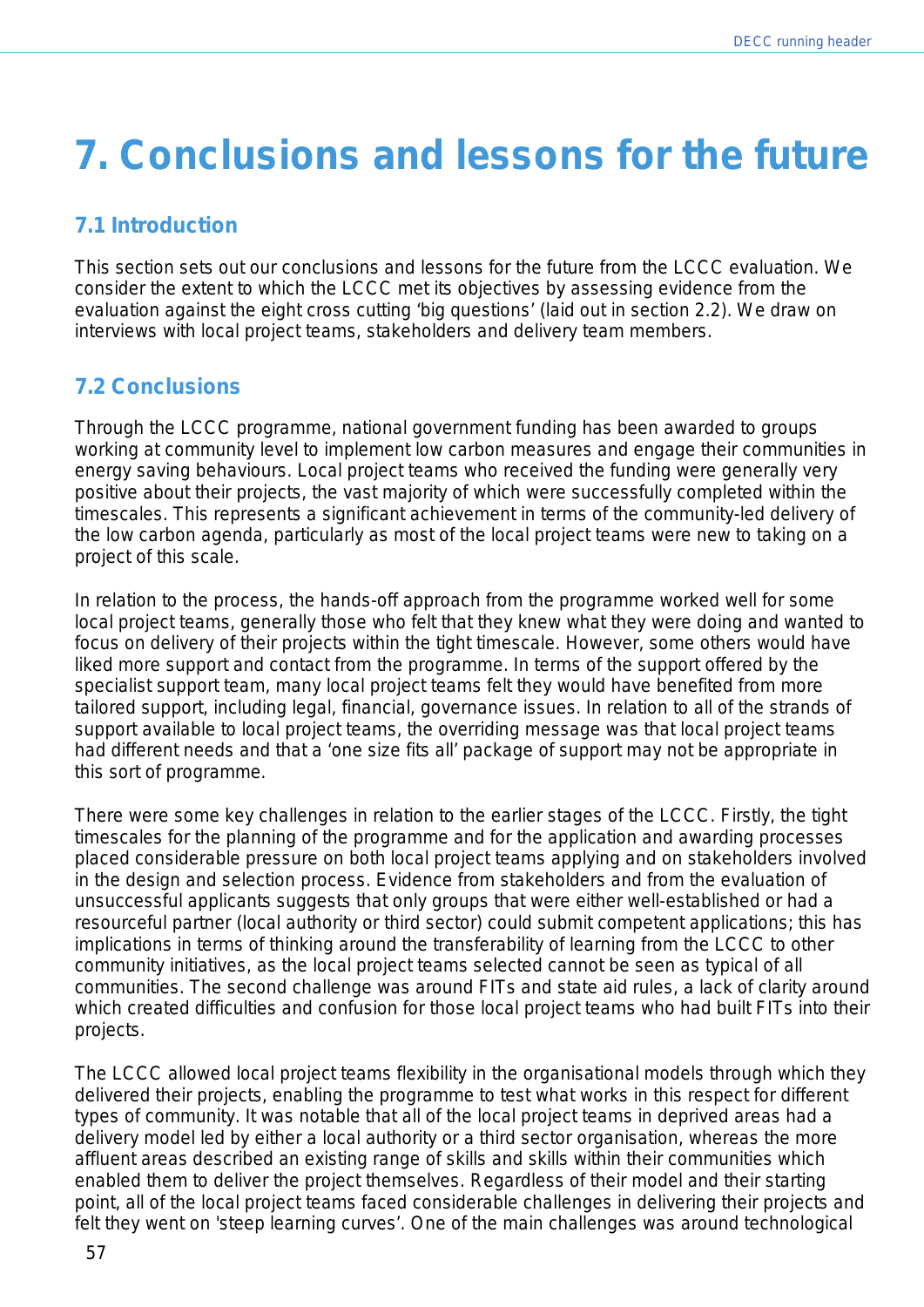and legal issues, which, it was acknowledged, were related to the fact that they were 'early adopters' of these types of technologies on a community scale. Notwithstanding this, local project teams still felt that more support in dealing with these issues would have been appreciated; greater clarity from the outset on the parameters of the support and guidance available through the programme may have helped to avoid problems later on.

The majority of the LCCCs identified engaging communities and trying to effect behaviour change as a central activity which preceded and would continue beyond the life of the project. The LCCC local project teams' experience of this activity generated much learning about how to effectively engage with local communities, such as face to face methods, door knocking and developing local relationships. The engagement support was appreciated by some local project teams, although others wanted the flexibility to choose their own support, given the skills already contained in the group. For others, the timing of this activity was not convenient. Indeed, the key challenges around engaging communities arose due to tight timescales and the lack of resource, which reflected the financial structure of the grant, with 10% for project management, engagement and behaviour change. In addition to this, there were different views about how best to change behaviour and some feeling that more support was needed for communities on this issue.

It is clear that local project teams do not intend to stop their low carbon work after the LCCC funding has finished and have a variety of plans for how the LCCC funds can be recycled or invested. Examples of plans include: setting up a new enterprise for the LCCC and using this as a vehicle to receive funds from investments to be put into future sustainable projects; recycling the LCCC funds as loans to install low carbon measures; and, using the return generated by FITs to continue behaviour change and engagement activities. Many of the local project teams were clear that in the future, they would be able to apply their learning and experience from the LCCC to other low carbon community projects. Many of the local project teams are keen to build on the expertise and resources which have been built through the LCCC and are keen to work with DECC and government more generally in the future to deliver community energy initiatives.

A range of positive outcomes have been achieved through participation in the LCCC. Many of the local project teams were clear that being involved in the LCCC has made a real difference to them and their projects, notably, enabling them to realise long term plans, speeding up action on proposals they already had, building confidence, developing skills and sharing knowledge and experience, and giving credibility to their work. Local project teams were able to identify examples of how their projects had engaged the community in low carbon and sustainable living. For example, new teams and activities were being formed - such as a community cinema, a community orchard and a community shop, projects providing opportunities for local people to participate and creating a sense of social cohesion in the local area, so that residents spoke of having a renewed sense of 'confidence', 'pride' and 'enthusiasm'. Local project teams also felt that the impact of their installations would continue in the long term and had plans in place to evaluate those.

The co-inquiry approach to supporting dialogue within communities, and between communities, other stakeholders and national policy makers, was not implemented entirely in the ways originally envisaged when the LCCC programme was designed. The short timescales for completing the installation of often very new technologies put pressure on local project teams to make those physical development activities their priority. In addition, the lack of clarity about how the co-inquiry process of linked to the development of engagement plans and formal review meetings led to a focus at the time on immediate pressures rather than thinking about the longer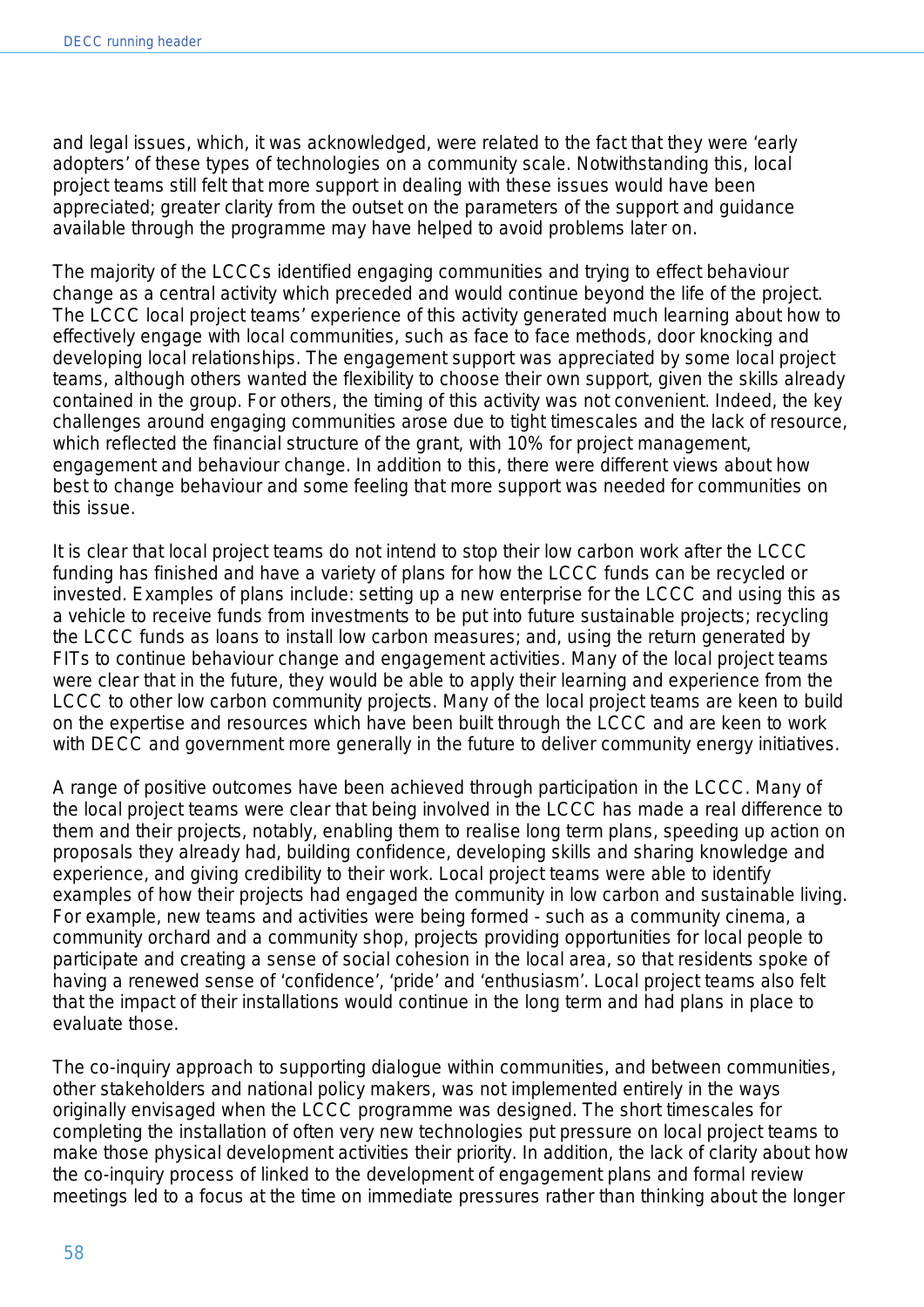term learning from the work. However, once the main installations were completed, many local project teams were very keen to share the knowledge and experience they had developed.

The review meetings held with all project teams provided valuable opportunities for local people (sometimes with other stakeholders) to pause and reflect on their experience and to consider the lessons for future similar programmes. These and other events facilitated by the LCCC programme supported engagement work with communities to understand the emerging lessons from the LCCC for the projects, the partners and other stakeholders, and for policy makers. These lessons and insights were captured in reports and were fed into the four policy workshops where local project teams met face-to-face with DECC policy makers to discuss current policy topics. Other opportunities for sharing the learning from the programme (such as participation in national conferences) also enabled this learning to be shared with other local and national stakeholders in the field.

There were also a number of wider learning opportunities provided within the LCCC programme for local project teams to share learning both with each other and with DECC policy leads. These events, and the value of sharing learning, were strongly appreciated in principle. However there were some limitations in practice, with some local project teams being too busy with their projects to attend, and some feeling that they had little to learn as they were already wellinformed and confident. There was strong support for the idea of learning opportunities postprogramme, in order to capture and share experiences and reflections without the pressure of delivery.

It is still very early to find clear evidence of the outcomes in relation to DECC policy and practice of this sharing of learning from the programme, and there are inherent difficulties in finding specific evidence of such impacts. For example, community initiatives are spread across a range of policy areas, making causal relationships between any particular policy or project and change on the ground hard to determine. However, there is already some evidence of DECC having embedded the community led model into its thinking around new policy initiatives including in: the Local Energy Assessment Fund (LEAF); a community revolving fund; and the move to involve communities in the Green Deal and Smart Meter programmes instead of focusing on householders alone. In addition, some stakeholders felt that the LCCC was important in creating a 'buzz' and momentum around community-led delivery more generally.

## **7.3 Achievement of objectives**

In this section we consider whether the LCCC delivered against its original objectives in the form of the eight cross cutting 'big questions'. It is not the task of this evaluation to answer all these questions definitively; these cross cutting questions are to be addressed by the five strand programme evaluation in the forthcoming overarching report on the LCCC programme. The section below simply outlines the contribution of this evaluation to these eight cross cutting 'big questions'.

#### **1. Does community-led delivery drive a broad uptake of low carbon technologies and lifestyles?**

Stakeholders and local project teams, across different models of community-led delivery, were of the view that communities are well placed to deliver the drive towards low carbon technologies and lifestyles. Reasons for this included: the greater trust they felt was associated with their role being 'local' (as opposed to being from national government or a commercial, private organisation); their deep understanding of the local area and needs within it; and, their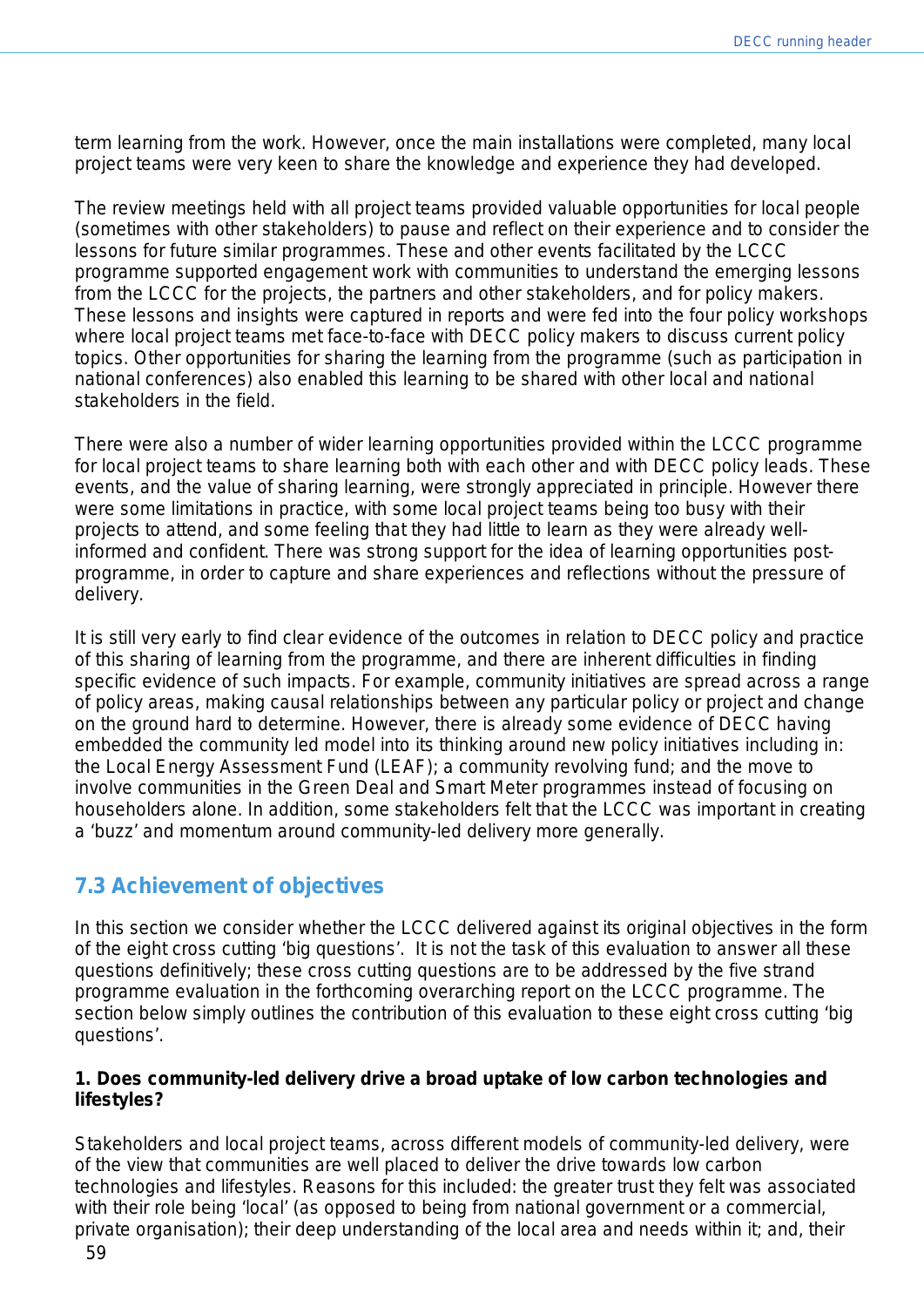ability to engage the wider community and to bring about behaviour change. Some local project teams which were led by community groups felt they were particularly well placed to drive behaviour change in their area (as described in section 5.2). The five strand evaluation programme overall and the overarching report on the LCCC programme will provide more evidence as to whether community-led delivery can drive a broad uptake of low carbon technologies and lifestyles.

#### **2. Does a community focus change people's attitudes and beliefs in relation to larger energy solutions (e.g. acceptability of wind farms?)**

There is evidence from this evaluation that an impact of the LCCC has been to engage the community in low carbon and sustainable living (section 6.4). It may be that an effect of engaging the community in low carbon and sustainable living is to change people's attitudes and beliefs in relation to larger energy solutions. This question will also be addressed more fully by the five strand evaluation in the overarching DECC report on the LCCC programme.

#### **3. Are community-led solutions scalable and replicable and, if so, what are the key components for any blueprint?**

The current evaluation found that it was widely believed that participation in the LCCC was only achievable for well established or well developed groups, due to the delivery challenges and the tight timescales involved. However, many stakeholders, including policy makers and community representatives, believed that similar projects could in theory work in communities that did not necessarily already have well-established groups. It was widely argued that it was the stringent requirements of the LCCC programme – particularly timescales, but also the focus on outcomes rather than development – which caused challenges for the communities taking part in the LCCC. Through interviews with policy makers, stakeholders and project teams, we have identified a number of success factors for community led solutions to be replicable:

- An individual or group of individuals who are passionate about low carbon work, committed, willing and able to devote their spare time to this kind of project
- Skills, experience or confidence with specific technologies or project delivery or management
- Strong links to the community, and links to other organisations such as local authorities or third sector organisations
- For newer or less experienced groups:
	- $\circ$  To make community-led solutions workable for community groups which are smaller/ newer or have less experience, stakeholders pointed to the need to design support packages which are tailored to the various developmental stages of communities
	- o Newer or less experienced community groups would need more time to deliver this kind of work, particularly at the planning stage to engage the community and to prepare applications.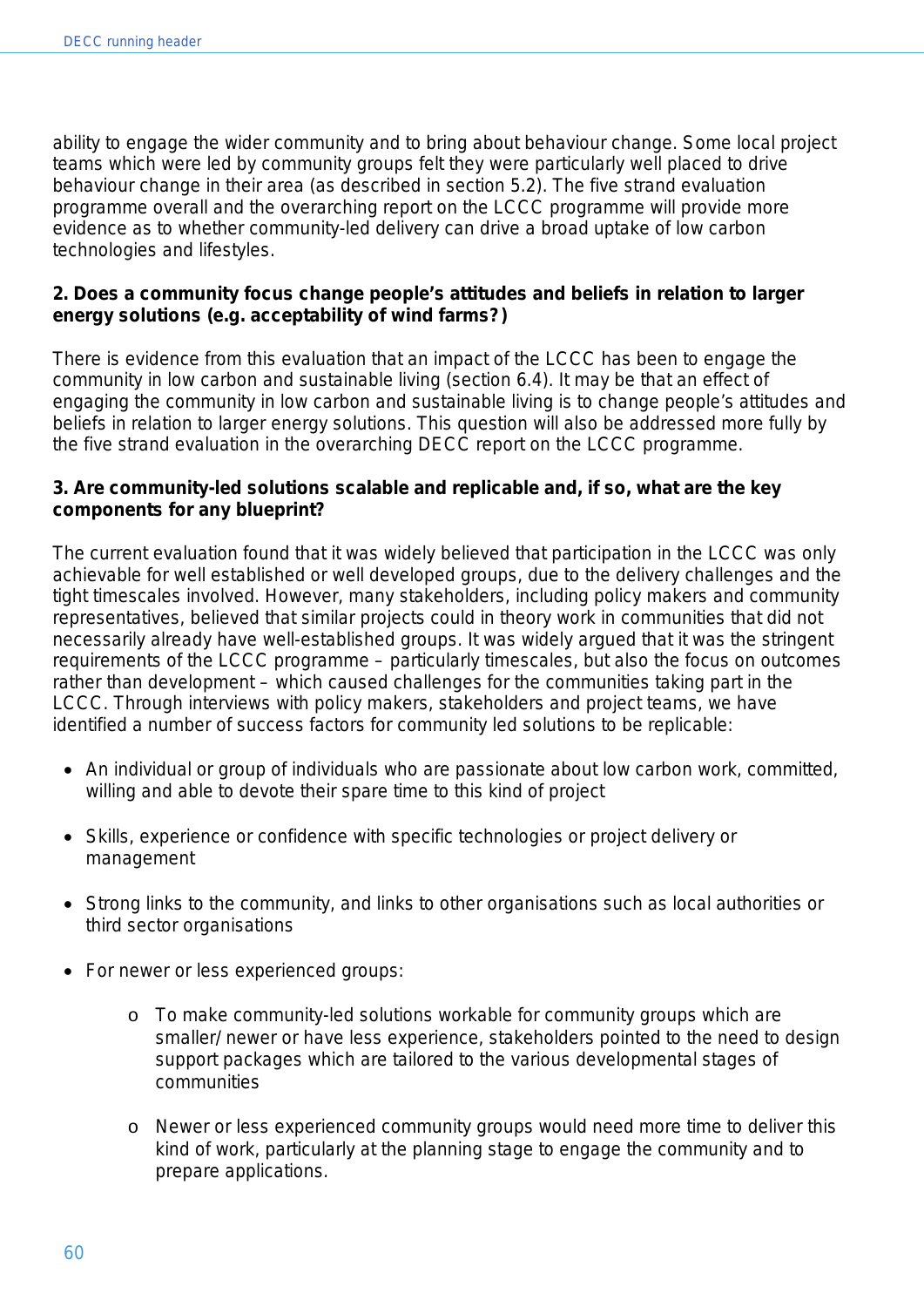#### **4. Do community led solutions enable joined up and integrated deployment of government's policies and programmes and, if so, what does this mean for government's approach to the low carbon delivery landscape?**

This evaluation has provided some evidence to demonstrate that community led solutions can enable deployment of government policies and programmes. Interview data from local project teams suggests they went on a steep learning curve through participating in the LCCC and this has provided invaluable experience for them to draw on for future work. In addition to the skills and resources developed, interview data suggests that participation in the LCCC created an appetite in many of the local project teams to work with central government in future, building on the resources and skills developed through the LCCC.

Further evidence for community led solutions enabling joined up and integrated deployment of policies and programmes comes from the range and number of initiatives some of the local project teams have been involved in. For example, many of the local project groups have been or are involved in other low carbon initiatives (such as Transition towns, NESTA's *Big Green Challenge* or the London *Low Carbon Zones*, described in 2.3). Finally, as discussed in section 5.3, many of the LCCCs have made plans to continue their low carbon work in the future.

These findings suggest that the government could build on the invaluable resources and appetites built up through the community-led delivery of the LCCC and work with these communities to deliver low carbon policies and programmes in the future.

#### **5. How can community-led delivery be supported and sustained? What finance mechanisms, governance structures, community involvement, and ownership models work?**

This evaluation has uncovered a number of factors that contribute to successful and sustainable community led delivery; below we summarise some of these mechanisms and characteristics.

- All the LCCC project models differ in their exact size, shape and composition. Whilst the LCCC has demonstrated the importance of flexibility; all successful models are underpinned by clear governance structures which support transparency and accountability to local people. Links to local democratic structures (such as parish councils or locally elected members) or to established and trusted local community groups (such as community development trusts or community associations) support good governance.
- Financial models which focus on community ownership and clearly bind resource to activities that benefit their local community seemed to be well received and trusted by wider communities. Some of the LCCC projects have been able to lever (as short term loans or donations) temporary or additional resource (money, materials, labour) into projects because it was clear these resources were being used for wider community benefit not private or personal gain
- Community involvement is most successful and sustained where local projects incorporate a range of local interests and enable communities to achieve and embed long held goals e.g. refurbishing community buildings, opening up new community spaces or facilities, linking local groups and improving local relationships.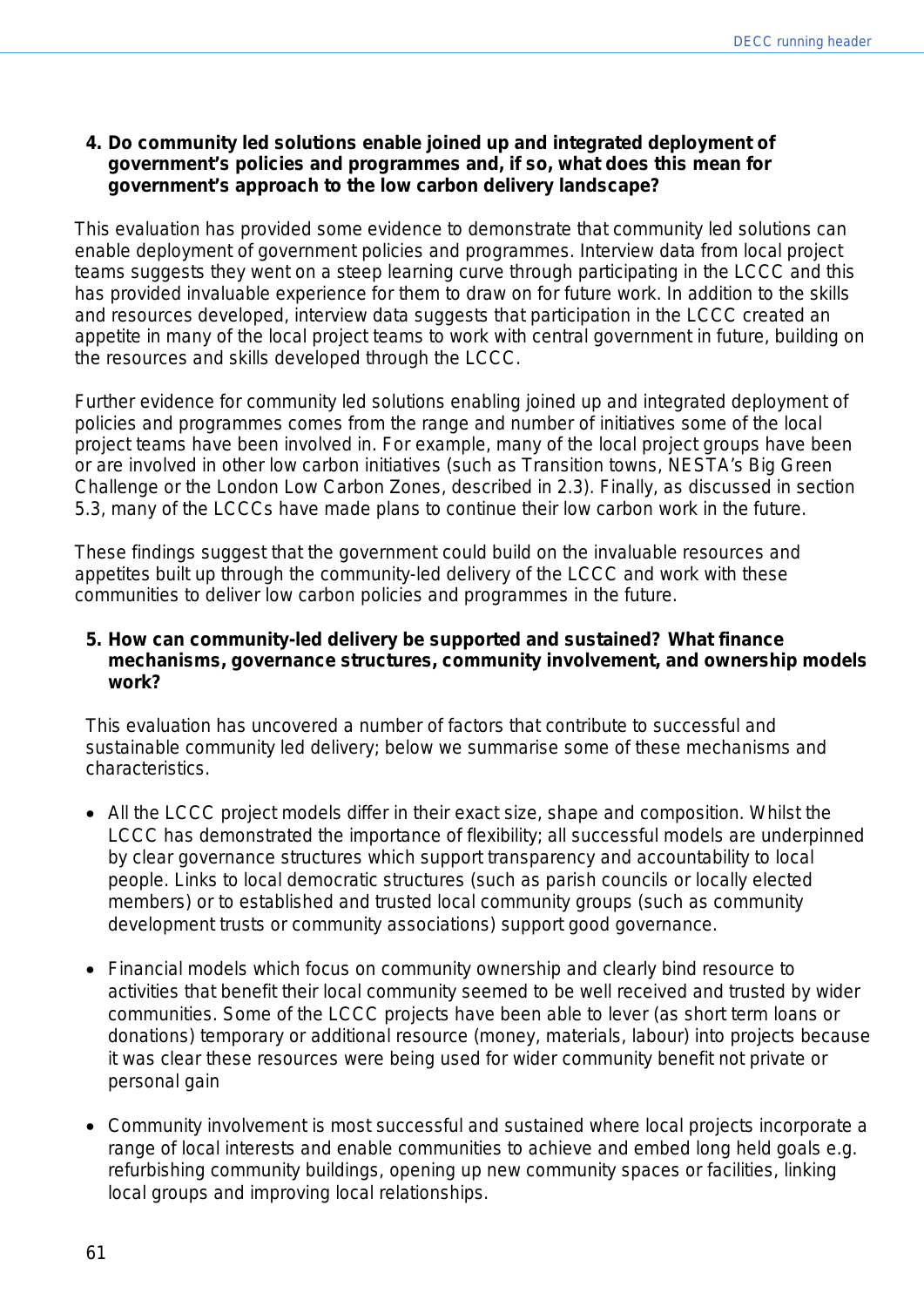• Many local project groups developed new legal structures, such as social enterprises or community energy companies. These models were highlighted by local project teams as helping to ensure the longer term sustainability of their work, for example by providing a vehicle to receive money from their investments (from FITs or loans) which ensured the money would be put towards future community sustainable energy projects. A longer term focus on these local project teams would enable a greater understanding of which models are important for the sustainability of community led solutions.

#### **6. What are the wider environmental, social and economic impacts of community-led delivery?**

The parallel evaluation strand on the householder experience (strand 2), and the evaluation of energy consumption and carbon savings in the LCCC communities (strand 1) provide the main data for assessing the overall impacts of the LCCC programme. The current evaluation therefore complements evaluation strands 1 and 2 by exploring a more subjective assessment of the outcomes the projects think they have achieved in their communities.

Local project teams described an impressive range of outcomes they perceive to have arisen through participation in the LCCC, which demonstrate the wider environmental, social and economic impacts which they believe can be achieved through community led delivery.

Some of the local project teams reported that their projects had resulted in reduced fuel bills for those living with low-carbon technologies/ measures. Whilst local project teams are currently gathering data on these outcomes, one site reported that the installation of low carbon technologies on one housing estate had led to a reduction in rent arrears through reduced fuel poverty. A range of social benefits were also identified by local projects. The projects gave community members a way to get involved, fired up their enthusiasm for getting involved in other community and voluntary projects, and there were reports of community members feeling a renewed sense of pride and confidence in the area.

Whilst the overarching evaluation report will provide more information on the wider environmental impacts of the LCCC, this evaluation provides the perceptions of local project teams of how they think they have stimulated wider pro-environmental behaviour change. For example, local project teams described examples of households within the LCCC communities installing their own (non LCCC-funded) technologies, of school children and parents monitoring (and reducing) fuel consumption in the home and the setting up of local markets to reduce fuel use.

#### **7. What are the implications of the LCCC to the way national government designs and delivers programmes related to local action and the community sector?**

Through the evaluation it has been possible to identify the implications of the LCCC to the way government designs and delivers programmes related to local action and the community sector. These are summarised here and explored in more detail below:

Lesson 1: Any future national programmes of this sort must carefully consider the timing and process at the start. Inappropriate application, planning and delivery timescales can prevent communities with fewer resources or skills from gaining access to such programmes. Advance notice of new funding streams should be identified and publicised well in advance of deadlines, to give communities of all sorts time to plan and apply.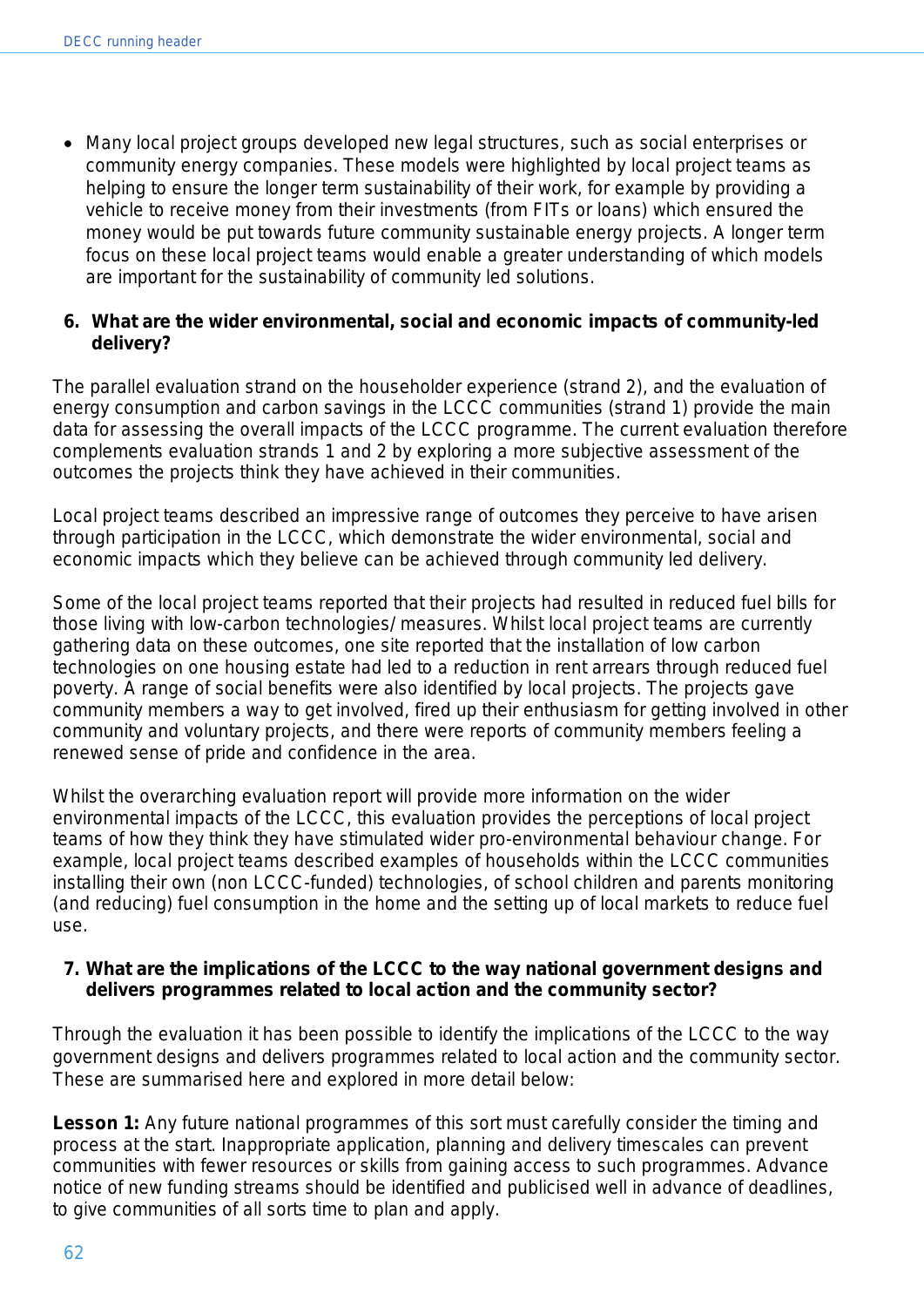Lesson 2: Support offered to communities needs to be tailored to their specific needs and developed with them in a collaborative manner.

**Lesson 3:** Government involvement in projects such as the LCCC can go beyond setting project requirements and deadlines and providing funds and also include visits to local project teams and other longer term links that help them to understand the contexts in which policy is being delivered.

Lesson 4: Local project teams and steering group members were keen to continue their involvement in the LCCC to share learning.

Lesson 5: Government can build on the successes of and lessons from the LCCC to ensure that future local energy initiatives can be supported through partnerships with known and trusted community organisations with proven experience of working at a community level

Lesson 6: National programmes have particular value in supporting community-led projects to deliver low carbon work, both for the local projects and in informing future national policy.

**Lesson 7:** Future national community-led programmes need to include explicit arrangements for the development and sharing of learning from the start, in order to maximise the potential for that learning to inform and influence future national government policy and practice.

#### **8. Did the LCCC as a programme create a buzz or stimulate delivery beyond the LCCC (either in terms of influencing other communities or encouraging momentum and activities in the community post-LCCC)?**

Evidence from our evaluation suggests that the LCCC programme has created a buzz and stimulated delivery beyond the LCCC. For example (as described in chapter 6 on outputs and outcomes), there are anecdotal reports from local project teams that participation in the LCCC has stimulated wide, active involvement from people living and working in the participating communities. Local project teams described a number of new activities and groups forming as a result of the LCCC delivery, e.g. a community shop, a revived parish council, multiple residents' associations, a solar buying club and a community cinema. According to the local project teams, participation in the LCCC also stimulated involvement from visitors, with local project teams describing renewed interest in their work from community groups and organisations. There were multiple examples of positive partnerships forming as a result of the LCCC: with public bodies, academic organisations and the private sector.

Whilst there were mixed views as to the impact of the LCCC on DECC and wider government policy and practice, some interviewees were clear that the LCCC programme had created a 'buzz' and momentum around community-led delivery. According to interviewees, this was evidenced through attendance and debate at the CCAA event; the focus on communities in the Local Energy Assessment Fund (LEAF); the move to involve communities in the Green Deal; and the community revolving fund scheduled for April 2012, which was in response to feedback from the LCCC via the Community Online site.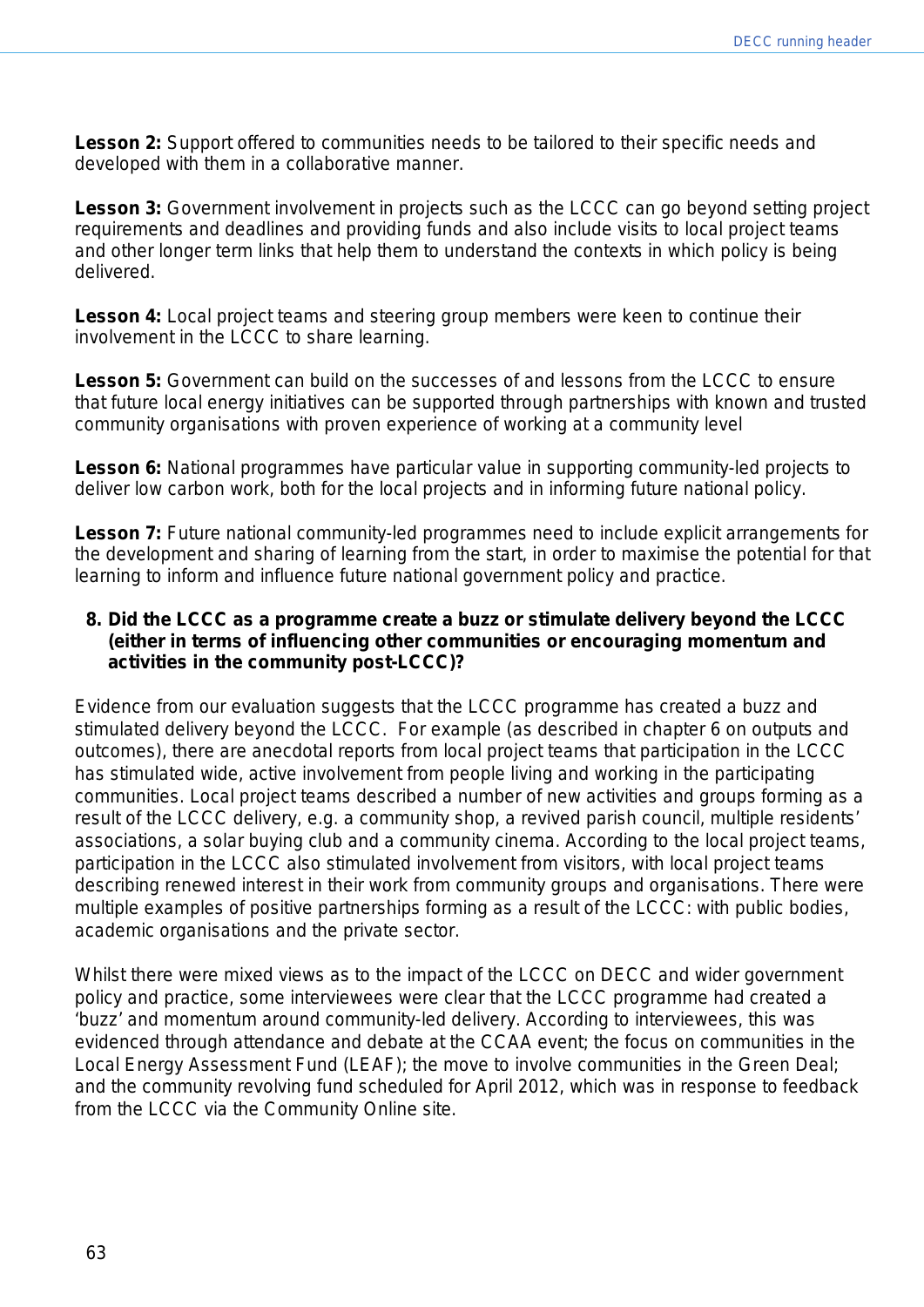## **7.4 Lessons for the future**

Based on these evaluation findings, it has been possible to identify a number of lessons for future programmes, particularly those relating to community-led energy initiatives. These are set out below.

#### **Timescales**

The challenging timescale for delivering projects was referred to repeatedly in the evaluation. The stark difference between the pace of 'real world delivery' in communities and the 'hard and fast, financial spending deadlines' of government caused tension and stress. If government is committed to working with communities in this way in the future, this tension needs either to be resolved or, if this is not possible, there needs to be an explicit discussion about tight timescales so that local project teams can consider their implications fully.

**Lesson 1: Any future national programmes of this sort must carefully consider the timing and process at the start. Inappropriate application, planning and delivery timescales can prevent communities with fewer resources or skills from gaining access to such programmes. Advance notice of new funding streams should be identified and publicised well in advance of deadlines, to give communities of all sorts time to plan and apply.** 

Contributors to the evaluation focused on:

- Ensuring assessors have sufficient time to consider the feasibility of applications and how the local project team selection links to (or does not) the overall project objectives
- Increasing the time available for preparing applications, so that communities have enough time to determine the feasibility of their plans and consider some of the legal aspects, so helping to encourage participation from communities with limited experience of bid writing
- Consider a two-stage bid writing process: an initial short first stage would 'weed out' some groups and hence reduce the field for the second stage, during which groups should be able to access support to prepare and finalise their bids, if required
- Front-load timing, so that scoping and planning can be done thoroughly and in detail: "If you rush things at the front end then you end up spending a lot of time at the back end trying to sort out things at the end"
- Timing the main activities enabling review, reflection, sharing learning and input to government policy makers after the main physical development and installation activities have been completed makes it much easier for key community members to participate.

#### **Support and development of communities**

The processes through which communities develop their skills and capacity to achieve the ambitions of projects such as those funded by the LCCC need to be better understood and supported. This requires thinking of the effective development of local groups and communities as an outcome in itself as well as a means to an end. This in turn means giving thought to the differences between communities: not all will start at the same place nor develop in the same way.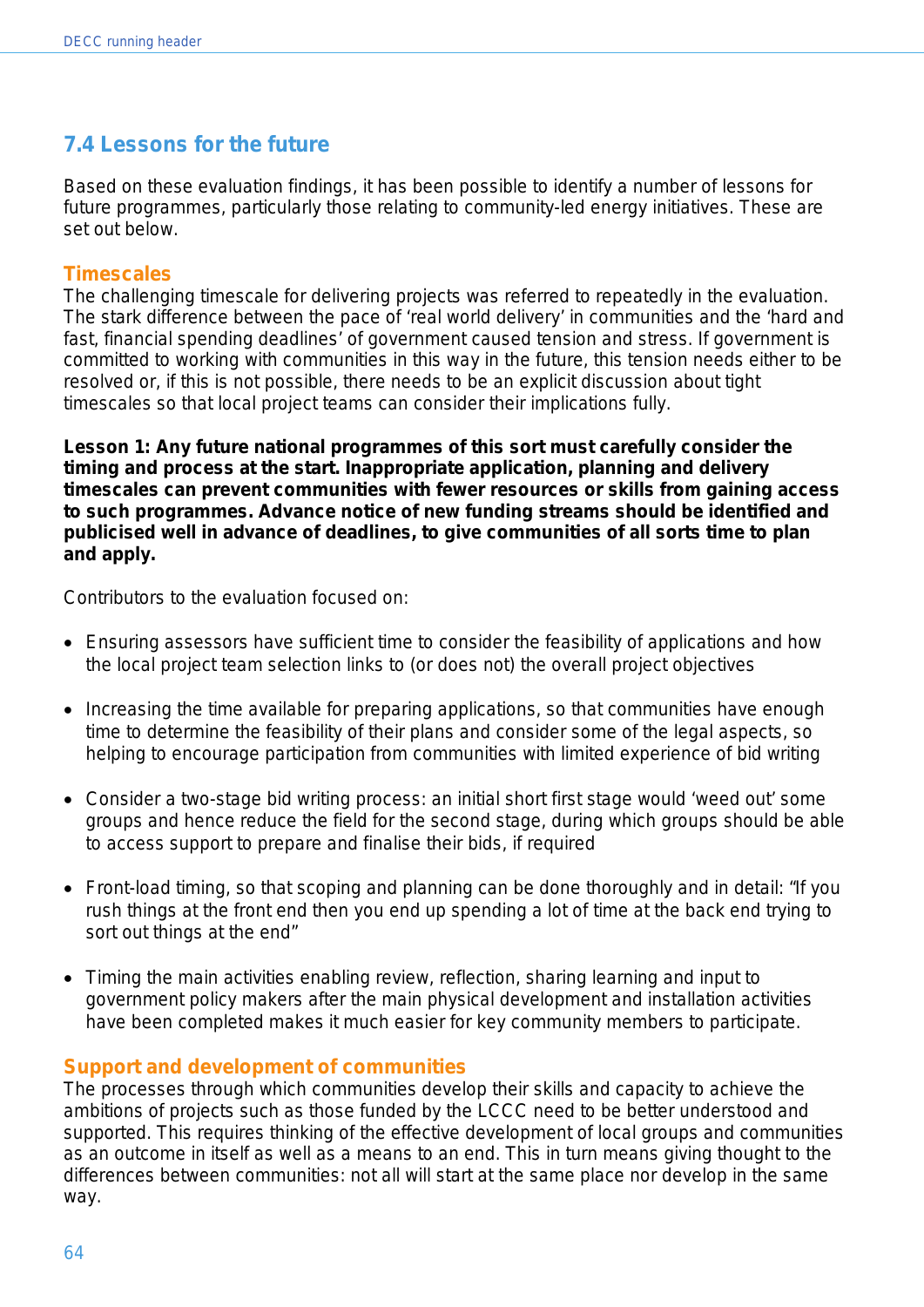#### **Lesson 2: Support offered to communities needs to be tailored to their specific needs and developed with them in a collaborative manner.**

Advice and support for engagement and behaviour change are valuable, and so too are technical and legal advice. A list of 'approved advisors', and guidance on sources of funding, would help to ensure that communities can easily find and access sound expert advice on these matters

#### **Stay involved**

DECC's expertise and interest was valued by the local project teams: they would like DECC to stay involved and those who were aware of the 'customer closeness visits' thought them a good initiative. Project delivery and outcomes are likely to be enhanced if policy-makers understand how policy works 'on the ground'.

**Lesson 3: Government involvement in projects such as the LCCC can go beyond setting project requirements and deadlines and providing funds and also include visits to local project teams and other longer term links that help them to understand the contexts in which policy is being delivered.** 

#### **Share learning now**

Channels for sharing learning are effective only if people use them and people will use them only if they find value in so doing. Whilst local project teams were less enthusiastic about sharing learning during the projects, focused as they were on delivery, they are now keen to reflect on their experiences of the LCCC: both local project teams and steering group members expressed interest in participating in further events to share learning. Changing behaviour is likely to be evident over longer time-scales than project delivery, and opportunities to continue discussions will help to ensure that this learning is not lost.

#### **Lesson 4: Local project teams and steering group members were keen to continue their involvement in the LCCC to share learning.**

#### **Working with the power of communities**

Community groups believe they are more likely to be trusted by local people in relation to implementing low carbon measures because they are perceived to be independent, not associated with self-interest and private profit, as energy and other private companies are. Therefore community groups are well-placed to engage with households, build trusting relationships over time and use this influence to encourage and embed behaviour change.

Communities are of the view they can play a vital role in encouraging the uptake and long term engagement in a scheme such as Green Deal and Smart Meters. They believe that the choices that householders might make, and their use of new technologies and monitoring equipment, can be supported and influenced by community groups as a source of trusted, independent advice. In addition, communities believe that experienced and knowledgeable community members can make the case to householders of what's good for their homes and affordable to them, and can revisit and talk to individuals on an ongoing basis. This could be a way of avoiding wasted efforts, such as simply giving people energy-saving lightbulbs or shower timers but having no way of ensuring or knowing whether they are being put to use by the recipients.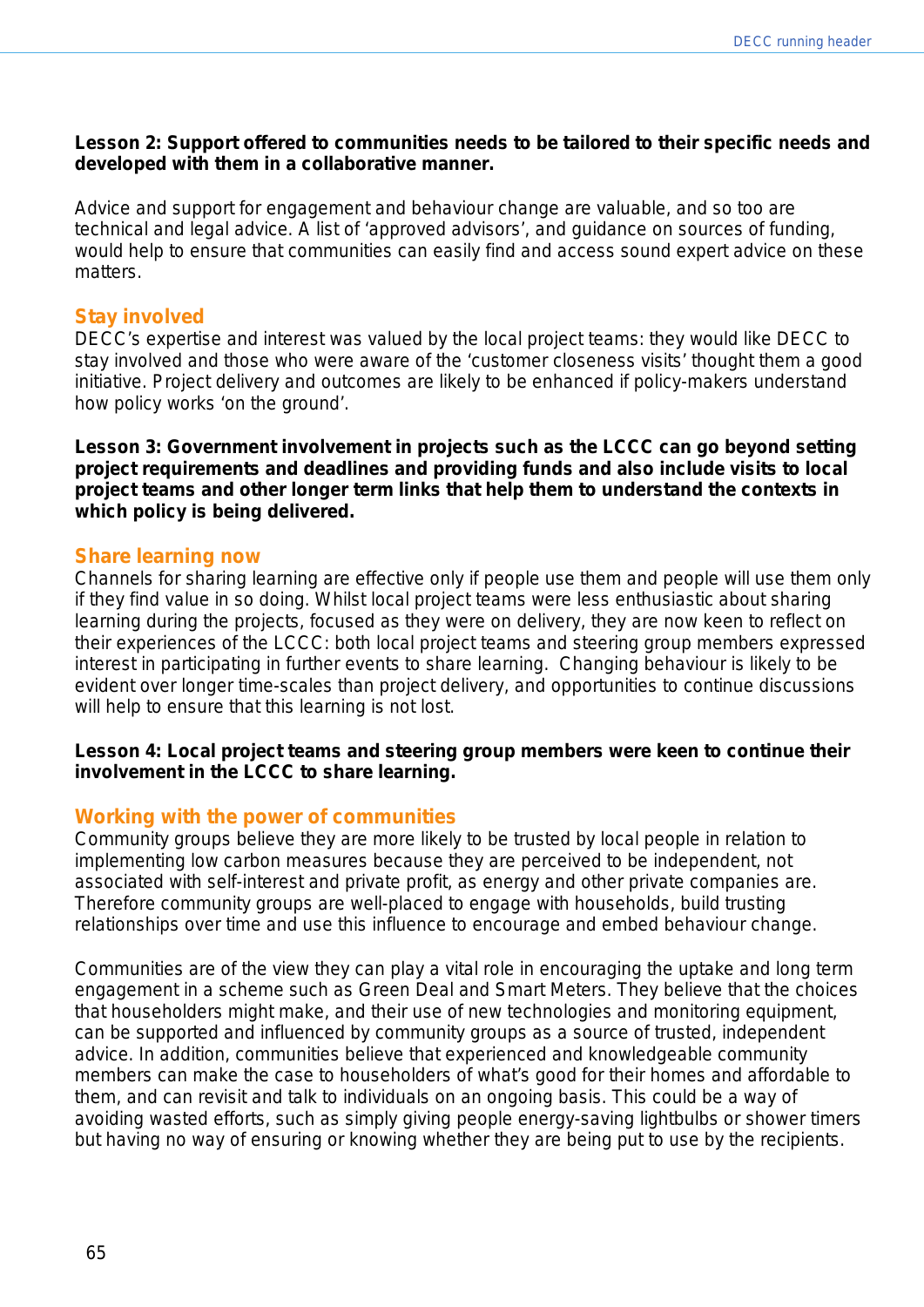**Lesson 5: Government can build on the successes of and lessons from the LCCC to ensure that future local energy initiatives can be supported through partnerships with known and trusted community organisations with proven experience of working at a community level** 

#### **National programme to support community-led projects**

A number of findings in this evaluation point to the value of a national programme to support community-led projects. Local project teams have benefited from the credibility and confidence resulting from national government support, opportunities to share experience with others working on similar types of activities around the UK, and access to a range of national resources. There have also been examples of learning from the LCCC being accessed by national government (e.g. policy workshops with DECC, Cabinet Office, DECC policy visits, and the CCAA conference) and evidence of wider national outcomes in the form of a 'buzz' and momentum around community-led delivery.

#### **Lesson 6: National programmes have particular value in supporting community-led projects to deliver low carbon work, both for the local projects and in informing future national policy.**

#### **Influencing national government policy and practice**

The LCCC provided some useful opportunities, later in the programme, to enable a form of coinquiry through which local people could reflect on the specific barriers, opportunities, decision making and delivery processes on the ground, with a view to informing and influencing national government policy and practice. Evidence was found of examples where this learning had been passed directly to DECC policy makers (e.g. the four national policy workshops) and to others in government (e.g. Cabinet Office). However, these opportunities may have been more coherent and effective if it had been clear from the start that there was an expectation to develop local thinking about the policy implications of the programme (through community engagement and review activities), and for learning from the programme to have national influence.

**Lesson 7: Future national community-led programmes need to include explicit arrangements for the development and sharing of learning from the start, in order to maximise the potential for that learning to inform and influence future national government policy and practice.**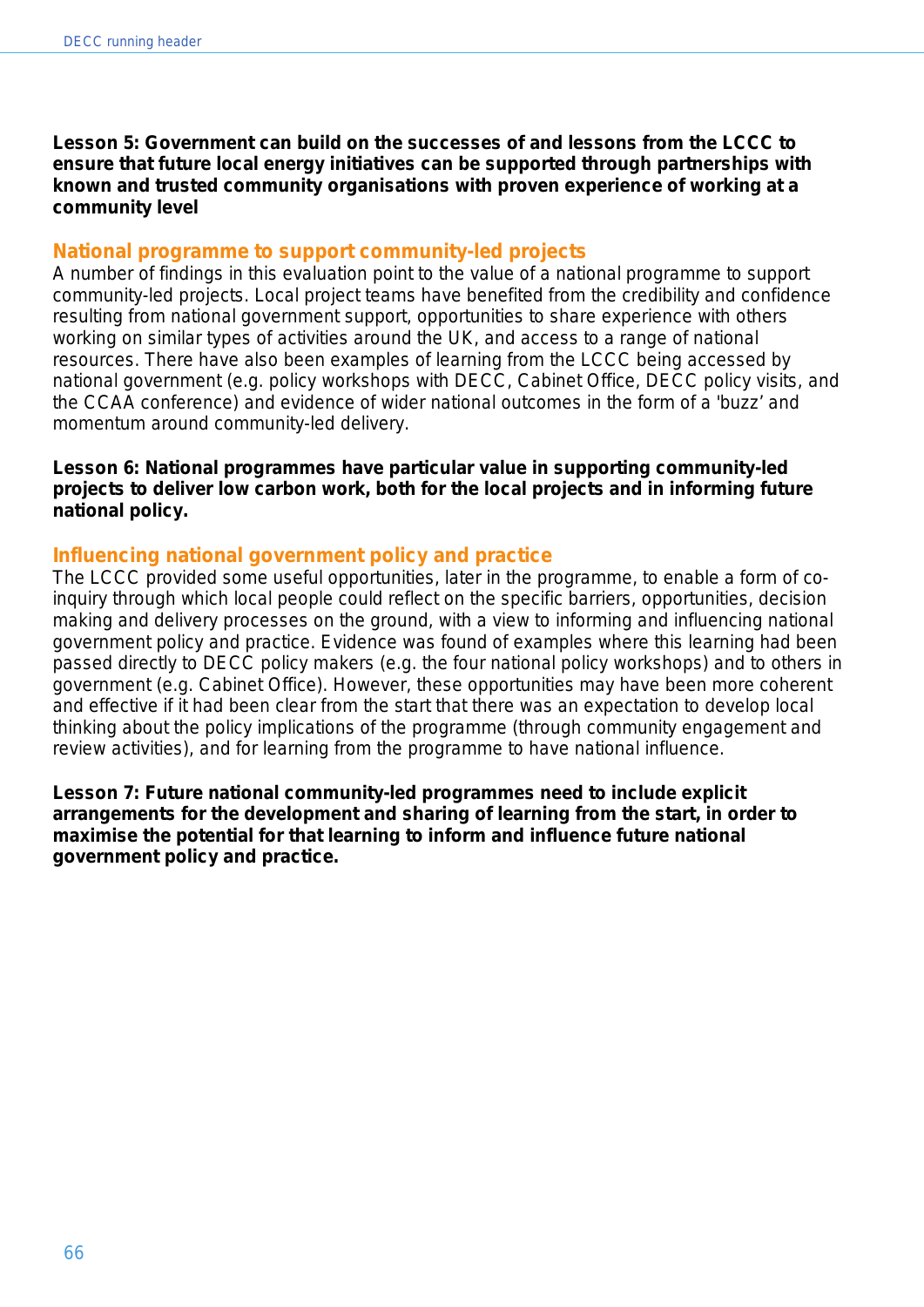# **Appendix 1 Descriptions of the LCCC projects**

This section presents a summary of each of the LCCC projects which completed their installations, including the type of area and the focus of the technologies installed<sup>[23](#page-66-0)</sup>. The projects are summarised in the following table and described more fully below.

### **Summary of projects**

| Local project team                    | <b>Type of delivery</b><br>model    | Type of area    | <b>Focus of technologies</b>                      |
|---------------------------------------|-------------------------------------|-----------------|---------------------------------------------------|
| <b>England</b>                        |                                     |                 |                                                   |
| <b>Ashton Hayes Parish</b><br>Council | Community led                       | Semi rural      | Domestic buildings                                |
| <b>Chale Community Project</b>        | Third sector led                    | Rural, deprived | Domestic buildings                                |
| <b>Exmoor National Park</b>           | Led by other type of<br>public body | Rural           | Community-scale<br>renewable energy<br>generation |
| <b>Haringey Council</b>               | Local authority led                 | Urban           | Non domestic buildings                            |
| <b>Hook Norton</b>                    | Community led                       | Rural           | Community-scale<br>renewable energy<br>generation |
| <b>Kirklees</b>                       | Local authority led                 | Urban, deprived | Domestic buildings                                |
| Lancaster Co-Housing                  | Led by other type<br>public body    | Semi rural      | Community-scale<br>renewable energy<br>generation |
| Low Carbon Living Ladock              | Community led                       | Rural           | Community-scale<br>renewable energy<br>generation |
| The Meadows                           | Third sector led                    | Urban, deprived | Domestic buildings                                |
| Middlesborough                        | Third sector led                    | Urban, deprived | Domestic buildings                                |
| Reepham                               | Community led                       | Semi rural      | Domestic buildings                                |

<span id="page-66-0"></span><sup>&</sup>lt;sup>23</sup> The project descriptions are taken from the Low Carbon Communities Challenge Interim Report 2010/11, DECC, (July 2011) pp8-13

 $\overline{a}$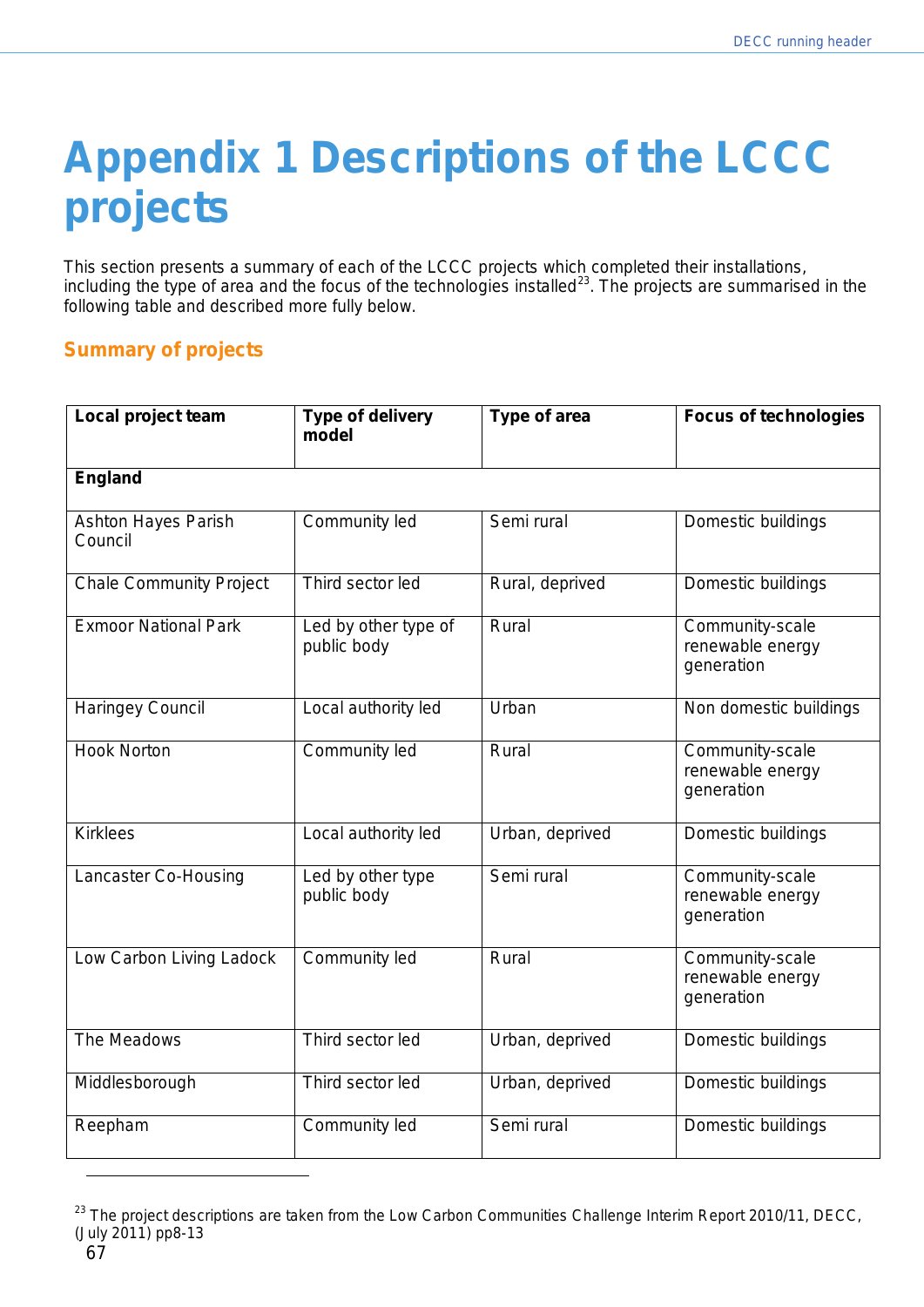| Sustainable Blacon                     | Third sector led    | Urban, deprived | Domestic buildings                                |  |
|----------------------------------------|---------------------|-----------------|---------------------------------------------------|--|
| <b>Transition Town Totnes</b>          | Third sector led    | Urban           | Domestic buildings                                |  |
| <b>Whitehill-Bordon EcoTown</b>        | Local authority led | Urban           | Domestic buildings                                |  |
| <b>Wales</b>                           |                     |                 |                                                   |  |
| <b>Awel Aman Tawe</b>                  | Community led       | Rural           | Community-scale<br>renewable energy<br>generation |  |
| <b>Cwmclydach Community</b>            | Third sector led    | Rural           | Community-scale<br>renewable energy<br>generation |  |
| <b>Lammas Community</b>                | Community led       | Rural           | Behaviour change focus                            |  |
| <b>Northern Ireland</b>                |                     |                 |                                                   |  |
| <b>Camphill Community</b><br>Glencraig | Third sector led    | Rural           | Community-scale<br>renewable energy<br>generation |  |

## **Description of projects**

#### **ENGLAND**

**Ashton Hayes Parish Council, Cheshire:** In 2011, with the help of an LCCC grant, Ashton Hayes built a low carbon sports pavilion with a bank of solar photovoltaic (PV) panels that are used to help charge a community owned electric vehicle (EV), the Nissan Leaf. The building has extremely low energy use and will serve as an exemplar to the many visitors to the village and be used to help educate children on the practicalities of renewable energy systems - air source heat pumps and solar power plus intelligent building control and insulation. The EV will be managed via the Commonwheels system that also enables village residents to access fuel efficient cars when travelling around UK. The aim is to enhance rural transport for people 18 and over and encourage residents to save money by owning fewer cars while encouraging them to purchase more EVs. The community has also worked with the primary school to improve the school building's efficiency and constructed two new low carbon classrooms complete with PV arrays that will help to power the school and feed into the village microgrid. This innovative microgrid project is supported by Scottish Power Networks in conjunction with EA Technology Ltd and the University of Chester and will focus on demand side management and associated behavioural change. Many local firms and organisations have supported the community since the 'Going Carbon Neutral Project' started in early 2006 - notably the RSK group, M&M Associates and the Carbon Leapfrog Charity. The local council has also given its full backing, installing a 'carbon neutral inspired' footpath linking Ashton Hayes to the nearby railway station - resulting in a four-fold increase in rail use. The village is now being seen as a working example of the Big Society - a 23% reduced carbon footprint, thriving community owned shop, one of the country's most active 'Timebanks' and a new community owned recreation field and playground. The very active Parish Council is now working with residents to try to purchase the local pub and transform it into a sustainable meeting place.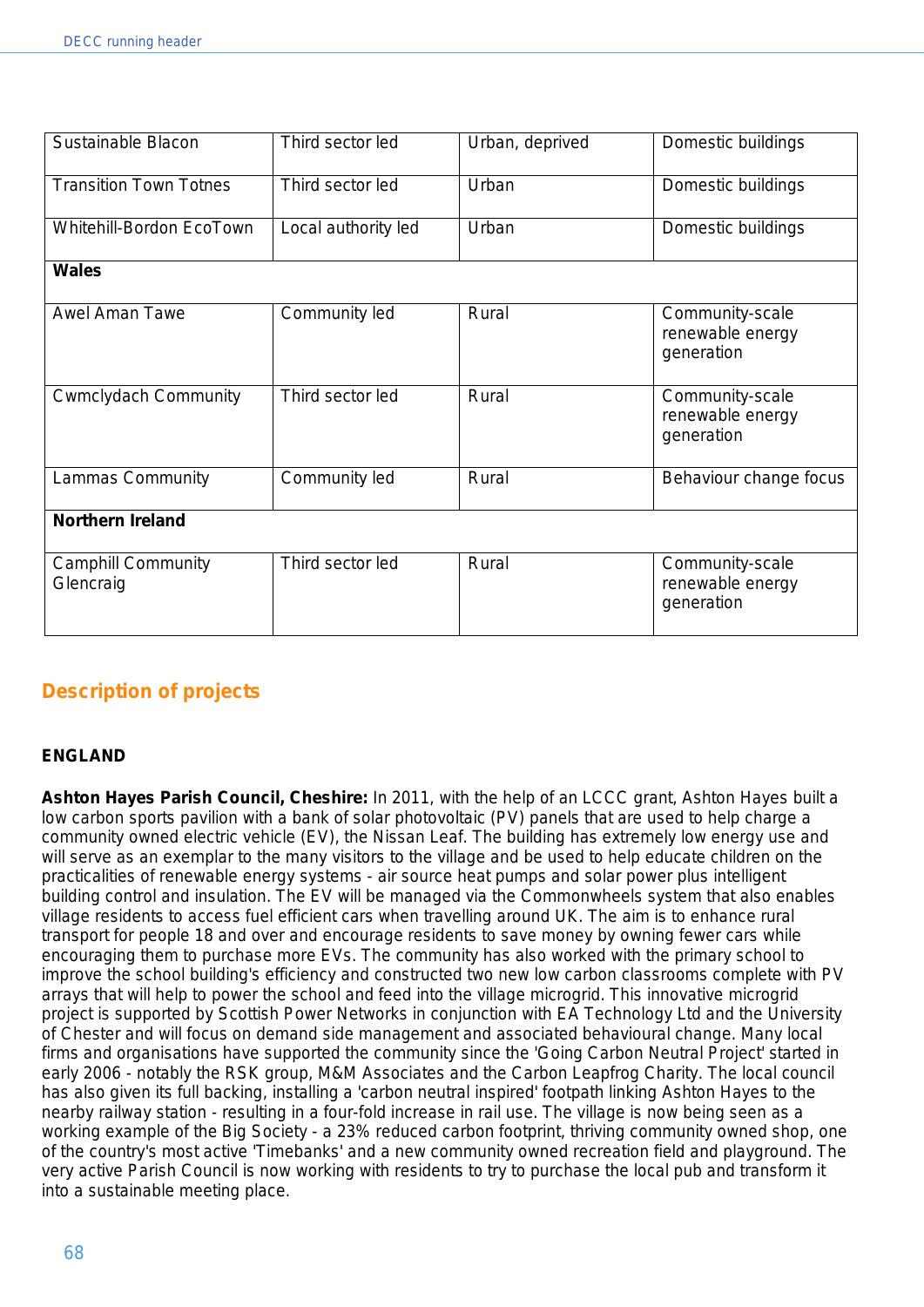**Chale Community Project, Isle of Wight:** This project is bringing an entire rural off-gas community out of fuel poverty, with an integrated approach to reducing carbon focused around the intensive renewables retrofit of 67 homes on a 1970s housing estate using a mix of air source heat pumps and solar PV panels. Additional funding is being provided by the social landlord, Southern Housing Group, to ensure all properties are upgraded to Decent Homes+ standard, specifically targeting improved windows and loft insulation. The performance of the renewables technologies will be closely metered and monitored over different time periods. It is estimated that as a result of the project, an additional 2,000 solar PVs will be installed on housing association and private properties on the Isle of Wight by the end of 2012. To maximise the impact of the project, the Ellen MacArthur Foundation is coordinating project management and communications, as well as supporting the provision of free consultancy on energy efficiency to all homes in Chale and a training programme for people interested in careers in the renewables and energy efficiency sector. The entire village will also benefit from a revolving community fund generated from the Feed-in-Tariff on a number of PV installations which will be used for future sustainability-related projects in the village.

**Exmoor National Park, Somerset and Devon:** The LCCC funding is being used by Carbon Neutral Exmoor to fund a range of exemplar sustainable energy projects including insulation, wood heating, solar PV, micro-hydro and wind power in villages that have been participating in community sustainable energy planning (Dunster, Parracombe, Porlock, Roadwater, Wheddon Cross and Wootton Courtenay). Using other funding sources, these villages are also working with others. For example, they have supported Dulverton, Timberscombe, Challacombe and Lynton in developing projects. A Low Carbon Communities Officer has been recruited by Exmoor National Park Authority to provide support to villages in developing local, low carbon plans to engage the community in making the transition to low carbon living, A revolving fund has been set up so that a proportion of the income generated by projects can be used to fund future low carbon initiatives. A knowledge sharing framework is being developed, which alongside the revolving fund should leave a lasting legacy for this project, enabling Exmoor to achieve carbon neutrality.

**Haringey Council, North London:** This project is an integrated approach involving a diverse range of interventions and partner organisations. Muswell Hill Sustainability Group provides strong community leadership with Haringey Council providing support and resources. The project includes solar PV installations on four schools to be used as a learning tool and to encourage behaviour change, a sustainable learning eco-cabin, innovative cycle parking, an eco-house display stand for public engagement events, and a community renewable energy company that has gained funding to generate income for carbon reduction measures in the community. LCCC projects are building on action already taking place within the Muswell Hill Low Carbon Zone.

**Hook Norton, Oxfordshire:** The project is funding innovations across the 2500-strong community, including the local primary school (i.e. solar PV and solar thermal panels to provide hot water to different parts of the school, a heat recovery system, and upgrade of the roof insulation); households (i.e. interest free loans for a whole-house retro-fit of six homes); insulating and installing renewable technologies such as wood pellet boilers, air source heat pumps, solar PV and thermal panels on a further 20 homes and the village shop; the local brewery (i.e. installing a bio-diesel tank to supply biodiesel fuel for the vehicles of 50 households and also to fuel the 3 diesel car pool cars for the community); and a community wind turbine (i.e. installing a 40m Meteorological Mast to measure wind speed and a small 10-20kW wind turbine as part of exploring the potential for a larger community turbine). All these activities will provide income back in to a rolling low carbon fund so that the community can continue to take action for the next 10-20 years. [www.hn-lc.org.uk](http://www.hn-lc.org.uk/)

**Kirklees Council, Yorkshire:** Greening the Gap in Hillhouse has retrofitted PV systems and other energy efficiency measures onto 53 domestic properties and four privately run community centres in one of the most deprived, ethnically diverse communities in the UK. Using the assignment of FIT revenues brought in through the project a Community low carbon fund will be created to ensure further work of a similar nature can be completed in future years. The project has also: delivered multiple training initiatives supporting energy efficiency to community centre operatives and householders;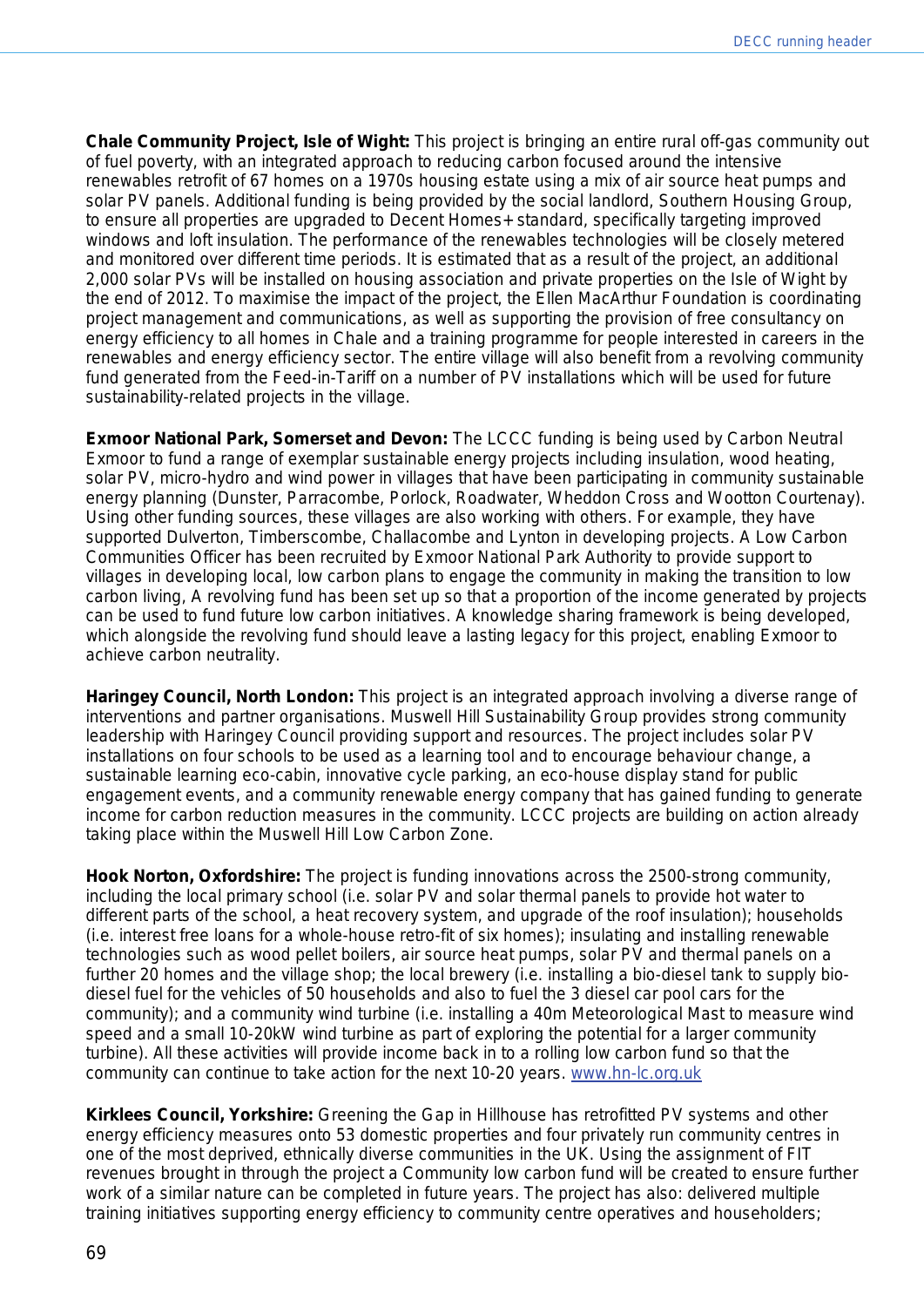delivered installer training to several groups and been a catalyst for a green handyman training scheme; improved membership of the landlords and private rented property accreditation scheme. The project has built upon strong multi-agency partnerships aimed at carbon reduction and social wellbeing, with a team that has very successfully communicated best practice widely.

**Lancaster Co-Housing, Lancashire:** Halton is looking to install a hydro turbine into the River Lune, and three solar roofs; and incorporate carbon saving measures in the renovation of Halton Mill, which will provide office and workshop space for local businesses. The profits, generated from the government's clean energy cashback scheme, and from rents, will be ploughed back into further carbon reduction projects such as Halton Energy Network which will help households reduce their domestic carbon emissions.

**Low Carbon Living Ladock, Cornwall:** The project is a retrofit programme to upgrade homes, schools, community halls and businesses with a combination of energy efficiency measures and microgeneration technology, alongside the installation of a community-owned wind turbine. A community managed fund has been set up to ensure that the income generated is retained as a rolling resource that will benefit the wider community through further low carbon investment. In addition, a carbon sequestration project has seen over 500 fruit and nut trees planted to naturally absorb and hold carbon while providing a boost to local food production. The initial delivery of the project was led by the Cornish sustainable energy charity Community Energy Plus.

**The Meadows, Nottingham:** The Meadows Ozone Energy Services is a company formed by local people in the Meadows and has aspirations to change an inner city area with multiple deprivation levels to become an exemplar to other similar inner city communities. The Meadows has a housing stock of approx 4000 houses with a mixture of housing types including over 1000 Victorian terraced houses that are hard to insulate. The project seeks to demonstrate that low carbon savings can help reduce fuel poverty. They have installed solar PV panels on 25 social houses, 21 low income family houses and eight where the resident has paid fifty per cent of the costs themselves. They have also put installations on a local community garden building and three local primary schools to ensure that the learning and the value is spread across the wider community as there are over 30 languages spoken in the community so the children need to help the parents and share their learning from the schools. An energy assessor has worked with over 100 families who have experienced fuel debt to install an energy cost meter and advise them on how to save energy. The three local schools are also with the support of British Gas, becoming flagship schools for British Gas' *Project Green*.

**Middlesbrough:** This projects is in a mixed tenure estate of 3250 people which is among the top 20% of disadvantaged areas in England. The LCCC funded Eco-Easterside project will save residents money on household bills by reducing energy use. Two wind turbines will be installed in the grounds of Easterside and St Thomas More primary schools, and other demonstration renewable technologies will be fitted to two community buildings, which will in turn generate income for the community from the government's clean energy cashback scheme. 150 homes will be fitted with energy monitors, and householders will be helped to make sure their homes have adequate insulation. Renewable energy systems – solar hot water and air-source heat pumps – will be fitted to 20 homes. Residents will also be encouraged to reduce carbon emissions by using sustainable modes of transport and growing more of their own food.

**Reepham, Norfolk:** LCCC funding has supported 18 community groups in the town to develop and deliver low carbon projects covering nine activities: increased thermal performance of buildings, renewable heating and hot water, low energy lighting, renewable energy, sustainable transport, local food, energy efficient appliances, recycling and water projects. The projects cover the full range of technologies and solutions including: insulation, air source heat pumps, ground source heat pumps (bore hole and horizontal), solar thermal and solar PV, underfloor heating, energy efficient boilers, biomass boilers, biofuel (from used cooking oil) for heating, low energy and LED lighting, wind power, low emission car club vehicles, electric vehicles, allotments and energy efficient appliances. These projects have been completed across housing trust properties, schools, churches and community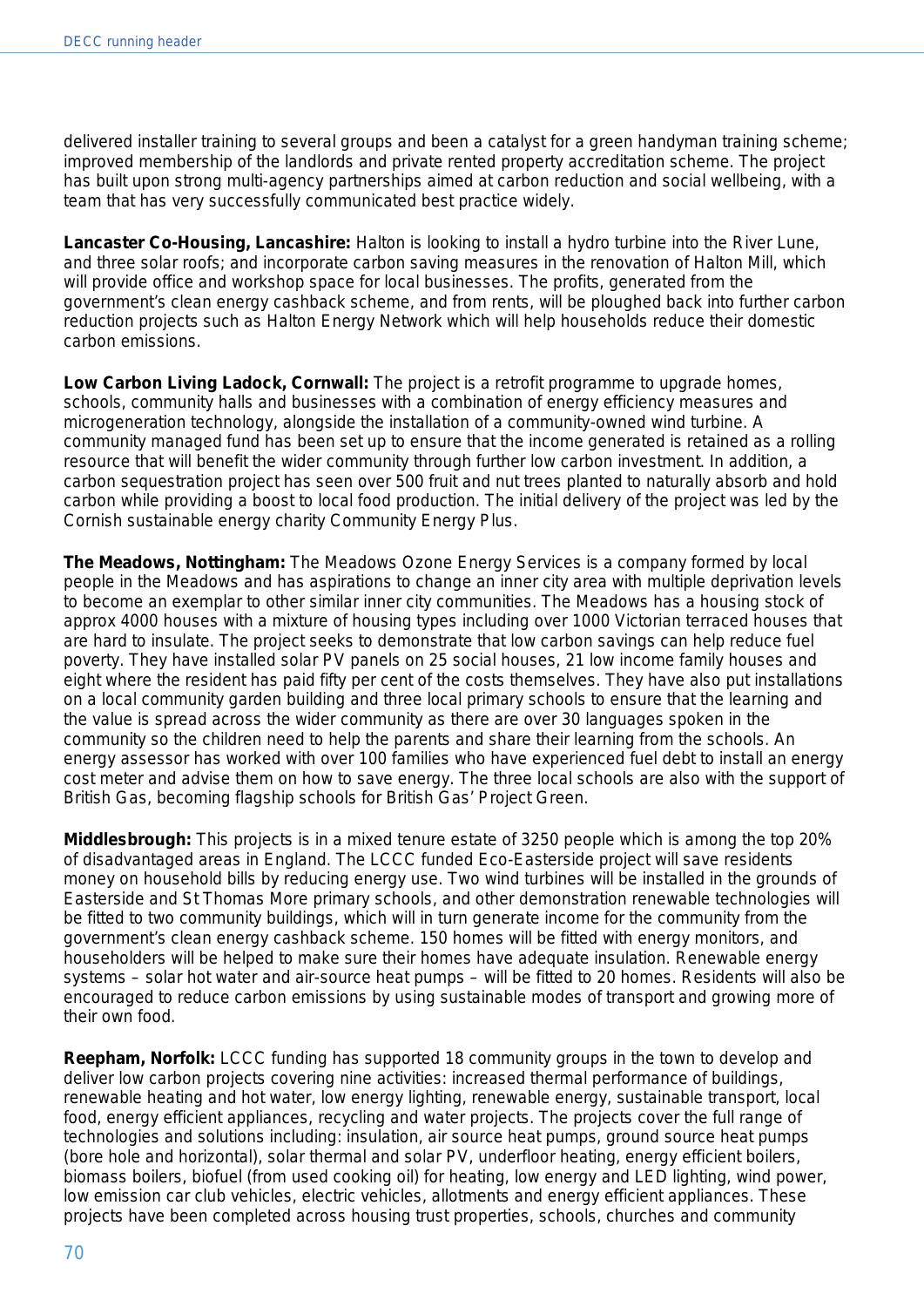buildings. Reepham LCCC projects are co-ordinated by a local community interest company. The projects have been developed and delivered by existing local organisations and community groups, with each community group having a community champion. [www.reephamchallenge.org](http://www.reephamchallenge.org/)

**Sustainable Blacon, Cheshire:** Sustainable Blacon aims to generate a model sustainable urban community with focus on green spaces, transport energy and social enterprises. There are two strands to the programme which aims to assist people cut their fuel consumption and emissions by 20% by concentrating on behavioural change and in particular household energy expenditure: *Two Demonstration Houses* – so adults and school children in particular can see and touch improvements that they can make to their home and lifestyle and talk to local volunteers with support from paid staff and supporting advice organisations (e.g. Energy Saving Trust and Cheshire West and Chester Council); and the *Energy Management Programme* - a community-based education programme focussed on energy reduction and supported by the latest low carbon energy technologies. 150 households have been recruited to attend the 12 month programme at the end of which an optional energy efficiency makeover is available. The 150 is subdivided into three groups of 50 households each. One group has no additional energy technology ('control' group), the second has a real time device ('passive' group) advising on electricity use, the third has technology which permits programming of heating and electrical appliances ('active' group). The programme is also examining the social capital gain from this approach.

**Transition Town Totnes, Devon:** 'Transition Streets' involves 44 streets across Totnes (each with eight households), chosen to represent the demographics and housing stock of Totnes. Participating households undertake a programme of behaviour change called 'Transition Together' which helps them reduce their home energy bills (and also looks at water, waste, local food and transport). Participants are then eligible to apply for subsidised solar PV systems, with low income households harnessing feed in tariffs to enable the repayment of low-interest loans from the local authority.

**Whitehill-Bordon Eco Town, East Hampshire:** The funding is supporting a programme of energy efficiency advice and interest free loans to support in-home energy saving improvements such as the installation of PV, double glazing and boilers. Under a separate project, loft and cavity wall insulation is provided free of charge to householders. The loans have proved so popular that the scheme is now oversubscribed with 27 applications. Members of the Eco-town team provided information and discussed energy-saving techniques with residents at popular local events (e.g. 'Wood Day', 'Apple Tasting Day' and the Christmas Festival) to raise awareness about the loans and encourage behaviour change. The community project worker has also visited schools and community groups (e.g. Brownies) to talk to pupils about how they can make their homes more sustainable. The Environment Centre has also visited schools, distributed energy monitors to energy champions and provided energy savings tips to members of the community. The Eco-town team is in the process of leasing a shop in the shopping centre where they will set up an exhibition and provide a drop-in service for residents and businesses where they can come and chat about energy-saving measures.

#### **WALES**

**Awel Aman Tawe:** Planning consent has been secured to put two wind turbines with a capacity of 4MW on the Mynydd y Gwrhyd mountain, 20 miles north of Swansea. The LCCC money will help towards the capital costs with the rest coming from other grants and 80% from the banks. The wind farm will sell electricity and use the income to fund low carbon community regeneration in the 12 villages which surround the windfarm. The community also has plans to open a zero carbon cafe, allotments and a biodiesel pump.

**The Cwmclydach Community:** The Cwmclydach Community Blaenclydach is a former mining village and is one of the most deprived areas in Wales. The money from LCCC will help pay for one small hydro turbine in the nearby Cambrian Country Park that will feed the national grid and, under the government's Renewable Obligation Certificate scheme, will generate an income for the Cwmclydach Community Development Trust to ensure the long term sustainability of two community buildings. The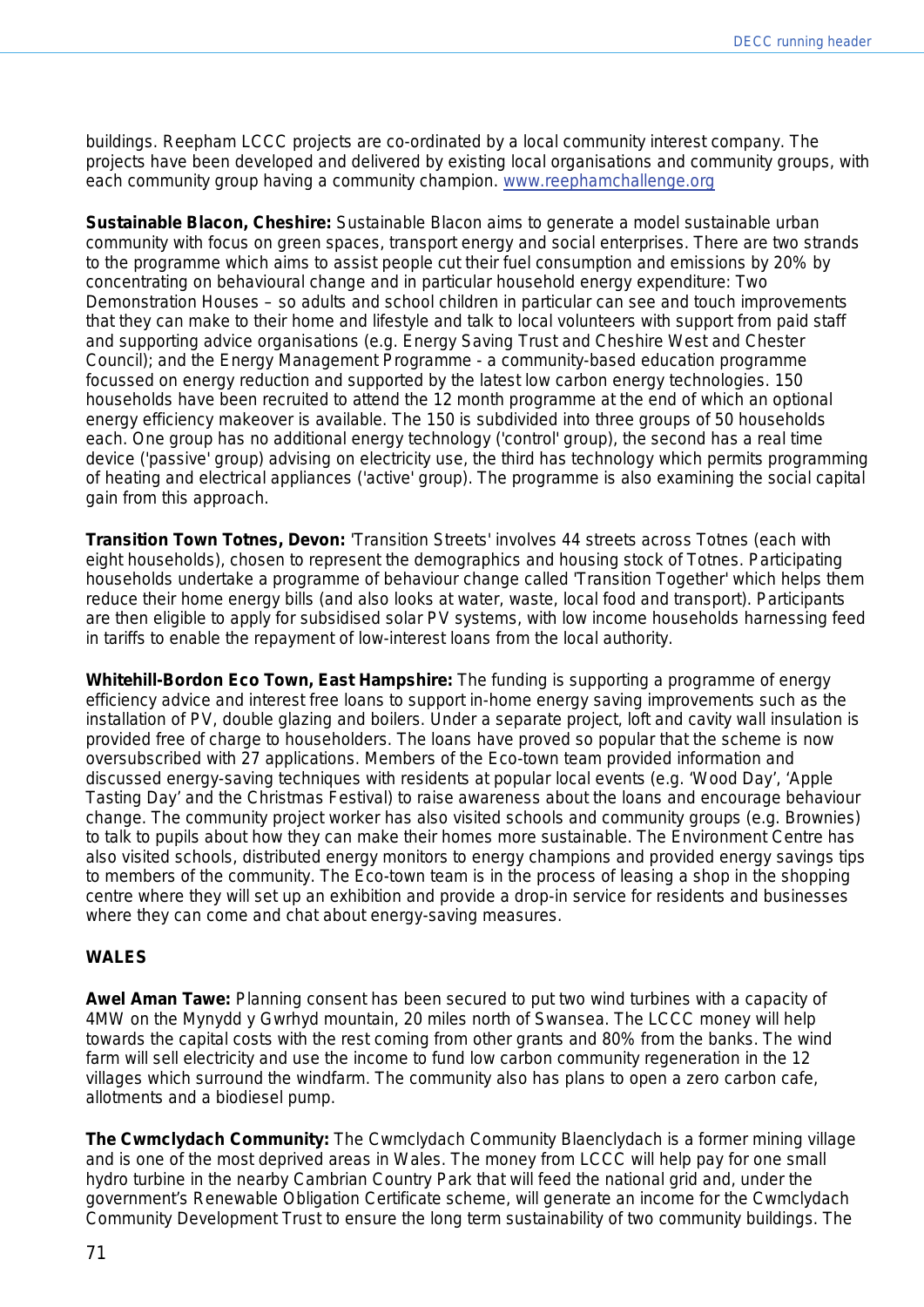Trust is already working with key organisations including schools to reduce energy use and its partner the Cambrian Village Trust, has secured extra funding to extend their Café/ Bar plus install a rainwater harvesting system, PV panels and solar water heating.

**Lammas Community:** The funding is focused on the development of a community hub building which will serve as a hub for the village and a centre for education on low impact living for the wider world. The outcome is expected to be a replicable, integrated rural sustainable development model. The project will be delivered using a combination of green technologies (hydro electricity generation, passive solar gain, thermal mass stores, biomass heating), permaculture cultivation methods and natural building techniques.

#### **NORTHERN IRELAND**

**Camphill Community Glencraig:** This LCCC project is in the process of installing a 1.5 km biomass district heating system for 21 mixed buildings which includes some domestic houses, some large life sharing households for children, young adults and adults with a learning disability and their carers, as well as workshops, school buildings and cultural buildings. Fuel will be locally sourced low quality virgin wood with moisture contents up to 65%. This will reduce wood waste in the area and will help to reduce bills and dependence on fossil fuels. Engagement with the wider community is well underway creating a buzz in the area and further afield. Other Camphill Communities in Scotland and England are eagerly awaiting the outcome of the Glencraig project with the intent of benefitting from the learning and subsequent replication of the scheme. [www.glencraig.org.uk](http://www.glencraig.org.uk/) or Facebook (Glencraig Biomass Project).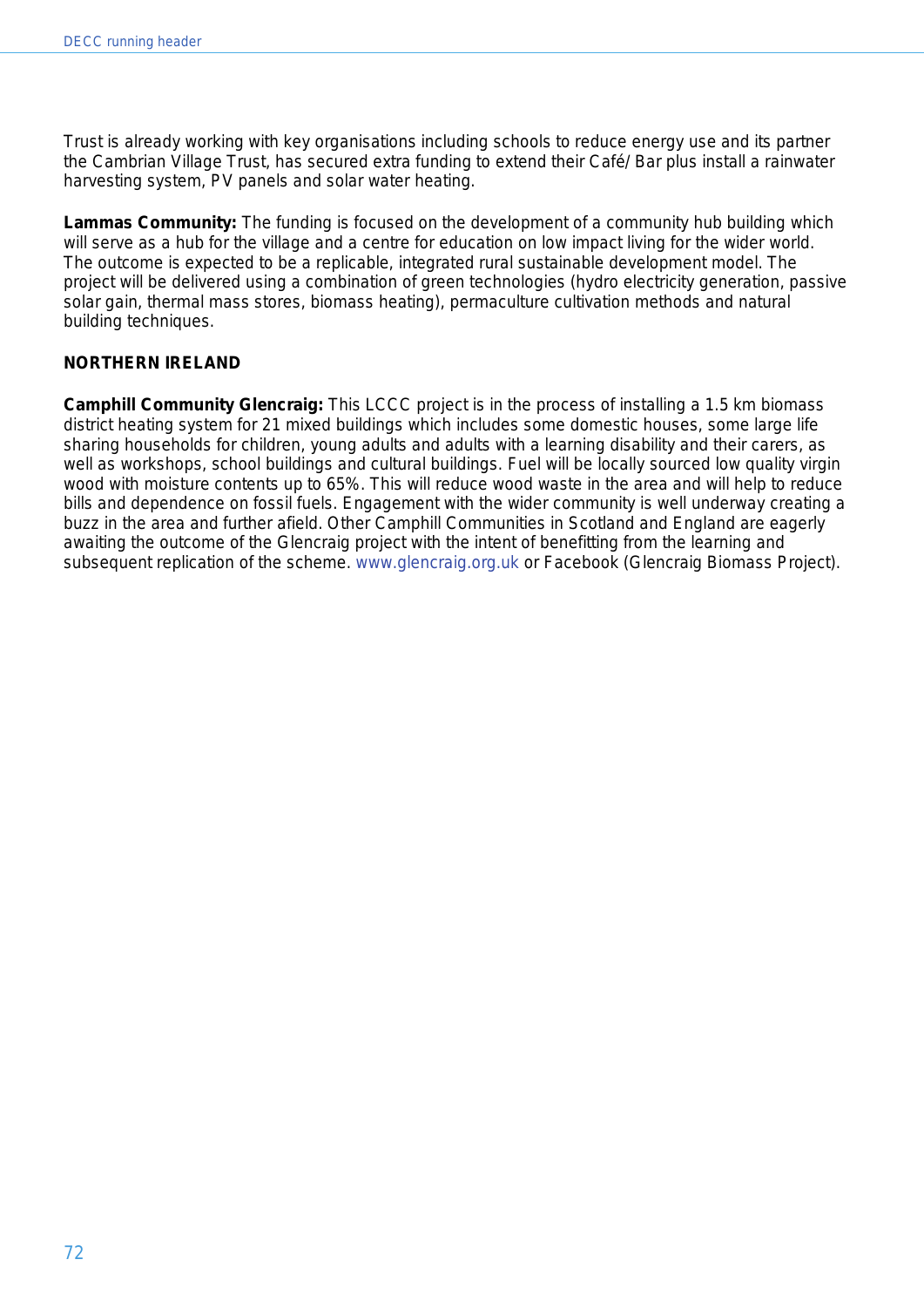# **Appendix 2 Details of LCCC project measures and technologies**

Local project teams were asked to complete an audit tool as part of this evaluation, showing the specific low carbon technologies and measures used (it assumes all measures/technologies were installed using LCCC capital funding); and the engagement activities undertaken to encourage behaviour change. Details of the LCCC measures and low carbon technologies installed are in the tables below. Details of the engagement activities undertaken to encourage behaviour change are in Appendix 3, below.

#### **ENGLAND**

#### **Ashton Hayes Parish Council**

| Type of low<br>carbon<br>technology/<br>measure installed | Number of<br>this<br>measure<br>installed | If low carbon<br>technology - Size of<br>measure installed<br>(Estimated generation<br>kWh/yr or kW size) | Where the measure<br>was installed<br>(domestic/commercial) | <b>Proportion of</b><br>overall cost funded<br>through LCCC? |
|-----------------------------------------------------------|-------------------------------------------|-----------------------------------------------------------------------------------------------------------|-------------------------------------------------------------|--------------------------------------------------------------|
| Solar PV Array                                            |                                           | 9.7 kWp                                                                                                   | <b>Sports Pavilion</b>                                      | 100%                                                         |
| Solar PV Array                                            |                                           | 15 kWp                                                                                                    | Village Primary School                                      | 100%                                                         |
| Low Carbon Sports<br><b>Pavilion</b>                      | -1                                        |                                                                                                           | Sports field                                                | 100%                                                         |
| Air Source Heat<br>Pump                                   | 1                                         | No data as yet                                                                                            | <b>Sports Pavilion</b>                                      | 100%                                                         |

#### **Chale Community Project**

| Type of low<br>carbon<br>technology/<br>measure installed | Number of<br>this<br>measure<br>installed | If low carbon technology<br>- Size of measure<br>installed (Estimated<br>generation kWh/yr or kW<br>size) | Where the measure<br>was installed<br>(domestic/commercial) | <b>Proportion of</b><br>overall cost funded<br>through LCCC? |
|-----------------------------------------------------------|-------------------------------------------|-----------------------------------------------------------------------------------------------------------|-------------------------------------------------------------|--------------------------------------------------------------|
| In Chale                                                  |                                           |                                                                                                           |                                                             |                                                              |
| Air source heat<br>pumps                                  | 65                                        | 26 x 5.5kW, 30 x 8.5kW or<br>$1 \times 14$ kW                                                             | Domestic                                                    | 100%                                                         |
| Metering/Monitoring<br>Programme                          | 41                                        |                                                                                                           | Domestic                                                    | 100%                                                         |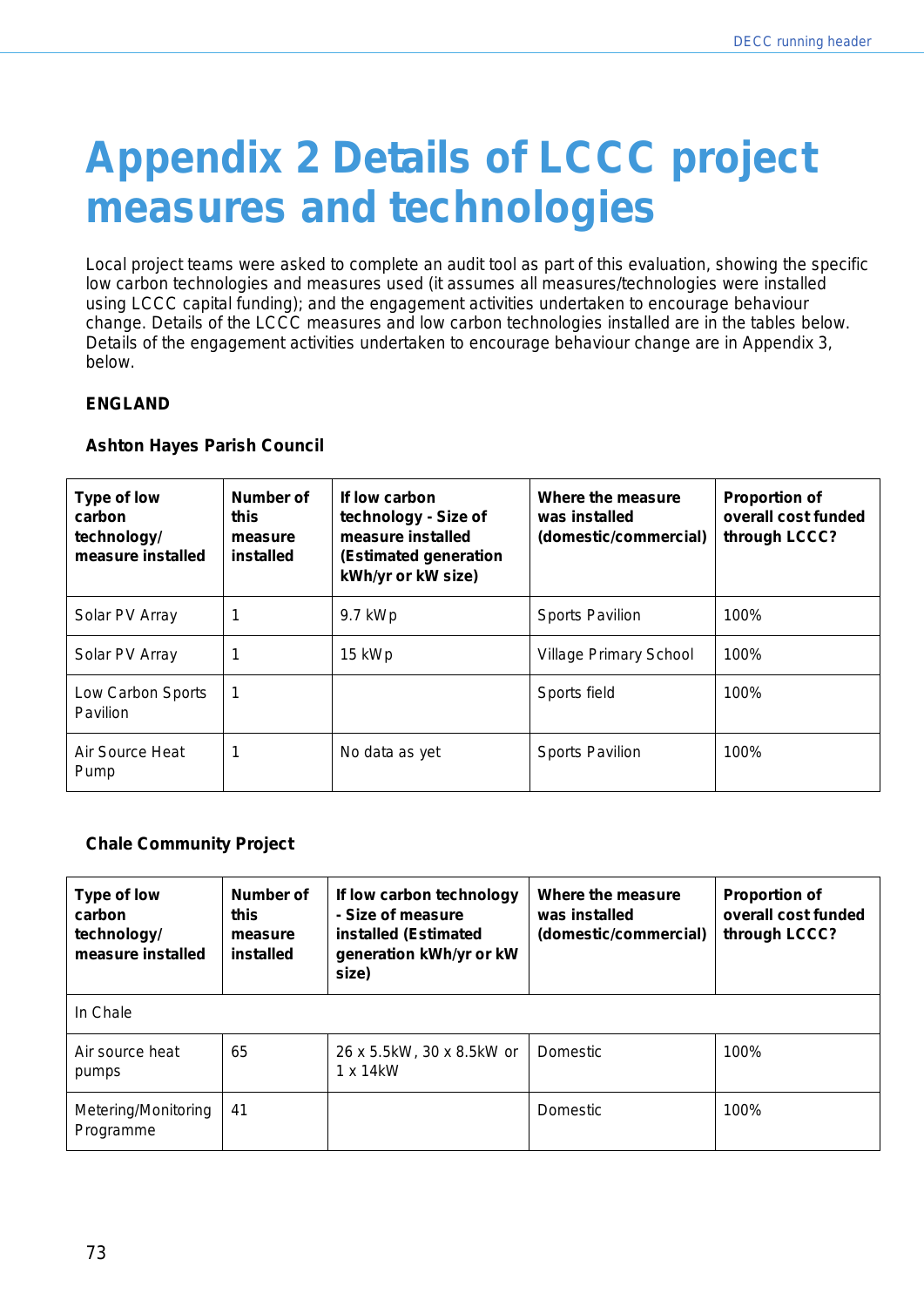#### **Exmoor National Park**

| Type of low<br>carbon<br>technology/<br>measure installed | <b>Number of</b><br>this<br>measure<br>installed | If low carbon<br>technology - Size of<br>measure installed<br>(Estimated generation<br>kWh/yr or kW size) | Where the measure<br>was installed<br>(domestic/commercial) | <b>Proportion of</b><br>overall cost funded<br>through LCCC? |
|-----------------------------------------------------------|--------------------------------------------------|-----------------------------------------------------------------------------------------------------------|-------------------------------------------------------------|--------------------------------------------------------------|
| Wind turbine                                              | 1                                                | <b>12 kW</b>                                                                                              | Public sector                                               | 100%                                                         |
| Solar PV                                                  | 1                                                | 4 kW                                                                                                      | Commercial building<br>(pub)                                | 92%                                                          |
| Solar PV                                                  | 3                                                | 4 kW (12 kW total)                                                                                        | Community                                                   | 96%                                                          |
| Solar PV                                                  | 1                                                | 3 kW                                                                                                      | Community                                                   | 94%                                                          |
| Solar PV                                                  | 3                                                | 2.5 kW (7.5 kW total)                                                                                     | Community                                                   | 95%                                                          |
| Solar PV                                                  | 1                                                | 2 kW                                                                                                      | Community owned shop                                        | 93%                                                          |
| Solar hot water<br>heating                                | $\overline{2}$                                   | 8 flat plate collectors                                                                                   | Commercial building<br>(pub)                                | 100%                                                         |
| Solar-Energie heat<br>pump/solar system                   | 1                                                | <b>11 kW</b>                                                                                              | Community                                                   | 100%                                                         |
| Wood pellet heating<br>system                             |                                                  | 35 kW                                                                                                     | Community/public                                            | 100%                                                         |
| Wood pellet heating<br>system                             |                                                  | 50 kW                                                                                                     | Community                                                   | 100%                                                         |
| Wood pellet heating<br>system                             | 1                                                | 48 kW                                                                                                     | Community                                                   | 96%                                                          |
| Wood gasification<br>boiler and radiators                 | 1                                                | 60 kW                                                                                                     | Community                                                   | 85%                                                          |
| Internal wall<br>insulation                               | $\overline{2}$                                   | n/a                                                                                                       | Community                                                   | 68%                                                          |
| Sheep's wool<br>insulation                                | 1                                                | n/a                                                                                                       | Community                                                   | 100%                                                         |
| Secondary glazing                                         | 1                                                | n/a                                                                                                       | Community                                                   | 100%                                                         |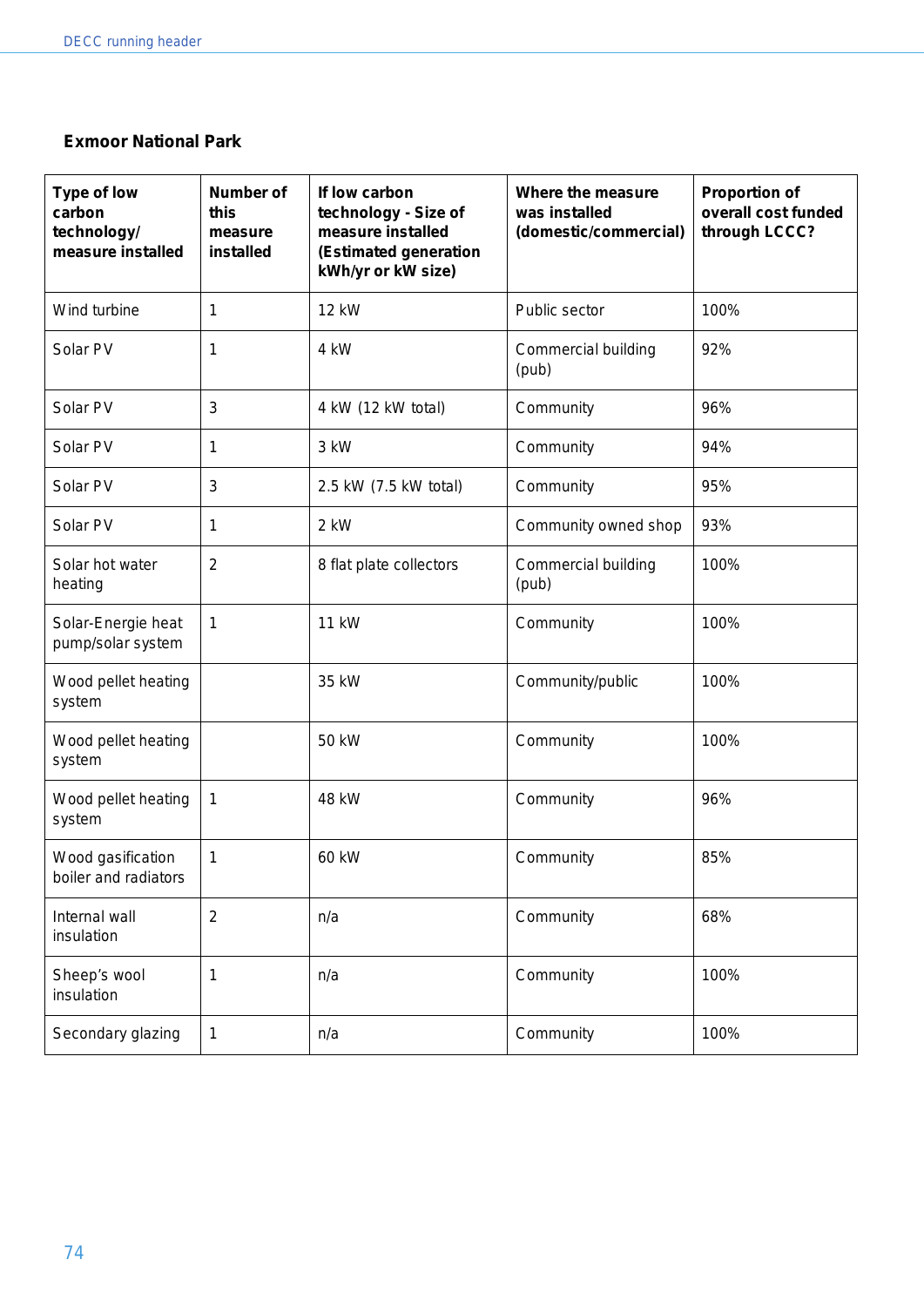## **Haringey Council**

| Type of low carbon<br>technology/ measure<br><b>installed</b> | Number of this<br>measure installed | If low carbon<br>technology - Size of<br>measure installed<br>(Estimated<br>generation kWh/yr or<br>kW size) | Where the measure<br>was installed<br>(domestic/commercial) | Proportion<br>of overall<br>cost<br>funded<br>through<br><b>LCCC</b> |
|---------------------------------------------------------------|-------------------------------------|--------------------------------------------------------------------------------------------------------------|-------------------------------------------------------------|----------------------------------------------------------------------|
| Solar PV                                                      | 5                                   | Muswell Hill Methodist<br>Church En10ergy                                                                    | 1 Church                                                    | 100%                                                                 |
|                                                               | (12kw)                              |                                                                                                              | 1 Business (M&S)                                            | 70%                                                                  |
|                                                               |                                     | M&S En10ergy (15 kw)                                                                                         | 3 Schools                                                   | 100%                                                                 |
|                                                               |                                     | Fortismere (21.15kw)                                                                                         |                                                             |                                                                      |
|                                                               |                                     | Rhodes Avenue (5.6<br>Kw)                                                                                    |                                                             |                                                                      |
|                                                               |                                     | Alexandra Park (5.6<br>kw)                                                                                   |                                                             |                                                                      |

## **Hook Norton**

| Type of low carbon<br>technology/ measure<br>installed | Number of<br>this<br>measure<br>installed | If low carbon technology<br>- Size of measure<br>installed<br>(Estimated generation<br>kWh/yr or kW size) | Where the measure was<br>installed<br>(domestic/commercial) | Proportion<br>of overall<br>cost<br>funded<br>through<br>LCCC? |
|--------------------------------------------------------|-------------------------------------------|-----------------------------------------------------------------------------------------------------------|-------------------------------------------------------------|----------------------------------------------------------------|
| 11 Beanacre - Double<br>glazing                        | 18                                        |                                                                                                           | Domestic                                                    | 100%                                                           |
| 5 Bell Hill - Secondary<br>double glazing              | 4                                         | N/A                                                                                                       | Domestic                                                    | 100%                                                           |
| Chapel Cottage - Solar PV                              | 12                                        | 2.88 kWp<br>Est 2472.2 kWh p.a.                                                                           | Domestic                                                    | 100%                                                           |
| Cornwallis - Solar PV                                  | 6                                         | 1.05 kWp<br>Est 627 kWh p.a.                                                                              | Domestic                                                    | 100%                                                           |
| Endeavour - Solar PV                                   | 16                                        | 3.76 kWp                                                                                                  | Domestic                                                    | 100%                                                           |
| Erradale - Solar PV                                    | 10                                        | $1.8$ kWp<br>1504.8 kWh                                                                                   | Domestic                                                    | 100%                                                           |
| Glyndwr House - Solar PV                               | 6                                         | 1.05 kWp<br>Est 901.3 kWh p.a.                                                                            | Domestic                                                    | 100%                                                           |
| Glyndwr House - Solar<br>Thermal                       | 1                                         | Est 1470 kWh p.a                                                                                          | Domestic                                                    | 100%                                                           |
| 2 The Green - Insulation                               | 1                                         | N/A                                                                                                       | Domestic                                                    | 100%                                                           |
| 2 The Green - Solar<br>Thermal                         | $\overline{2}$                            |                                                                                                           | Domestic                                                    | 100%                                                           |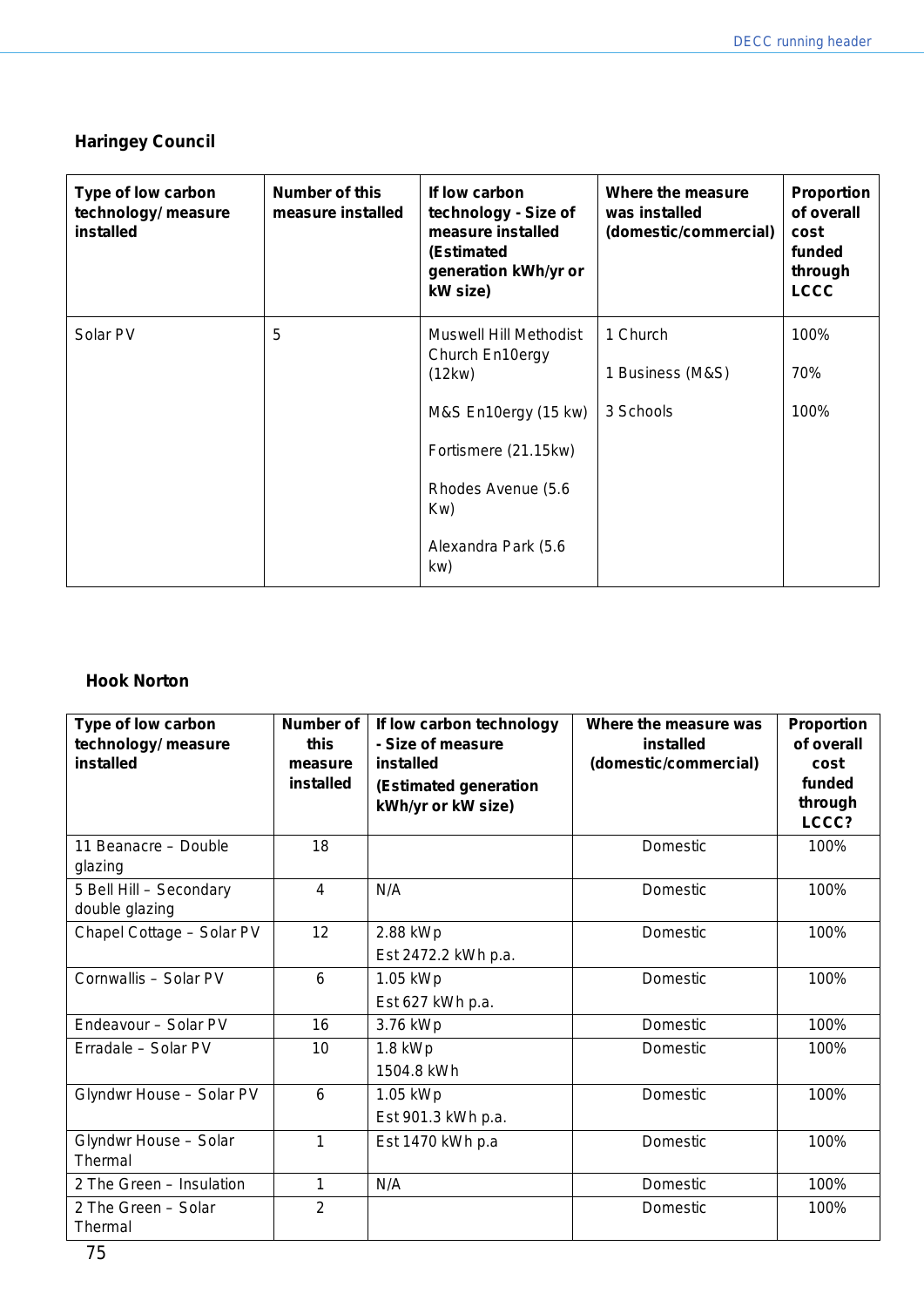| 2 The Green - Wood Pellet<br><b>Boiler</b>                                           | 1              | 21KW                                         | Domestic  | 100% |
|--------------------------------------------------------------------------------------|----------------|----------------------------------------------|-----------|------|
| Hare Barn - Secondary<br>windows                                                     | $\,6$          |                                              | Domestic  | 100% |
| Hare Barn - heat recovery<br>unit                                                    | 1              |                                              | Domestic  | 100% |
| Hare Barn - air source<br>heat pump                                                  | 1              |                                              | Domestic  | 100% |
| Hare Cottage - ventilation -<br>whole house ventilation<br>system with heat recovery | 1              |                                              | Domestic  | 50%  |
| Hare Cottage - double<br>glazed hardwood windows                                     | $\overline{4}$ |                                              | Domestic  | 100% |
| Hicks Lodge - solar PV                                                               | 12             | 2.1 kWp<br>Est 1488.5 kWh                    | Domestic  | 100% |
| 39 Hollybush - double<br>glazing conservatory                                        | 1              | N/A                                          | Domestic  | 100% |
| Lane End Cottage - double<br>glazing                                                 | $6\phantom{1}$ | N/A                                          | Domestic  | 10%  |
| Lyra - Solar PV panels                                                               | 12             | 2kWp peak electricity<br>Est 2,200kWh p.a.   | Domestic  | 100% |
| Monivea - Cavity Wall<br>insulation                                                  | 1              | N/A                                          | Domestic  | 100% |
| Croker house - solar PV                                                              | 21 panels      | 3.6kWp peak electricity<br>Est 4,000kWh p.a. | Domestic  | 40%  |
| Croker house - solar<br>thermal water heating                                        | 1              | 30 tube panel<br>Est 2,200kWh p.a.           | Domestic  | 100% |
| Croker house - air source<br>heat pumps                                              | $\overline{2}$ | 14.5kW and 8.5kW<br>Est total 33,000kWh p.a. | Domestic  | 100% |
| Endeavour - solar panels                                                             | 16             | 3.76 kWp<br>Est 4,000kWh p.a.                | Domestic  | 80%  |
| Endeavour - solar thermal<br>water heating                                           | 1              | 30 tube panel<br>Est 2,200kWh p.a.           | Domestic  | 80%  |
| Homestead - solar panels                                                             | 12             | 2.1 kWp<br>1802 kWh p.a.                     | Domestic  | 100% |
| Homestead - insulation                                                               | 1              | N/A                                          | Domestic  | 100% |
| Old post office - insulation                                                         | 1              | N/A                                          | Domestic  | 100% |
| Old post office - solar<br>thermal                                                   | $\overline{2}$ | N/A                                          | Domestic  | 100% |
| Scotland Mount - solar pv                                                            | 20             | 3.8 kWp                                      | Domestic  | 100% |
| <b>Hook Norton Baptist</b><br>Church - solar PV                                      |                | 3kWp<br>Est 3,000kWh p.a.                    | Community | 100% |
| <b>Hook Norton Primary</b><br>School - solar panels                                  | 80             | 17.4kW peak<br>Est 20,000kWh p.a.            | Community | 100% |
| Hook Norton Primary<br>School- solar thermal hot<br>water systems                    | 3              |                                              | Community | 100% |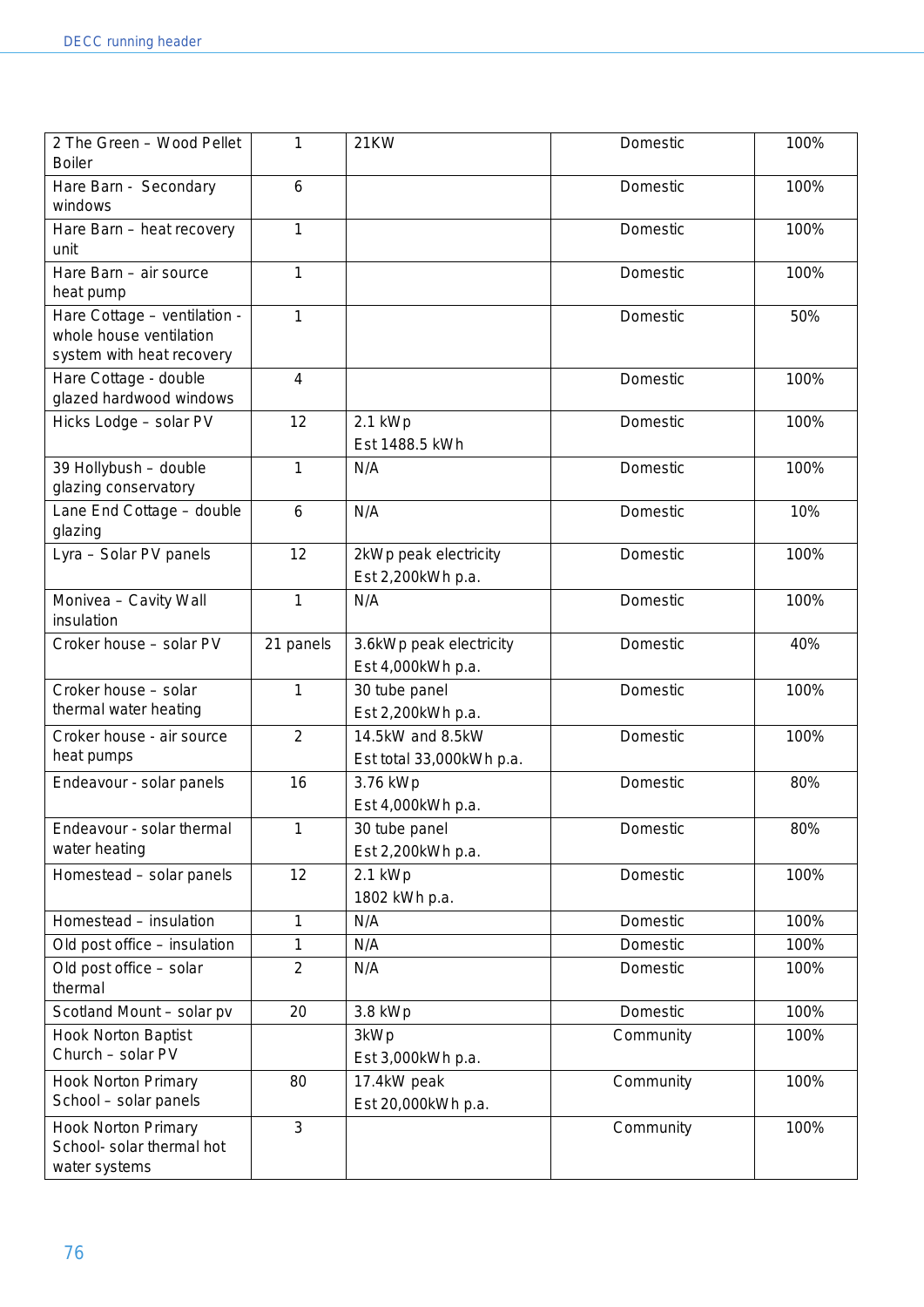# **Kirklees Council**

| Type of low<br>carbon<br>technology/<br>measure installed | <b>Number of</b><br>this<br>measure<br>installed | If low carbon<br>technology - Size of<br>measure installed<br>(Estimated generation<br>kWh/yr or kW size) | Where the measure was<br>installed<br>(domestic/commercial) | <b>Proportion of</b><br>overall cost funded<br>through LCCC?<br>Percentage |
|-----------------------------------------------------------|--------------------------------------------------|-----------------------------------------------------------------------------------------------------------|-------------------------------------------------------------|----------------------------------------------------------------------------|
| 1.68 kWp PV<br>Array                                      | $x$ 42                                           | 1.68kWp x 42 Total<br><b>Estimated Annual</b><br>Outputs:<br>Generation<br>$\bullet$<br>59,304 kWh        | Domestic Properties -<br>Stone built Terraced 2<br>storey   | 51%                                                                        |
| 2.1 kWp PV Array                                          | X 11                                             | 2.1 kWp x 11 Total<br><b>Estimated Annual</b><br>Outputs<br>Generation<br>$\bullet$<br>19,536 kWh         | Domestic Properties -<br>Stone built Terraced 2<br>storey   | 19%                                                                        |
| 3.78 kWp PV<br>Array                                      | 1                                                | <b>Total Estimated Annual</b><br>Outputs:<br>Generation<br>3,179                                          | <b>Birkbees Community</b><br>Centre                         | 4.25%                                                                      |
| 2.94 kWp PV<br>Array                                      | 1                                                | <b>Total Estimated Annual</b><br>Outputs:<br>Generation<br>$\bullet$<br>2,523                             | <b>Chinese Community</b><br>Centre                          | 2.5%                                                                       |
| 17.85 kWp PV<br>Array                                     | 1                                                | <b>Total Estimated Annual</b><br>Outputs:<br>Generation<br>$\bullet$<br>16,817                            | Hudawi Community<br>Centre                                  | 11%                                                                        |
| 8.19 kWp PV<br>Array                                      | 1                                                | <b>Total Estimated Annual</b><br>Outputs:<br>Generation<br>$\bullet$<br>5,886                             | <b>Muslim Community</b><br>Centre                           | 6%                                                                         |
| Domestic Loft<br>Insulation                               | 3 Properties                                     |                                                                                                           | Domestic - Stone built<br>Terraced 2 storey                 | 0.25%                                                                      |
| Domestic Loft<br>Insulation                               | 6 Properties                                     |                                                                                                           | Domestic - Stone built<br>Terraced 2 storey                 | N/A Match funded<br>through other<br>ESTAC/Council<br><b>Schemes</b>       |
| Loft Insulation to<br>depth 270mm                         | 1<br>Community<br>Centre                         |                                                                                                           | <b>Muslim Community</b><br>Centre                           | 0.5%                                                                       |
| Loft Insulation to<br>depth 270mm                         | 1<br>Community<br>Centre                         |                                                                                                           | <b>Chinese Community</b><br>Centre                          | 0.25%                                                                      |
| Cavity Wall<br>Insulation                                 | 1<br>Community                                   |                                                                                                           | <b>Chinese Community</b><br>Centre                          | 1.25%                                                                      |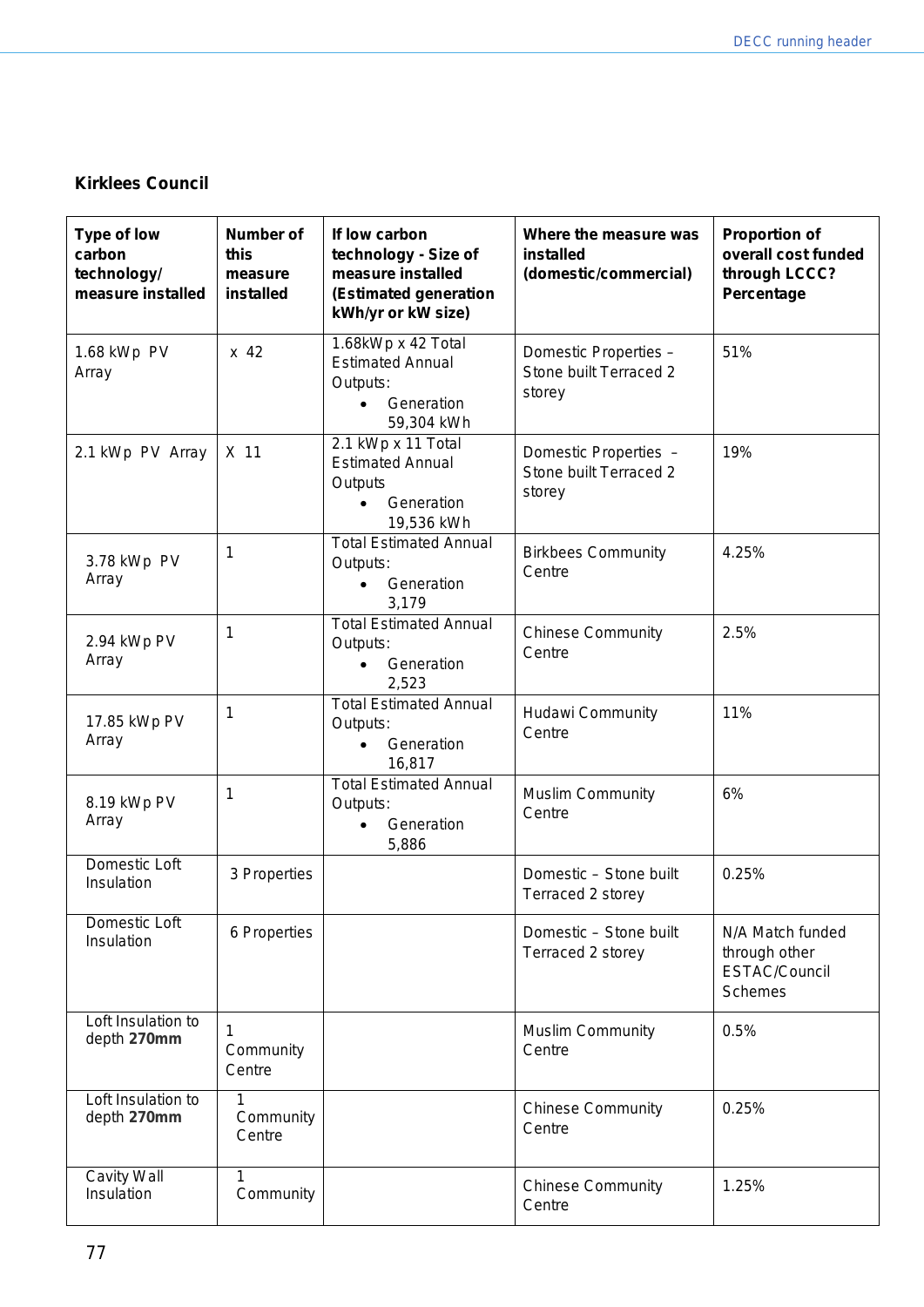|                                                                                                           | Centre              |                                    |                                                                        |
|-----------------------------------------------------------------------------------------------------------|---------------------|------------------------------------|------------------------------------------------------------------------|
| New Gas Central<br>Heating Boiler,<br>Thermostatic<br>Controls and<br><b>Central Heating</b><br>Upgrades  | Community<br>Centre | <b>Muslim Community</b><br>Centre  | 2%                                                                     |
| New Gas Central<br>Heating Boiler,<br>Thermostatic<br>Controls and<br><b>Central Heating</b><br>Upgrades. | Community<br>Centre | <b>Chinese Community</b><br>Centre | 1.25%                                                                  |
| Double Glazed<br><b>Window and Door</b><br>Units (formerly<br>single glazed units)                        | Community<br>Centre | <b>Muslim Community</b><br>Centre  | N/A match funded<br>from Kirklees Council<br>Leisure Services<br>Grant |
| Double Glazed<br>Window and Door<br>Units (formerly<br>single glazed units)                               | Community<br>Centre | <b>Chinese Community</b><br>Centre | 0.75%                                                                  |

# **Lancaster Co Housing**

| Type of low carbon<br>technology/ measure<br>installed                                                                                                                        | Number of<br>this<br>measure<br>installed | If low carbon<br>technology - Size of<br>measure installed<br>(Estimated generation<br>kWh/yr or kW size) | Where the measure<br>was installed<br>(domestic/commercial) | <b>Proportion of</b><br>overall cost<br>funded through<br>LCCC? |
|-------------------------------------------------------------------------------------------------------------------------------------------------------------------------------|-------------------------------------------|-----------------------------------------------------------------------------------------------------------|-------------------------------------------------------------|-----------------------------------------------------------------|
| Solar PV system                                                                                                                                                               |                                           | 21,048 kWh/yr                                                                                             | commercial                                                  | 100%                                                            |
| Energy Efficiency measures<br>in former mill building,<br>including installing a new,<br>air-tight roof, new double<br>glazed windows and doors,<br>stopping up of all holes. |                                           |                                                                                                           | commercial                                                  | 100%                                                            |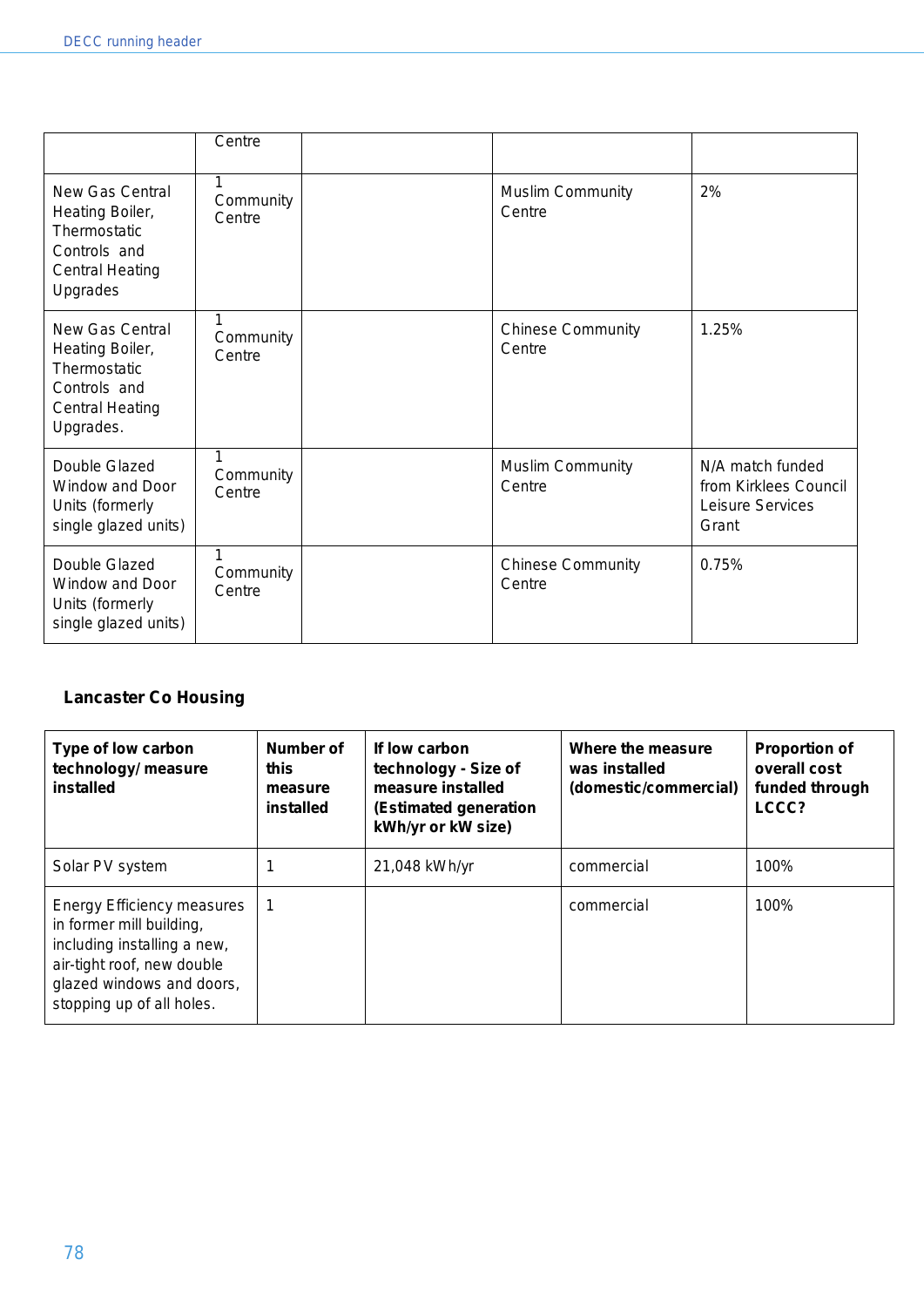# **Low Carbon Ladock Community**

| Type of low carbon<br>technology/ measure<br>installed | <b>Number of</b><br>this<br>measure<br>installed | If low carbon<br>technology - Size of<br>measure installed<br>(Estimated generation<br>kWh/yr or kW size) | Where the measure<br>was installed<br>(domestic/commercial) | <b>Proportion of</b><br>overall cost<br>funded through<br>LCCC? |
|--------------------------------------------------------|--------------------------------------------------|-----------------------------------------------------------------------------------------------------------|-------------------------------------------------------------|-----------------------------------------------------------------|
| <b>Wind Turbine</b>                                    | 1                                                | 22000 kWh/year                                                                                            | Domestic                                                    | 100%                                                            |
|                                                        |                                                  | 20 kw rating                                                                                              |                                                             |                                                                 |
| Photovoltaic                                           | $\overline{7}$                                   | 10761 kwh/year<br>10.91<br>kw rating                                                                      | Domestic                                                    | 100%                                                            |
| Photovoltaic                                           | 5                                                | 9220 kwh/year<br>10.36<br>kw rating                                                                       | Community                                                   | 100%                                                            |
| Solar Thermal                                          | 5                                                | 5884 kwh/year<br>12.74<br>kw rating (estimated)                                                           | Domestic                                                    | 100%                                                            |
| <b>Ground Source Heat</b><br>Pump                      | $\mathbf{1}$                                     | 15915 kwh/year                                                                                            | Community                                                   | 100%                                                            |
|                                                        |                                                  | 12 kw rating                                                                                              |                                                             |                                                                 |
| <b>Ground Source Heat</b><br>Pump                      | 1                                                | 14589 kwh/year<br>(estimated)                                                                             | Domestic                                                    | 100%                                                            |
|                                                        |                                                  | 11 kw rating                                                                                              |                                                             |                                                                 |
| Air Source Heat Pump                                   | 1                                                | 12 kw rating                                                                                              | Domestic                                                    | 100%                                                            |
| Air Source Heat Pump                                   | $\mathbf 1$                                      | 16 kw rating                                                                                              | Community                                                   | 100%                                                            |
| <b>Biomass Boiler</b>                                  | 1                                                | 10 kw rating                                                                                              | Domestic                                                    | 100%                                                            |
| <b>Biomass Boiler</b>                                  | 1                                                | 35kw rating                                                                                               | Community                                                   | 100%                                                            |
| Insulation                                             | $\mathbf 1$                                      | n/a                                                                                                       | Domestic                                                    | 100%                                                            |
| Insulation                                             | $\mathbf{3}$                                     | n/a                                                                                                       | Community                                                   | 100%                                                            |
| Sequestration (Nut<br>Orchard)                         | $\mathbf 1$                                      | n/a                                                                                                       | Community                                                   | 100%                                                            |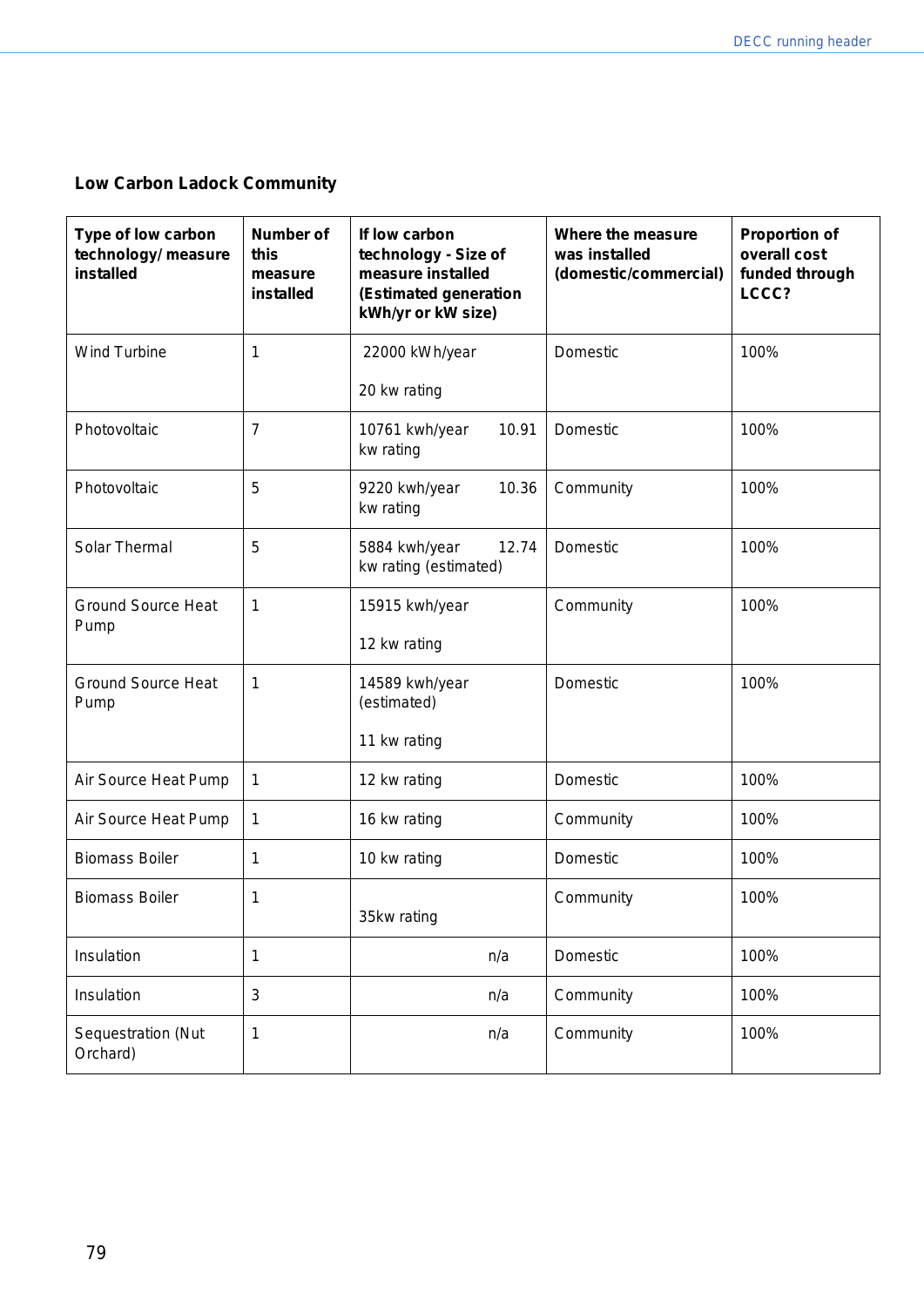#### **The Meadows**

| Type of low carbon<br>technology/ measure<br>installed | Number of<br>this measure<br>installed             | If low carbon technology -<br>Size of measure installed<br>(Estimated generation<br>kWh/yr or kW size) | Where the measure<br>was installed<br>(domestic/commercial) | <b>Proportion of</b><br>overall cost<br>funded through<br>LCCC? |
|--------------------------------------------------------|----------------------------------------------------|--------------------------------------------------------------------------------------------------------|-------------------------------------------------------------|-----------------------------------------------------------------|
| Solar pv panels                                        | Systems<br>installed on 3<br>schools               | Schools - kW size of each<br>system $= 7$ kw                                                           | Public building                                             | 100%                                                            |
| Solar pv panels                                        | Systems<br>installed on 1<br>community<br>building | Community building - kW size<br>of system $= 1.2$ kw                                                   | Public building                                             | 100%                                                            |
| Solar pv panels                                        | Systems<br>installed on 55<br>houses               | Houses $-$ kW size of system $=$<br>1.2 kw each                                                        | domestic                                                    | 100%                                                            |

# **Middlesbrough**

| Type of low carbon<br>technology/ measure<br>installed | Number of<br>this<br>measure<br>installed | If low carbon<br>technology - Size of<br>measure installed<br>(Estimated generation<br>kWh/yr or kW size) | Where the measure<br>was installed<br>(domestic/commercial) | <b>Proportion of</b><br>overall cost<br>funded through<br>LCCC? |
|--------------------------------------------------------|-------------------------------------------|-----------------------------------------------------------------------------------------------------------|-------------------------------------------------------------|-----------------------------------------------------------------|
| <b>Wind Turbine</b>                                    | $\overline{2}$                            | 6kWh-Estimated<br>generation 8673kW<br>yearly each                                                        | Commercial                                                  | 100%                                                            |
| PV Solar (LG)                                          | 8                                         | 2.02kWh - Estimated<br>generation 1667 kWh<br>yearly each                                                 | Domestic (RSL)                                              | 100%                                                            |
| PV Solar (Risen)                                       | $\mathbf{1}$                              | 1.48kWh - Estimated<br>generation 1234 kWh<br>yearly                                                      | Domestic (private)                                          | 100%                                                            |
| PV Solar (Risen)                                       | $\mathbf{1}$                              | 1.11 kWh - Estimated<br>generation 7.87kWh<br>yearly                                                      | Domestic (private)                                          | 100%                                                            |
| PV Solar (Conergy)                                     | 1                                         | 5.16kWh - Estimated<br>generation 4301kWh<br>yearly                                                       | Commercial                                                  | 100%                                                            |
| Solar Thermal                                          | 6                                         |                                                                                                           | Domestic (private)                                          | 100%                                                            |
| Air to Air Heat Pump                                   | $\overline{4}$                            | 8.5kWh each                                                                                               | Domestic (private)                                          | 100%                                                            |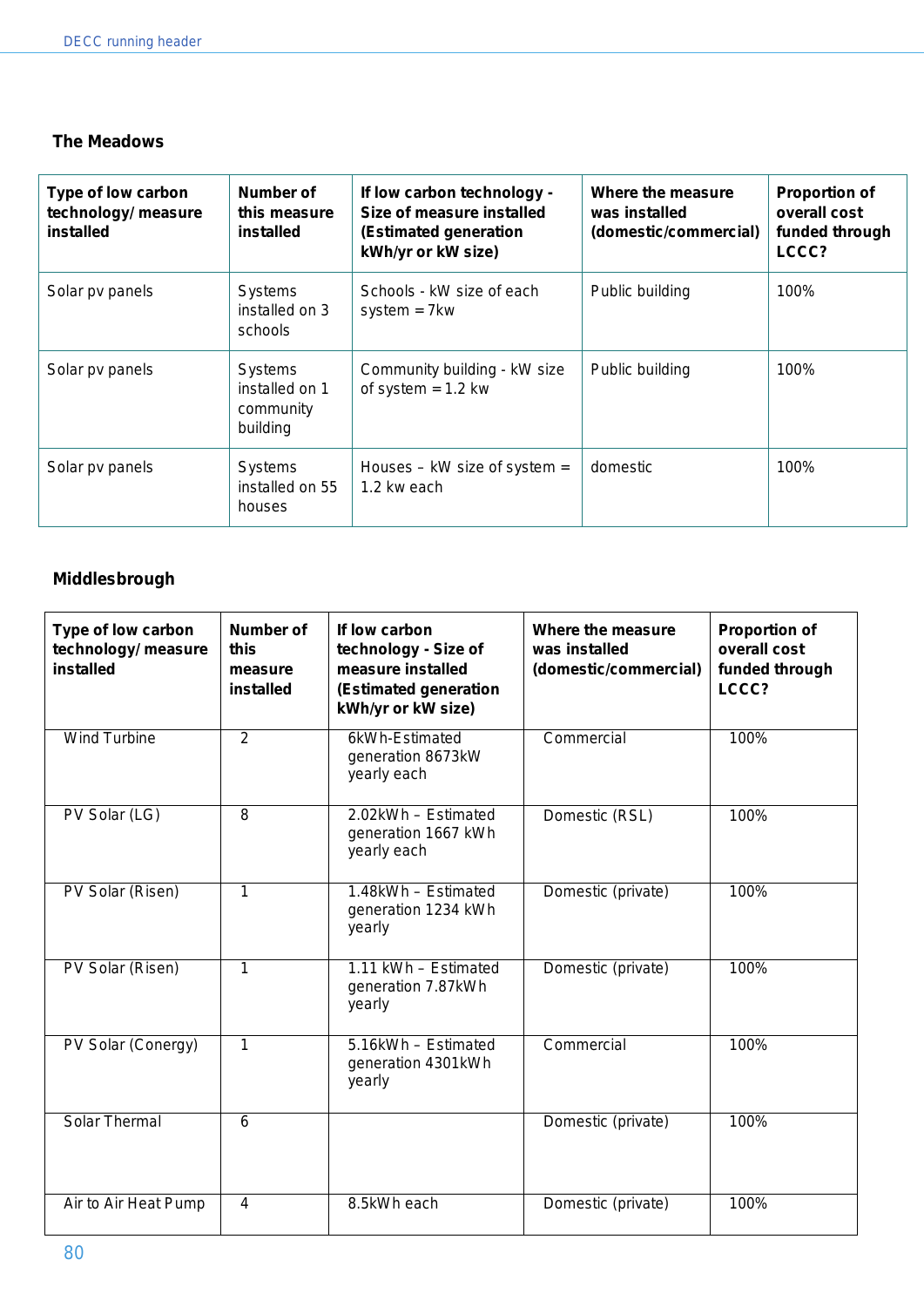| Air to Air Heat Pump                          | $\overline{1}$   | 10kWh (2 x 5kWh)<br>modules) | Commercial      | 100% |
|-----------------------------------------------|------------------|------------------------------|-----------------|------|
| Cavity Wall Insulation                        | $\overline{2}$   |                              | Commercial      | 100% |
| Cavity Wall Insulation                        | 126              |                              | Domestic        | 100% |
| <b>Loft Insulation</b>                        | $\overline{2}$   |                              | Commercial      | 100% |
| <b>Loft Insulation</b>                        | $\overline{225}$ |                              | <b>Domestic</b> | 100% |
| <b>Owl Wireless Energy</b><br><b>Monitors</b> | 465              |                              | Domestic        | 100% |
| Eon Computer<br>Powerdown                     | 350              |                              | Domestic        | 100% |
| <b>TV Powerdown</b>                           | 475              |                              | Domestic        | 100% |
| Rainwater harvesting<br>system                | $\overline{1}$   |                              | Commercial      | 100% |

## **Reepham**

| Type of low carbon technology/<br>measure installed | Number of<br>this<br>measure<br>installed | If low carbon<br>technology - Size<br>of measure<br>installed<br>(Estimated<br>generation kWh/yr<br>or kW size) | Where the measure<br>was installed<br>(domestic/commerc<br>ial) | <b>Proportion of</b><br>overall cost<br>funded<br>through<br>LCCC? |
|-----------------------------------------------------|-------------------------------------------|-----------------------------------------------------------------------------------------------------------------|-----------------------------------------------------------------|--------------------------------------------------------------------|
| Wind turbine                                        |                                           | 11 <sub>kw</sub>                                                                                                | School (Reepham<br>Sixth Form College)                          | 100%                                                               |
| Low emission vehicles (car club)                    | 7 low<br>emission<br>vehicles             | Reduces CO <sub>2</sub><br>emissions by 12.6<br>tons per annum                                                  | Community (not-for-<br>profit) – (Norfolk Car<br>Club)          | 100%                                                               |
| A rated appliances in 10 community                  | 30                                        |                                                                                                                 | Community                                                       | 100%                                                               |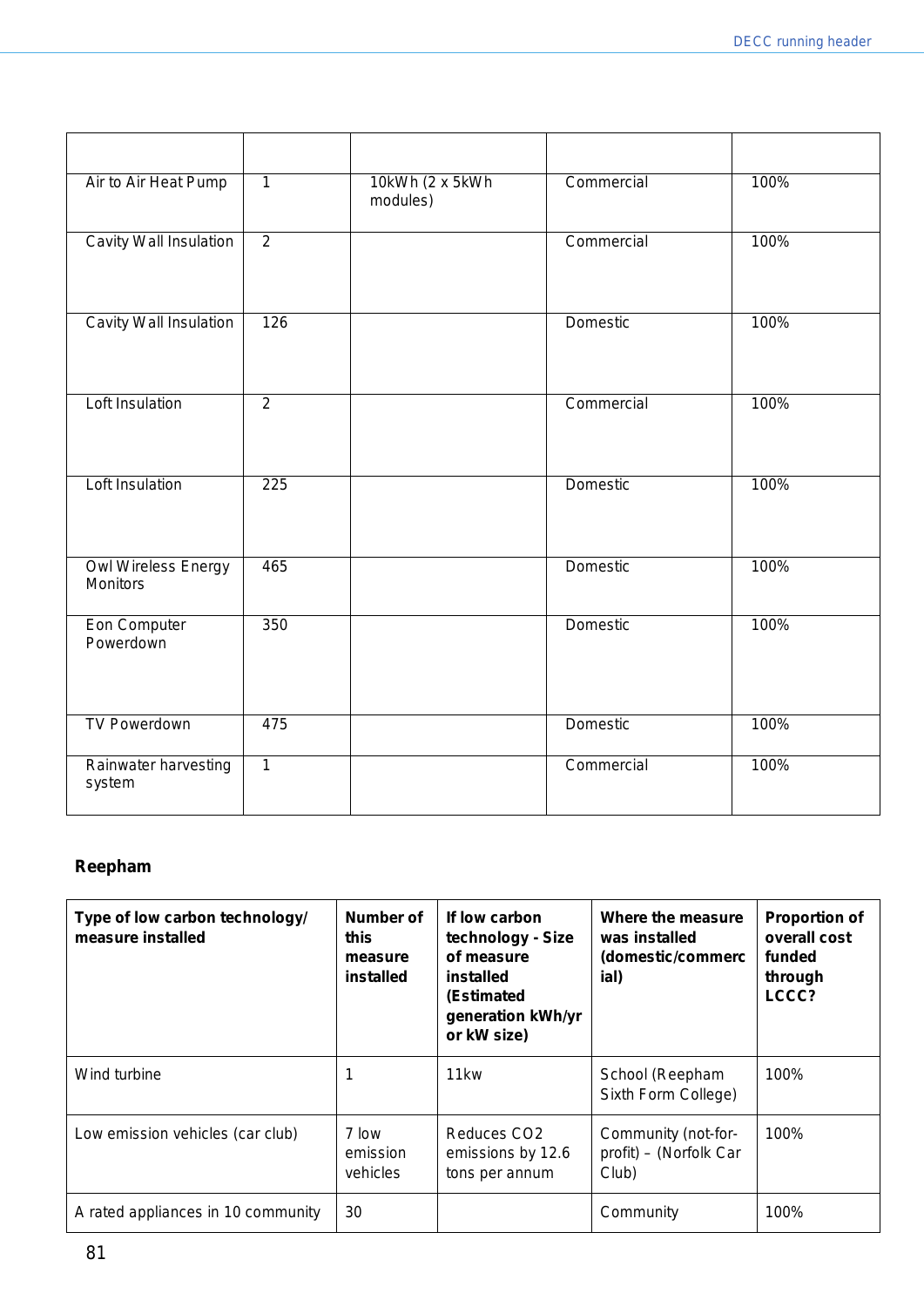| buildings                                                                                                                                                |                                                                                          |                                                                                          |                                                                               |      |
|----------------------------------------------------------------------------------------------------------------------------------------------------------|------------------------------------------------------------------------------------------|------------------------------------------------------------------------------------------|-------------------------------------------------------------------------------|------|
| Major refurbishment of 8 housing<br>trust bungalows, including air source<br>heat pumps, radiators, solar thermal<br>hot water and triple glazed windows | 8 misubishi<br>ashps, 8<br>solar<br>thermal hot<br>water, 40<br>triple glazed<br>windows | 8 Mitsubishi<br>domestic air source<br>heat pumps                                        | Domestic / Housing<br>association<br>(Reepham Housing<br>Association)         | 80%  |
| Low energy street lighting                                                                                                                               | 35 street<br>lights                                                                      | Reduces energy<br>use by 65%                                                             | Community (Town<br>Council)                                                   | 100% |
| Low energy lighting                                                                                                                                      | 20<br>properties                                                                         | Reduces energy<br>use by up to 90%                                                       | Commercial<br>(Chamber of<br>Commerce)                                        | 100% |
| Ground source heat pump and low<br>temperature warm air radiators                                                                                        | 4 x 25 meter<br>horizontal<br>collector                                                  | Dimplex SI 24 TE<br>ground source heat<br>pump                                           | Community centre /<br>nursery school<br>(Stimpsons Piece)                     | 100% |
| Energy efficient radiators and<br>lighting                                                                                                               | 40 units                                                                                 | Reduces electricity<br>use by 30% for<br>heating and 50%<br>for lighting                 | Community centre /<br>library (Bircham<br>Centre)                             | 100% |
| Refurbishment including new<br>boilers, solar thermal hot water and<br>improved thermal performance of<br>buildings                                      | 3 new<br>boilers<br>Solar<br>thermal hot<br>water<br>Improved<br>insulation              |                                                                                          | Community /<br>childrens centre<br>(Whitwell Hall)                            | 100% |
| Ground source heat pump linked to<br>underfloor heating                                                                                                  | 3x<br>120metre<br>bore holes                                                             | 14.5 kw<br>Dimplex SI 50 TE                                                              | <b>St Michaels</b><br>community centre                                        | 100% |
| Solar PV                                                                                                                                                 |                                                                                          | 24.53 kw                                                                                 | Reepham High<br>School and Sixth<br>Form College                              | 100% |
| Allotment sites                                                                                                                                          | 2 sites $/ 6$<br>acres                                                                   |                                                                                          | Community<br>(Reepham Town<br>Council & Reepham<br>Allotments<br>Association) | 100% |
| Electric minibus                                                                                                                                         | $1 \times 15$ seat<br>extended<br>range fast<br>charge<br>minibus<br>(first in UK)       | Zero emission at<br>tailpipe<br>Zero emission<br>whole operation as<br>power provided by | Community (to meet<br>the needs of local<br>schools and<br>community groups)  | 100% |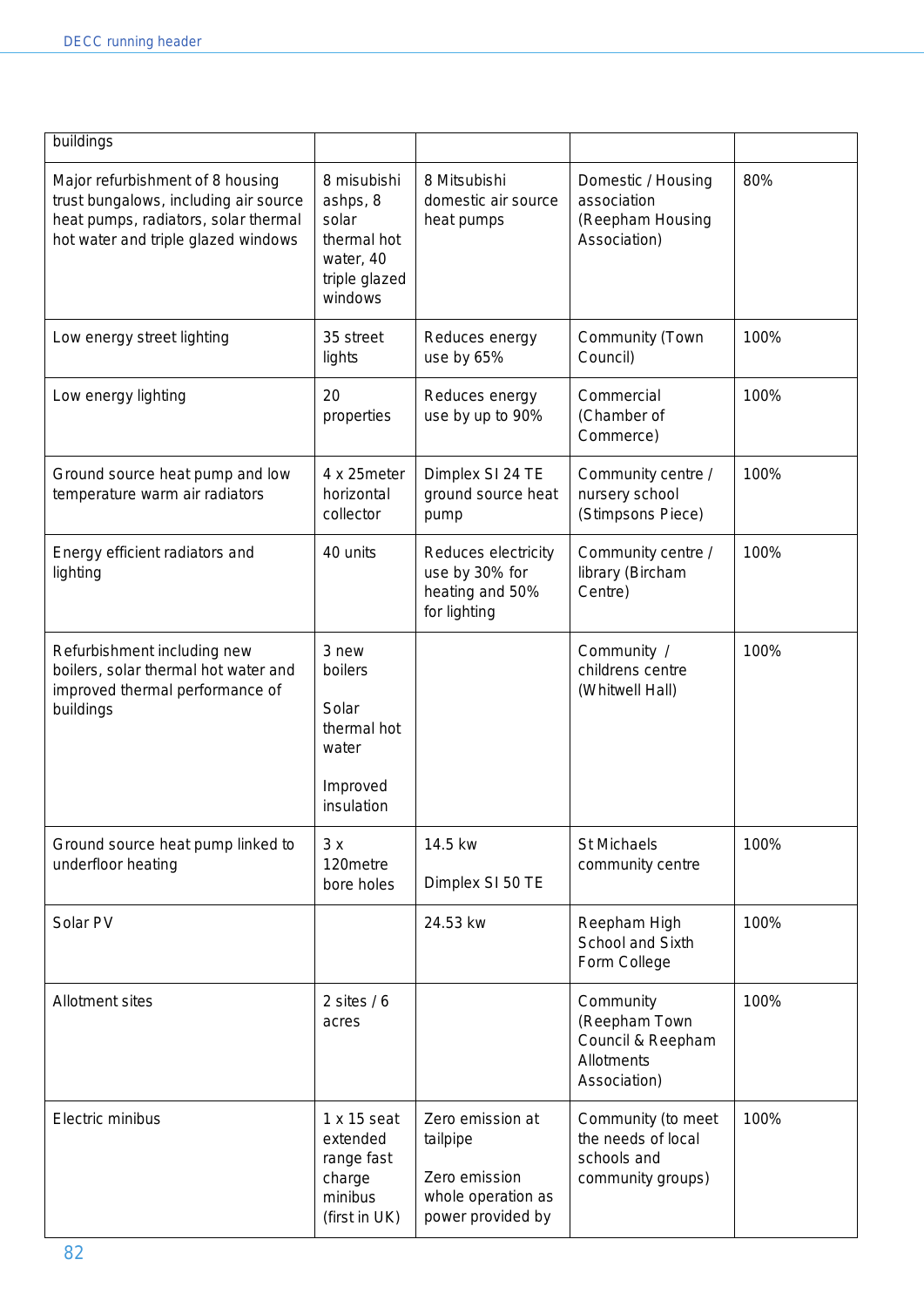|                                                                                                                                          |                                                                                                | on site wind turbine<br>and solar pv<br>installations |                                                           |      |
|------------------------------------------------------------------------------------------------------------------------------------------|------------------------------------------------------------------------------------------------|-------------------------------------------------------|-----------------------------------------------------------|------|
| Energy efficient boiler                                                                                                                  | 1                                                                                              |                                                       | St Mary's Church                                          | 100% |
| Solar PV                                                                                                                                 | 24 panels                                                                                      | 4.4kw                                                 | Community centre /<br>nursery school<br>(Stimpsons Piece) | 100% |
| Reepham town hall - secondary<br>glazing,                                                                                                | Whole<br>building                                                                              |                                                       | Community building                                        | 100% |
| Reepham town hall - new boiler                                                                                                           | 1                                                                                              |                                                       | Community building                                        | 100% |
| Reepham town hall - cavity wall<br>insulation                                                                                            | 1                                                                                              |                                                       | Community building                                        | 100% |
| Whitwell & Reepham station - new<br>biomass boiler & refurbishment of<br>station house and engine shed to<br>improve thermal performance | <b>Biomass</b><br>boiler<br>Improve<br>thermal<br>performanc<br>e of two<br>large<br>buildings | 80 kw biomass<br>boiler                               | Community / Charity                                       | 100% |
| Double glaze all windows                                                                                                                 | Whole<br>school                                                                                |                                                       | <b>Primary School</b>                                     | 100% |
| Lag all pipes                                                                                                                            | Whole<br>School                                                                                |                                                       | <b>Primary School</b>                                     | 100% |
| Improve thermal performance of<br>building - secondary glazing                                                                           | 3                                                                                              |                                                       | Community (Bircham<br>centre)                             | 100% |

## **Sustainable Blacon**

| Type of low carbon technology/<br>measure installed | Number of<br>this<br>measure<br>installed | If low carbon<br>technology - Size<br>of measure<br>installed<br>(Estimated<br>generation kWh/yr<br>or kW size) | Where the measure<br>was installed<br>(domestic/commerc<br>ial) | <b>Proportion of</b><br>overall cost<br>funded<br>through<br>LCCC? |
|-----------------------------------------------------|-------------------------------------------|-----------------------------------------------------------------------------------------------------------------|-----------------------------------------------------------------|--------------------------------------------------------------------|
| Loft insulation                                     | 26                                        |                                                                                                                 | Domestic                                                        | 100%                                                               |
| Energy efficient external door and<br>frame         | 3                                         |                                                                                                                 | Domestic                                                        | 100%                                                               |
| Cavity wall Insulation                              | 6                                         |                                                                                                                 | Domestic                                                        | 100%                                                               |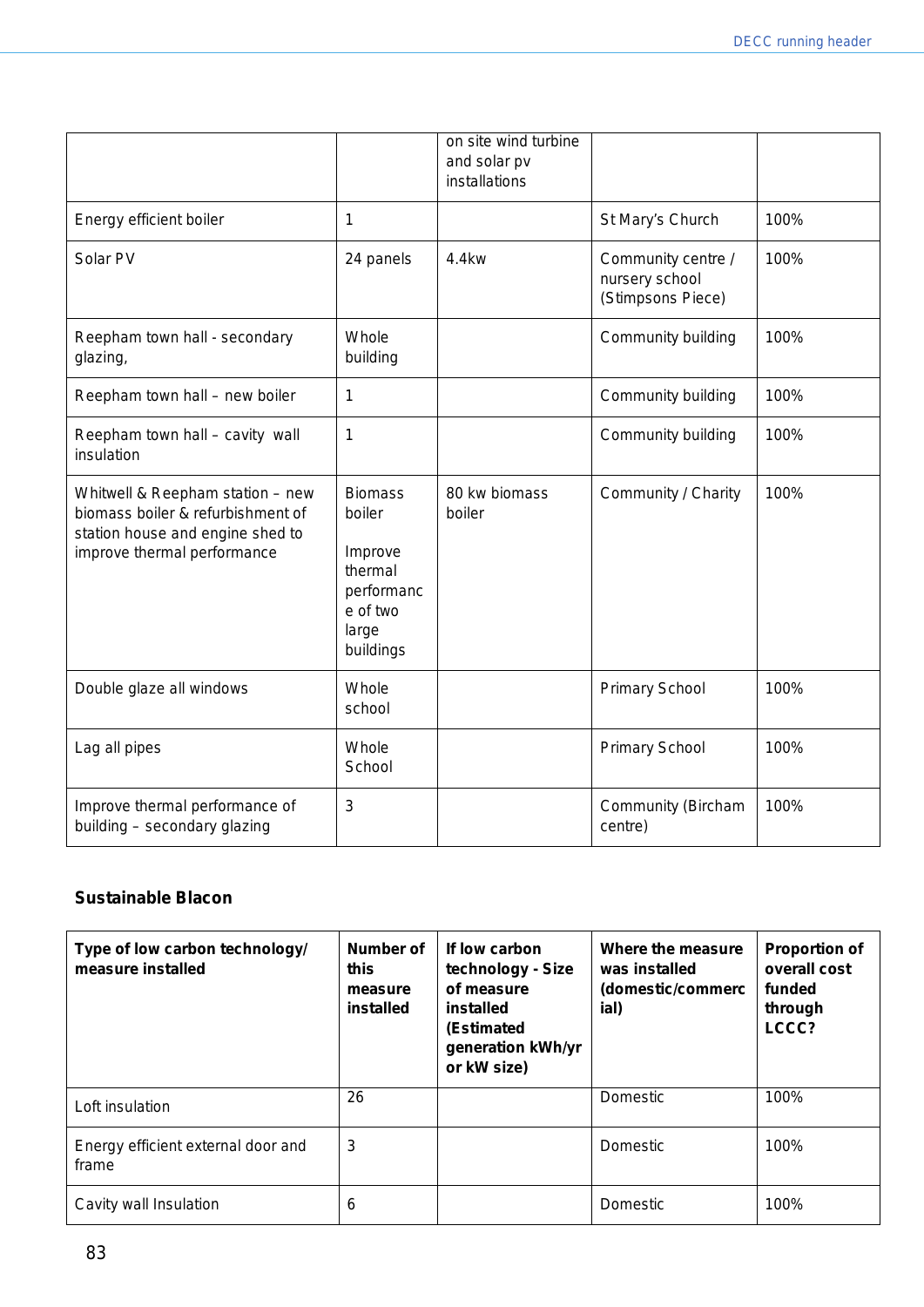| Internal wall insulation                                                                                           | 5              | Domestic | 100% |
|--------------------------------------------------------------------------------------------------------------------|----------------|----------|------|
| Draft proofing                                                                                                     | 14             | Domestic | 100% |
| Double glazing                                                                                                     | 3              | Domestic | 100% |
| Radiator panels                                                                                                    | 105            | Domestic | 100% |
| <b>TRVs</b>                                                                                                        | 78             | Domestic | 100% |
| Cycling and pipe insulation                                                                                        | 3              | Domestic | 100% |
| Replacement of an average boiler<br>with a new SEDBUK A-rated<br>condensing boiler (gas)                           | 5              | Domestic | 100% |
| Replacement of an average boiler<br>with a new SEDBUK A-rated<br>condensing boiler (gas) + full control<br>package | $\overline{2}$ | Domestic | 100% |
| Replacement of 2 old storage<br>heaters with modern A-rated storage<br>heaters                                     | 1              | Domestic | 100% |
| <b>Install Real Time Devices</b>                                                                                   | 21             | Domestic | 100% |
| <b>Install Energy Management Systems</b>                                                                           | 9              | Domestic | 100% |
| Install powerdown plugs                                                                                            | $\overline{2}$ | Domestic | 100% |
| A+ or A++ rated refrigerator                                                                                       | 11             | Domestic | 100% |
| A+ or A++ rated washing machine                                                                                    | 12             | Domestic | 66%  |
| A+ or A++ rated washer-dryer                                                                                       | 10             | Domestic | 100% |
| A rated cooker                                                                                                     | $\mathbf 5$    | Domestic | 100% |
| A+ rated dishwasher                                                                                                | 1              | Domestic | 100% |
| Replace some traditional light bulbs<br>with compact fluorescent light bulb<br>(CFL)                               | 47             | Domestic | 100% |
| Replace all traditional light bulbs with<br>compact fluorescent light bulbs<br>(CFL)                               | 3              | Domestic | 100% |
| Replace 6 existing halogen<br>spotlights with 6 LEDs                                                               | 14             | Domestic | 100% |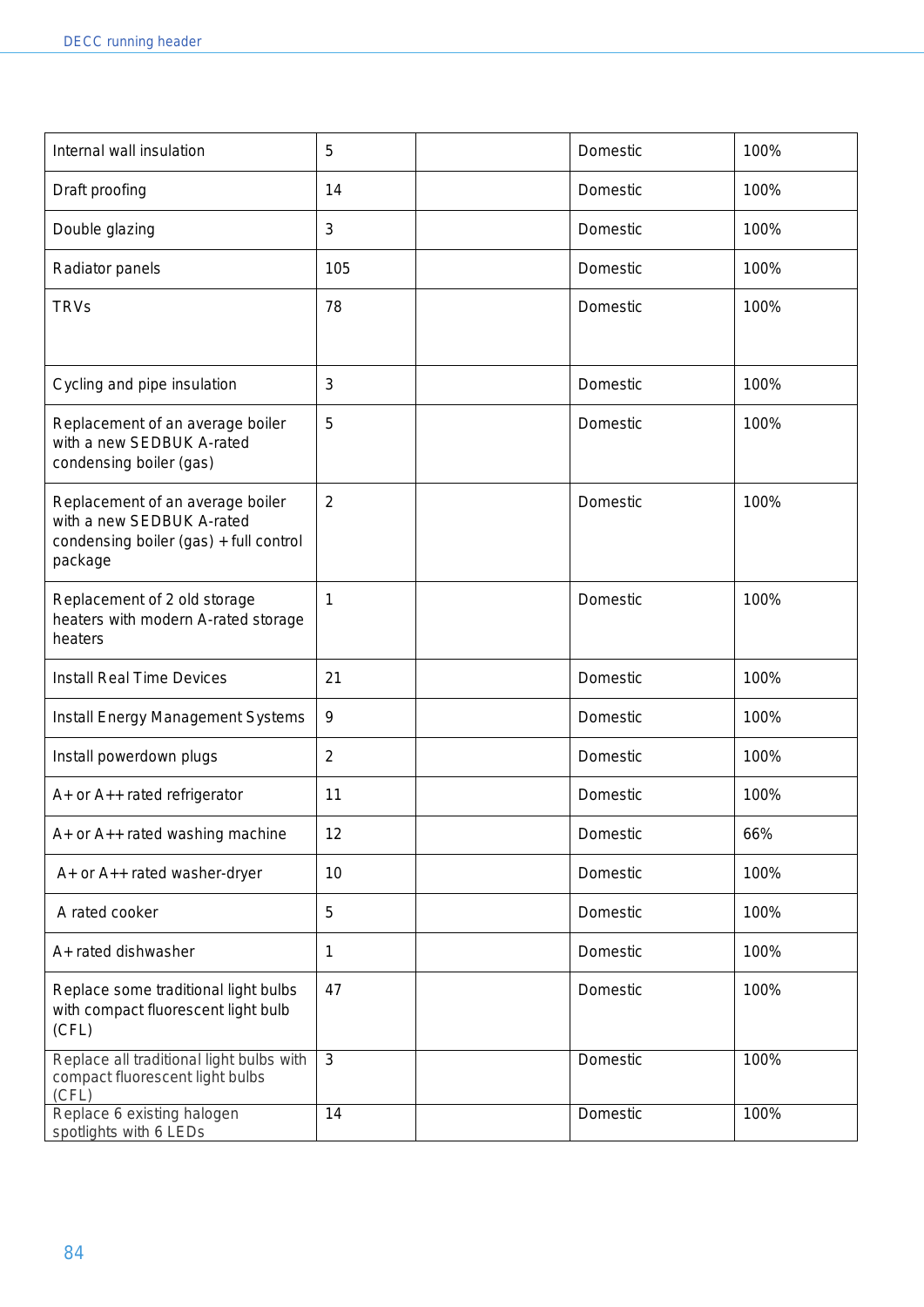#### **Totnes Transition Town**

| Type of low<br>carbon<br>technology/<br>measure installed | Number of<br>this<br>measure<br>installed | If low carbon<br>technology - Size of<br>measure installed<br>(Estimated generation<br>kWh/yr or kW size) | Where the measure<br>was installed<br>(domestic/commerci<br>al) | <b>Proportion of</b><br>overall cost<br>funded through<br>LCCC? |
|-----------------------------------------------------------|-------------------------------------------|-----------------------------------------------------------------------------------------------------------|-----------------------------------------------------------------|-----------------------------------------------------------------|
| PV systems                                                | 141                                       | 163,701KWh/yr                                                                                             | Domestic                                                        | 44%                                                             |
| <b>PV Systems</b>                                         |                                           | 14KWp                                                                                                     | <b>Community Building</b>                                       | 83%                                                             |

# **Whitehill-Bordon EcoTown**

| Type of low<br>carbon<br>technology/<br>measure installed | Number of<br>this<br>measure<br>installed | If low carbon<br>technology - Size of<br>measure installed<br>(Estimated generation<br>kWh/yr or kW size)                        | Where the measure<br>was installed<br>(domestic/commerci<br>al) | <b>Proportion of</b><br>overall cost<br>funded through<br>LCCC? |
|-----------------------------------------------------------|-------------------------------------------|----------------------------------------------------------------------------------------------------------------------------------|-----------------------------------------------------------------|-----------------------------------------------------------------|
| Photovoltaic panel                                        | 20                                        | A range of sizes including<br>1.1 kWp and 3.96kWp<br>depending on whether<br>any other measures were<br>installed using the loan | Domestic                                                        | 60%                                                             |
| <b>Boiler</b>                                             | 14                                        | 90-93% efficiency                                                                                                                | Domestic                                                        | 17%                                                             |
| Double glazing                                            | 11                                        |                                                                                                                                  | Domestic                                                        | 19.5%                                                           |
| Wood burner                                               | 2                                         |                                                                                                                                  | Domestic                                                        | 1.5%                                                            |
| Gas connection                                            | $\overline{2}$                            |                                                                                                                                  | Domestic                                                        | 1%                                                              |
| Energy efficient<br>fridge and cooker                     | 1 of each                                 | A rated                                                                                                                          | Domestic                                                        | 0.5%                                                            |
| Radiator                                                  | 1                                         |                                                                                                                                  | Domestic                                                        | 0.5%                                                            |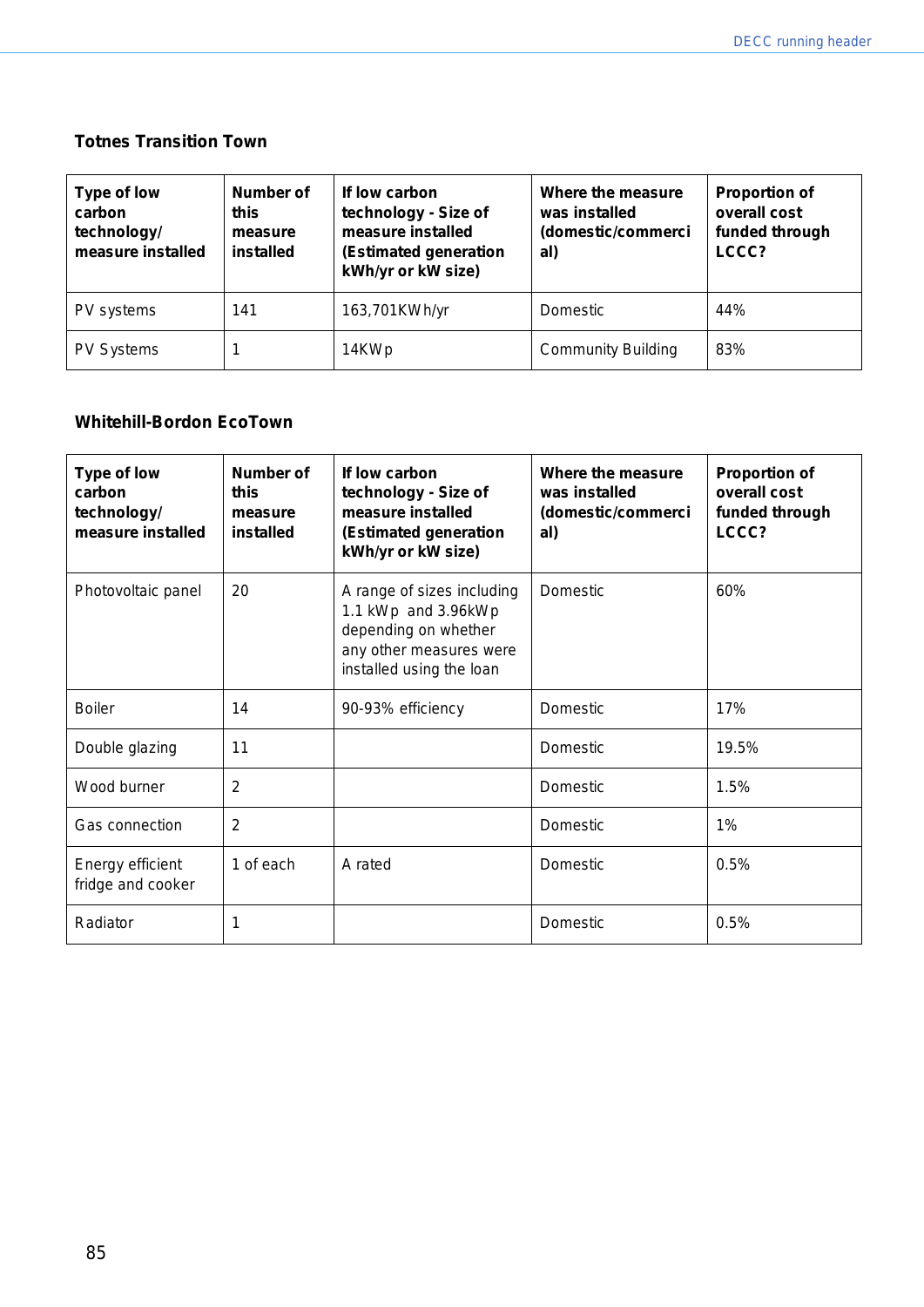#### **WALES**

### **Awel Aman Tawe**

| Type of low carbon<br>technology/<br>measure installed | Number of<br>this<br>measure<br>installed | If low carbon technology<br>- Size of measure<br>installed (Estimated<br>generation kWh/yr or kW<br>size) | Where the measure<br>was installed<br>(domestic/commercial) | <b>Proportion of</b><br>overall cost<br>funded through<br>LCCC?     |
|--------------------------------------------------------|-------------------------------------------|-----------------------------------------------------------------------------------------------------------|-------------------------------------------------------------|---------------------------------------------------------------------|
| Plans to install 2 x<br>2MW wind turbine               | 2                                         | 12,000 Mwh/yr (P90<br>figure)                                                                             | Commercial                                                  | 5% - bank offer<br>letter received from<br>Coop for most of<br>rest |

# **Cwmclydach Community**

| Type of low carbon<br>technology/<br>measure installed | <b>Number of</b><br>this<br>measure<br>installed | If low carbon technology<br>- Size of measure<br>installed (Estimated<br>generation kWh/yr or kW<br>size) | Where the measure<br>was installed<br>(domestic/commercial) | <b>Proportion of</b><br>overall cost<br>funded through<br>LCCC? |
|--------------------------------------------------------|--------------------------------------------------|-----------------------------------------------------------------------------------------------------------|-------------------------------------------------------------|-----------------------------------------------------------------|
| Micro Hydro Turbine                                    |                                                  | 55 KWh                                                                                                    | <b>Community Initiative</b>                                 | 100%                                                            |

## **Lammas Community**

| Type of low<br>carbon<br>technology/<br>measure installed | Number of<br>this<br>measure<br>installed | If low carbon<br>technology - Size of<br>measure installed<br>(Estimated generation<br>kWh/yr or kW size) | Where the measure<br>was installed<br>(domestic/commerci<br>al) | <b>Proportion of</b><br>overall cost<br>funded through<br>LCCC? |
|-----------------------------------------------------------|-------------------------------------------|-----------------------------------------------------------------------------------------------------------|-----------------------------------------------------------------|-----------------------------------------------------------------|
| Community hub<br>building                                 |                                           | Not yet known                                                                                             | <b>Community Building</b>                                       | 100%                                                            |

#### **NORTHERN IRELAND**

#### **Glencraig Camphill Community**

| Type of low<br>carbon<br>technology/<br>measure installed | Number of<br>this<br>measure<br>installed | If low carbon<br>technology - Size of<br>measure installed<br>(Estimated generation<br>kWh/yr or kW size) | Where the measure<br>was installed<br>(domestic/commerci<br>al) | <b>Proportion of</b><br>overall cost<br>funded through<br>LCCC? |
|-----------------------------------------------------------|-------------------------------------------|-----------------------------------------------------------------------------------------------------------|-----------------------------------------------------------------|-----------------------------------------------------------------|
| Wood biomass<br>boiler                                    |                                           | 1.2 MW output. Actual<br>production 20 <sup>th</sup> May 2011                                             | Domestic                                                        | 67%                                                             |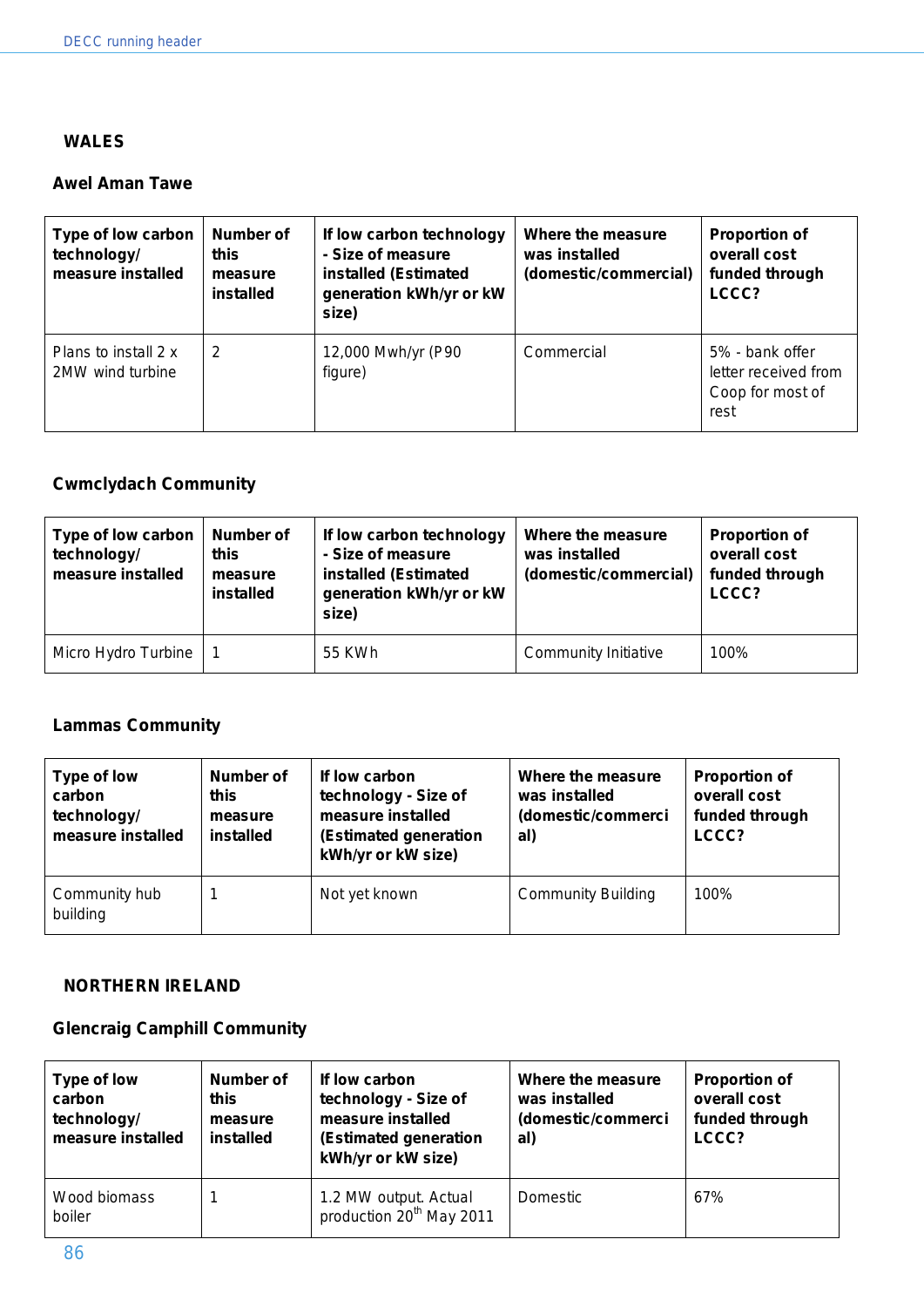|                           |                             | till 30 <sup>th</sup> November<br>1036 MW/h   |          |     |
|---------------------------|-----------------------------|-----------------------------------------------|----------|-----|
| District heating<br>pipes | $3200 \text{ m}$            | N/A                                           | Domestic | 67% |
| Heat transfer<br>stations | 18 units for<br>23 entities | Annual heat demand<br>approx. 2000,000 kWh/yr | Domestic | 67% |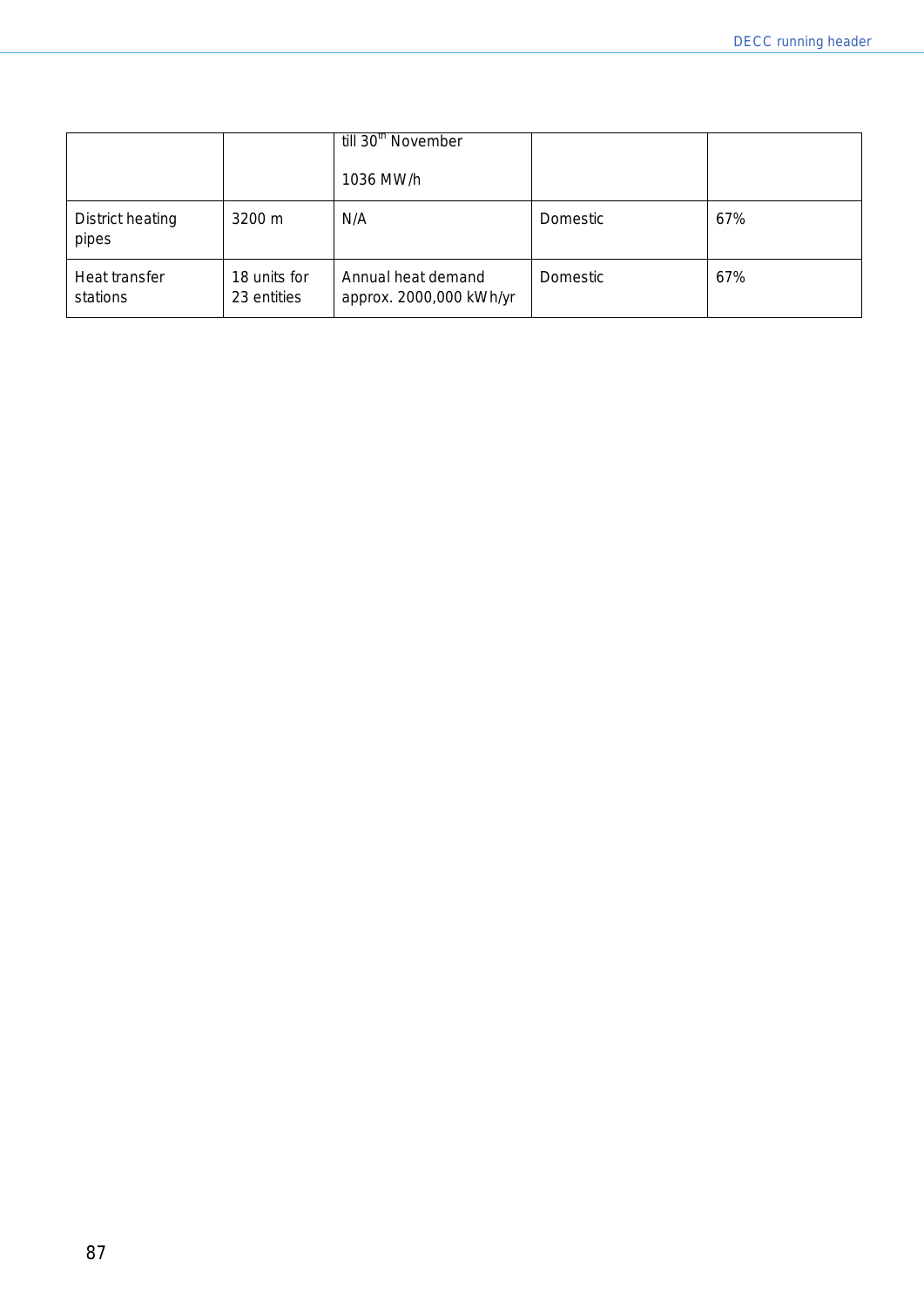# **Appendix 3 Engagement activities to encourage behaviour change**

The tables below show the details of the engagement activities to encourage behaviour change undertaken by the projects, taken from their completed audit tools.

#### **ENGLAND**

#### **Ashton Hayes Parish Council**

| Type of engagement activity to<br>encourage behaviour change     | <b>Details of activity</b>                                                                                                                                                                                                                                                                                                                                                                                                                                                                              | Who organised the activity                                |
|------------------------------------------------------------------|---------------------------------------------------------------------------------------------------------------------------------------------------------------------------------------------------------------------------------------------------------------------------------------------------------------------------------------------------------------------------------------------------------------------------------------------------------------------------------------------------------|-----------------------------------------------------------|
| Carbon footprint survey                                          | House to house survey by student<br>group in May 2010. 116 households<br>responded                                                                                                                                                                                                                                                                                                                                                                                                                      | University of Chester                                     |
| Introductory LCCC meeting 7<br>October 2007                      | Meeting held in village school to<br>introduce the LCCC project and to<br>gather views about the proposed<br>work. 40 residents attended.                                                                                                                                                                                                                                                                                                                                                               | <b>GCN Group</b>                                          |
| Student work in village, May/June<br>2011                        | LCCC evaluation, Appliances<br>survey, Electric car information and<br>promotion of online carbon footprint<br>tool.                                                                                                                                                                                                                                                                                                                                                                                    | University of Chester/GCN Group                           |
| Sports Pavilion opening and launch<br>of community electric car. | Formal opening of low carbon<br>sports pavilion (by Deputy<br>Lieutenant of Cheshire), formal<br>opening of play area (Mayor of<br>Chester), launch of 'Letter from the<br>Future' film and launch of<br>community electric car took place<br>as a 'mini festival' on Sunday 3 <sup>rd</sup><br>July, 2011. It involved AHGCN,<br>AHSRA, Primary school, Village<br>dance class, Community shop,<br>University of Chester, EA<br>Technology, Fordingbridge,<br>Scottish Power Energy Networks,<br>CWaC. | GCN Group, AH Sports and<br><b>Recreation Association</b> |
| Letters from the Future film                                     | Film                                                                                                                                                                                                                                                                                                                                                                                                                                                                                                    | Kate Harrison/Beth Barlow and<br>children of Ashton Hayes |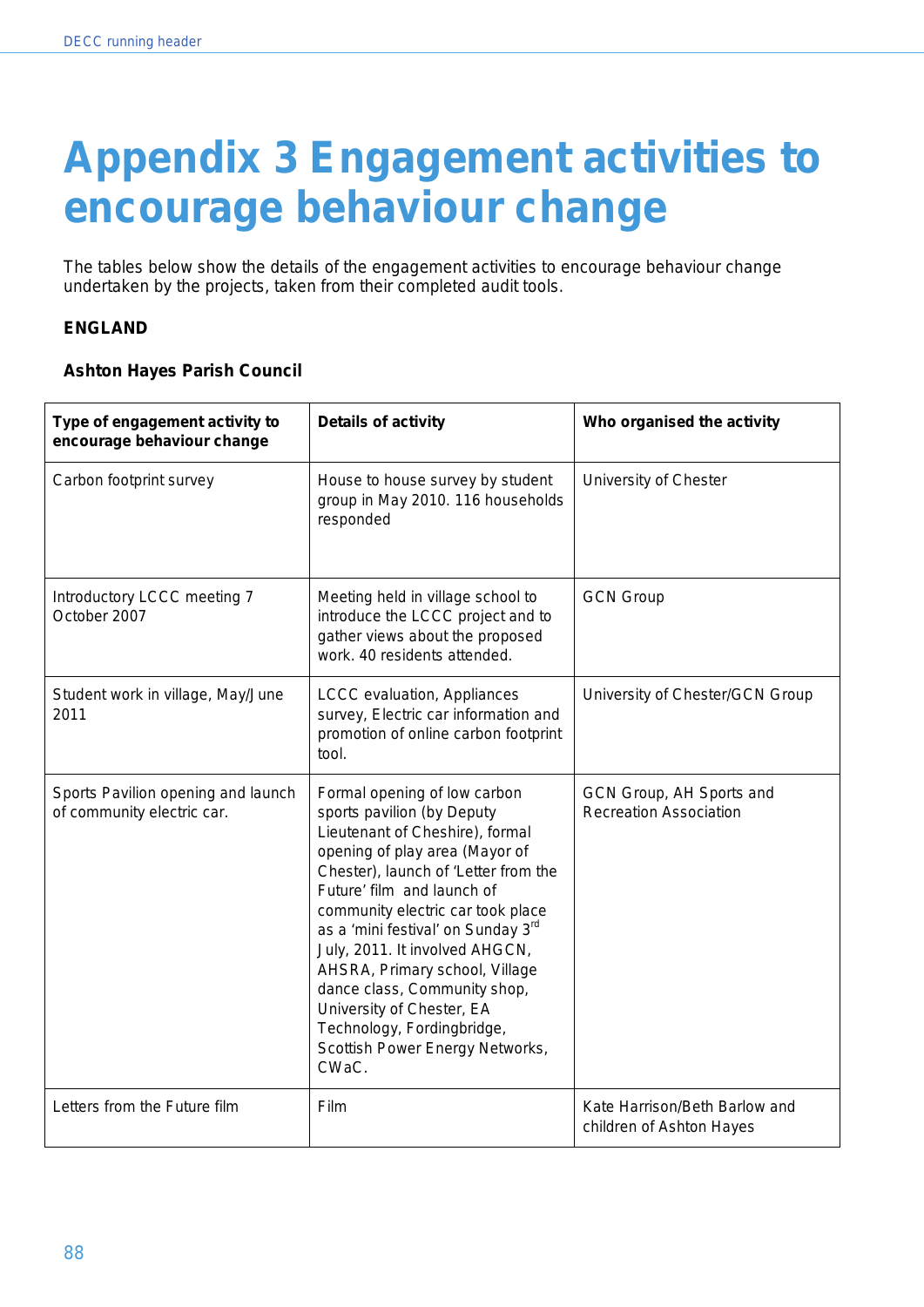## **Chale Green Community Project**

| Type of engagement activity to<br>encourage behaviour change | <b>Details of activity</b>                                                                                                                                                                 | Who organised the activity                     |
|--------------------------------------------------------------|--------------------------------------------------------------------------------------------------------------------------------------------------------------------------------------------|------------------------------------------------|
| Training - Introduction to Renewable<br>Technologies         | <b>BPEC Introduction to Renewable</b><br>Energy, CSCS Training, First Aid,<br>Eaga: Introduction to Solar PV, Air<br>Source Heat Pumps, Surveying and<br>Information gathering, Installing | David Green/IW College                         |
| Training - Domestic Energy<br>Assessor                       | Level 3 Diploma in Domestic Energy<br>Assessment including EPC training                                                                                                                    | Vince Wedlock-Ward, SHG                        |
| <b>Energy Saving Home Visits</b>                             | Initial visits to home where<br>renewables are being installed and<br>elsewhere in village of Chale to give<br>energy and water saving advice $-70$<br>visits were carried out             | Ray Harrington-Vail, Footprint<br>Trust        |
| <b>Chale Community Contacts</b>                              | A number of people in the village<br>volunteered to be contacts for the<br>project                                                                                                         | Ray Harrington-Vail, Footprint<br><b>Trust</b> |
| Chale Junior Gardeners Club (award<br>winning)/orchard       | A number of raised beds were built<br>to encourage children to learn about<br>growing their own and healthy,<br>organic eating.                                                            | Peter Atkinson, Lorraine Cave                  |
|                                                              | Awards:                                                                                                                                                                                    |                                                |
|                                                              | Unlocking the Potential of People<br>Awards 2011 (Peter Atkinson) runner<br>$up$ – Environment)                                                                                            |                                                |
|                                                              | Community Action Awards 2011 -<br>runner up                                                                                                                                                |                                                |
|                                                              | Best Kept Village 2011 - special<br>award                                                                                                                                                  |                                                |
|                                                              | Chale Horticultural Society - award                                                                                                                                                        |                                                |
|                                                              | Chale Autumn Show $-1^{st}$ , $2^{nd}$ , $3^{rd}$<br><b>Heaviest Pumpkin Competition</b>                                                                                                   |                                                |
|                                                              | A site for a community orchard is still<br>be sought but there are some<br>promising leads.                                                                                                |                                                |
| <b>Future Energy Event</b>                                   | An information event held in Chale<br>for members of the public wishing to<br>find out more about renewable<br>technologies from a wide range of<br>suppliers.                             | Malcolm Groves, Ray Harrington-<br>Vail        |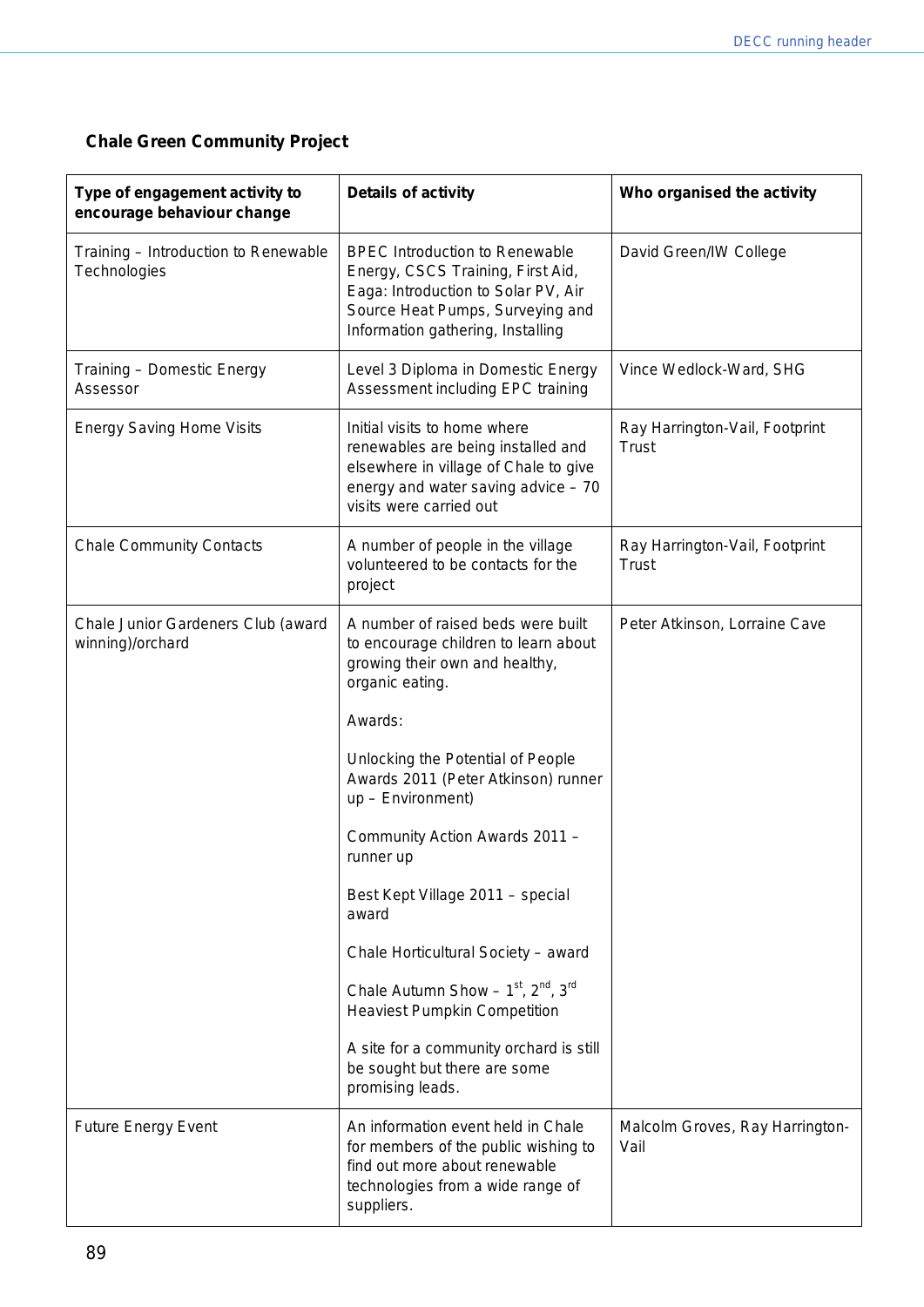| Discounted bus fare                            | The project negotiated a special<br>discount for Chale residents to<br>encourage bus use. Numbers using<br>the bus service from Chale have<br>doubled in 12 months. The £2 return<br>fare is still running.      | David Green/Malcolm<br>Groves/Southern Vectis   |
|------------------------------------------------|------------------------------------------------------------------------------------------------------------------------------------------------------------------------------------------------------------------|-------------------------------------------------|
| Supplementary bus service run by<br>volunteers | <b>Bus service</b>                                                                                                                                                                                               | Malcolm Groves/Southern Vectis                  |
| Community vision                               | Workshops have started and are<br>ongoing. Local people have had the<br>opportunity to feed into a future<br>vision of Chale.                                                                                    | Malcolm Groves/Katie Steiness                   |
| <b>Healthy Living workshops</b>                | Workshops focusing on healthy living<br>- planned for 2012                                                                                                                                                       | Peter Atkinson/Katie Steiness                   |
| <b>Chale Trails</b>                            | A circular walk celebrating the<br>heritage and biodiversity of Chale,<br>encouraging local people and visitors<br>to walk around the village and<br>increase awareness of flora and<br>fauna - planned for 2012 | Mike Howell, Tony Bryant, Dave<br><b>Badman</b> |

### **Exmoor National Park**

| Type of engagement activity to<br>encourage behaviour change | <b>Details of activity</b>                                                                                                                                                                                                                                                   | Who organised the activity                                                                                               |
|--------------------------------------------------------------|------------------------------------------------------------------------------------------------------------------------------------------------------------------------------------------------------------------------------------------------------------------------------|--------------------------------------------------------------------------------------------------------------------------|
| Meeting/workshop                                             | Carbon Neutral Exmoor stakeholders<br>meeting – to consider how key<br>stakeholders identified through<br>stakeholder analysis could contribute<br>towards delivery of LCCC                                                                                                  | (Exmoor National Park Authority)<br><b>ENPA</b>                                                                          |
| Events/media activity                                        | Dartmoor and Exmoor Low Carbon<br>Festival 2010 – several events<br>aimed at engaging residents and<br>businesses of Exmoor in relation to<br>low carbon living.                                                                                                             | ENPA organises some of the<br>events but encourages<br>communities and other<br>organisations to also organise<br>events |
| Events                                                       | "The learning power of play<br>(Roadwater)" Part of the Dartmoor<br>and Exmoor Low Carbon Festival -<br>organised by Roadwater Village Hall<br>Trust – one of the LCCC funded<br>communities. A family event<br>demonstrating aspects of low carbon<br>living in a 'fun' way | Roadwater Village Hall<br>Trust/Learning from the Land                                                                   |
| Event/training                                               | Renewable energy tour<br>demonstrating different renewable                                                                                                                                                                                                                   | <b>ENPA</b>                                                                                                              |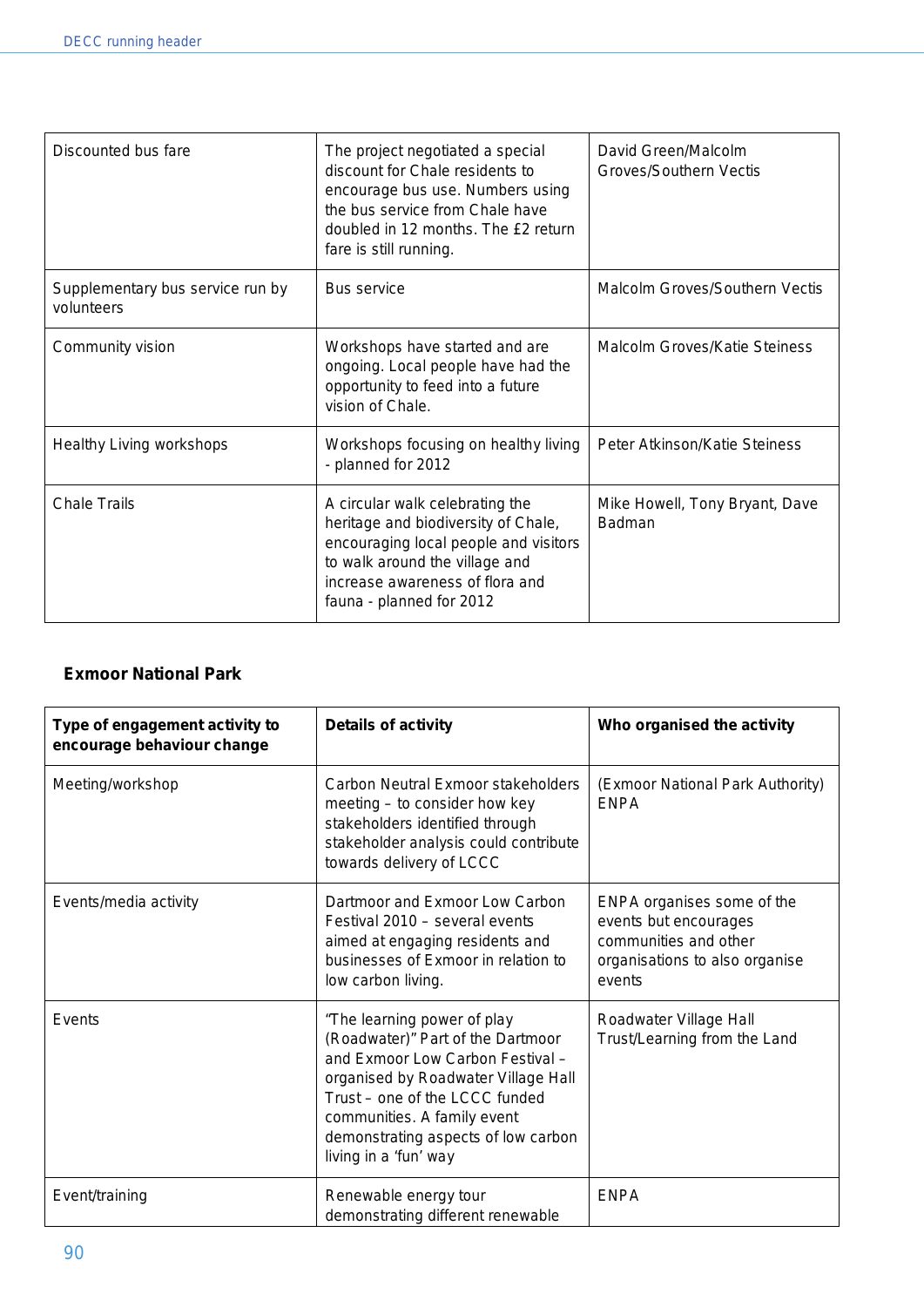|                                           | energy technologies across Exmoor<br>to interested members of the public                                                                                                                                                                                                                                                                                                                                                                                                                                                           |                              |
|-------------------------------------------|------------------------------------------------------------------------------------------------------------------------------------------------------------------------------------------------------------------------------------------------------------------------------------------------------------------------------------------------------------------------------------------------------------------------------------------------------------------------------------------------------------------------------------|------------------------------|
| Event                                     | Exmoor Food Fair 'local food<br>supermarket' - part of the annual<br>Exmoor Food Fair event which takes<br>place annually in Porlock. The 'local<br>food supermarket' was organised by<br>Porlock residents involved in the<br>LCCC to demonstrate the<br>comparison in food miles between<br>local food and food bought from the<br>supermarket                                                                                                                                                                                   | <b>Porlock Power members</b> |
| Event/press release                       | Carbon Neutral Exmoor celebration<br>event - a major event organised to<br>celebrate and raise awareness of the<br>successful installation of all Exmoor<br>projects funded through the LCCC.<br>Guest speaker was Dick Strawbridge<br>("Scrapheap Challenge", "It's not<br>easy being green", "Celebrity<br>Masterchef"). Capacity audience in<br>Moorland Hall (recipient of LCCC<br>funding). Event was followed by<br>buffet and evening of socialising in<br>the Rest and Be Thankful Inn which<br>also received LCCC funding | <b>ENPA</b>                  |
| Newspaper article                         | Double-page spread in 'Park Life' the<br>National Park Authority's newspaper<br>sent to every household in Exmoor                                                                                                                                                                                                                                                                                                                                                                                                                  | <b>ENPA</b>                  |
| Case studies                              | Development and publication on<br>ENPA website of comprehensive<br>case studies for all LCCC funded<br>projects                                                                                                                                                                                                                                                                                                                                                                                                                    | <b>ENPA</b>                  |
| Event/press release                       | Roadwater Village hall launch event<br>celebrating and raising awareness of<br>completion of LCCC funded work<br>attended by more than 100 people<br>on a Saturday morning                                                                                                                                                                                                                                                                                                                                                         | Roadwater Village Hall Trust |
| Event/press release                       | Porlock launch event celebrating and<br>raising awareness of completion of<br><b>LCCC funded work</b>                                                                                                                                                                                                                                                                                                                                                                                                                              | <b>Porlock Power</b>         |
| Event/press release                       | Parracombe launch event<br>celebrating and raising awareness of<br>completion of LCCC funded work                                                                                                                                                                                                                                                                                                                                                                                                                                  | <b>Sustain Parracombe</b>    |
| Event / volunteering day/press<br>release | Event to celebrate and raise<br>awareness of LCCC work funded at<br>Dunster FC and cricket club.<br>Volunteers also helped to clear                                                                                                                                                                                                                                                                                                                                                                                                | <b>Dunster FC</b>            |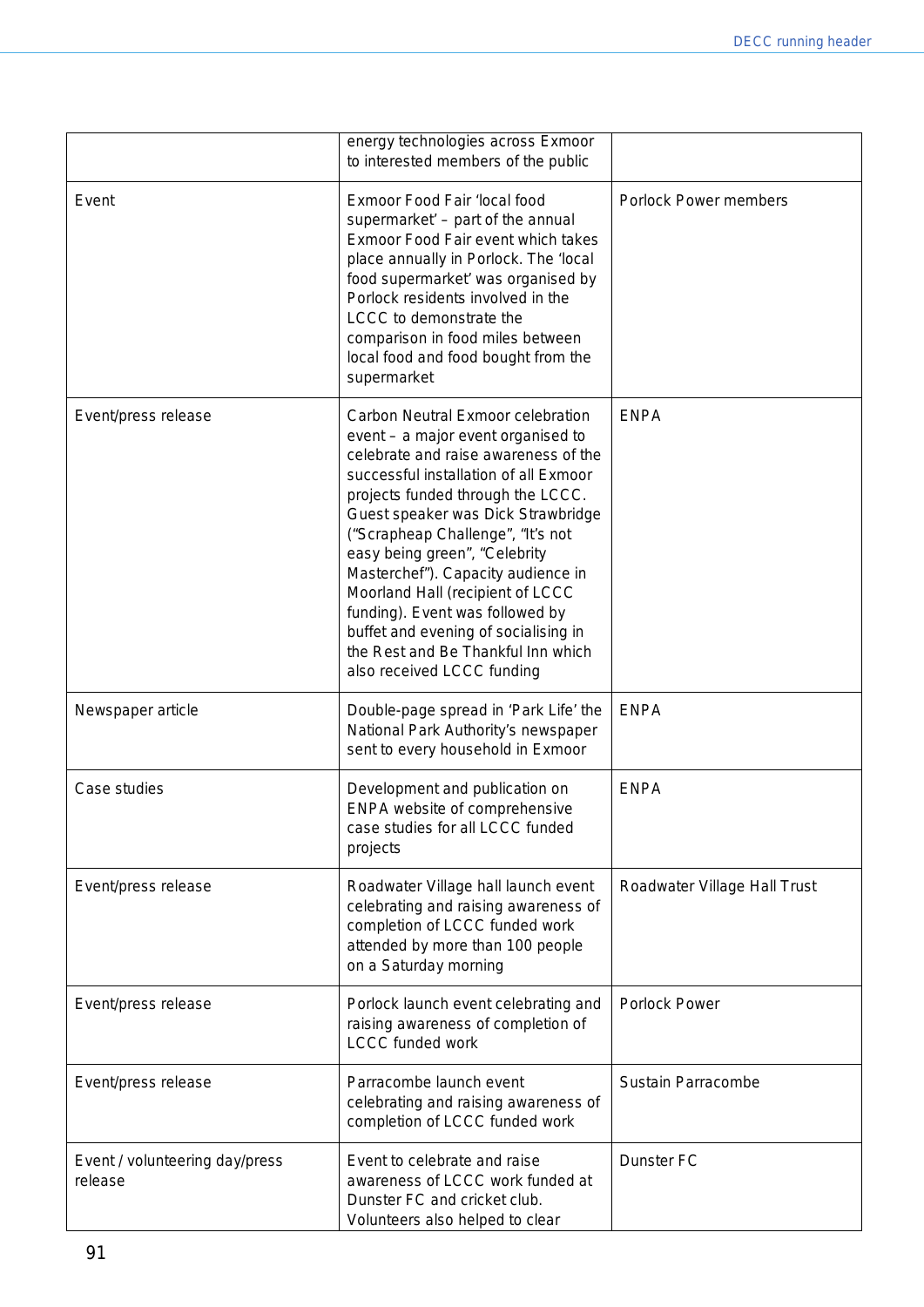|                      | vegetation and tidy up ground in<br>preparation for the start of the cricket<br>season                                                                                                                                                       |                                             |
|----------------------|----------------------------------------------------------------------------------------------------------------------------------------------------------------------------------------------------------------------------------------------|---------------------------------------------|
| Event/press release  | Wootton Courtenay launch event<br>celebrating and raising awareness of<br>completion of LCCC funded work                                                                                                                                     | Wootton Courtenay Village Hall<br>Committee |
| Magazine article     | Article in 'Exmoor Review' - the<br>annual magazine of the Exmoor<br>Society                                                                                                                                                                 | <b>Exmoor Society</b>                       |
| Training             | Energy efficiency and renewable<br>energy training provided by<br>community-based organisation to<br>volunteers from communities where<br>measures funded through the LCCC.<br>Included guidance on how to<br>undertake 'home energy checks' | Forum 21/ENPA                               |
| Workshop             | Interim review and evaluation<br>workshop for LCCC project                                                                                                                                                                                   | Dialogue by Design/ENPA                     |
| Event/press releases | Dartmoor and Exmoor Low Carbon<br>Festival 2011                                                                                                                                                                                              | <b>ENPA and communities</b>                 |
| Event                | Renewable energy event for tourism<br>businesses using LCCC funded<br>project to demonstrate technologies                                                                                                                                    | <b>ENPA</b>                                 |
| Event                | Community renewable energy event<br>held at venue where LCCC project<br>funded                                                                                                                                                               | <b>ENPA</b>                                 |
| Event                | Renewable energy demonstration<br>during Exmoor Food Festival 2011                                                                                                                                                                           | <b>Porlock Power</b>                        |

# **Haringey Council**

| Type of engagement activity to<br>encourage behaviour change | <b>Details of activity</b>                                                                                                                                                      | Who organised the activity                                                                                                     |
|--------------------------------------------------------------|---------------------------------------------------------------------------------------------------------------------------------------------------------------------------------|--------------------------------------------------------------------------------------------------------------------------------|
| <b>Business Energy Audits</b>                                | 22 completed, 11 further expressions of<br>interest                                                                                                                             | Haringey Council working with<br>Middlesex University, Global Action<br>Plan (GAP) and London<br>Sustainability Exchange (LSx) |
| Home Energy Visits                                           | 404 carried out to date to establish<br>resident suitability for small and large<br>energy saving measures (as listed in<br>table above) and provide behaviour<br>change advice | Carried out by Climate Energy                                                                                                  |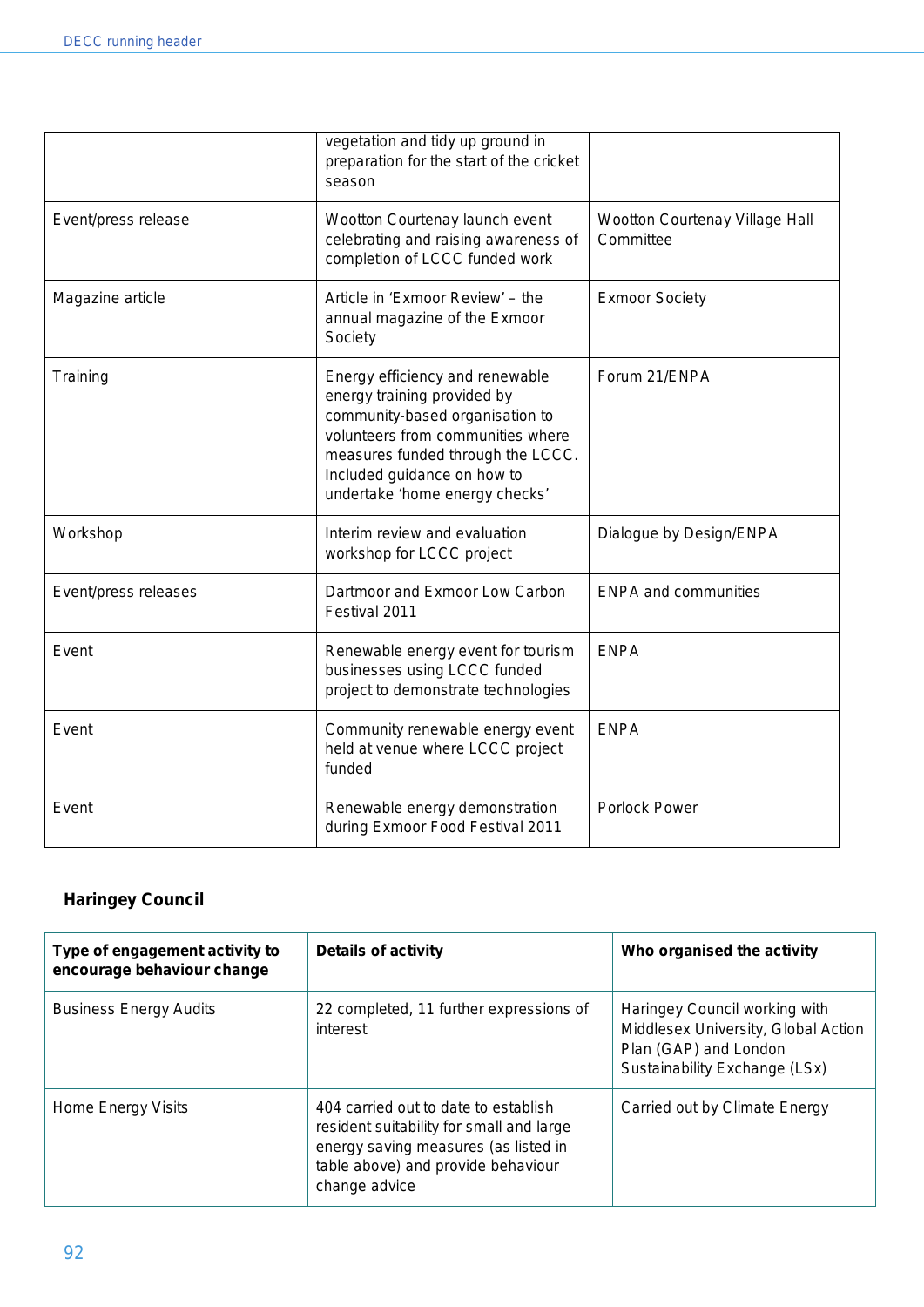| Door Step conversations                        | 452 to date carried out by team of local<br>volunteers to promote Green Home<br>makeover scheme                                                                                                                                                                                                                                                                                                                                                                                                                                                                                            | Carried out by Climate Energy and<br>local community volunteers acting<br>as street representatives         |
|------------------------------------------------|--------------------------------------------------------------------------------------------------------------------------------------------------------------------------------------------------------------------------------------------------------------------------------------------------------------------------------------------------------------------------------------------------------------------------------------------------------------------------------------------------------------------------------------------------------------------------------------------|-------------------------------------------------------------------------------------------------------------|
| LSx supported engagement events                | 5 carried out to date including business<br>workshops and information sessions for<br>residents. 5-30 in attendance at each<br>event                                                                                                                                                                                                                                                                                                                                                                                                                                                       | Carried out by LSx                                                                                          |
| Business awards ceremony                       | 30 local businesses in attendance all<br>having had received environmental audits<br>(some outside the Zone), 3 received gold<br>awards for outstanding achievement -<br>cutting their energy use by as much as<br>30%.                                                                                                                                                                                                                                                                                                                                                                    | Global Action Plan supported event<br>in addition to LSx and Haringey<br>Council                            |
| <b>Community Events</b>                        | Themed events and workshop on:<br>Low Carbon Transport, people to<br>try out electric bicycles plus<br>information on car clubs, cycle<br>training etc (30 people)<br>Solar PV information session,<br>explanation of FIT and offers<br>available (20 people)<br>Compost give away (500 people)<br>Low Carbon Loan launch event,<br>Council providing low interest<br>loans (2.5%) on a Pay As You<br>Save basis to residents plus a<br>free detailed Home Energy<br>Retrofit Plan (40)<br>LED/Halogen lightbulb exchange<br>event and demonstration of low<br>energy lighting (20 people) | En10ergy<br><b>Muswell Hill Sustainability Group</b><br>Haringey Council                                    |
| <b>Community Low Carbon Zone</b><br>Newsletter | 8 editions delivered to 1,000 residents on<br>a quarterly basis. Provides information on<br>offers available, local achievements and<br>up coming events.                                                                                                                                                                                                                                                                                                                                                                                                                                  | Written by residents of the Low<br>Carbon Zone and designed and<br>printed by Haringey Council              |
| Information evenings                           | Home energy saving and behaviour<br>change x2<br>Solar renewables $- x2$<br>Boilers and Insulation x2<br>Sustainable food and farming x1<br>Sustainable Transport x1<br>20-40 attendees at all events                                                                                                                                                                                                                                                                                                                                                                                      | Muswell Hill Sustainability Group,<br>Low carbon Zone steering group<br>volunteer coordinator               |
| Draught-busting workshops                      | 4 held over 12 months<br>20+ people at each event highlighting the                                                                                                                                                                                                                                                                                                                                                                                                                                                                                                                         | Muswell Hill Sustainability Group,<br>low carbon zone steering group<br>volunteer coordinator, Muswell Hill |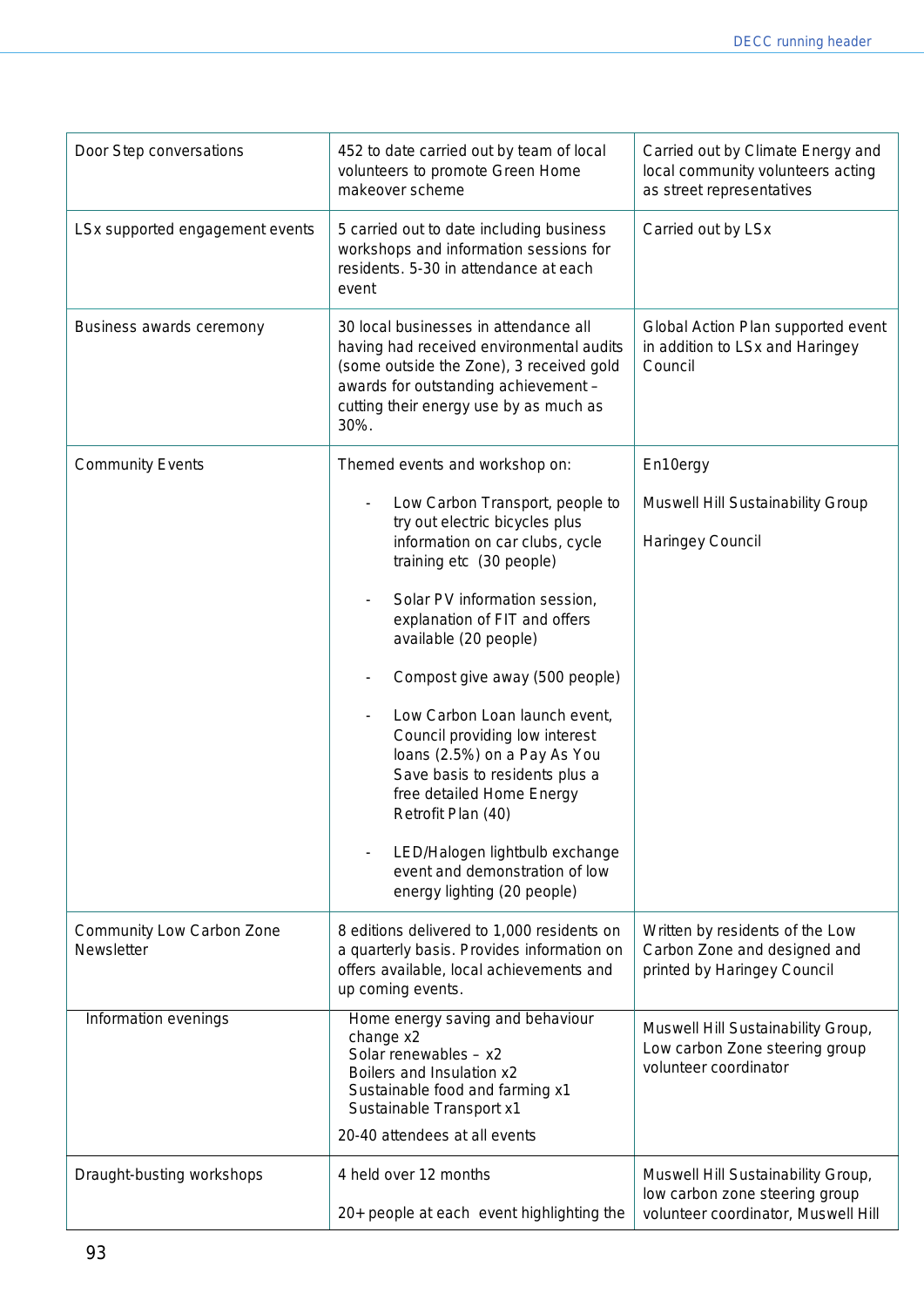|                                                           | savings from draught proofing and<br>techniques to fit                                                                                                                                | 100 Homes Project                                                                                  |
|-----------------------------------------------------------|---------------------------------------------------------------------------------------------------------------------------------------------------------------------------------------|----------------------------------------------------------------------------------------------------|
| Additional Information stalls held<br>at community events | Stall set up along Muswell Hill<br>Broadway - 4 weekends in March                                                                                                                     | Stalls organised/staffed by<br>members of Muswell Hill                                             |
|                                                           | Muswell Hill Methodist church summer<br>garden party - Jun 2011                                                                                                                       | Sustainability Group, low carbon<br>zone steering group volunteer<br>coordinator, Muswell Hill 100 |
|                                                           | Muswell Hill Primary School summer<br>fair - Jul 2010 and 2011                                                                                                                        | Homes Project.                                                                                     |
|                                                           | Fortismere School fair - Jul 2010 and<br>Jul 2011                                                                                                                                     |                                                                                                    |
|                                                           | Muswell Hill Festival - Sep 2010 and<br>2011 (organised by local residents and<br>businesses)                                                                                         |                                                                                                    |
|                                                           | Well Oiled Festival, Finsbury Park - Sep<br>2011 (organised by Transition Finsbury<br>Park)                                                                                           |                                                                                                    |
|                                                           | Rhodes Avenue Primary school summer<br>fair (Jul 2010)                                                                                                                                |                                                                                                    |
| Press and communications                                  | Low Carbon Zone, lamp post banners<br>to advertise home energy messages<br>(continuous from November 2010)                                                                            | Haringey Council with input from<br>Low Carbon Zone steering group                                 |
|                                                           | <b>Haringey People magazine</b><br>October 2010 - Benefits from energy<br>savings measures news item                                                                                  |                                                                                                    |
|                                                           | February/March 2011 - LCZ Living ARK<br>news item                                                                                                                                     |                                                                                                    |
|                                                           | 'Taking the lead on climate change'<br>double-page feature on the Carbon<br>Report                                                                                                    |                                                                                                    |
|                                                           | April/May 2011 - 'Investing in a green<br>future' news item                                                                                                                           |                                                                                                    |
|                                                           | August/September 2011 - 'Get on<br>board for Haringey 40:20' one-page<br>feature                                                                                                      |                                                                                                    |
|                                                           | October/November 2011 - 'Working<br>towards a more sustainable Haringey'<br>Carbon Commission launch one-page<br>feature                                                              |                                                                                                    |
|                                                           | <b>Press releases:</b>                                                                                                                                                                |                                                                                                    |
|                                                           | July 2011 - 'Low carbon businesses<br>scoop awards' (LCZ business awards)<br>June 2011 - 'Lift off for Haringey 40:20'<br>June 2011 - 'Haringey 40:20 launch'<br>preview/press invite |                                                                                                    |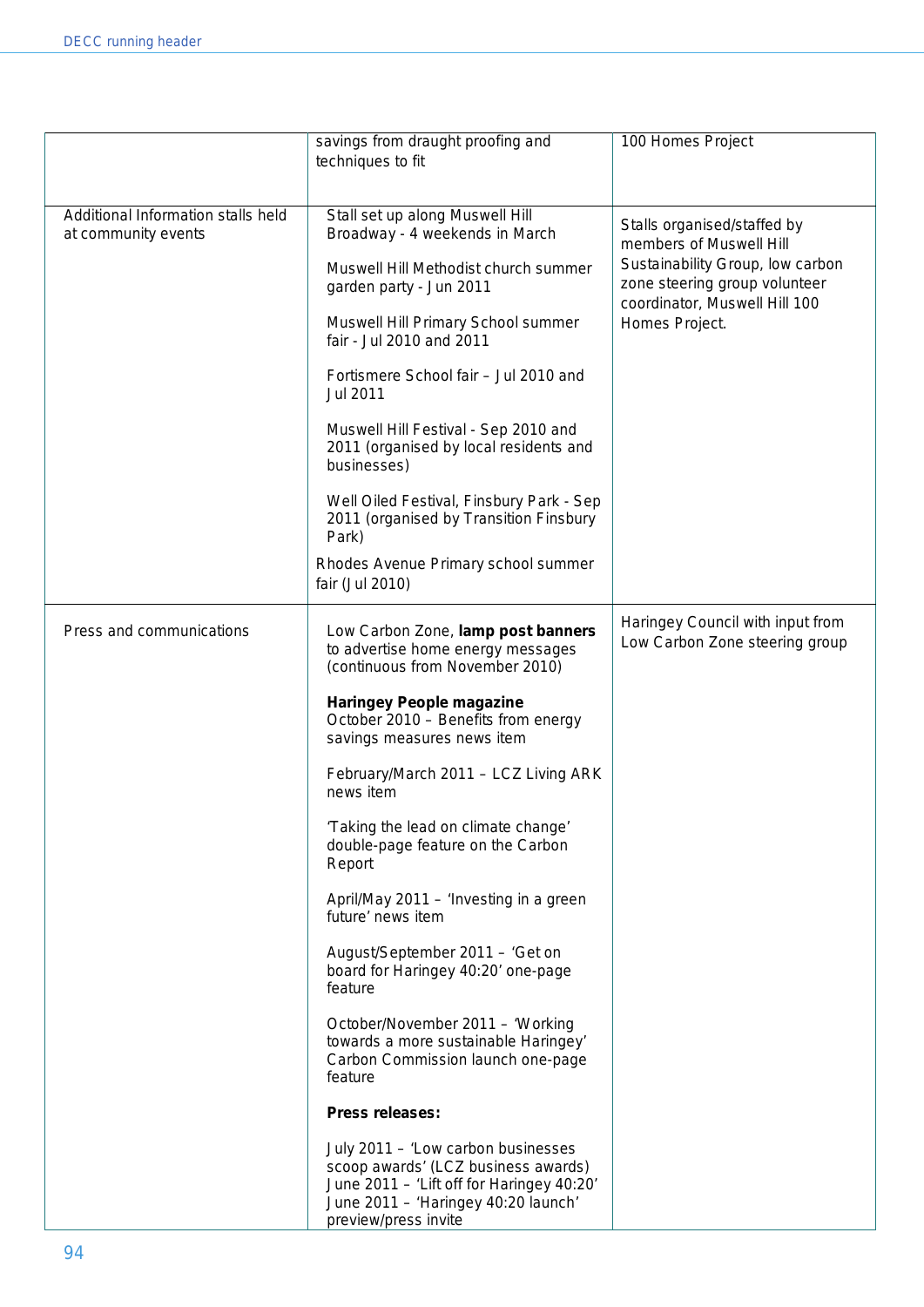#### **Hook Norton**

| Type of engagement activity to<br>encourage behaviour change | <b>Details of activity</b>                                                                                                                          | Who organised the<br>activity          |
|--------------------------------------------------------------|-----------------------------------------------------------------------------------------------------------------------------------------------------|----------------------------------------|
| Green homes day                                              | Opportunity for residents and interested people to<br>access the homes where low carbon and other<br>energy efficient measures have been installed. | Organised by Hook<br>Norton Low Carbon |

### **Kirklees Council**

| Type of engagement activity to<br>encourage behaviour change                                                                            | <b>Details of activity</b>                                                                                                                                                                                                                                                                                                                                                                                                                                                      | Who organised<br>the activity |
|-----------------------------------------------------------------------------------------------------------------------------------------|---------------------------------------------------------------------------------------------------------------------------------------------------------------------------------------------------------------------------------------------------------------------------------------------------------------------------------------------------------------------------------------------------------------------------------------------------------------------------------|-------------------------------|
| Pre Installation Door knocking and<br>expert energy and water saving door<br>step advice across the Hillhouse and<br><b>Birkby Area</b> | Greening the Gap (GTG) Team with Kirklees Local<br>Energy Savings Trust Advice Centre Door knock to<br>deliver expert energy and water saving advice on a home<br>by home basis across the Hillhouse and Birkby Area.<br>People are alerted to the Greening the Gap scheme<br>proposals and asked to express interest in the PV where<br>relevant. All home owners are encouraged to take up<br>wider grants where relevant to improve loft / cavity<br>insulation and boilers. | Greening the<br>Gap Team      |
|                                                                                                                                         | The ESTac advisors assessed over 340 households in<br>the Hillhouse area (over 50% of all households). This<br>included:<br>-Completing an assessment and gathering data on<br>energy usage<br>-Getting householders interested in PV                                                                                                                                                                                                                                           |                               |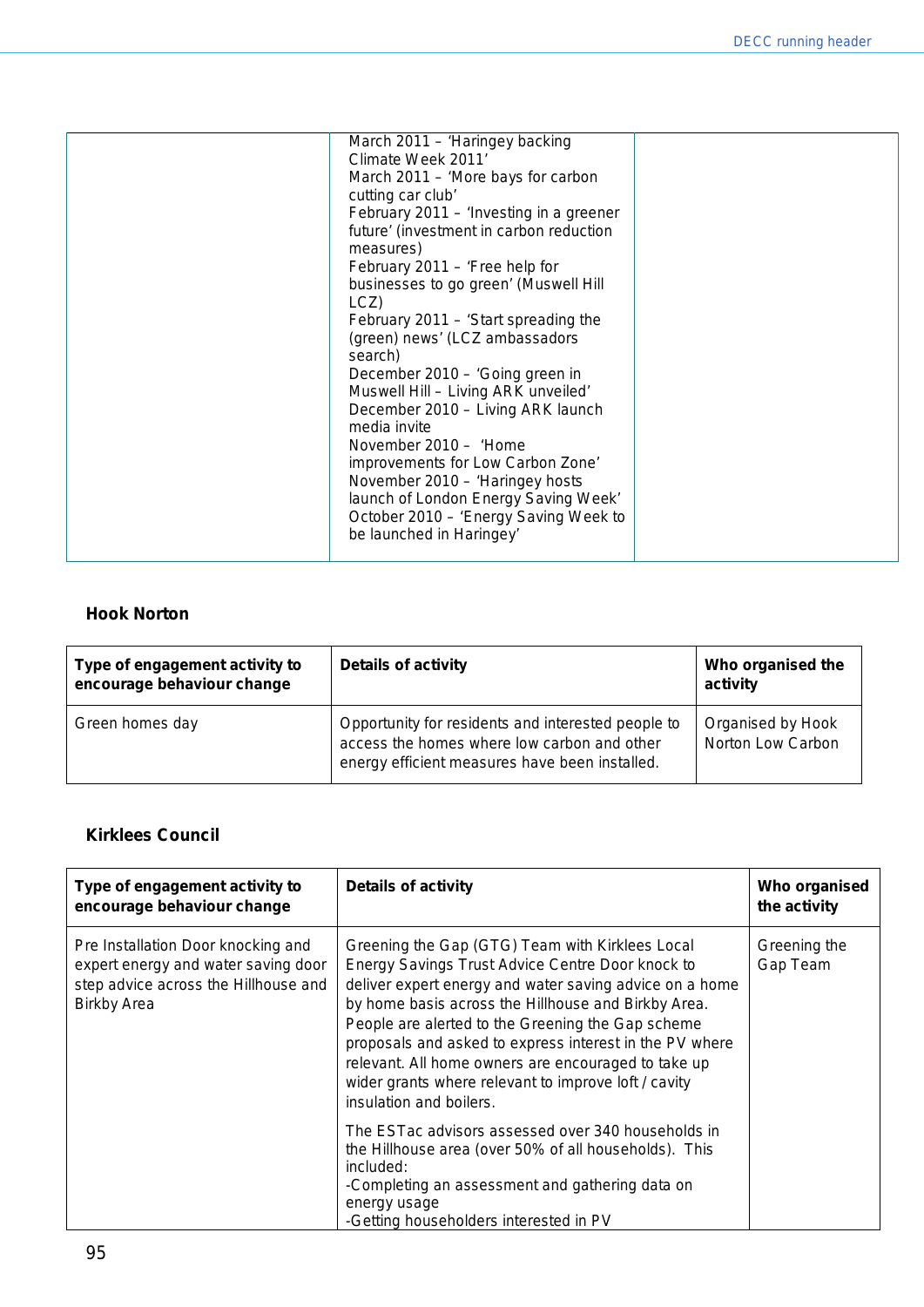| Type of engagement activity to<br>encourage behaviour change                                     | <b>Details of activity</b>                                                                                                                                                                                                                                                                                                                                                                    | Who organised<br>the activity                                                                       |
|--------------------------------------------------------------------------------------------------|-----------------------------------------------------------------------------------------------------------------------------------------------------------------------------------------------------------------------------------------------------------------------------------------------------------------------------------------------------------------------------------------------|-----------------------------------------------------------------------------------------------------|
|                                                                                                  | -Checking for insulation suitability and referring to<br>schemes (5 CWI & 38 LI)<br>-Checking households suitability for boiler replacements<br>and giving advice on how to get the best from their<br>heating system and save energy<br>-Behavioural change advice including turning things off,<br>utilizing heating controls, cooking with lids on pans,<br>drying clothes outside.        |                                                                                                     |
| Information Event for<br>householders/landlords                                                  | Around the same time that door knocking a leaflet<br>dropping was taking place an information and 'meet the<br>team' event was held in a local community centre. This<br>was to enable householders and landlords to ask any<br>questions about the scheme and to re-enforce that we<br>were a 'trusted' provider.                                                                            | GTG team                                                                                            |
| Weekends / evenings door knocking<br>with the Local Councillor in the PV<br>area                 | GTG team member and Cllr Khan go door to door<br>through the PV target area to talk to residents and<br>Landlords about the benefits of PV and how it works and<br>where relevant sign up to installation. Cllr Khans multi-<br>lingual skills were invaluable in this ethnically diverse<br>community.                                                                                       | GTG Team +<br>Cllr Khan<br>Leader of the<br>Council and<br>Local elected<br>Cllr                    |
| Birkby and Landlords Landlord<br>Forum Evenings                                                  | GTG Team attend Landlords forum evenings to advertise<br>the GTG project and encourage all local Landlords to<br>take advantage of the support available to them to<br>improve the Energy Efficiency of rented Housing Stock;<br>i.e. through ECAS, encouraging tenants to work with<br>Landlords to claim CESP and other funding applicable for<br>measures.                                 | GTG Team with<br>additional<br><b>Private Sector</b><br>Housing Liaison                             |
|                                                                                                  | NB Private Sector Landlords whose homes were fitted<br>with PV under GTG were required to sign up to the<br>Kirklees Council Landlord Accreditation scheme to<br>support the achievement of holistic standards of housing<br>stock decency.                                                                                                                                                   |                                                                                                     |
| Free Energy Training Day for<br>Voluntary Organisations and<br><b>Community Centre Personnel</b> | The community centre representatives were offered a<br>free building energy management training session to help<br>them better understand their energy bills and rates, how<br>to read their meters and basic measures and behaviours<br>that would help them save energy/money.                                                                                                              | GTG Team in<br>conjunction with<br><b>Bradford</b><br>Environmental<br><b>Action Team</b><br>(BEAT) |
| Faith Forum Work environment<br>workshop                                                         | The Kirklees Faith Forum ran an information and<br>activities event during an afternoon at a local<br>museum/park and held a discussion evening at the<br>University of Huddersfield, with guest speakers. The topic<br>was about how caring for the environment is represented<br>in the different faiths and how the faith groups could<br>support our messages about environmental issues. | GTG team &<br><b>Kirklees Faith</b><br>Forum                                                        |
| Training and mentoring of trainee<br>handy people and trainee                                    | Working with partners GTG Team designed a six month<br>Handyperson Service Traineeship scheme which trained                                                                                                                                                                                                                                                                                   | GTG Team in<br>conjunction with                                                                     |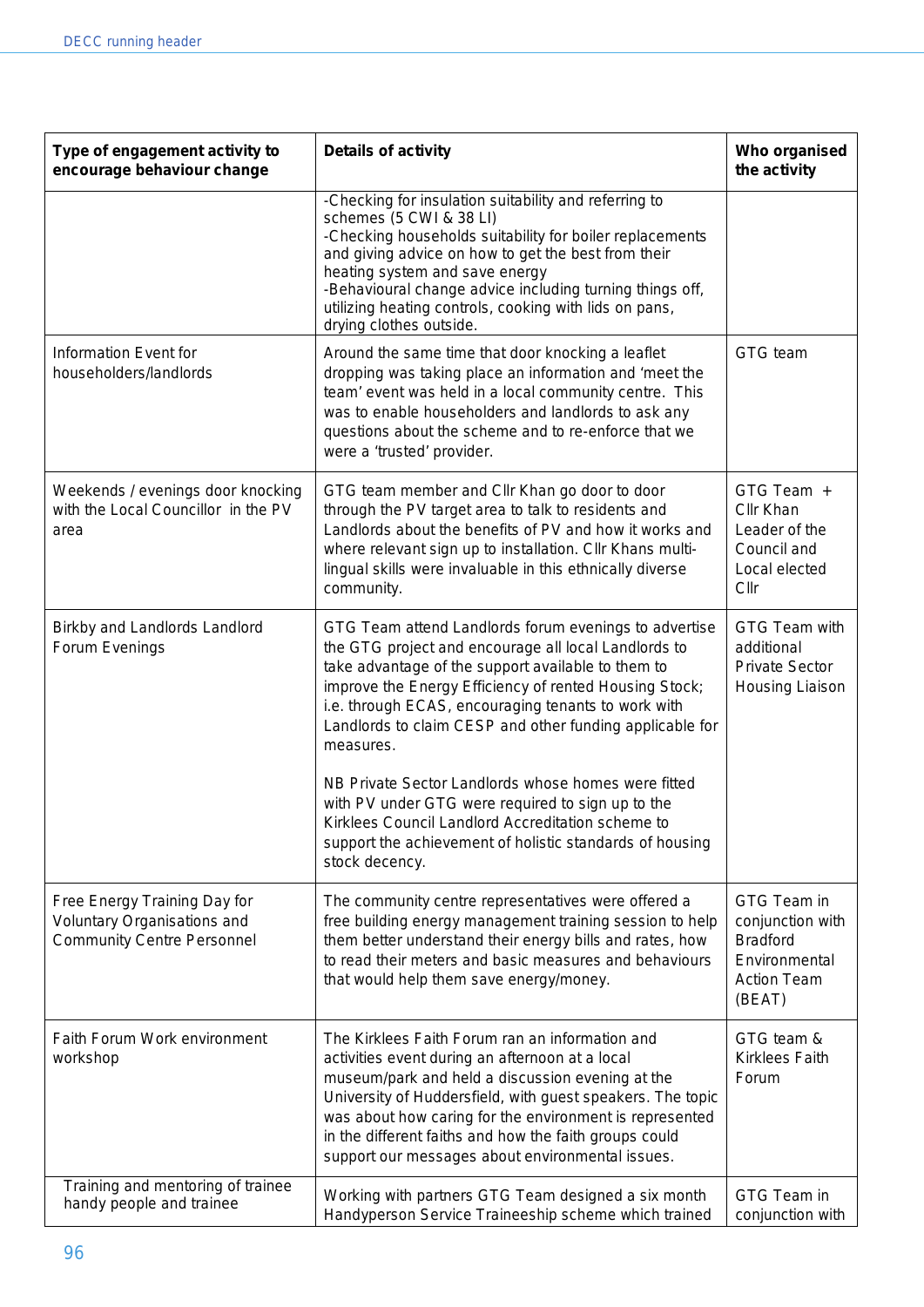| Type of engagement activity to<br>encourage behaviour change | <b>Details of activity</b>                                                                                                                                                                                                                                                                                | Who organised<br>the activity                                     |
|--------------------------------------------------------------|-----------------------------------------------------------------------------------------------------------------------------------------------------------------------------------------------------------------------------------------------------------------------------------------------------------|-------------------------------------------------------------------|
| administrators.                                              | 4 long term unemployed people (2 as administrators for<br>the scheme and 2 as Handypersons) to help older people<br>and people with disabilities in particular to:                                                                                                                                        | The Future Jobs<br>Fund, Anchor<br>Staying Put and<br>Age Concern |
|                                                              | -get doors mended, draught proofing installed, placing<br>radiator foil behind radiators, checking radiators are bled<br>etc                                                                                                                                                                              | <b>Kirklees</b>                                                   |
|                                                              | -repair furniture rather than throw it away                                                                                                                                                                                                                                                               |                                                                   |
|                                                              | Funding was provided through application to the Future<br>Jobs Fund.                                                                                                                                                                                                                                      |                                                                   |
|                                                              | Trainees were given the opportunity to take the City and<br>Guilds course in Energy Efficiency, ECDL and manual<br>handling courses                                                                                                                                                                       |                                                                   |
|                                                              | For 3 out of the 4 trainees this led to permanent<br>employment in a role related to environmental and social<br>sustainability                                                                                                                                                                           |                                                                   |
| Hillhouse Greening the Gap<br>Energy monitors project        | 100 households were fitted with a smart energy monitor<br>on loan and asked to provide details about their home<br>energy use and other environmentally friendly activity on<br>a regular basis throughout the project lifetime.                                                                          | <b>GTG Team</b>                                                   |
|                                                              | Energy diaries were provided for householders to keep<br>notes about how much energy they used each month,<br>what they did to save energy or whether they have used<br>more energy than usual for a particular reason and other<br>things they did to help the environment.                              |                                                                   |
|                                                              | A few basic attitudinal and behavioural questions were<br>asked relating to the monitors and low carbon living and<br>climate change.                                                                                                                                                                     |                                                                   |
|                                                              | Households were sent monthly 'tips' on reducing<br>carbon/saving energy (by text or email where possible).                                                                                                                                                                                                |                                                                   |
| Fartown High School Energy<br>Lessons                        | GTG Team worked with staff at North Huddersfield Trust<br>School to run a couple of sessions with Yr10 pupils<br>during one of their drop down days. Topics included:<br>Transport, Heating and Energy use, Food, Waste and<br>Purchasing.                                                                | GTG Team +<br>North<br>Huddersfield<br><b>Trust School</b>        |
|                                                              | Take Home handouts with useful energy saving tips and<br>web links for further interest were also devised                                                                                                                                                                                                 |                                                                   |
|                                                              | Work is taking place to pilot training teachers about fuel<br>tariffs/bills and saving energy with the aim of producing<br>Lesson Plans that the teaches can incorporate into their<br>PSCHE lessons/drop-down days year on year. If<br>successful this will be rolled out to other secondary<br>schools. |                                                                   |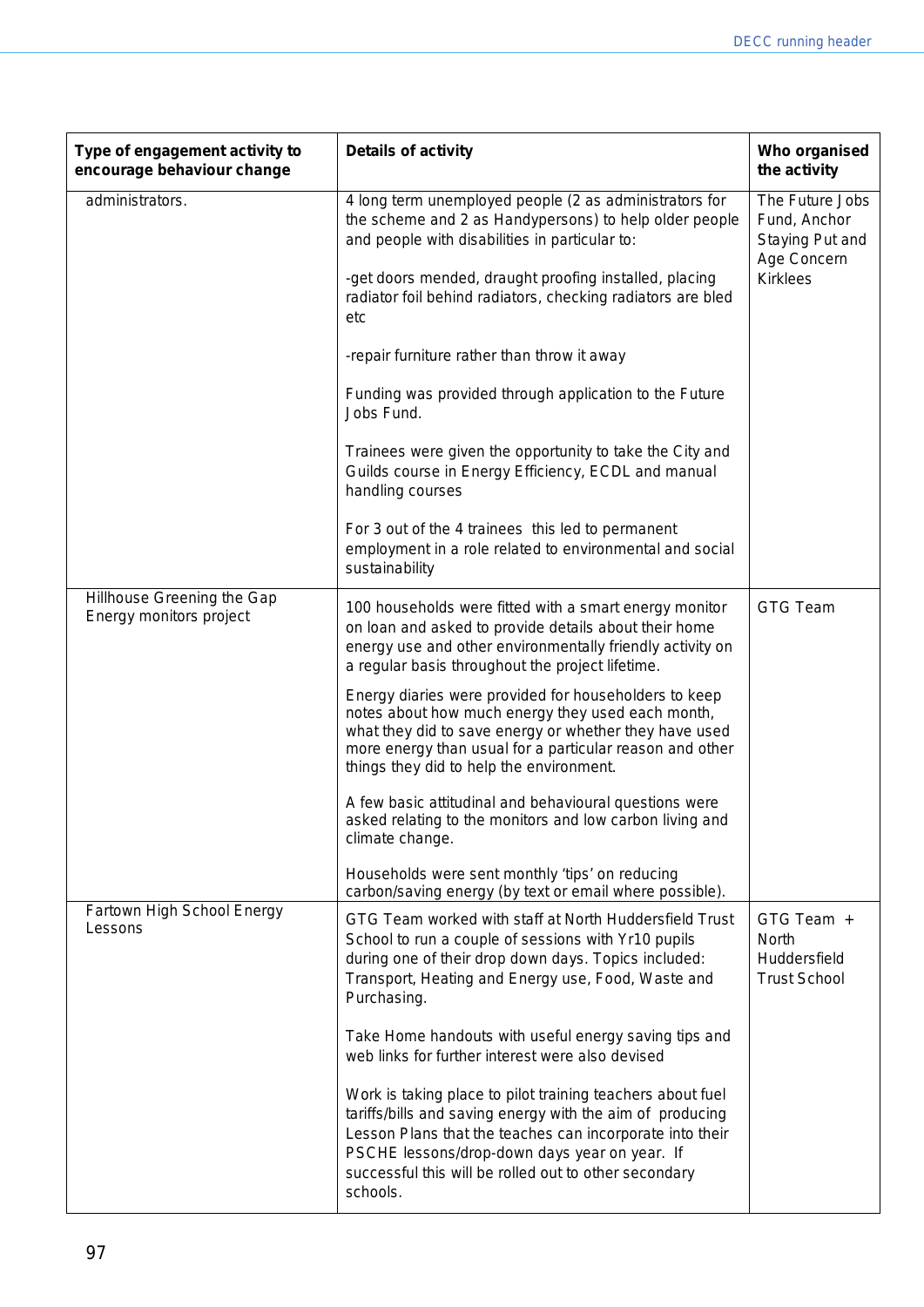| Type of engagement activity to<br>encourage behaviour change                                        | <b>Details of activity</b>                                                          | Who organised<br>the activity                                       |
|-----------------------------------------------------------------------------------------------------|-------------------------------------------------------------------------------------|---------------------------------------------------------------------|
| <b>Birkby Junior School</b>                                                                         | SITA Energy to Waste Plant visit and PV Community<br>Walkabout                      | GTG Team +<br>School                                                |
| Attending the Birkby and Far Town<br>fortnightly Multi-Agency Group and<br>Community event meetings | Generally bi-monthly updates on work in the area<br><b>Energy Efficiency Advice</b> | GTG Team /<br>Birkby and Far<br>Town Multi-<br><b>Agency Groups</b> |

## **Lancaster Co Housing**

| Type of engagement activity to<br>encourage behaviour change             | <b>Details of activity</b>                                                                                                                                                                                                                                                                                                                                                                                                                                                                                                                                                                                                                                                                                                                                              | Who<br>organised<br>the activity                                                                          |
|--------------------------------------------------------------------------|-------------------------------------------------------------------------------------------------------------------------------------------------------------------------------------------------------------------------------------------------------------------------------------------------------------------------------------------------------------------------------------------------------------------------------------------------------------------------------------------------------------------------------------------------------------------------------------------------------------------------------------------------------------------------------------------------------------------------------------------------------------------------|-----------------------------------------------------------------------------------------------------------|
| Audits of three community buildings<br>(pub, URC church and CofE Church) | It was hoped that a community group would take up the<br>offer of a training day on sustainability, which would have<br>included auditing their premises. Unfortunately, the groups<br>approached did not feel that they could get sufficient people<br>to go to this, so instead audits of the Greyhound pub, the<br>URC church and St Wilfrid's church were carried out by<br>LESS and presented in a report.                                                                                                                                                                                                                                                                                                                                                         | <b>LESS</b>                                                                                               |
|                                                                          | A meeting was held with the pub landlord to discuss the<br>audit report, a press release about the audit sent to local<br>press contacts, and leaflets produced and put in the pub, to<br>tell customers about the audit and its recommendations.                                                                                                                                                                                                                                                                                                                                                                                                                                                                                                                       |                                                                                                           |
| Eco-fair                                                                 | The eco-fair was held in the community centre in Halton on<br>26 <sup>th</sup> March 2011 - the end of Climate Week. There were<br>19 stalls, including an installer of biomass boilers, two<br>solar PV installers, a local vegetable grower, local eggs, a<br>local supplier of ecological cleaning products and various<br>local organisations. Plus there was a children's corner, the<br>centre coffee bar, soup was available, and music from<br>local musicians. In addition Global Link's climate change<br>exhibition, 'Trucking with Climate Change' was parked<br>outside the centre for people to visit. Children from the<br>local primary school visited this on the Friday before the<br>fair, and some came back on the Saturday with their<br>parents. | LESS, who<br>sub-<br>contracted it<br>to Global<br>Link, the local<br>development<br>education<br>centre. |
|                                                                          | Members of Halton Carbon Positive Steering group did an<br>interview with BBC radio Lancashire on the morning of the<br>fair and the fair had coverage in the local press and parish<br>magazine.                                                                                                                                                                                                                                                                                                                                                                                                                                                                                                                                                                       |                                                                                                           |
|                                                                          | Around 250 people attended and feedback from stall<br>holders was very positive.                                                                                                                                                                                                                                                                                                                                                                                                                                                                                                                                                                                                                                                                                        |                                                                                                           |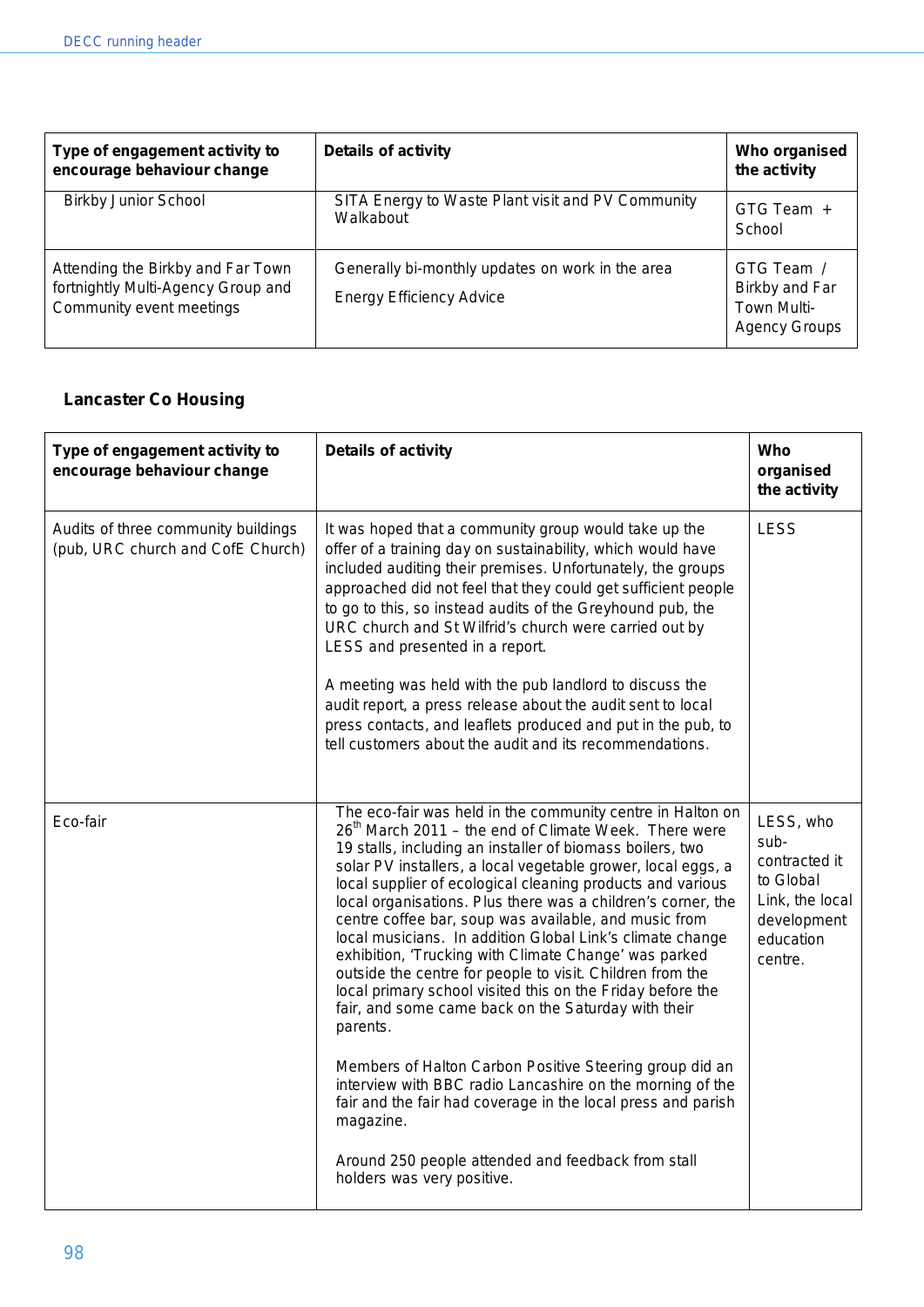| Home Energy Surveys                                           | 25 Home Energy Surveys in Halton. The Home Energy<br>Service, run by LESS, trains volunteers to visit people in<br>their homes to collect information about their home, their<br>energy use, and how they travel. They then get a report<br>produced by a qualified energy officer, with<br>recommendations on how they can reduce their fuel bills<br>and they carbon footprint. | LESS Home<br>Energy<br>Service |
|---------------------------------------------------------------|-----------------------------------------------------------------------------------------------------------------------------------------------------------------------------------------------------------------------------------------------------------------------------------------------------------------------------------------------------------------------------------|--------------------------------|
| Teacher training on climate change<br>at local primary school | A session on climate change included in one of the school's<br>inset days                                                                                                                                                                                                                                                                                                         | Global Link                    |
| <b>Publicity</b>                                              | A display about Halton - Carbon positive! was put in the<br>window of the local newsagents and there were a number of<br>articles in the local parish magazine, the Parish Prattle, plus<br>posters and flyers advertising the eco-fair.                                                                                                                                          | LESS/<br>Global Link           |

# **Low Carbon Ladock Community**

| Type of engagement activity to<br>encourage behaviour change | <b>Details of activity</b>               | Who organised the activity             |
|--------------------------------------------------------------|------------------------------------------|----------------------------------------|
| March 2010 Meeting at Grampound                              | A drop in meeting where people could     | <b>CEP and KABIN</b>                   |
| Road Village market (Everybody in                            | have individual discussions with CEP     |                                        |
| parish invited by letter)                                    | about the project                        |                                        |
| June 2010 Open day for public to                             | A bus toured round the various sites,    | <b>CEP</b>                             |
| visit the Equipment                                          | and members of public able to see        |                                        |
| installed by the project                                     | equipment, ask questions about it and    |                                        |
|                                                              | how it was performing                    |                                        |
| June 2010 Meeting for everybody in                           | Talk with slides on the structure of the | <b>CEP and KABIN</b>                   |
| the parish to hear how the IPSs set                          | IPSs.                                    |                                        |
| up under the project will operate                            |                                          |                                        |
| July 2010 Talks on Climate Change                            | Talks to explain the need to switch to a | <b>CEP</b>                             |
| and Peak Oil                                                 | low carbon economy                       |                                        |
| Aug 2010 Entry into Cornwall                                 | In Oct we were declared the winners,     | <b>Transition Ladock and Grampound</b> |
| Sustainable Village of the                                   | gaining publicity for the Low Carbon     | Road (Transition LGR)                  |
| year competition                                             | project in the local papers              |                                        |
| Oct 2010 Meeting to launch the                               | Meeting to explain project and the       | <b>Transition LGR</b>                  |
| Bencom and the Co-op                                         | Bencom and the Co-op. About 70           |                                        |
|                                                              | people attended                          |                                        |
| March 2011 Extraordinary General                             | As well as the business of the meeting   | The Bencom and the Co-op. The          |
| Meeting of Bencom and Co-op called                           | a social was organised where people      | meeting was funded by Transition       |
| to make small changes to the                                 | could have informal discussions about    | LGR using Engagement money from        |
| constitution                                                 | the project and how it was progressing   | <b>DECC</b>                            |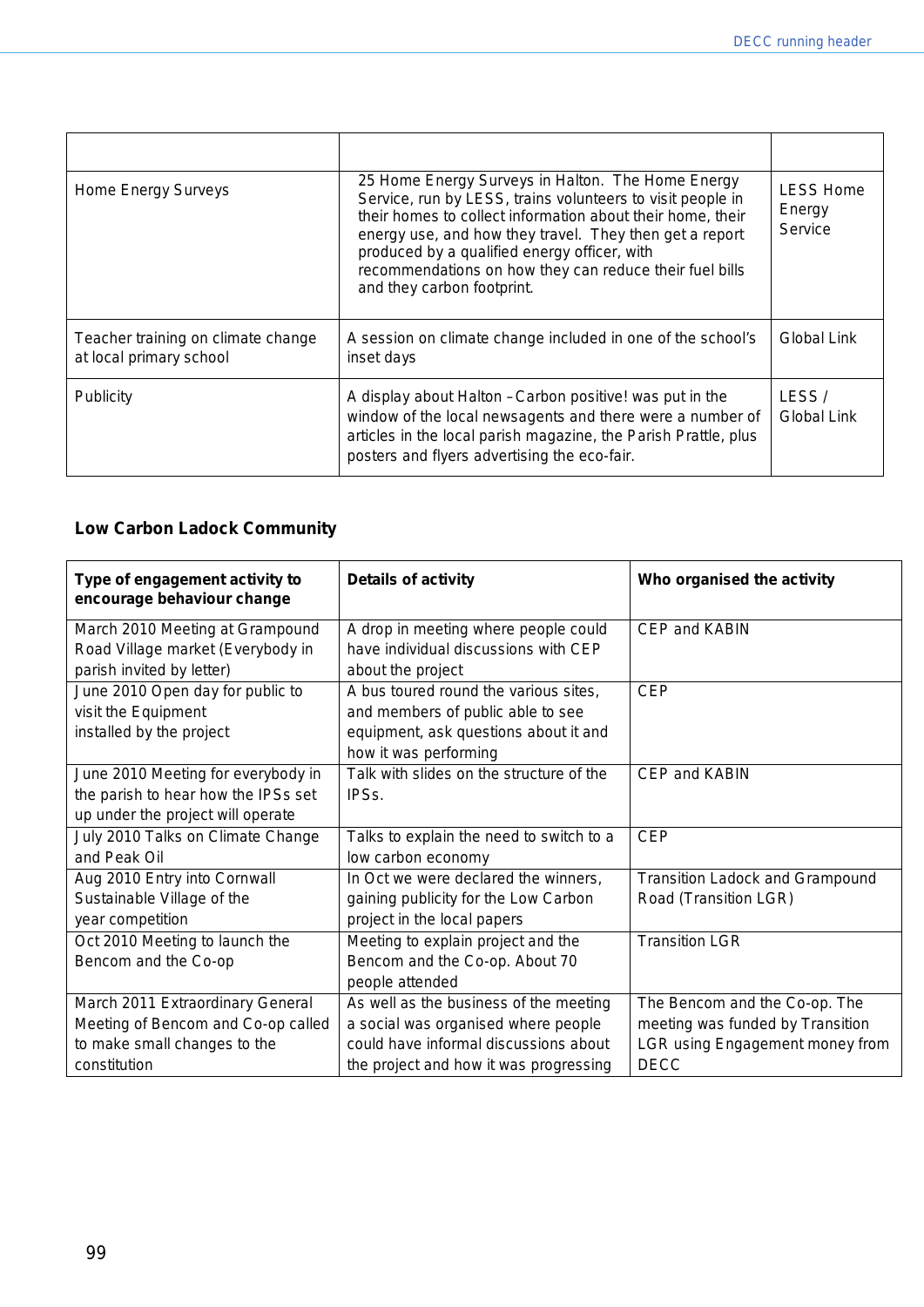#### **The Meadows**

| Type of engagement activity to encourage<br>behaviour change                                                                               | <b>Details of activity</b>                                                                                                                                                                                                                                                                                                                                                                                                         | Who organised the activity                                                                                                          |
|--------------------------------------------------------------------------------------------------------------------------------------------|------------------------------------------------------------------------------------------------------------------------------------------------------------------------------------------------------------------------------------------------------------------------------------------------------------------------------------------------------------------------------------------------------------------------------------|-------------------------------------------------------------------------------------------------------------------------------------|
| Engagement events, social events, free<br>energy saving measures, home energy<br>assessments, stall in a shopping centre<br>Christmas 2010 | Making a conservative estimate a<br>total of 300 people were engaged<br>through events and activities.<br>The Community Energy Worker<br>undertook approximately 200<br>energy assessments on peoples<br>homes (both houses that received<br>solar pv panels and those that<br>didn't)<br>British Gas provided energy<br>saving measures including low<br>energy kettles, light bulbs, cost<br>meters and radiator reflective foil | The Meadows Partnership<br>Trust and their allocated<br>Community energy worker,<br>with materials donated by<br><b>British Gas</b> |

## **Middlesbrough**

| Type of engagement activity to<br>encourage behaviour change          | <b>Details of activity</b>                                                                                                                                           | Who organised the<br>activity |
|-----------------------------------------------------------------------|----------------------------------------------------------------------------------------------------------------------------------------------------------------------|-------------------------------|
| Food growing activities                                               |                                                                                                                                                                      |                               |
| <b>Bexley Close Community Allotment</b><br>weekly volunteers sessions | Twice weekly session working with local volunteers<br>to develop and maintain the allotment. Also<br>incorporated volunteers from the Mind Out and<br>About project. | <b>MEC</b>                    |
| <b>Bexley Close Community Allotment</b><br>development                | Development of beds and open ground for saleable<br>produce for the local community. Provision of small<br>amounts of produce for EDRA café                          | <b>MEC</b>                    |
| <b>Bexley Close Community Allotment</b>                               | Development and management of community plots<br>for local residents.                                                                                                | <b>MEC</b>                    |
| <b>Bexley Close Community Allotment</b>                               | Delivery of OCN-accredited training in growing skills<br>to local site users and volunteers.                                                                         | <b>MEC</b>                    |
| <b>Bexley Close Community Allotment</b><br>open day                   | 'Family fun' open afternoon with locally grown<br>vegetable soup.                                                                                                    | <b>MEC</b>                    |
| Dawlish Green Community Allotment                                     | Support Platform to develop the space for saleable<br>produce for the local community.                                                                               | <b>MEC</b>                    |
| Easterside Children's Centre<br><b>Gardening Group</b>                | Regular weekly support for parent and child session<br>working on allotment. Also delivered OCN<br>accredited training.                                              | <b>MEC</b>                    |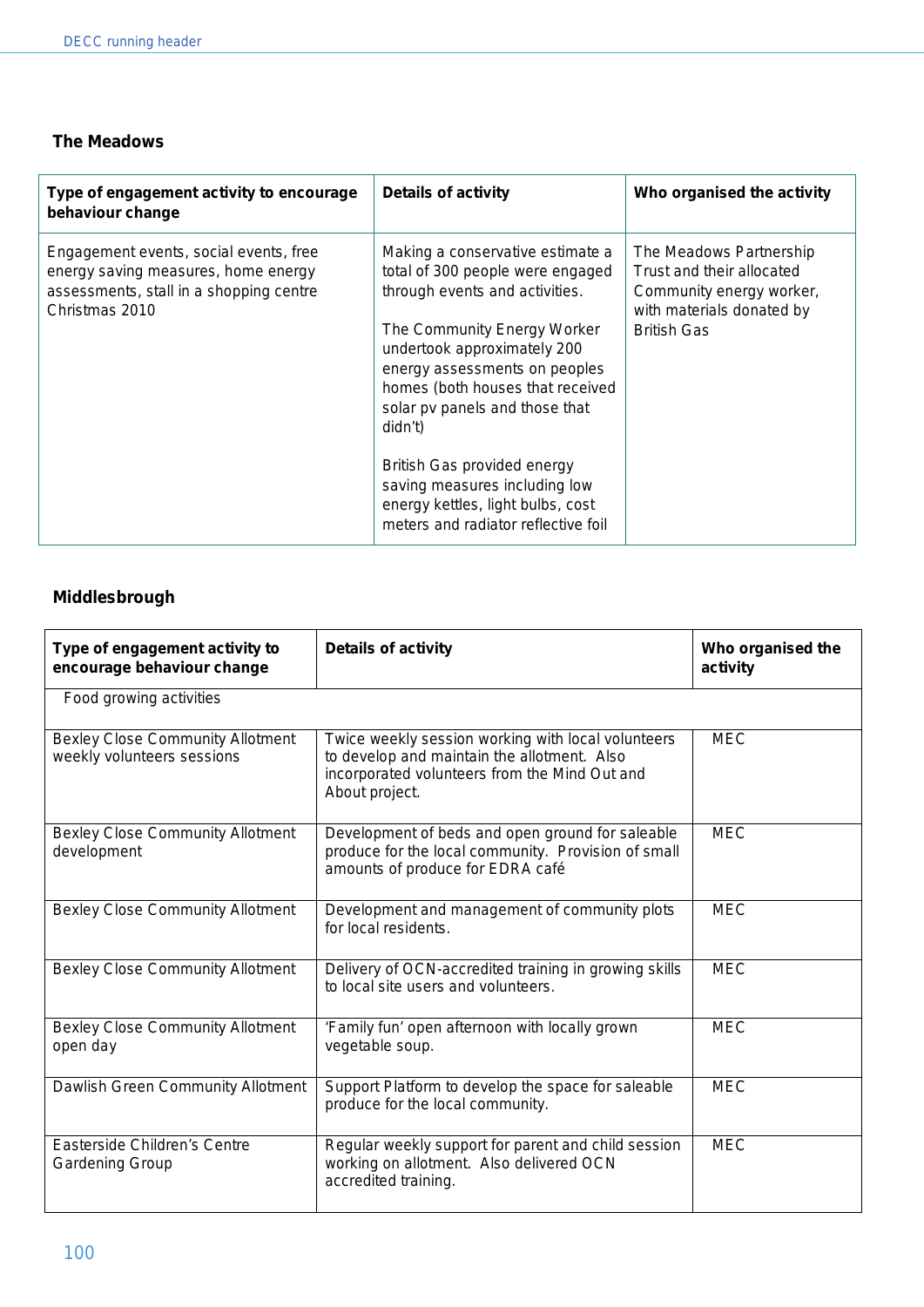| Easterside Day Nursery Gardening<br>Group                                            | Ongoing support to develop outdoor area for<br>growing fruit and veg for use in children's meals.                                                                                                       | <b>MEC</b>                                                                                               |
|--------------------------------------------------------------------------------------|---------------------------------------------------------------------------------------------------------------------------------------------------------------------------------------------------------|----------------------------------------------------------------------------------------------------------|
| Easterside School Gardening Group                                                    | Regular weekly support for family afterschool<br>gardening group growing fruit and veg for use within<br>school.                                                                                        | <b>MEC</b>                                                                                               |
| St Thomas More Nursery vegetable<br>plot                                             | Raised beds lowered to improve access for young<br>people and ground prepared for planting. Provision<br>of children's hand tools, seed potatoes and seeds<br>together with advice and ongoing support. | <b>MEC</b>                                                                                               |
| Awareness raising                                                                    |                                                                                                                                                                                                         |                                                                                                          |
| St Thomas' More Primary School -<br>support for the implementation of<br>Eco-Schools | MEC staff support to run classroom sessions and<br>support the staff in developing the programme.<br>Green Flag achieved.                                                                               | <b>MEC/St Thomas</b><br>More School                                                                      |
| Easterside Primary School - support<br>for the implementation of Eco-<br>Schools     | MEC staff support to run classroom sessions and<br>support the staff in developing the programme.<br>Green Flag achieved.                                                                               | MEC/Easterside<br><b>Primary School</b>                                                                  |
| Holmwood Special School - support<br>for the implementation of Eco-<br>Schools       | MEC staff support to run classroom sessions and<br>support the staff in developing the programme.<br>Silver Award achieved.                                                                             | MEC/Holmwood<br>Special School                                                                           |
| Fairtrade awareness                                                                  | Fairtrade coffee morning at Easterside Church.                                                                                                                                                          | MEC/Easterside<br>Church.                                                                                |
| Recycling awareness                                                                  | Recycled Christmas crafts event.                                                                                                                                                                        | MEC/Easterside<br><b>Primary School</b>                                                                  |
| Recycling awareness                                                                  | Parents' event encouraging the wider reuse of<br>materials.                                                                                                                                             | <b>MEC/St Thomas</b><br>More School                                                                      |
| OCN accredited training for energy<br>champions                                      | Series of training sessions to develop residents'<br>skills in providing energy advice to friends and<br>neighbours.                                                                                    | MEC/Easterside<br>Partnership                                                                            |
| Energy advice drop-in sessions                                                       | Open energy advice sessions and provision of free<br>Owl monitors and powerdowns.                                                                                                                       | MEC/Easterside<br>Partnership/EDRA<br>Cyber Café/St<br><b>Thomas More</b><br>School/Easterside<br>School |
| Elderly persons activity day                                                         | Open energy advice sessions and provision of free<br>Owl monitors and powerdowns.                                                                                                                       | MEC/Easterside<br>Partnership                                                                            |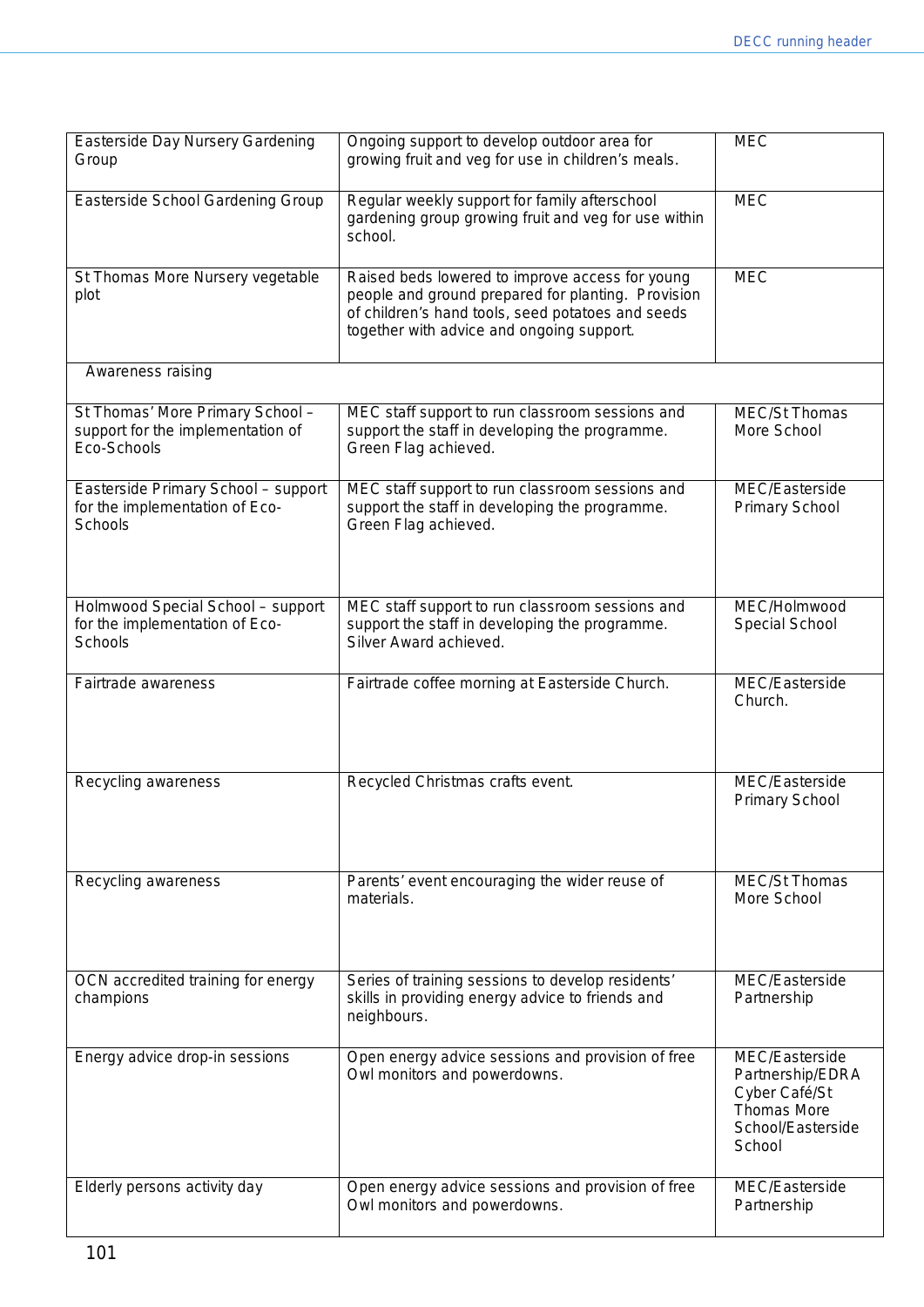| Cycling activities                                                                                                      |                                                                                 |                               |
|-------------------------------------------------------------------------------------------------------------------------|---------------------------------------------------------------------------------|-------------------------------|
| Cycle training to National Standards<br>at Easterside Primary School, linked<br>to the Incentivised Bike Scheme.        | Provision of Level 1 and Level 2 Bikeability training<br>to National Standards. | MEC/Middlesbrough<br>Council  |
| Cycle training to National Standards<br>at St Thomas More Primary School,<br>linked to the Incentivised Bike<br>Scheme. | Provision of Level 1 and Level 2 Bikeability training<br>to National Standards. | MEC/Middlesbrough<br>Council  |
| Cycle training to National Standards<br>at Holmwood Special School                                                      | Provision of Level 1 and Level 2 Bikeability training<br>to National Standards. | MEC/Middlesbrough<br>Council  |
| Dr Bike at Easterside Fun Day                                                                                           | Open cycle surgeries for residents.                                             | MEC/Easterside<br>Partnership |

# **Reepham**

| Type of engagement activity to<br>encourage behaviour change | <b>Details of activity</b>                                                                                                                                                                                                                                                                                                                      | Who organised the<br>activity                                                                                                                                      |
|--------------------------------------------------------------|-------------------------------------------------------------------------------------------------------------------------------------------------------------------------------------------------------------------------------------------------------------------------------------------------------------------------------------------------|--------------------------------------------------------------------------------------------------------------------------------------------------------------------|
| Bircham centre open day                                      | Open day of the Bircham centre                                                                                                                                                                                                                                                                                                                  |                                                                                                                                                                    |
| <b>Biofuel trial</b>                                         | 12 month field trial of the feasibility of local<br>houses and schools running their heating<br>systems on a blend of liquid biofuel. The<br>project wanted to establish whether or not it<br>was possible to convert heating systems to run<br>reliably on biodiesel made from a blend of used<br>cooking oil and regular domestic heating oil | Andrew Robertson, Clean<br><b>Energy Consultancy</b>                                                                                                               |
| St Mary's & St Michael's                                     | Arts Alive weekend                                                                                                                                                                                                                                                                                                                              |                                                                                                                                                                    |
| School fete                                                  | Primary school fete                                                                                                                                                                                                                                                                                                                             |                                                                                                                                                                    |
| Reepham Give and Take day x 2                                | Give and Take day - Residents put unwanted<br>items outside their house and others can take<br>them                                                                                                                                                                                                                                             | This event is organised by<br>Reepham Town Council<br>and the Reepham Green<br>Team, supported by<br>Reepham Rotary Club and<br><b>Broadland District Council.</b> |
| Health and wellbeing day                                     | <b>High School</b>                                                                                                                                                                                                                                                                                                                              |                                                                                                                                                                    |
| Whitwell and Reepham Station                                 | <b>First Steam Rally</b>                                                                                                                                                                                                                                                                                                                        |                                                                                                                                                                    |
| St Mary's & St Michael's                                     | Open churches week                                                                                                                                                                                                                                                                                                                              |                                                                                                                                                                    |
| Reepham Festival                                             | Community festival                                                                                                                                                                                                                                                                                                                              |                                                                                                                                                                    |
| Preserve the Earth Day                                       | Reepham Learning Community are staging a<br>community day at Reepham High School &                                                                                                                                                                                                                                                              |                                                                                                                                                                    |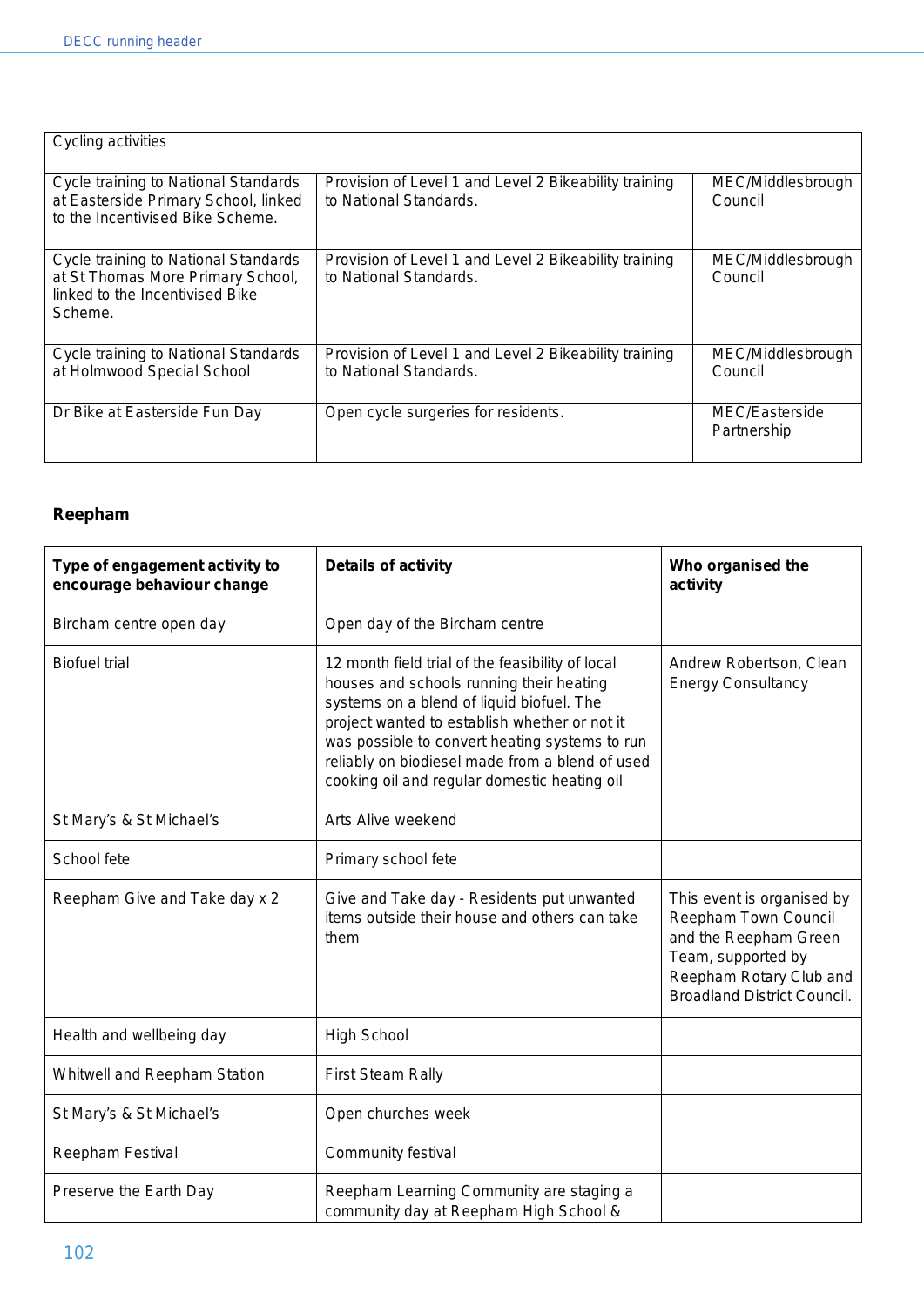|                                 | Sixth Form College to celebrate the installation<br>of all the low carbon initiatives in the town, and<br>to highlight alternative energy sources.                   |  |
|---------------------------------|----------------------------------------------------------------------------------------------------------------------------------------------------------------------|--|
| Reepham Insulation Project (x2) | Reepham Rotary Club are co-ordinating a<br>Reepham Insulation day on the Market Place.<br>For residents to find out how much money they<br>can save on heating bills |  |

#### **Sustainable Blacon**

| Type of engagement activity to<br>encourage behaviour change | <b>Details of activity</b>                                                                                                                                                                                                                                                                                                                                                                                                                                | Who organised the<br>activity                                                           |
|--------------------------------------------------------------|-----------------------------------------------------------------------------------------------------------------------------------------------------------------------------------------------------------------------------------------------------------------------------------------------------------------------------------------------------------------------------------------------------------------------------------------------------------|-----------------------------------------------------------------------------------------|
| <b>Blacon Sustainability Convention</b>                      | Summary conference 1 November attended by<br>122 participants with input from baroness<br>Worthington, Alex Masri DECC, Rt Hon Andrew<br>Stunell MP: Department of Communities and<br>Local Government, Mike Jones Leader Cheshire<br>West and Chester Council, Sustainable Blacon<br>Ltd, University of Chester, 8 sponsors (mainly<br>private sector), 8 workshops on wide range of<br>sustainability issues. Report on<br>www.sustainableblacon.org.uk | Sustainable Blacon<br>Ltd/University of<br>Chester/Cheshire West<br>and Chester Council |
| <b>Strand 1: Demonstration Houses</b>                        |                                                                                                                                                                                                                                                                                                                                                                                                                                                           |                                                                                         |

#### **Strand 1: Demonstration Houses**

| <b>Establishment of Eco Houses</b>                                                            | 2                                                                                                                                                                                                     | Sustainable Blacon Ltd |
|-----------------------------------------------------------------------------------------------|-------------------------------------------------------------------------------------------------------------------------------------------------------------------------------------------------------|------------------------|
| Eco House visits (to date)                                                                    | 653                                                                                                                                                                                                   | Sustainable Blacon Ltd |
| Save Money Keep Warm Project<br>(January – March 2012)                                        | 190 (TBC) visitors to Eco House followed by<br>Home Energy Assessments, fitting of energy<br>efficiency measures and advice/referral on to<br>vulnerable householders in Cheshire West and<br>Chester | Sustainable Blacon Ltd |
| Meetings held in Eco House (to date)                                                          | 22                                                                                                                                                                                                    | Sustainable Blacon Ltd |
| Distribution of free products to<br>support behaviour change (ceased<br>calculation Feb 2011) | 766                                                                                                                                                                                                   | Sustainable Blacon Ltd |
| No. of referrals to suppliers<br>(Excluding energy efficiency<br>makeover)                    | 44                                                                                                                                                                                                    | Sustainable Blacon Ltd |
| <b>Strand 2 Blacon Energy Management Programme</b>                                            |                                                                                                                                                                                                       |                        |

| Community education | Eight community education sessions (31)         | Sustainable Blacon Ltd |
|---------------------|-------------------------------------------------|------------------------|
|                     | occasions): energy, food, carbon, water, waste, | engaging experts to    |
|                     |                                                 | deliver input (see     |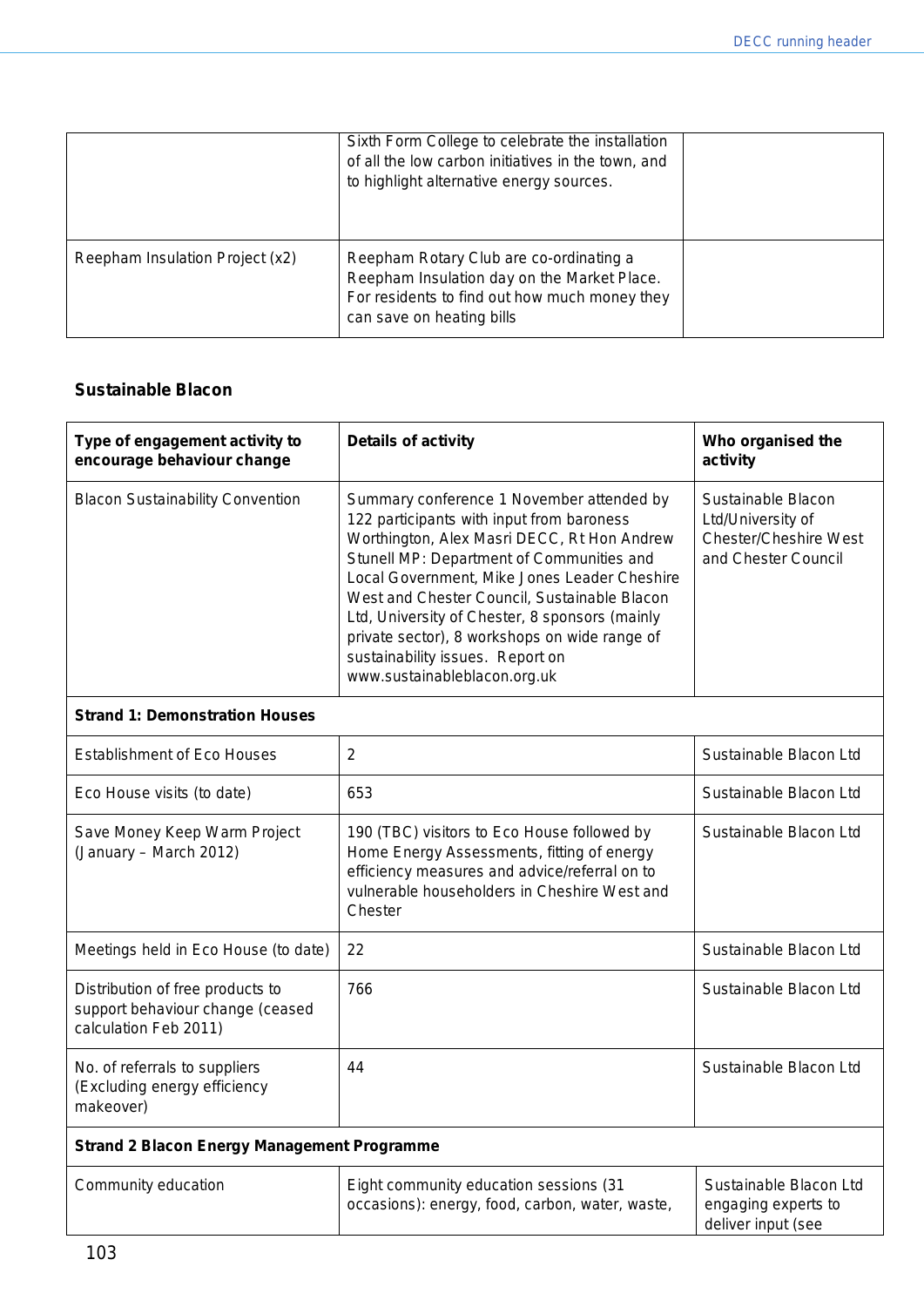|                                                                                                                                        | money saving                                                                                                                                                                  | University of Chester<br>Evaluation) |
|----------------------------------------------------------------------------------------------------------------------------------------|-------------------------------------------------------------------------------------------------------------------------------------------------------------------------------|--------------------------------------|
| Energy consumption readings                                                                                                            | Monthly gas and electricity meter readings and<br>historical consumption data from suppliers.<br>Consumption data transmitted to University of<br><b>Chester and Alert Me</b> | Sustainable Blacon Ltd               |
| Community engagement discussions<br>on design of the programme                                                                         | 13                                                                                                                                                                            | Sustainable Blacon Ltd               |
| Development of Community<br>engagement plan                                                                                            |                                                                                                                                                                               |                                      |
| Visit to Centre for Alternative<br>Technology at Macchynlleth                                                                          | Visit by 58 people                                                                                                                                                            | Sustainable Blacon Ltd               |
| Home Energy Assessments                                                                                                                | 95                                                                                                                                                                            | Sustainable Blacon Ltd               |
| Energy efficiency makeover                                                                                                             | 82 properties                                                                                                                                                                 | Sustainable Blacon Ltd               |
| Film and audio recordings                                                                                                              | At community meetings                                                                                                                                                         | Sustainable Blacon Ltd               |
| <b>Other</b>                                                                                                                           |                                                                                                                                                                               |                                      |
| Media mentions (to date) (including<br><b>BBC Northwest Today and Tonight</b><br>twice, national press, local radio and<br>print media | 51                                                                                                                                                                            | Sustainable Blacon Ltd               |
| <b>Thermal Imaging Camera Surveys</b><br>(to date)                                                                                     | 64                                                                                                                                                                            | Sustainable Blacon Ltd               |
| Home Energy Checks completed<br>(self or team) Energy Saving Trust                                                                     | 102                                                                                                                                                                           | Sustainable Blacon Ltd               |
| No of expert sessions since launch<br>(to date)                                                                                        | 15                                                                                                                                                                            | Sustainable Blacon Ltd               |
| Eshots                                                                                                                                 | 5 to database of 95                                                                                                                                                           | Sustainable Blacon Ltd               |
| Website (full hits to August 19 2011<br>only)                                                                                          | 6,022                                                                                                                                                                         | Sustainable Blacon Ltd               |

# **Totnes Transition Town**

| Type of engagement activity to<br>encourage behaviour change | <b>Details of activity</b>                           | Who organised the<br>activity |
|--------------------------------------------------------------|------------------------------------------------------|-------------------------------|
| <b>Transition Streets Groups-small</b>                       | The Transition Streets project is all about engaging | <b>Overall Transition</b>     |
| groups of neighbours getting                                 | groups of neighbours to make behavioural change.     | Streets project               |
| together over 7 structured meetings                          | 56 groups Transition Streets groups formed           | initiated and co-             |
| using a workbook full of practical                           | involving 468 households. As a result of             | ordinated by                  |
| low-cost and no-cost actions to help                         | participating and doing the actions in the workbook  | <b>Transition Town</b>        |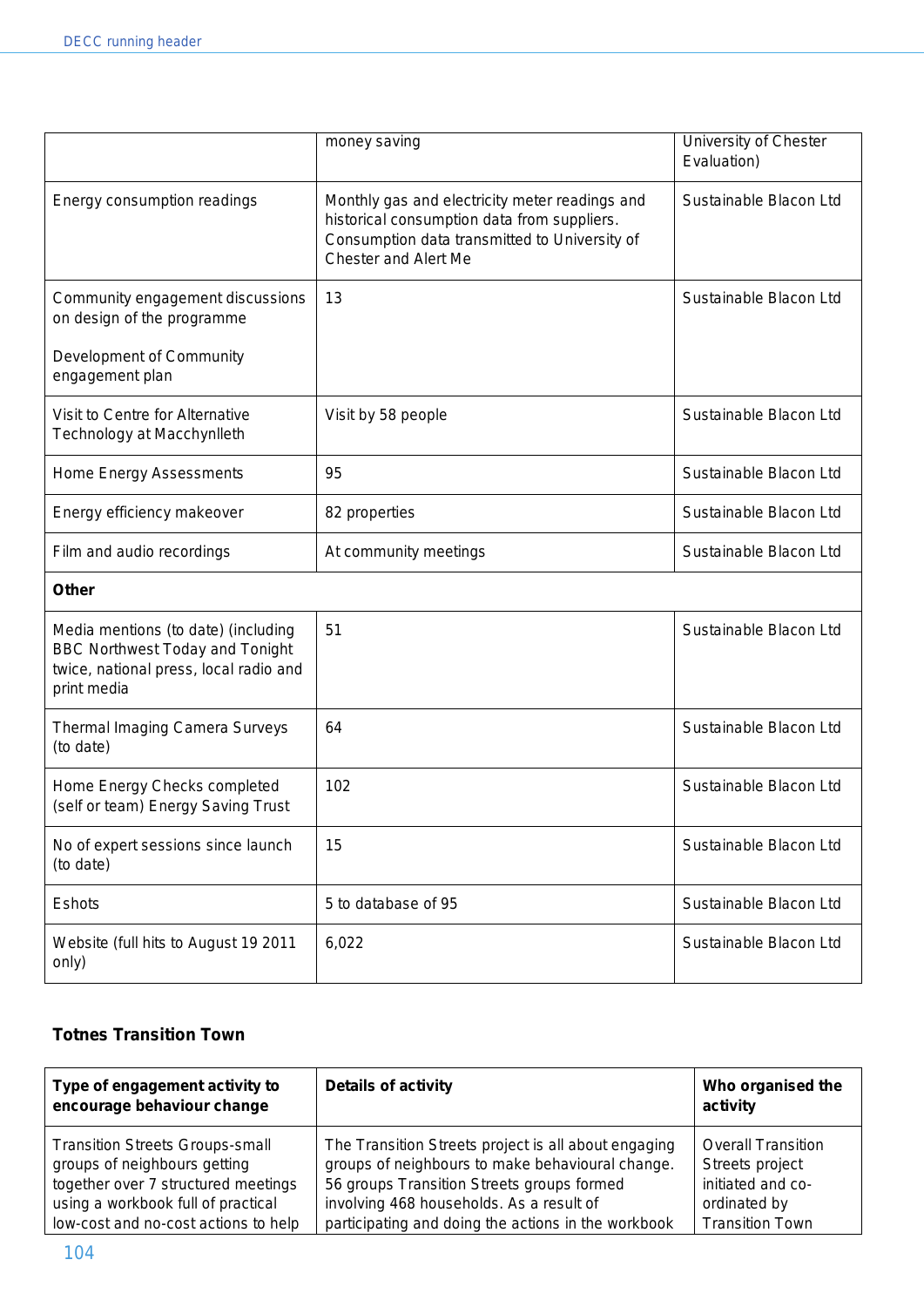#### **Whitehill-Bordon EcoTown**

| Type of engagement activity to<br>encourage behaviour change | <b>Details of activity</b>                                                                                                                                                                                                                                                   | Who organised the<br>activity                                                                                                  |
|--------------------------------------------------------------|------------------------------------------------------------------------------------------------------------------------------------------------------------------------------------------------------------------------------------------------------------------------------|--------------------------------------------------------------------------------------------------------------------------------|
| Hold/attend events                                           | Attended Wood Fair and Apple Tasting Day and<br>Supported the Christmas festival which was very<br>successful. These were used to make sure<br>awareness was raised across all of the community,<br>not just those particularly interested in the Eco-town<br>project/loans. | <b>Community Worker</b><br>in partnership with<br>Deadwater Valley<br><b>Trust and Whitehill</b><br>Bordon Town<br>Partnership |
| Raise awareness of the importance<br>of saving energy        | The Environment Centre (tEC) distributed energy<br>monitors to climate champions. More monitors have<br>been distributed by the Community worker since the<br>project completed.<br>tEC also provided independent energy efficiency<br>advice to residents.                  | The Environment<br>Centre/Community<br>Worker                                                                                  |
|                                                              | tEC also worked with schools to raise children's<br>awareness.                                                                                                                                                                                                               |                                                                                                                                |
|                                                              | Community worker has worked and is continuing to<br>regularly engage with groups across the community in<br>Whitehill Bordon.                                                                                                                                                |                                                                                                                                |
| Marketing                                                    | Direct marketing leaflets to promote the LCCC loans<br>as well as the Eco-town. These were sent to all<br>homes in the policy zone. These were brightly-<br>coloured, high impact leaflets and were well received<br>by the community and stakeholders.                      | Communications<br>Officer                                                                                                      |
|                                                              | Immediate increased interest in loans.                                                                                                                                                                                                                                       |                                                                                                                                |
|                                                              | Press releases were sent to local newspapers, radio<br>and TV. We also had a two-page article in the district-<br>wide council magazine - which is distributed to all<br>homes in the district.                                                                              |                                                                                                                                |
|                                                              | Two large banners were produced with LCCC<br>branding and these were taken to community events<br>to promote the project.                                                                                                                                                    |                                                                                                                                |
|                                                              | Fliers were printed and distributed at events and left<br>for residents to collect from public buildings.                                                                                                                                                                    |                                                                                                                                |
|                                                              | Created 'Santa's eco-grotto' where we made his<br>grotto from wood and we powered the Christmas                                                                                                                                                                              |                                                                                                                                |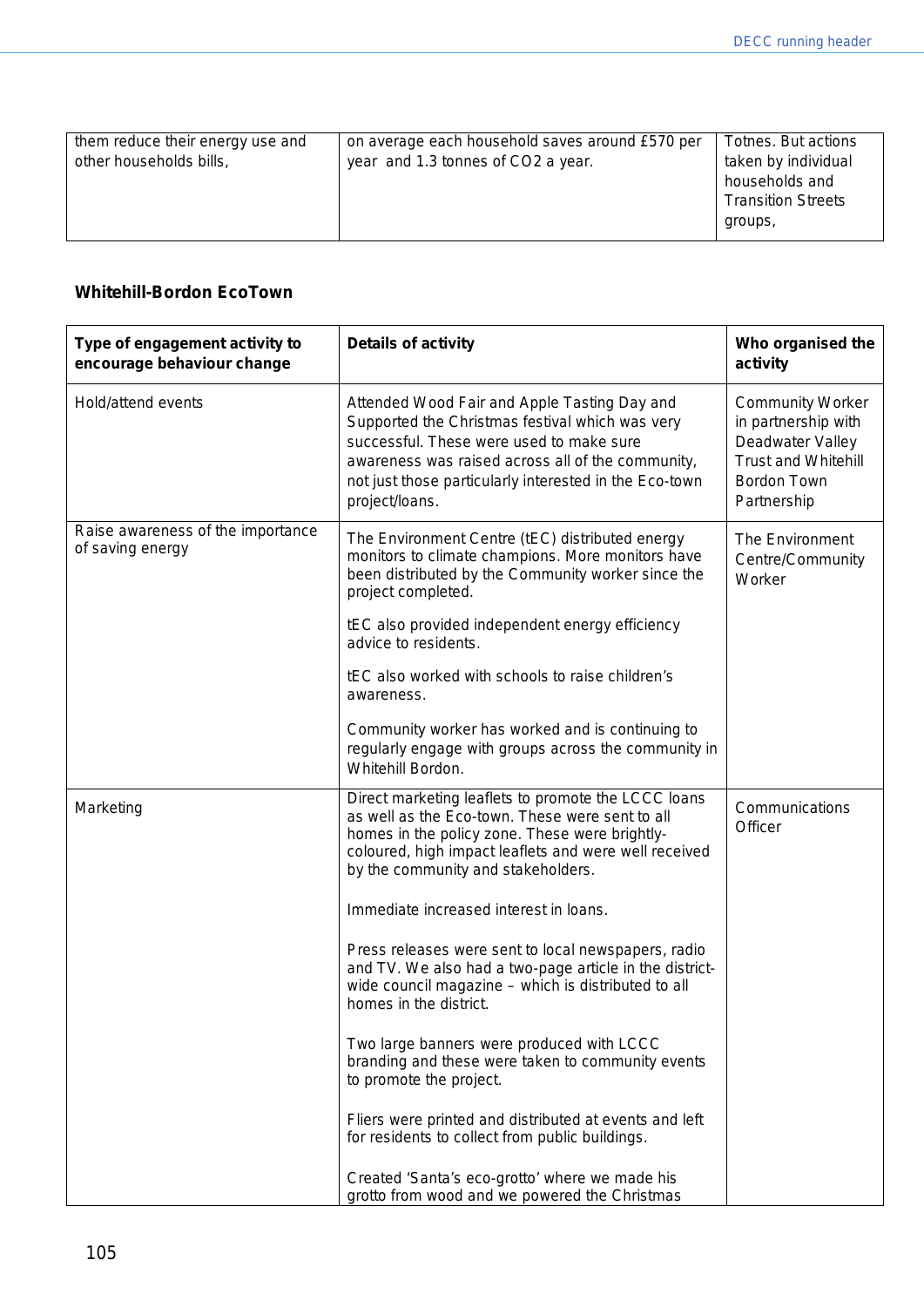|                      | lights with pedal-powered generators.                                                                                                                                                                                          |                 |
|----------------------|--------------------------------------------------------------------------------------------------------------------------------------------------------------------------------------------------------------------------------|-----------------|
|                      | At this event and other community events gave away<br>sunflower seeds which were LCCC branded and with<br>the slogan 'Growing a greener future' to help promote<br>behaviour change.                                           |                 |
|                      | Also used social media (Twitter, Facebook and Flickr)<br>to interact with residents about LCCC and other<br>environmental issues.                                                                                              |                 |
|                      | Video diaries with residents as they have energy-<br>saving improvements made to their homes were<br>created.                                                                                                                  |                 |
|                      | Continuing to send e-newsletters.                                                                                                                                                                                              |                 |
|                      | Video advertising in the town's shopping centre.                                                                                                                                                                               |                 |
| LCCC recipient group | Post the completion of the project, coffee evenings<br>have been held every 6 months to discuss the project<br>and then any other issues arising. A meeting will be<br>held in March to talk about the impact on energy bills. | Project manager |

#### **WALES**

#### **Awel Aman Tawe**

| Type of engagement activity to<br>encourage behaviour change                         | <b>Details of activity</b>                                                                                                                                                                                                                                             | Who organised<br>the activity                      |
|--------------------------------------------------------------------------------------|------------------------------------------------------------------------------------------------------------------------------------------------------------------------------------------------------------------------------------------------------------------------|----------------------------------------------------|
| Environmental film festival                                                          | 5 short environmental films shown such as WI film<br>about their climate change work, Plane Stupid film.<br>Speakers introduced each film and answered<br>questions including WI, one of Welsh Government<br>young Climate Change Champions etc. 60 people<br>attended | Awel Aman<br>Tawe/Pontardawe<br><b>Arts Centre</b> |
| Community play on climate change                                                     | Written and acted by local people. 130 people came<br>to event. Energy efficiency info available, displays etc.<br>Filmed the event                                                                                                                                    | Script Cafe/Awel<br>Aman Tawe                      |
| Age of Stupid showing                                                                | 30 people attended. Energy efficiency info available,<br>displays etc.                                                                                                                                                                                                 | Awel Aman<br>Tawe/Pontardawe<br><b>Arts Centre</b> |
| 5 climate change poetry workshops<br>in different community venues                   | Each attended by 5-10 people                                                                                                                                                                                                                                           | Awel Aman Tawe                                     |
| Poetry festival and book published,<br>'Tonight while sleeping / Heno wrth<br>cysgu' | Attended by Gillian Clarke, national poet of Wales.<br>140 people came. Energy efficiency info available,<br>displays etc. Filmed the event.                                                                                                                           | Awel Aman<br>Tawe/Pontardawe<br><b>Arts Centre</b> |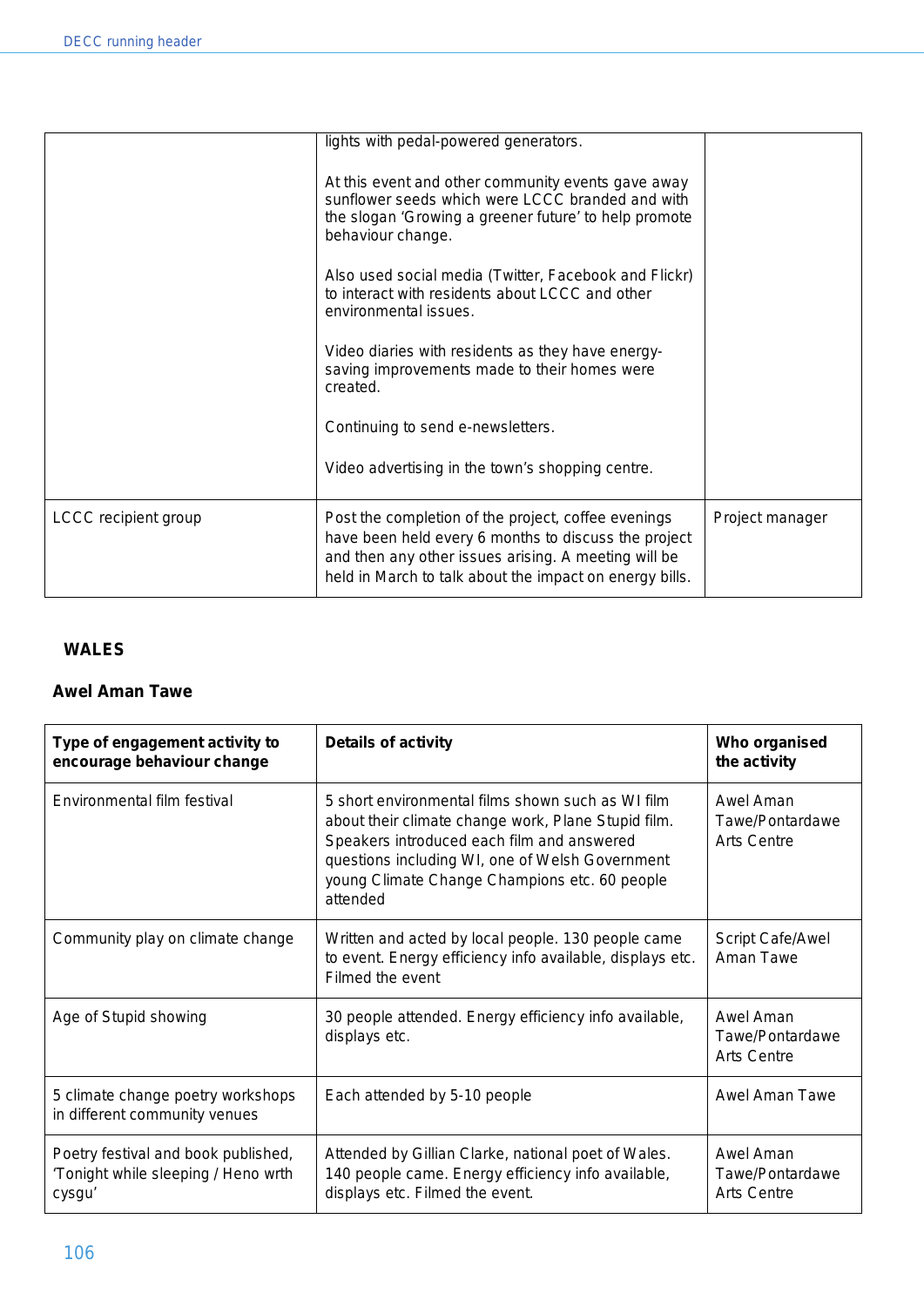| Animation workshop | Local people made 6 short films with climate change<br>theme. Shown at film festival | Animator and Awel<br>Aman Tawe |
|--------------------|--------------------------------------------------------------------------------------|--------------------------------|
|                    |                                                                                      |                                |

## **Cwmclydach Community Project**

| Type of engagement activity to<br>encourage behaviour change | <b>Details of activity</b>                                                                                                                                                                                                                                                                                                                                           | Who organised<br>the activity                                      |
|--------------------------------------------------------------|----------------------------------------------------------------------------------------------------------------------------------------------------------------------------------------------------------------------------------------------------------------------------------------------------------------------------------------------------------------------|--------------------------------------------------------------------|
| Cwmclydach Low Carbon Challenge                              | Targeting 100 + households to reduce energy usage.<br>Using school children and local schools to support a<br>three week exercise in measuring their present usage<br>over a week and then comparing their consumption<br>over two weeks after taking measures to reduce their<br>energy use.<br>Results will be measured and completed by the end of<br>March 2012. | Cwmclydach<br><b>Communities First</b><br>and Severn Wye<br>Energy |

# **Lammas Community**

| Type of engagement activity to<br>encourage behaviour change | <b>Details of activity</b>                             | Who<br>organised the<br>activity |
|--------------------------------------------------------------|--------------------------------------------------------|----------------------------------|
| Open days                                                    | 23 days - guided tours for public                      | Lammas                           |
| Conferences                                                  | 2 ecovillage conferences held at Community Hub in 2011 | Lammas,<br>Hartwood              |
| Courses – low impact building                                | 4 residential courses (1 week long)                    | Lammas                           |
| Courses - low impact experience<br>weeks                     | 3 residential courses (1 week long)                    | Lammas                           |

#### **NORTHERN IRELAND**

# **Glencraig Camphill Community**

| Type of engagement activity to<br>encourage behaviour change | <b>Details of activity</b>             | Who organised the<br>activity |
|--------------------------------------------------------------|----------------------------------------|-------------------------------|
| Several meetings at community level                          | Powerpoint / update on progress / open | Glencraig management          |
| in Glencraig                                                 | discussion                             | group                         |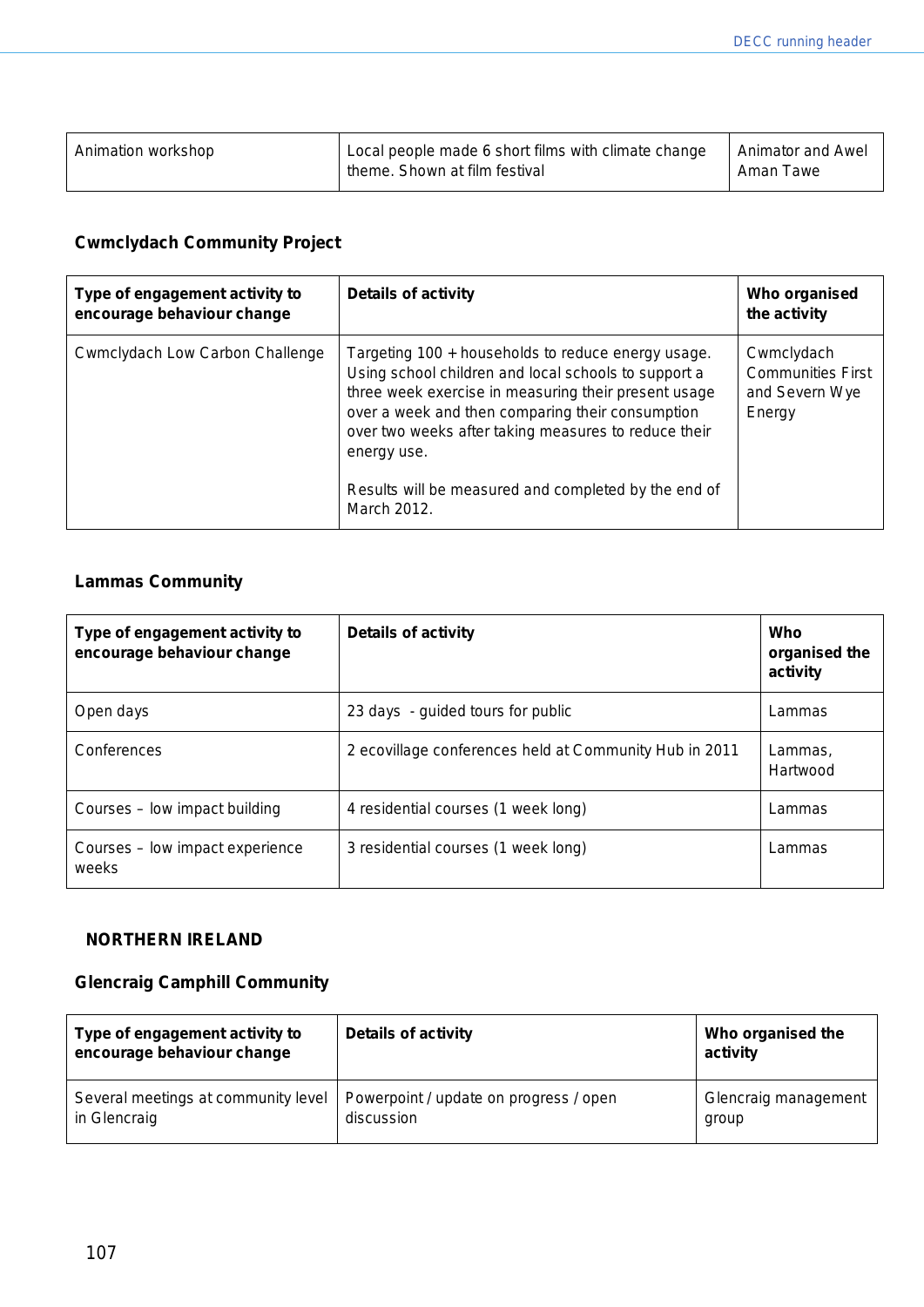| Presentations to communities near<br>Aberdeen in Scotland on benefit of<br>wood biomass heating including<br>representative from forestry<br>commission and private sawmill | Powerpoint / calculations for Camphill schools<br>and Glencraig / possible carbon saving and cost<br>saving demonstrated    | Association of Camphill<br>Communities of the UK<br>and Ireland |
|-----------------------------------------------------------------------------------------------------------------------------------------------------------------------------|-----------------------------------------------------------------------------------------------------------------------------|-----------------------------------------------------------------|
| Meetings with then Green Party<br>leader Mr Brian Wilson MLA                                                                                                                | Awareness raising and lobbying for support for<br>the Glencraig scheme                                                      | Glencraig biomass<br>scheme group                               |
| Meetings with Rockport school and<br>Royal Belfast Golf Club.                                                                                                               | Powerpoint presentation / discussion / tour of<br>Glencraig / survey of Golf Club and Rockport<br>School                    | Glencraig biomass<br>scheme group                               |
| Contact with and support from Lady<br>Sylvia Hermon MP                                                                                                                      | <b>Discussions</b>                                                                                                          | Glencraig biomass<br>scheme group                               |
| Discussions with South Eastern<br>Education and Library Board advisor<br>on Sustainable Development in NI<br>Curriculum                                                     | <b>Discussions</b>                                                                                                          | Glencraig biomass<br>scheme group                               |
| Discussions with Education and<br><b>Training Inspectorate NI</b>                                                                                                           | Explored possibility how we could integrate our<br>project with the Learning for Sustainability within<br>the NI Curriculum | Glencraig biomass<br>scheme group                               |
| Discussions with Action Renewables                                                                                                                                          | Explored possibilities of working together on<br>promoting Low Carbon agenda                                                | Glencraig biomass<br>scheme group                               |
| Discussions with Seahill Residents<br><b>Association beside Glencraig</b>                                                                                                   | Awareness raising of the scheme at Glencraig                                                                                | Glencraig biomass<br>scheme group                               |
| Presentation to two local alliance<br>councillors                                                                                                                           | Tour around the community                                                                                                   | Glencraig biomass<br>scheme group                               |
| Presentation to the full North Down<br>Borough Council and relevant<br>officers                                                                                             | Powerpoint / open discussion                                                                                                | Glencraig biomass<br>scheme group                               |
| Articles in two editions of Camphill<br><b>News</b>                                                                                                                         | Distributed worldwide                                                                                                       | <b>Camphill Communities</b><br><b>Trust NI</b>                  |
| Articles in Camphill Pages                                                                                                                                                  | Distributed all of UK and Ireland                                                                                           | Association of Camphill<br>Communities of the UK<br>and Ireland |
| Visit to Clanabogan by leading<br>specialists in the renewables field<br>from all NI Universities and Colleges                                                              | Tour of Clanabogan and Glencraig with<br>presentation and discussions                                                       | Glencraig biomass<br>scheme group                               |
| Participation in "Green Skills"<br>Conference hosted by Carbon Zero<br>NI.                                                                                                  | Display and information Brochures                                                                                           | Glencraig biomass<br>scheme group                               |
| Press coverage in local and regional                                                                                                                                        | <b>Editorials</b>                                                                                                           | Glencraig biomass                                               |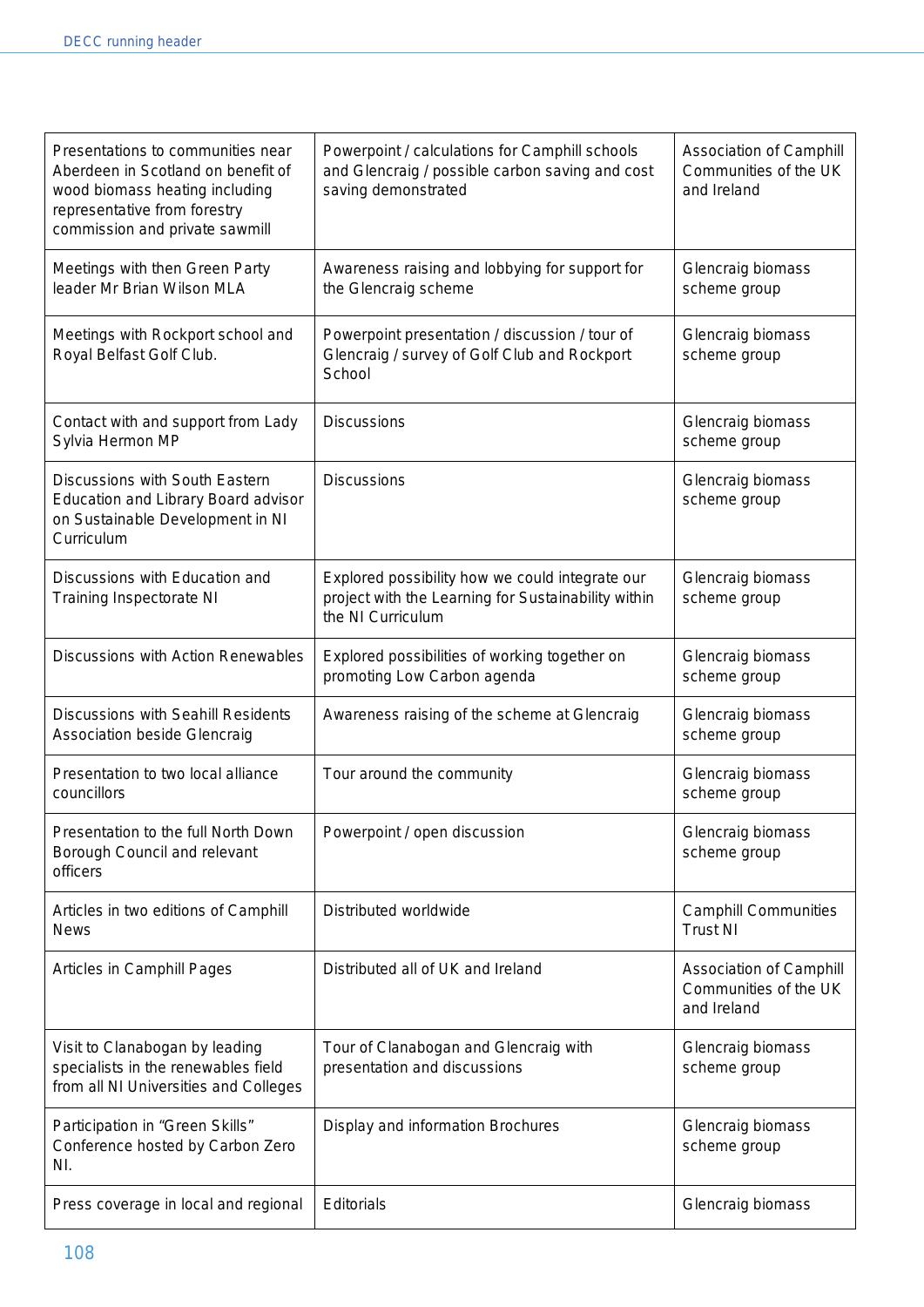| newspapers.                                                                                                                                                            |                                                                                                                                                     | scheme group                                            |
|------------------------------------------------------------------------------------------------------------------------------------------------------------------------|-----------------------------------------------------------------------------------------------------------------------------------------------------|---------------------------------------------------------|
| Coverage in a range of specialist<br>newspapers on the environment                                                                                                     | Editorials                                                                                                                                          | Glencraig biomass<br>scheme group                       |
| Article in "The state of Renewable<br>energies in Europe" 10 <sup>th</sup><br>EurObserver Report 2010                                                                  | NI case study                                                                                                                                       | Glencraig biomass<br>scheme group                       |
| Set up a facebook page on the<br>biomass scheme at Glencraig                                                                                                           | Special needs people and children involved in<br>charting and updating progress                                                                     | Glencraig biomass<br>scheme group / training<br>college |
| Videos uploaded on you-tube                                                                                                                                            | Progress and milestones of the project                                                                                                              | Glencraig biomass<br>scheme group / training<br>college |
| PHD student from the University of<br>Ulster has carried out interviews with<br>community members regarding their<br>attitudes to a sustainable lifestyle.             | Interviews and findings                                                                                                                             | <b>PHD Student</b>                                      |
| Meeting with Director of South<br>Eastern Regional College discussing<br>engagement with 46 regional<br>schools that go to SERC for<br>Sustainable Development classes | Meetings and tour of Glencraig                                                                                                                      | Glencraig biomass<br>scheme group                       |
| Meetings with the new Green Party<br>leader Mr Steven Agnew                                                                                                            | Awareness raising and lobbying for support for<br>the Glencraig scheme he visited several times<br>and features in the DVD                          | Glencraig biomass<br>scheme group                       |
| Production of a new brochure "A<br>Sustainable Approach".                                                                                                              | 2000 + copies distributed                                                                                                                           | Glencraig biomass<br>scheme group                       |
| Production of a DVD "Sharing our<br>Sustainable Approach"                                                                                                              | For schools Universities, Colleges and wider use<br>will also be uploaded to you-tube                                                               | Glencraig biomass<br>scheme group                       |
| <b>Discussions with Greenmount</b><br><b>Agricultural College</b>                                                                                                      | Discussions, planning future visit                                                                                                                  | Glencraig biomass<br>scheme group                       |
| Communication with local tree<br>surgeons                                                                                                                              | Allowing tree surgeons to bring their wood chip to<br>the boiler                                                                                    | Glencraig biomass<br>scheme group                       |
| New Forest School project starts in<br>Glencraig                                                                                                                       | Local schools are offered the possibility to take<br>part in learning by doing in the forests of<br>Glencraig coppicing wood for the biomass boiler | Glencraig training<br>College                           |
| 40 Ulster Bank Staff help clear<br>woodlands for the forest school<br>project                                                                                          | Tour of the biomass project with hands on activity                                                                                                  | Glencraig training<br>college                           |
| Presentation to RHI forum SWC<br>Dungannon Campus                                                                                                                      | Powerpoint presentation of the completed<br>scheme and viewing of the DVD                                                                           | Glencraig biomass<br>scheme group                       |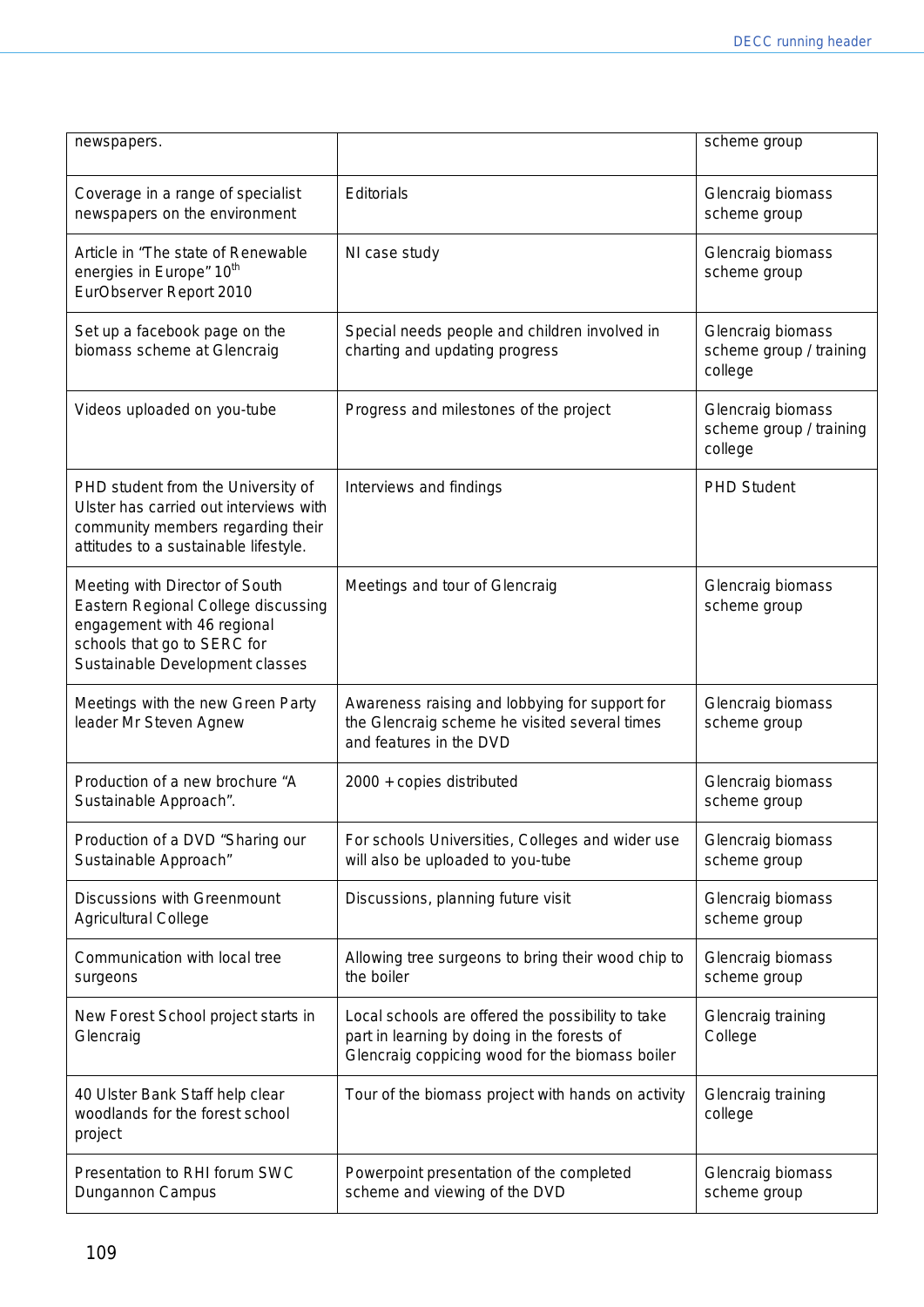| Dungannon Councillors and SWC<br>Staff will visit Glencraig to see the<br>scheme | Tour of Glencraig / exploring possibility of<br>replication | Glencraig biomass<br>scheme group |
|----------------------------------------------------------------------------------|-------------------------------------------------------------|-----------------------------------|
|----------------------------------------------------------------------------------|-------------------------------------------------------------|-----------------------------------|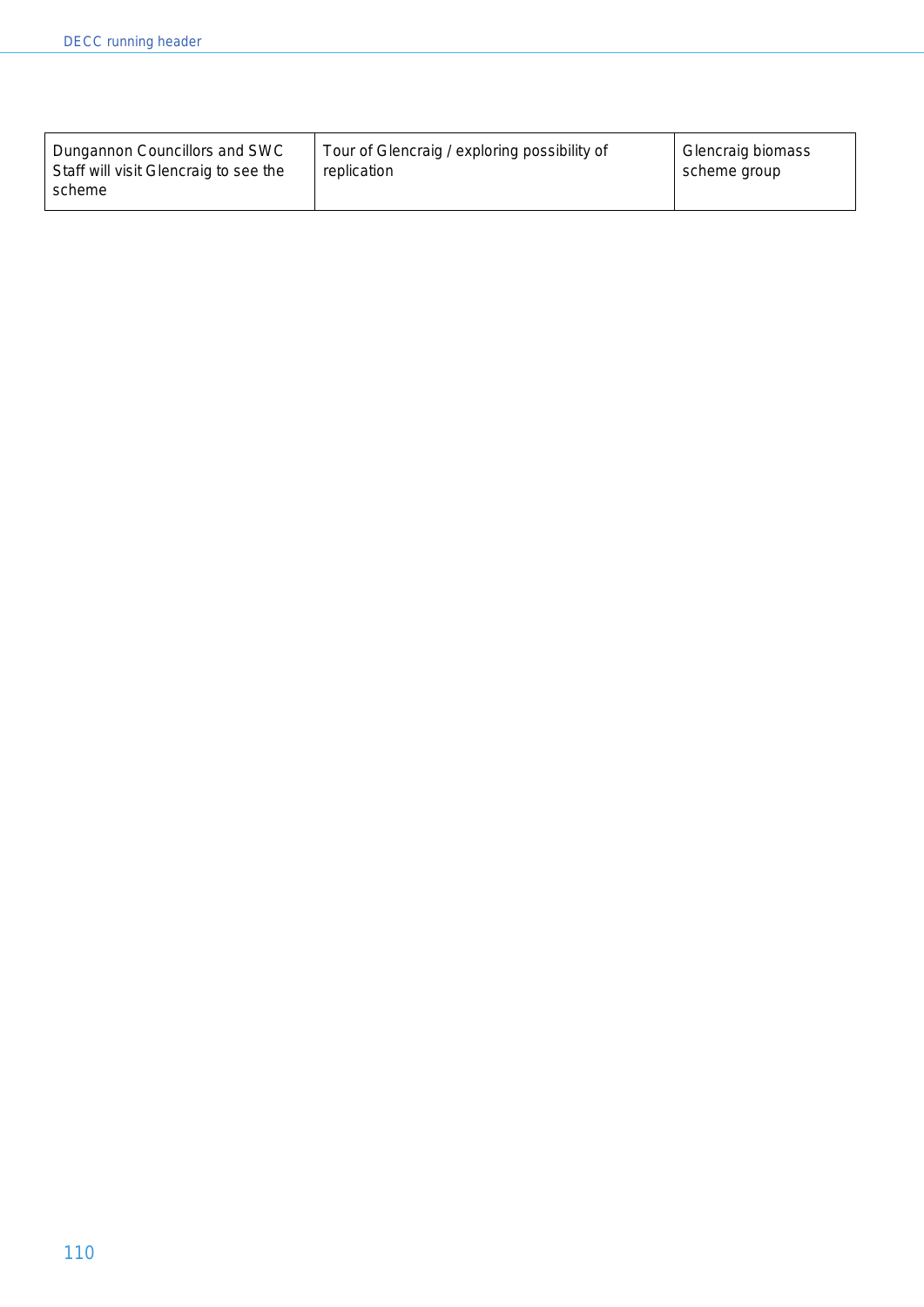# **Appendix 4 Topic guides for interviews**

# **Topic guide for site visits with lead practitioner(s)**

# **Interviewer**

Before the interview, please make sure you have the following information about the site:

Whether it is a Phase 1 or Phase 2 site

Which of the five broad groupings it sits in

What 'kit' was installed as part of the project

Have reviewed the analytical framework of evaluation outputs

What other information they have provided to date

# **Introduction**

#### **The evaluation**

OPM has been commissioned to do an independent 'wrap-up' evaluation of the LCCC, as the programme comes to an end, so we are visiting all the sites involved in Phases 1 and 2. The evaluation focuses on the outputs, impacts and learning across the whole programme: it is not about evaluating you or the communities that have taken part. The evaluation findings will inform any future programmes of this nature that DECC undertakes and future policy development on issues such as the Green Deal.

**(For Phase 1 sites):** You may have been involved in previous interviews carried out as part of earlier, interim evaluations - so you might feel that you're being asked the same questions over again. However, time has passed since the earlier interviews and we'd really like to understand your perspective on the whole programme now. We really want your views on what worked well and what worked less well – in order to understand what you've learned and what lessons should be passed on to DECC (and other government departments) to help them improve any future similar programmes.

The evaluation comprises four main strands:

- A review of all the previous evaluation outputs of the LCCC programme so our work is informed by the interim evaluations in which you might have been involved
- Interviews with people in all the sites involved in the programme
- Developing an audit tool to gather data on the 'kit' (low carbon technologies) that was installed, and the engagement and behaviour change initiatives which were undertaken. Data on the technologies which were installed will be passed to the Energy Savings Trust in order that they can calculate the theoretical carbon savings made by each project and the LCCC as a whole.
- Analysing all the information and pulling it together into a final evaluation report.

Have you got any questions for me at this stage? Please feel free to ask me anything as we go through the questions.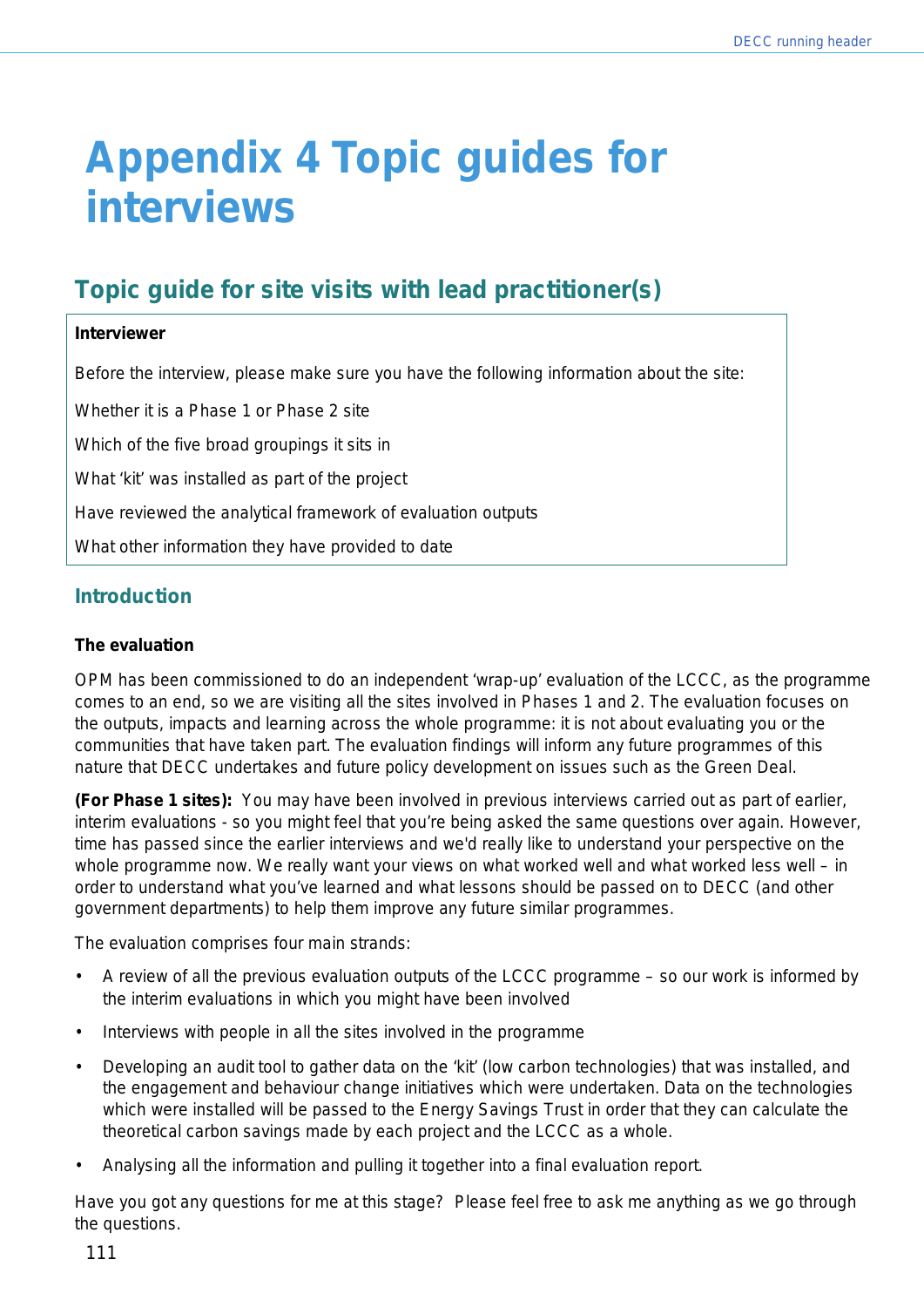# **Introduction**

Could you just describe to me very briefly what your project involved and who was involved in its delivery?

**FACILITATOR note**: This will give us their spontaneous take on their activities/understanding of LCCC and might be useful to refer back to during the course of the interview – e.g., if they focus on technology alone or refer to the community involvement/behaviour change etc elements.

# **The process**

**FACILITATOR:** *Earlier evaluation reports suggest that whilst some LCCCs were of the view that review meetings were of limited value to them and they were unsure how the information was going to be used by DECC, others found that these meetings gave them time and space to think and it was a useful opportunity to involve the wider community.* 

How did you feel about the Dialogue by Design review meetings? Has your perception of how valuable these meetings were or are to you, changed since this resource stopped being available?

**Facilitator**: Earlier evaluation reports suggest DECC and the local teams did not have strong working relationships and that sites had markedly different experiences with DECC, whereby at one extreme the DECC team was seen as very remote and at the other they were seen as very supportive:

To what extent this finding reflects your views:

Whether/ what could have been done differently

Learning for DECC in relation to this

What about the evaluation programme more broadly?

PROBES: on energy statistics provided for each community, the GfK NOP household survey, the NEA social enterprise work

# **Being part of the LCCC**

What difference did being part of the LCCC make to your project?

PROBES: helped us to think differently about our approach towards low carbon initiatives; helped us to think differently about how we could engage communities: gave us funding to buy kit; provided support to help us with planning; helped us to think about how best to change behaviours; made us more confident / ambitious; improved our reputation as a result of the work we did on this. OTHER?

To what extent were the activities / initiatives you carried out in the LCCC dependent on the programme and funding and support it provided?

PROBES: would you have done these things anyway, even without LCCC funding? Would you have not done them at all? Did you do them sooner, or on a different scale, because of LCCC?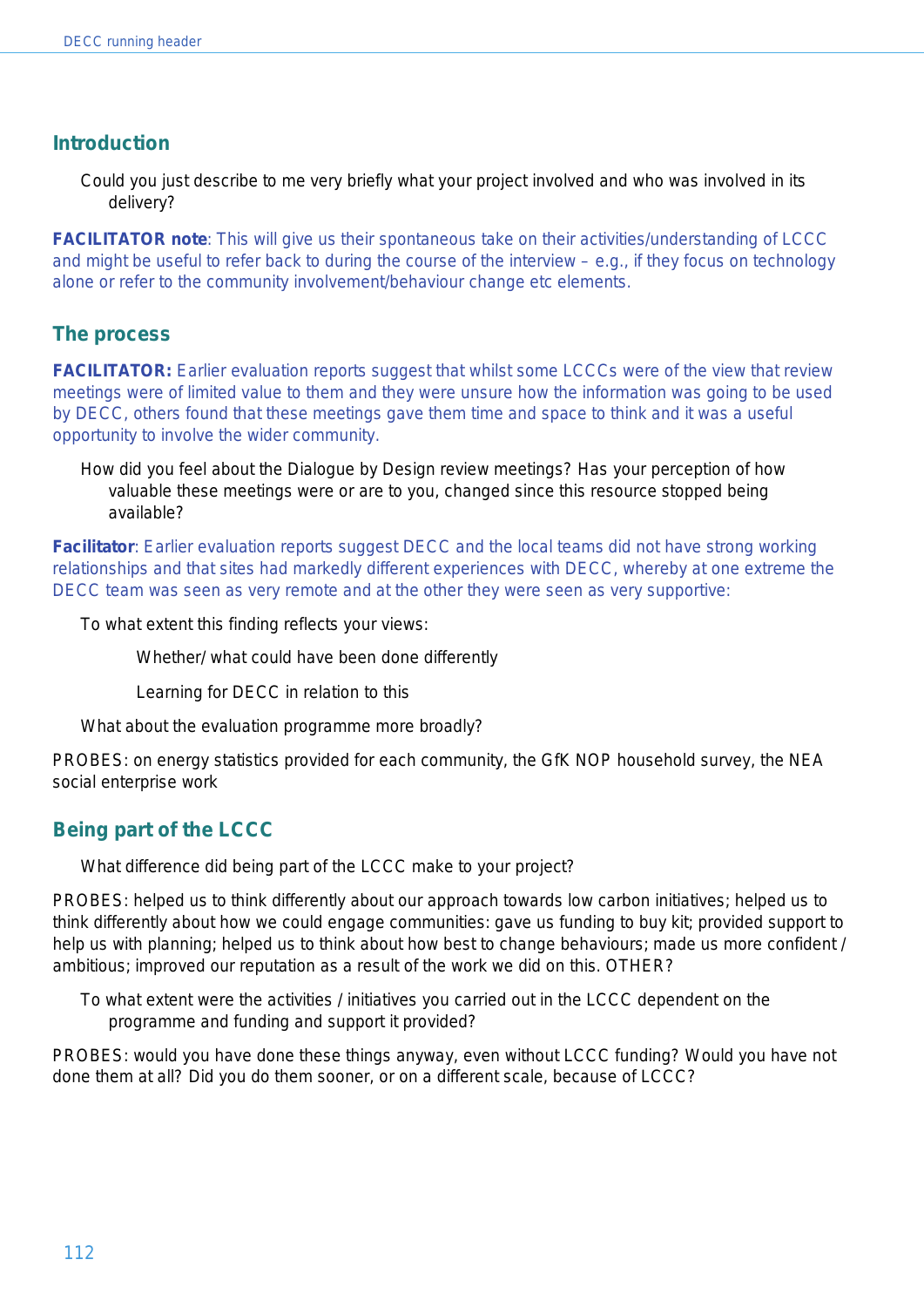# **Learning opportunities**

Thinking in very broad terms, could you describe your overall experience of the LCCC programme?

- a. What worked well? Why?
- b. What worked less well? Why?

PROBES: programme management and administration? engagement support provided by DbyD; the four thematic policy workshops; networking events such as the Communities and Climate Action Conference in Jan 2011; the online portal pilot? Visits by DECC/policy staff. Any others?

**FACILITATOR:** explore all of the probes to give the interviewee a sense of all the things that DECC has done – and find out whether it has been helpful or unhelpful

To what extent do you feel the programme has so far enabled lessons from this process to feed into future government policy development (e.g. through the policy workshops)?

(This evaluation will continue that process)

**Facilitator:** *"Earlier evaluation reports suggested that DECC had not done enough to encourage learning across the projects or to feedback into DECC policy"* 

Do you agree with this?

What impact did the following additions have?

- b. Communities and Climate Action Conference
- c. Community Central pilot
- d. Four thematic workshops with DECC policy makers

*Prompts: did you access these additions? How useful were they? Why? What worked well and less well?* 

What else would have been helpful to maximise opportunities to share learning between sites?

# **Community leadership and involvement**

The term 'community-led' means different things to different people: part of what we would like to understand is whether different approaches to community leadership are more or less effective.

What is your model of community-led delivery?

a. With the benefit of hindsight, how important was wider community involvement to the success of your project (i.e. beyond your own membership, thinking about other people in the community?)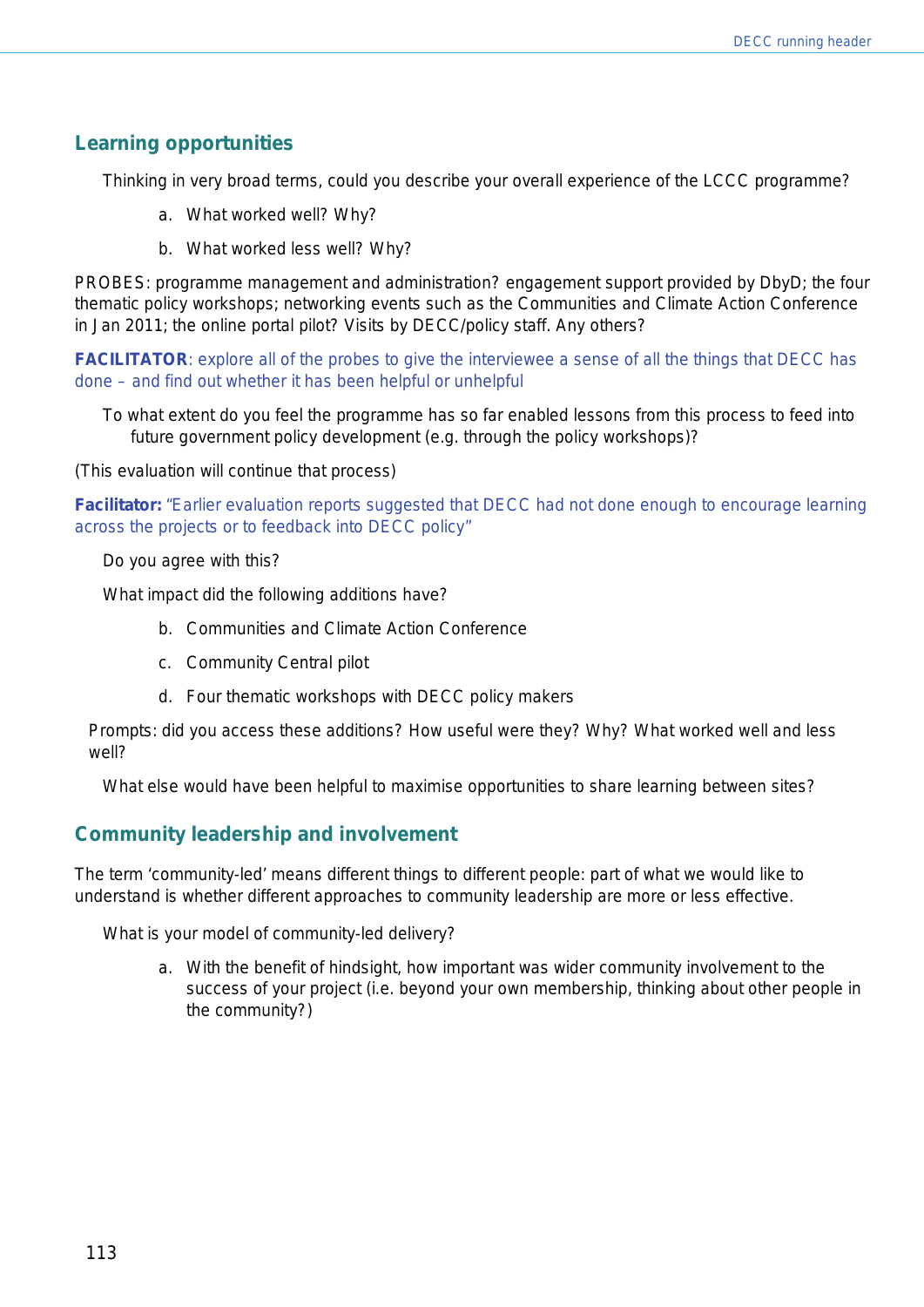**Facilitator to read out:** *The DbyD interim report suggested that community groups' ability to engender change is rooted in their relations with community members. As peers they can provide a sense of empowerment while enjoying a certain degree of trust, as they are not seen to be seeking financial or political gain.*

How does this finding apply to your community?

- a. How would you describe the relationship between your community group and community members?
- b. Did the community trust you more because of your local role?
- c. Were there any conflicts between what you wanted to do as a project and what the wider community wanted?
- d. Did you change your approach to having a community-led project over the course of the project? If so, why?

What are the main things you have learned about community-led projects from the LCCC?

a. What advice would you give to DECC about ensuring that future similar projects are led by the communities involved? Why do you say that?

# **Delivery of your project**

I am interested in the delivery model for your project:

PROBES: what were the governance structures of your project? What were the finance structures? Ownership models? Other mechanisms?

- a. How did this evolve over the course of the project/as a result of LCCC? Why?
- b. Has LCCC enabled you to have a stronger model in terms of moving forward/what happens next?

**Facilitator to read out:** The DbyD report states: In the later review meetings, groups began to emphasise the relevance of their organisational model for the future of their projects, especially with regard to the management and use of income generated through electricity generation. Other projects stressed that the ultimate success of their projects depended on it being sustained in the long term

Thinking about this finding:

- a. What finance mechanisms, governance structures, community involvement and ownership models do you think have helped the sustainability of your project?
- b. Which of these mechanisms or models have hindered it?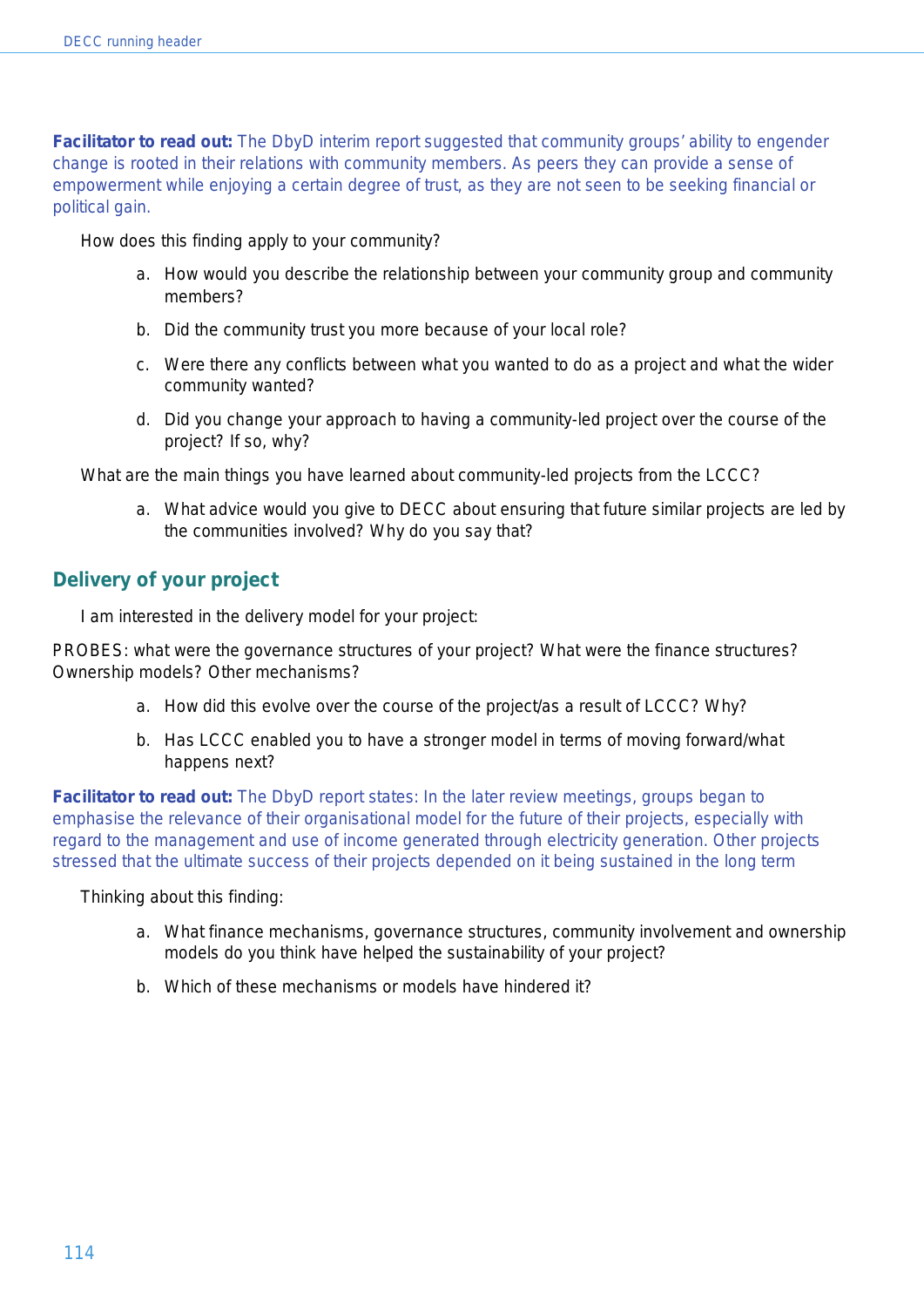**Facilitator to read out:** The DbyD report suggests that it was generally perceived that LCCC participation was only achievable for well-established community groups and/or groups working in partnership with a resourceful organisation, suggesting that it would be overly ambitious for 'new' and/or, smaller groups to replicate their achievements.

What do you think of this finding?

Thinking beyond the LCCC but about community led solutions generally:

- a. Do you think community led solutions can be adopted in other areas? What would help this? What are the barriers?
- b. What must haves need to be in place to ensure successful community led solutions? E.g. type of infrastructure, type of community.

#### **Outputs**

What low carbon technologies/ measures were you able to install as a result of being involved with the LCCC?

**Facilitator to read:** *Earlier evaluation reports suggested that the tight timetable, meant that some sites were not able to source kit, source finance and install kit within the timescale.* 

- In addition to the tight timescale, did any other factors help or hinder the outputs you were able to install?
	- a. Overall, what worked well about installing these technologies?
	- b. What worked less well?
- With the benefit of hindsight, what advice would you give about technologies and measures to a project trying to do something similar?

#### *Facilitator to read out: DbyD's interim report suggested that some of the projects opted for technologies which were more visible from a community perspective but offered lower carbon savings.*

Did that apply to your project? What do you think about this approach with the benefit of experience?

What engagement activities to encourage behaviour change have you undertaken? Please give details of (a) what activities you did (e.g. written communications, meetings, workshops etc); (b) *roughly* how many people did you reach directly with these activities (e.g. on mailing lists, attended meetings?

- a. What the impact has these activities had? How do you know this?
- b. What worked well about these activities? What would you do again in similar circumstances in future?
- c. What worked less well? What would you do differently how and why? Do you feel more equipped, as a result of LCCC, to undertake behaviour change activities?
- d. With the benefit of hindsight, what advice would you give to a project trying to do something similar?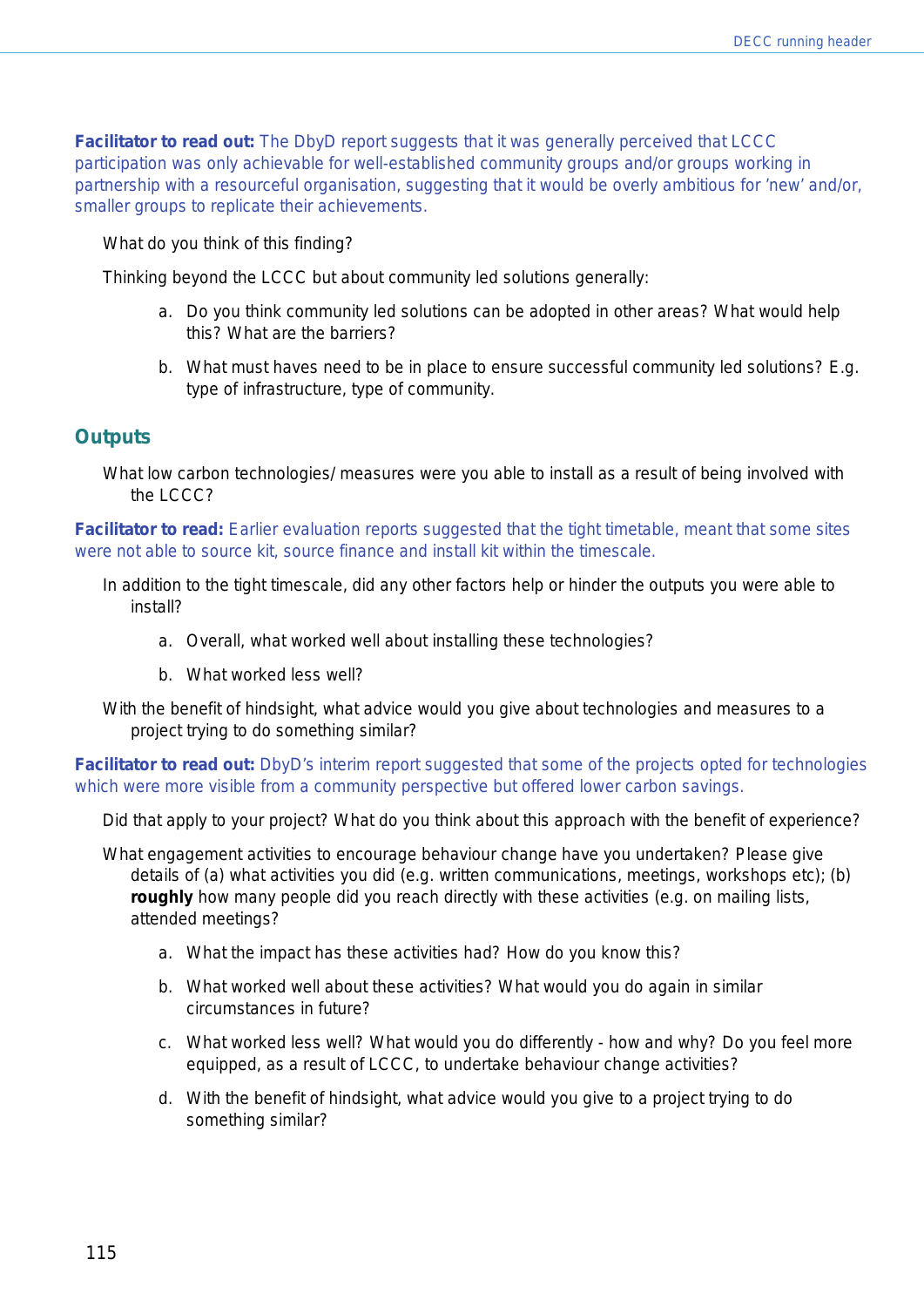*Facilitator read out: the DbyD report states that in their later review meetings, some community groups were concentrating on ways to generate or secure sustained engagement in their communities and beyond. They acknowledge the importance of building on the momentum of their LCCC projects.*

What has happened to you in this respect?

a. Has your project secured sustained engagement from the community? If so, how has this been achieved? If not, why hasn't this happened and what would have helped?

What instances of building organisational capacity and partnerships have there been as a result of your LCCC project?

- a. What skills have been developed internally? What have you and others learnt as a result of the work?
- b. Have any new partnerships been created as a result of the project? or existing partnerships strengthened? Please give details.
- c. Who was involved in your immediate project group and any wider partnerships?
- d. How did these come about?
- e. What worked well?
- f. What worked less well?
- g. With the benefit of hindsight, what advice would you give to a project trying to do something similar?
- What, if any, do you think are the **pros and cons** of combining installing practical and physical low carbon technologies and community engagement and behaviour change activities?
- Are there advantages to offering residents/the community a 'package' of low carbon solutions rather than a single measure approach?

#### **Impact**

Overall, what impacts do you think this project has had:

on you

your organisation

your community?

Why do you think this?

What impact has the installation of these technologies had?

- a. On the communities involved in the project? (How do you know this: have you had an opportunity to ask the communities involved what impact the project has had on them?)
- b. On the capacity of your or other organisations or partnerships for example, to engage in similar projects in the future?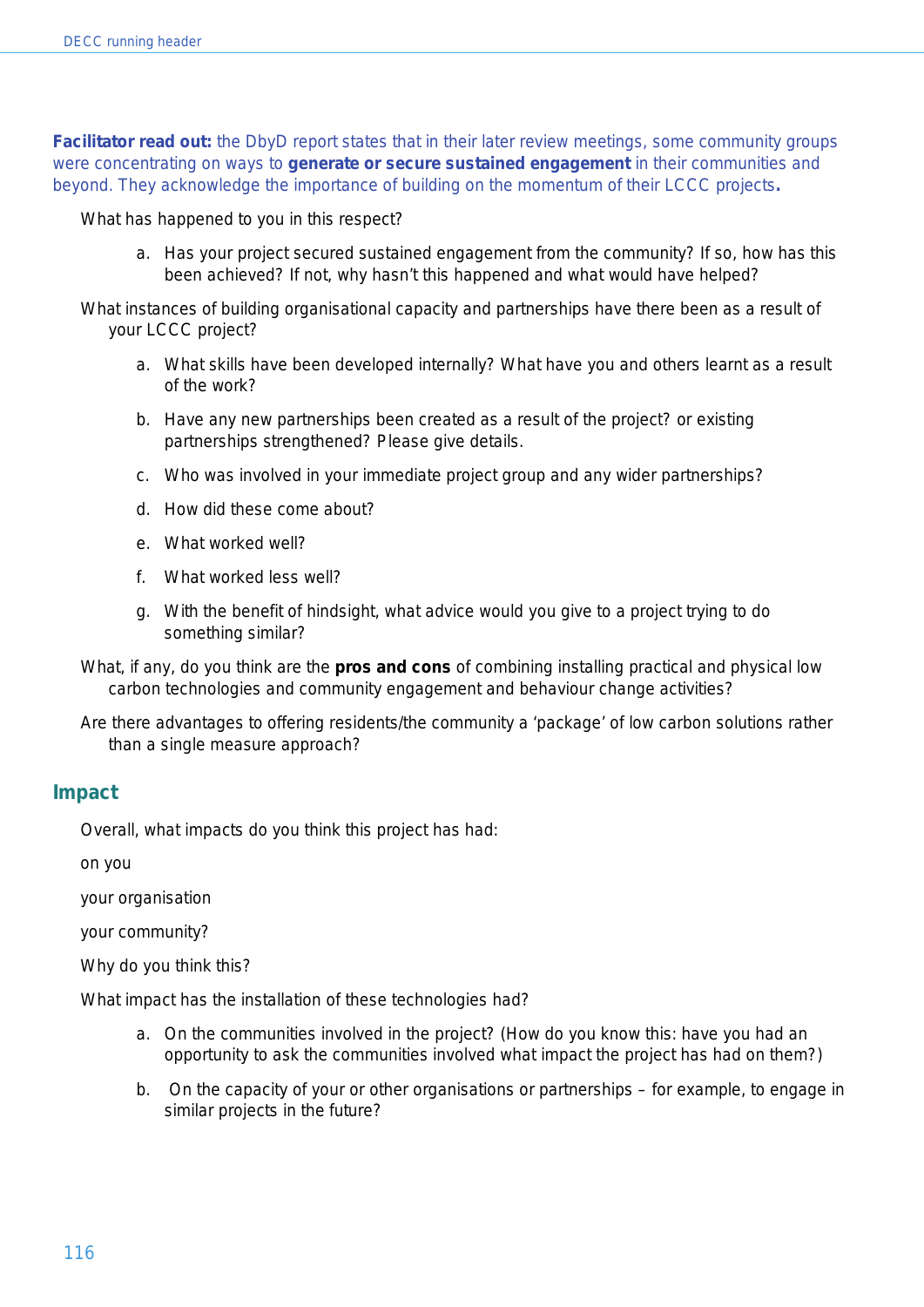What impacts do you think you have had on DECC and wider policy?

- a. Why do you think this?
- b. What impact would you like to have?

# **Summary and overall learning**

**Facilitator note**: it may be that this has already been covered, depending on the previous discussion, but learning is very important. If it has been discussed, use it to sum up/ clarify but don't go over the same questions.

In this last section, I'd like to ask you about the overall lessons that DECC should take from the LCCC.

- First, thinking about the management and administration of the programme as a whole and how it has worked in your area, what do you think are the lessons that DECC should take about the way in which similar programmes are managed and administered in the future?
- Thinking now about community-led programmes such as this: what are the general lessons for DECC about how these could be adopted in other areas?
	- *a.* What do you think are the 'critical success' factors in community-led programmes?

E.g., particular types of community; specific support (for who – lead practitioners? communities?); particular expertise locally; partnerships; involvement of specific organisations (e.g., local authorities/VCOs etc)

b. What are the main barriers?

And what lessons does it provide for policy in this area?

E.g., Green Deal, other?

Overall, what are the implications of these lessons for how central government should design and delivery programmes related to local action and the community sector?

#### **Wrap-up**

Thank you so much for your time today and your contribution to this evaluation: we really appreciate your input. Before we close, is there anything we haven't covered so far that you think it is important for DECC and its partners to understand about the LCCC programme?

Thank you.

(Provide information about final report etc)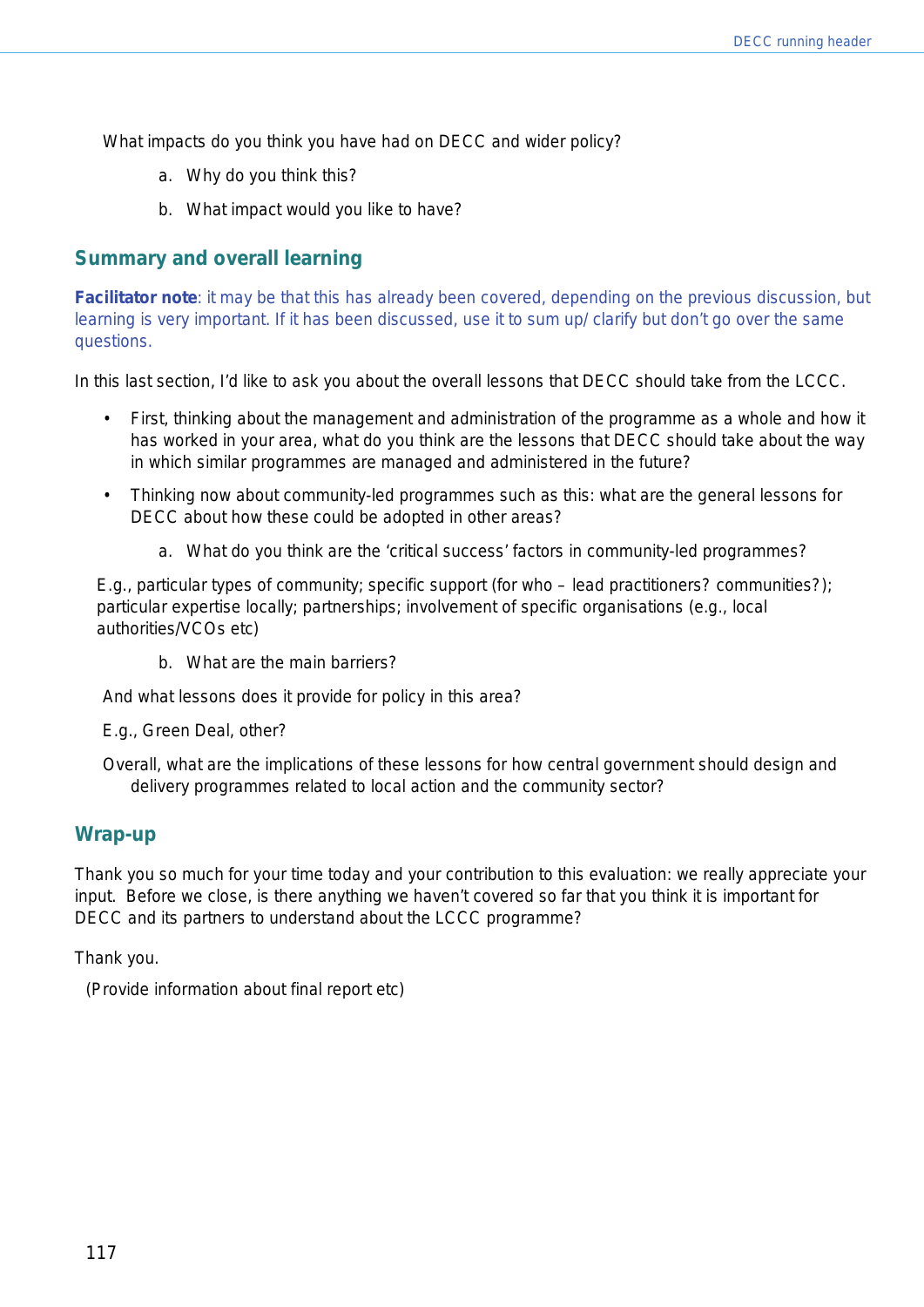# **Topic guide for stakeholders**

# **Introduction**

#### **The evaluation**

OPM has been commissioned to do an independent 'wrap-up' evaluation of the LCCC, as the programme comes to an end. The evaluation focuses on the outputs, impacts and learning across the whole programme: it is not about evaluating you or the communities that have taken part. The evaluation findings will inform any future programmes of this nature that DECC undertakes and future policy development on issues such as the Green Deal.

The evaluation comprises four main strands:

- A review of all the previous evaluation outputs of the LCCC programme so our work is informed by the interim evaluations in which you might have been involved
- Interviews with people in all the sites involved in the programme
- Developing an audit tool to gather data on the 'kit' (low carbon technologies) that was installed, and the engagement and behaviour change initiatives which were undertaken. Data on the technologies which were installed will be passed to the Energy Savings Trust in order that they can calculate the theoretical carbon savings made by each project and the LCCC as a whole.
- Analysing all the information and pulling it together into a final evaluation report.

#### **This interview**

We would like to speak to you as a policy maker/ stakeholder with an interest in community scale delivery. I am aware that you have been involved in previous interviews carried out as part of the earlier, interim evaluation. During this interview, we'd really like to focus on learning since 2011 and to understand your perspective on the whole programme now and, as a whole. We really want your views and perspectives on the LCCC – in order to understand what lessons should be passed on to DECC (and other government departments) and how they can shape future programmes, to help them improve any future similar programmes.

The current interview will focus on:

- •How the LCCC was designed and delivered
- •Perceived impact of the LCCC
- •Learning from community led-delivery and for policy

The findings from the final evaluation will be used in a report to DECC and Sciencewise which will also be circulated more widely. Everything you say will remain confidential, no names will be used in the report and although quotes may be used they will not be attributable.

I would like to record the conversation, so I have an accurate record of everything that was said – though the recordings won't be transcribed. **Facilitator**: seek permission to record.

Have you got any questions for me at this stage? Please feel free to ask me anything as we go through the questions.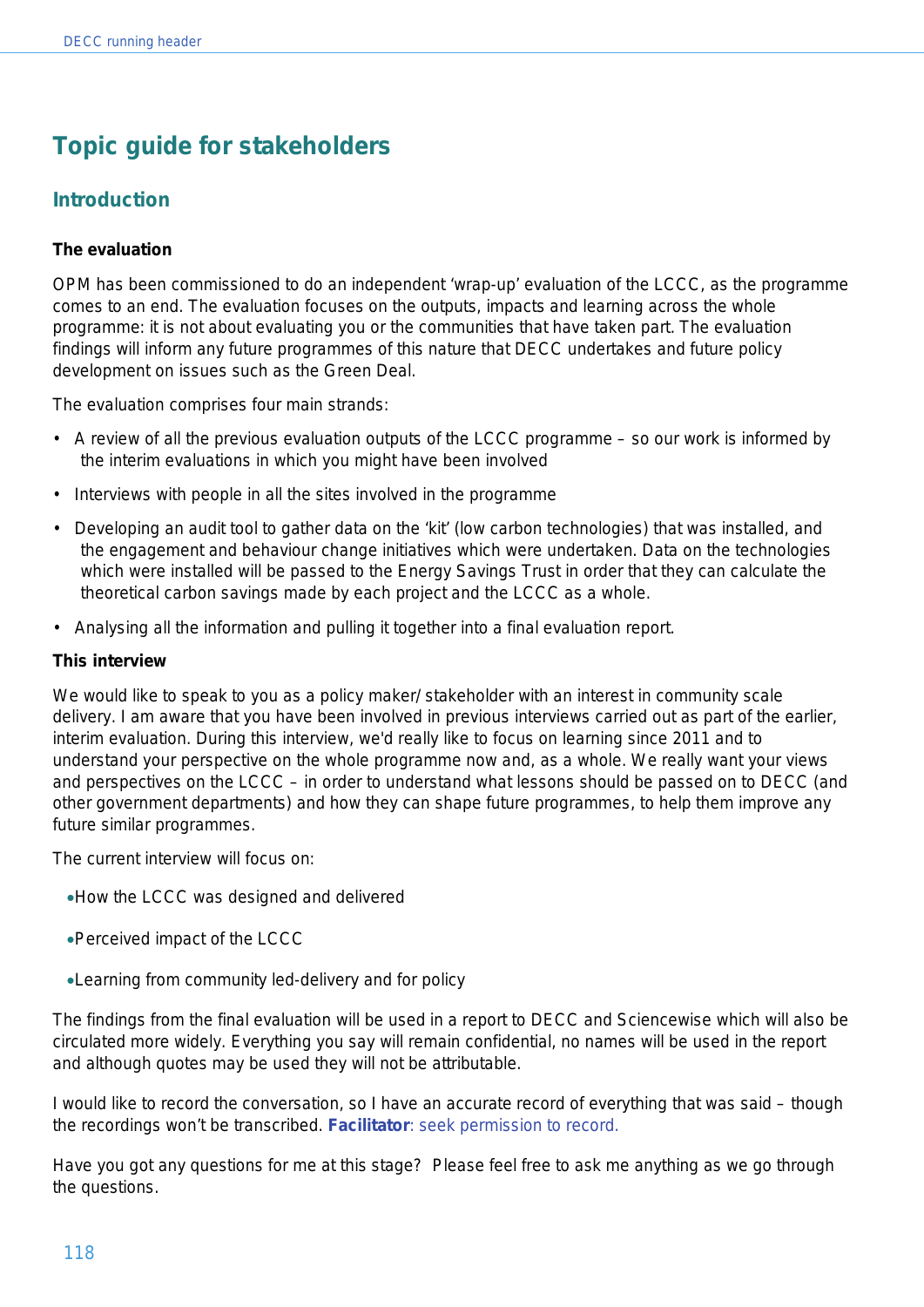# **Background**

•Could you describe your background to me very briefly:

current role

involvement in low carbon work/ community scale delivery

Involvement in LCCC

nature of involvement in the LCCC

how much have you heard about the LCCC

**Facilitator note:** Stakeholders will have had different forms and degrees of involvement in the LCCC so this topic guide needs to be used flexibly and questions will need to be tailored according to the interviewee. Very few stakeholders will be able to answer all sections in depth. Some will not be able to answer many at all. Phil Downing will give us more information, ahead of each interview, about each stakeholder and what we might reasonably expect from them/what is the key things we need to get from them.

# **Process**

#### **For steering group members only ask:**

Thinking about the steering group:

How useful and effective forum was that? *Why? What could have been improved?*

#### **For steering group members only ask:**

What are your thoughts, if any, about the approach to the evaluation of LCCC?

**Facilitator**: Earlier evaluation reports suggest that the delivery team and stakeholders felt that the support team had not been appropriate to fulfil team's needs and that individualised support or different specialists on the support team would have been more helpful.

Based on your reflections over the LCCC as a whole

- does that reflect your own views of the support team? how might that support have worked more effectively?
- what other lessons do you think have been learnt from the delivery of LCCC which can be used to inform future DECC programmes?

# **Delivery model**

Thinking now about community-led programmes such as this: what are the general lessons for DECC about how these could be adopted in other areas?

What do you think are the 'critical success' factors in community-led programmes?

What are the main barriers?

What are the main benefits of working in this way?

**Facilitator:** The DbyD report suggests that it was generally perceived that LCCC participation was only achievable for well-established community groups and/or groups working in partnership with a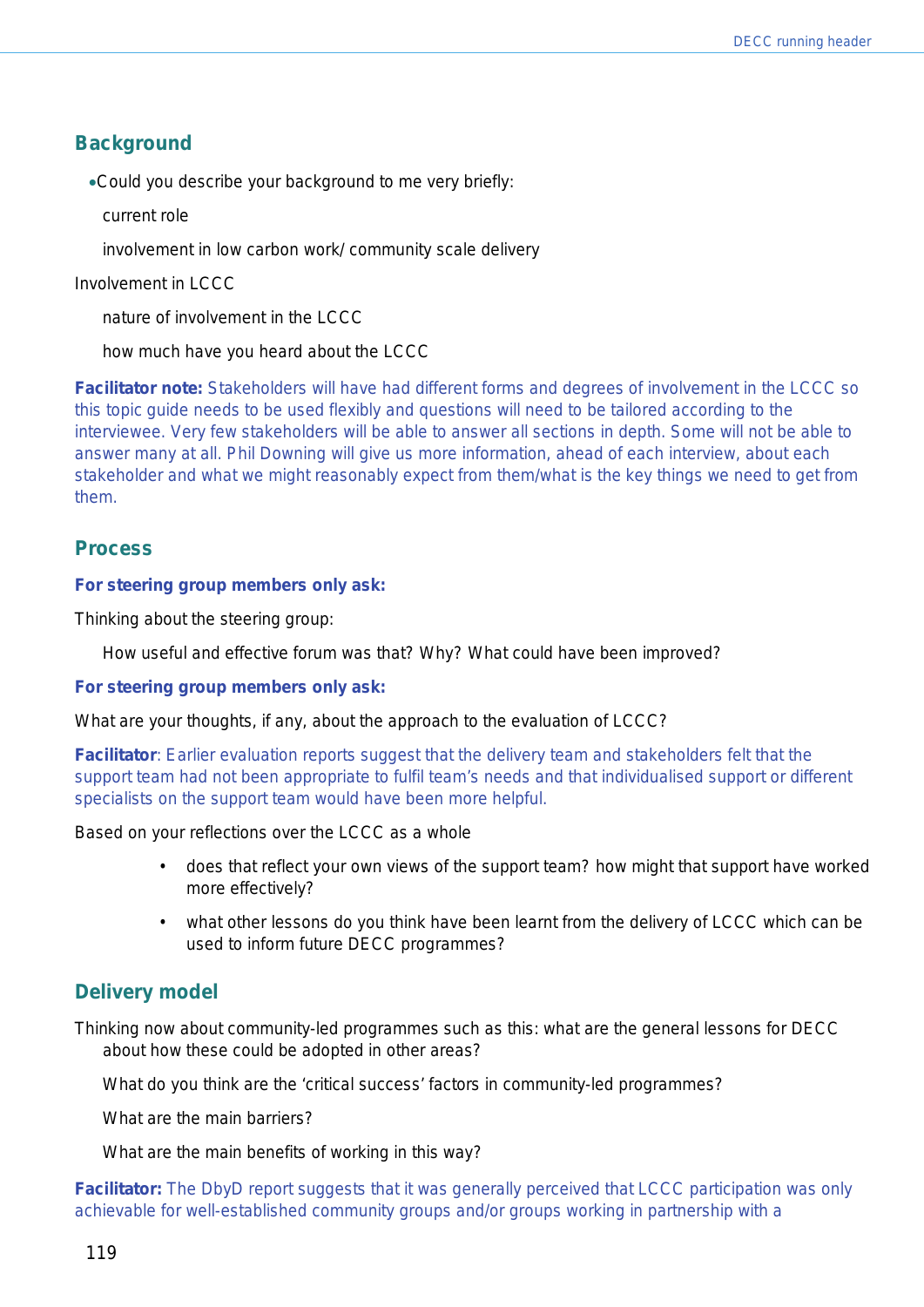resourceful organisation, suggesting that it is ambitious for younger, smaller community groups to replicate their achievements.

- •What do you think of this finding?
- •Thinking about community led solutions in this field generally:
	- Do you think these types of community led solutions can be adopted in other areas to tackle similar issues? What would help this? What are the barriers?
	- What must haves need to be in place to ensure successful community led solutions of this sort? E.g. type of infrastructure, type of community, skills etc.

#### **Impact**

**Facilitator:** The DbyD report suggests that for a number of communities, the LCCC project provided the focus they needed to bring people together who were keen to work in their communities but were not sure how to get involved:

- Thinking about this finding: what other differences/ impact do you think being part of the LCCC had on the communities involved?
- What impact do you think the programme has had on DECC [if a DECC policy maker how has the programme changed anything you do in your own work] Interviewer note**: PRIORITY QUESTION TO ASK.**

What impacts do you think the projects had on the local communities?

What do you think have been the wider impacts beyond the LCCC?

Beyond the specific people involved but beyond the communities?

Beyond the whole place/ town where the LCCC took place?

What has been the evidence for this?

What do you think are the wider social and economic impacts of community led delivery in this field?

Has LCCC provided any key lessons for policy e.g. on Green Deal, Smart Meters, Big Society? If yes, what are these lessons? Interviewer note: PRIORITY OUESTION TO ASK.

#### **Learning**

•Thinking in very broad terms, what are your overall impressions of how the LCCC programme was managed and delivered:

PROBES: engagement support and review meetings provided by DbyD; the four thematic policy workshops; networking events such as the Communities and Climate Action Conference in Jan 2011; the online portal pilot? Various visits to communities? The LCCC Interim Report? Any others?

**FACILITATOR note -** for each of the above probes ask the following questions and try and get a sense of the perceived value of each activity out of all the stuff that DECC did.

what worked well? Why?

what worked less well? Why?

(if worked less well) how could this aspect have been improved?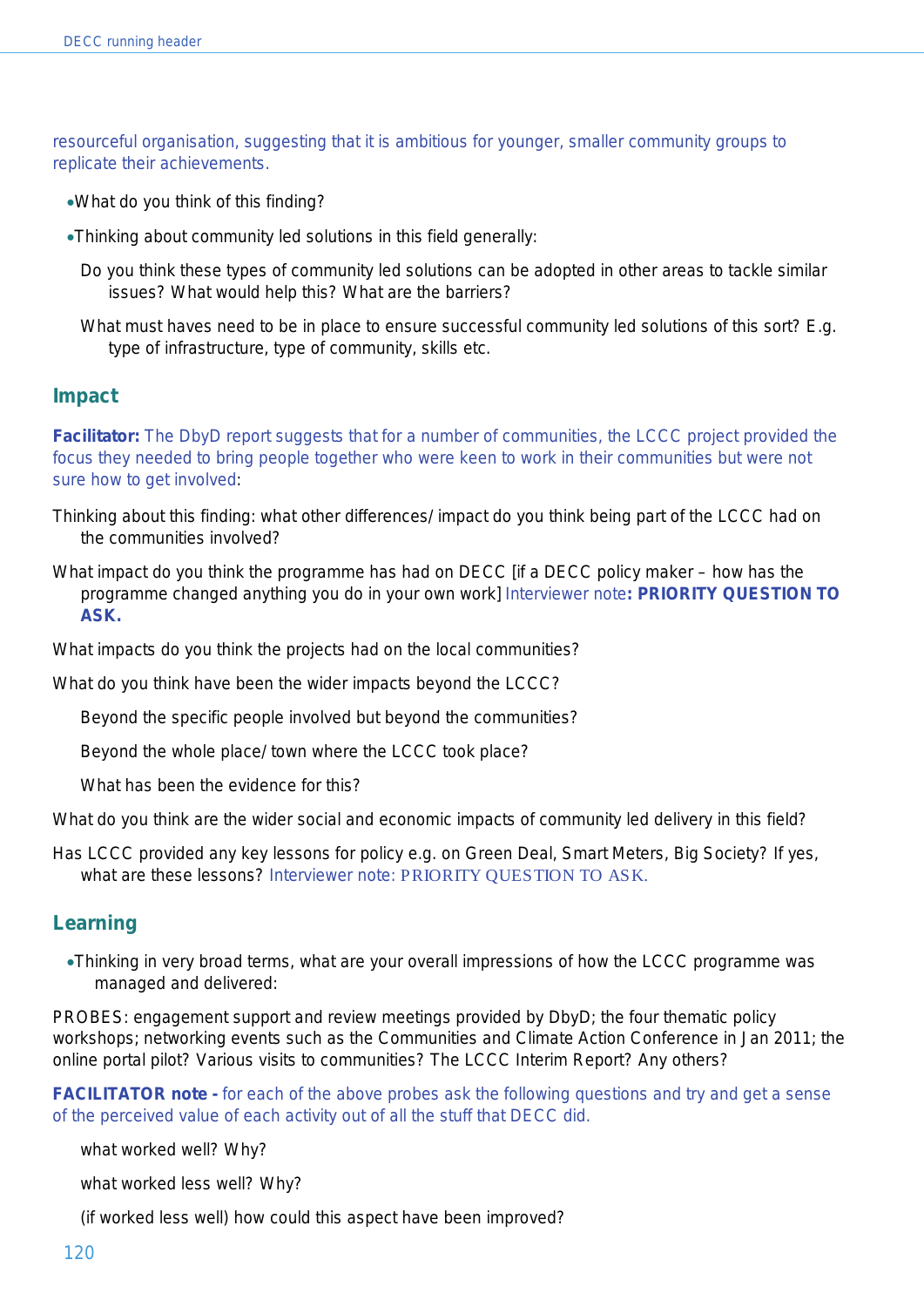**Facilitator to read out**: Earlier evaluation reports suggest that it was agreed by community sector, policy makers and delivery team, (at the point when interviews took place) DECC had done little to communicate about what had been learnt from the LCCC.

Interviewer note: the following two questions above are priority to ask, particularly for those who cannot answer other questions on the guide

What do you think of this finding? Have you heard much about the learning from LCCC? Would you liked to have heard more [if yes, then how?]

What do you think could have been done to improve these communications of lessons?

What impact did the following additions have?

4 thematic policy workshops

the CAA conference

any others?

To what extent do you feel the programme has so far enabled lessons from this process to feed into future government policy development (e.g. through the policy workshops)? **Facilitator note**: this evaluation will continue that process

What lessons should be fed through?

- (IF NOT ALREADY COVERED) Overall, what are the implications of the LCCC for how the government supports and delivers a transition to the low carbon delivery landscape? WHAT HAPPENS NEXT??!
- (IF NOT ALREADY COVERED) Overall, what are the implications of the LCCC to the way national government designs and delivers programmes related to local action and the community sector

#### **Wrap-up**

Thank you so much for your time today and your contribution to this evaluation: we really appreciate your input. Before we close, is there anything we haven't covered so far that you think it is important for DECC and its partners to understand about the LCCC programme?

Thank you.

**(Provide information about final report etc)**